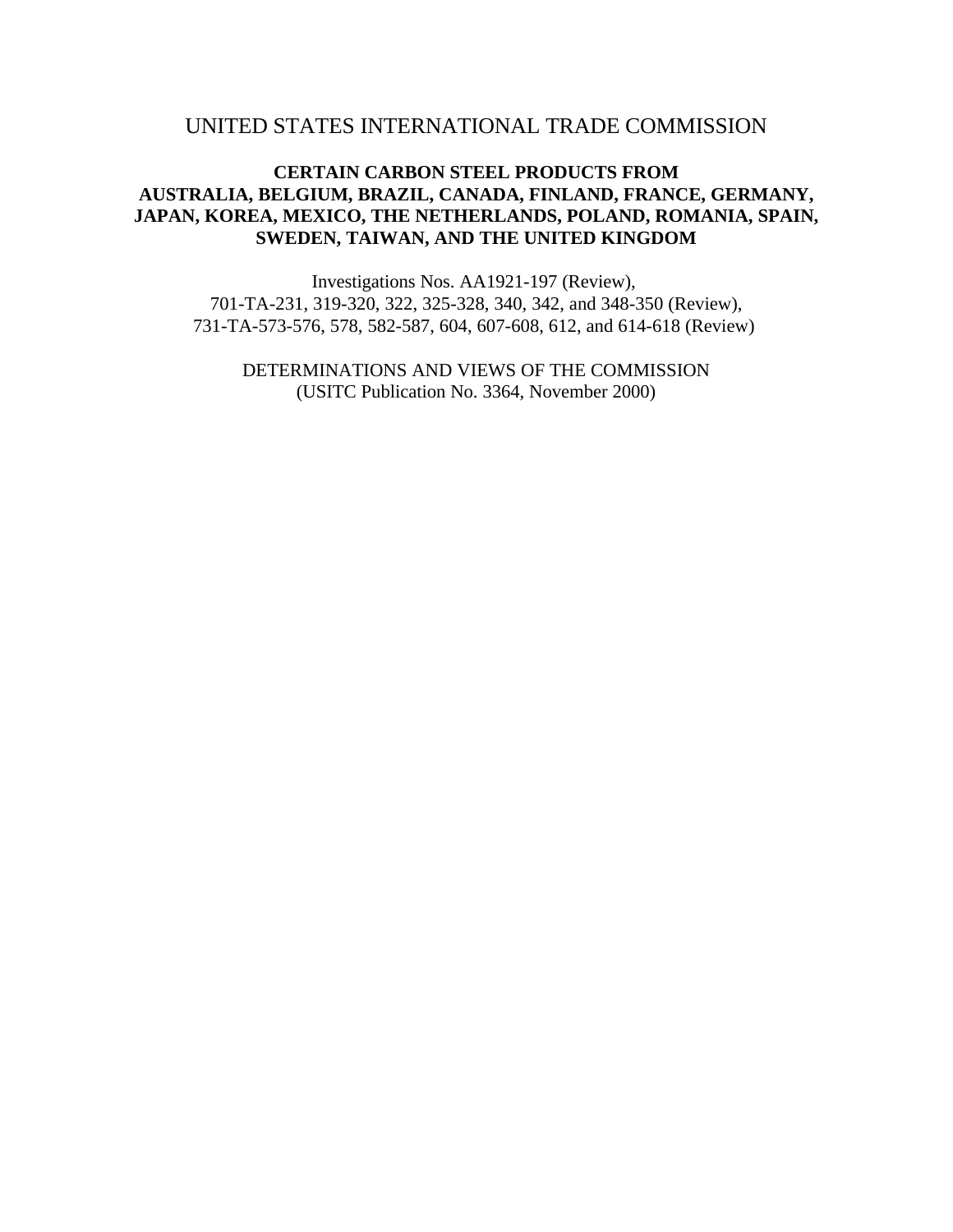## **UNITED STATES INTERNATIONAL TRADE COMMISSION**

Investigations Nos. AA1921-197 (Review), 701-TA-231, 319-320, 322, 325-328, 340, 342, and 348-350 (Review), and 731-TA-573-576, 578, 582-587, 604, 607-608, 612, and 614-618 (Review)

# CERTAIN CARBON STEEL PRODUCTS FROM AUSTRALIA, BELGIUM, BRAZIL, CANADA, FINLAND, FRANCE, GERMANY, JAPAN, KOREA, MEXICO, NETHERLANDS, POLAND, ROMANIA, SPAIN, SWEDEN, TAIWAN, AND UNITED KINGDOM

#### **DETERMINATIONS**

On the basis of the record<sup>1</sup> developed in the subject five-year reviews, the United States International Trade Commission determines, pursuant to section 751(c) of the Tariff Act of 1930 (19 U.S.C. § 1675(c)) (the Act), that revocation of the countervailing duty orders and antidumping duty orders on the following certain carbon steel products from the specified countries would likely lead to continuation or recurrence of material injury to an industry in the United States within a reasonably foreseeable time:

| Country        | Cut-to-length plate                          | <b>Corrosion-resistant</b>                    |
|----------------|----------------------------------------------|-----------------------------------------------|
| Australia      |                                              | 731-TA-612                                    |
| Belgium        | 701-TA-319<br>731-TA-573                     |                                               |
| <b>Brazil</b>  | 701-TA-320<br>731-TA-574                     |                                               |
| Canada         |                                              | 731-TA-614                                    |
| Finland        | 731-TA-576                                   |                                               |
| France         |                                              | 701-TA-348<br>731-TA-615                      |
| Germany        | 701-TA-322<br>731-TA-578                     | 701-TA-349 <sup>2</sup><br>$731 - TA - 616^2$ |
| Japan          |                                              | 731-TA-617                                    |
| Korea          |                                              | 701-TA-350<br>731-TA-618                      |
| Mexico         | 701-TA-325<br>731-TA-582                     |                                               |
| Poland         | 731-TA-583                                   |                                               |
| Romania        | 731-TA-584                                   |                                               |
| Spain          | 701-TA-326<br>731-TA-585                     |                                               |
| Sweden         | 701-TA-327<br>731-TA-586                     |                                               |
| Taiwan         | AA1921-197 <sup>2</sup>                      |                                               |
| United Kingdom | 701-TA-328 <sup>3</sup><br>$731 - TA - 5873$ |                                               |

<sup>&</sup>lt;sup>1</sup> The record is defined in sec. 207.2(f) of the Commission's Rules of Practice and Procedure (19 CFR  $\S$  $207.2(f)$ ).

<sup>2</sup> Commissioner Askey dissenting.

<sup>3</sup> Chairman Koplan and Commissioner Askey dissenting.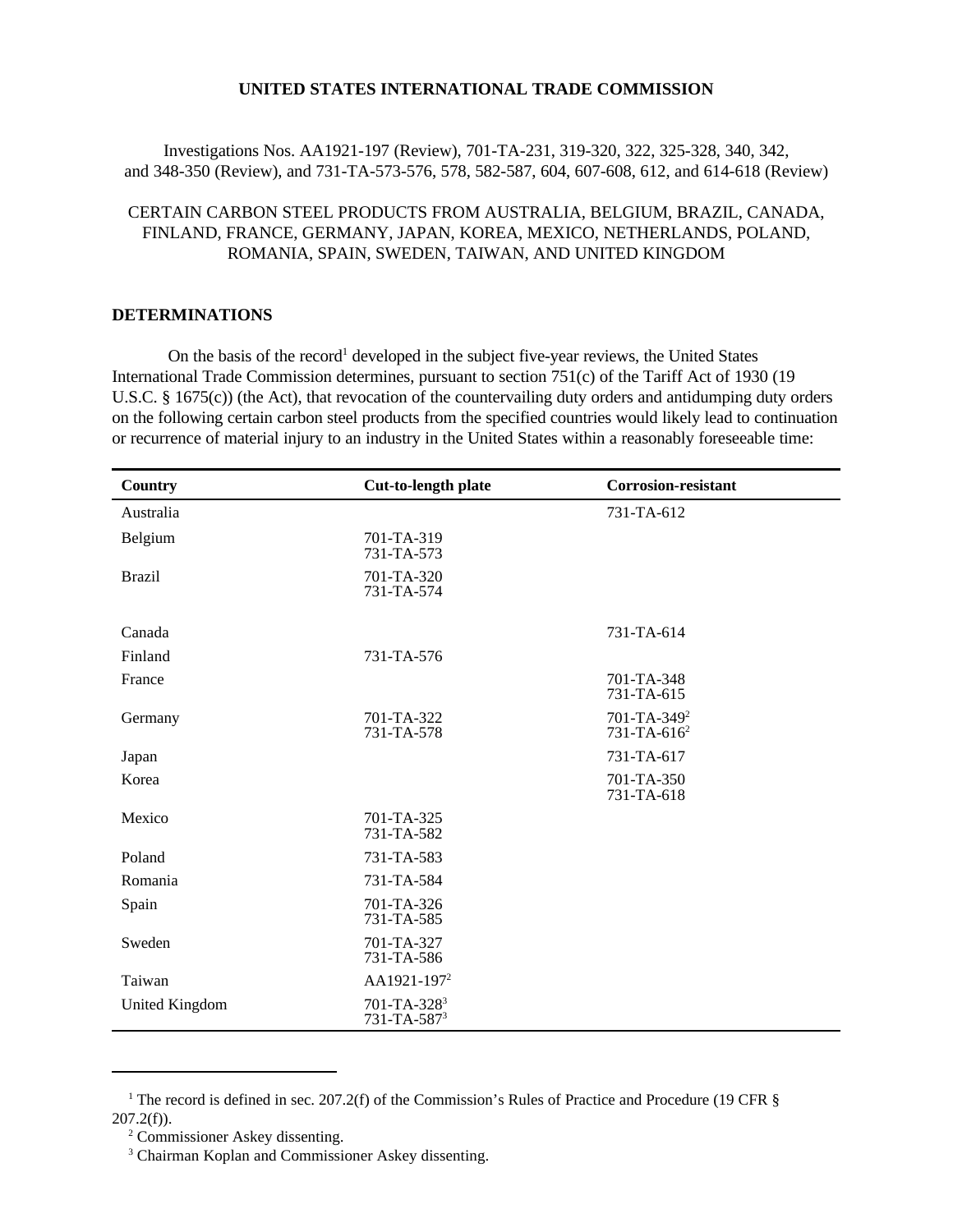The Commission determines that revocation of the countervailing duty orders and antidumping duty orders on the following certain carbon steel products from the specified countries would not be likely to lead to continuation or recurrence of material injury to an industry in the United States within a reasonably foreseeable time:

| Country            | <b>Cut-to-length plate</b> | Cold-rolled                                        |
|--------------------|----------------------------|----------------------------------------------------|
| Canada             | 731-TA-575                 |                                                    |
| Germany            |                            | $701-TA-340^4$<br>731-TA-604 <sup>4</sup>          |
| Korea              |                            | 701-TA-342 <sup>4</sup><br>731-TA-607 <sup>4</sup> |
| <b>Netherlands</b> |                            | 731-TA-608 <sup>4</sup>                            |
| Sweden             |                            | $701 - TA - 231$                                   |

#### **BACKGROUND**

The Commission instituted these reviews on September 1, 1999 (64 F.R. 47862) and determined on December 3, 1999, that it would conduct full reviews (64 F.R. 71494, December 21, 1999). Notice of the scheduling of the Commission's reviews and of public hearings to be held in connection therewith was given by posting copies of the notice in the Office of the Secretary, U.S. International Trade Commission, Washington, DC, and by publishing the notice in the *Federal Register* on April 18, 2000 (65 F.R. 20833). The hearings were held in Washington, DC, on September 12, 13, and 15, 2000, and all persons who requested the opportunity were permitted to appear in person or by counsel.

The Commission transmitted its determinations in these investigations to the Secretary of Commerce on November 21, 2000. The views of the Commission are contained in USITC Publication 3364 (November 2000), entitled *Certain Carbon Steel Products from Australia, Belgium, Brazil, Canada, Finland, France, Germany, Japan, Korea, Mexico, Netherlands, Poland, Romania, Spain, Sweden, Taiwan, and United Kingdom: Investigations Nos. AA1921-197 (Review), 701-TA-231, 319-320, 322, 325-328, 340, 342, and 348-350 (Review), and 731-TA-573-576, 578, 582-587, 604, 607-608, 612, and 614-618 (Review).*

By order of the Commission.

Donna R. Koehnke **Secretary** 

Issued:

<sup>4</sup> Commissioners Bragg and Miller dissenting.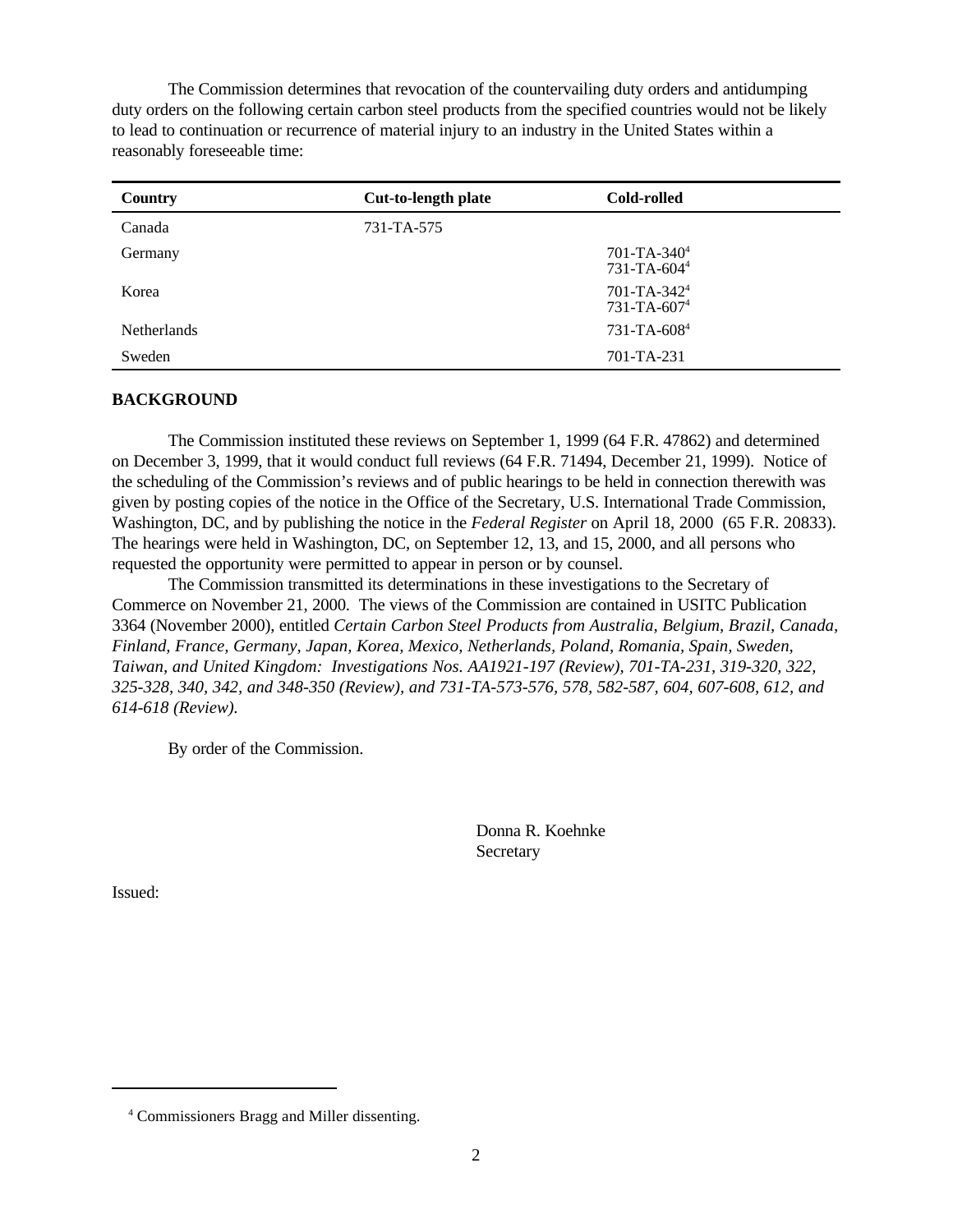#### **VIEWS OF THE COMMISSION**

Based on the record in these five-year reviews, we determine under section 751(c) of the Tariff Act of 1930, as amended ("the Act"), that revocation of the antidumping and countervailing duty orders on cutto-length steel plate (also "plate") from Belgium, Brazil, Finland, Germany, Mexico, Poland, Romania, Spain, Sweden, Taiwan, and the United Kingdom would be likely to lead to continuation or recurrence of material injury to an industry in the United States within a reasonably foreseeable time; and that revocation of the antidumping duty order on plate from Canada would not be likely to lead to continuation or recurrence of material injury to an industry in the United States within a reasonably foreseeable time.<sup>1</sup>

Based on the record in these reviews, we also determine under Section 751(c) of the Act that revocation of the antidumping and countervailing duty orders on cold-rolled carbon steel flat products ("cold-rolled steel") from Germany, Korea, the Netherlands, and Sweden would not be likely to lead to continuation or recurrence of material injury to an industry in the United States within a reasonably foreseeable time.<sup>2</sup>

Based on the record in these reviews, we further determine under section 751(c) of the Act that revocation of the antidumping and countervailing duty orders on corrosion-resistant carbon steel flat products ("corrosion-resistant steel") from Australia, Canada, France, Germany, Japan, and Korea would be likely to lead to continuation or recurrence of material injury to an industry in the United States within a reasonably foreseeable time.<sup>3</sup>

# **I. BACKGROUND**

## **A. The Original Investigations**

On May 12, 1979, the Commission found that a regional industry in the United States consisting of California, Washington, and Oregon was injured or likely to be injured by imports of plate from Taiwan. Subsequently, on June 13, 1979, the Department of Treasury issued an antidumping finding with respect to Taiwan.

In September 1985, the Commission found that an industry in the United States was being injured by reason of subsidized imports of cold-rolled steel from Sweden. On October 11, 1985, the Department of Commerce ("Commerce") published a countervailing duty order with respect to Sweden.

In August 1993, the Commission found that an industry in the United States was materially injured by reason of subsidized imports of plate from Belgium, Brazil, Germany, Mexico, Spain, Sweden, and the United Kingdom. The Commission further found that an industry in the United States was injured or threatened with material injury by reason of imports sold at less than fair value ("LTFV") of plate from Belgium, Brazil, Canada, Finland, Germany, Mexico, Poland, Romania, Spain, Sweden, and the United Kingdom.

<sup>&</sup>lt;sup>1</sup> Chairman Koplan and Commissioner Askey dissenting with respect to the United Kingdom. See Dissenting Views of Chairman Stephen Koplan and Commissioner Thelma J. Askey. Commissioner Askey dissenting with respect to Taiwan.

<sup>&</sup>lt;sup>2</sup> Commissioners Bragg and Miller dissenting with respect to Germany, Korea, and the Netherlands. *See* Separate and Dissenting Views of Commissioner Lynn M. Bragg and Separate Views of Commissioner Marcia E. Miller.

<sup>3</sup> Commissioner Askey dissenting with respect to Germany. *See* Concurring and Dissenting Views of Commissioner Thelma J. Askey.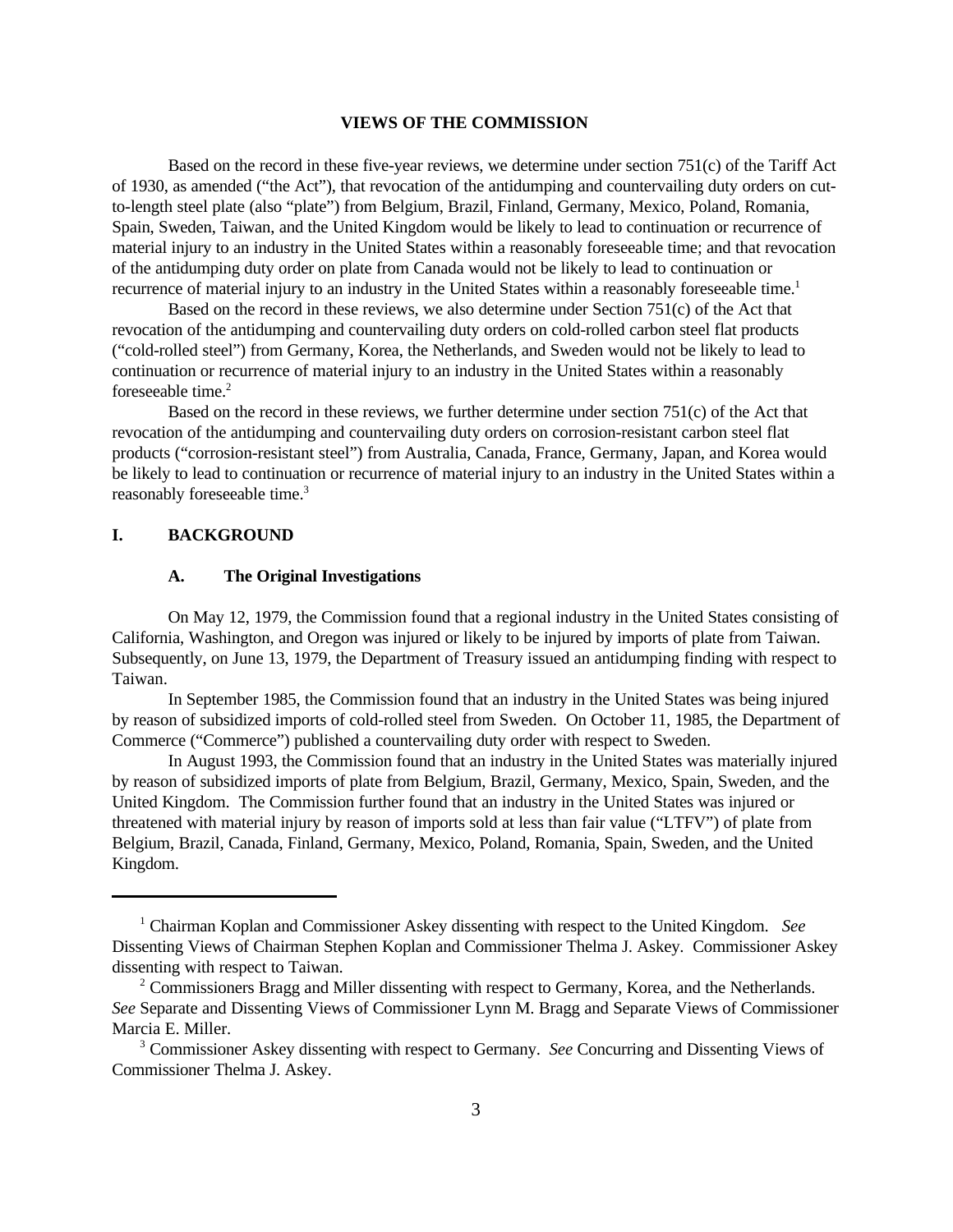Also in August 1993, the Commission found that an industry in the United States was materially injured or threatened with material injury by reason of subsidized imports of cold-rolled steel from Germany and Korea. The Commission further found that an industry in the United States was materially injured or threatened with material injury by reason of LTFV imports of cold-rolled steel from Germany, Korea, and the Netherlands.

Also in August 1993, the Commission found that an industry in the United States was materially injured or threatened with material injury by reason of subsidized imports of corrosion-resistant steel from France, Germany, and Korea. The Commission further found that an industry in the United States was materially injured or threatened with material injury by reasons of LTFV imports of corrosion-resistant steel from Australia, Canada, France, Germany, Japan, and Korea.

Commerce published the countervailing duty orders on August 17, 1993 and the antidumping duty orders on August 19, 1993.

In five-year reviews, the Commission initially determines whether to conduct a full review (which would generally include a public hearing, the issuance of questionnaires, and other procedures) or an expedited review, as follows. First, the Commission determines whether individual responses to the notice of institution are adequate. Second, based on those responses deemed individually adequate, the Commission determines whether the collective responses submitted by two groups of interested parties - domestic interested parties (producers, unions, trade associations, or worker groups) and respondent interested parties (importers, exporters, foreign producers, trade associations, or subject country governments) -- demonstrate a sufficient willingness among each group to participate and provide information requested in a full review.<sup>4</sup> If the Commission finds the responses from both groups of interested parties to be adequate, or if other circumstances warrant, it will determine to conduct a full review.

### **B. The Five-Year Reviews**

On September 1, 1999, the Commission instituted reviews pursuant to section 751(c) of the Act, to determine whether revocation of the countervailing and antidumping duty orders on imports of plate, coldrolled steel and corrosion-resistant steel from Australia, Belgium, Brazil, Canada, Finland, France, Germany, Japan, Korea, Mexico, the Netherlands, Poland, Romania, Spain, Sweden, Taiwan, and the United Kingdom would likely lead to continuation or recurrence of material injury.<sup>5</sup> The Commission received responses to the notice of institution from companies that produce a substantial proportion of domestic production of plate, cold-rolled, and corrosion-resistant steel. The Commission also received responses from respondent interested parties who are importers, producers, and/or exporters of the subject merchandise with respect to each subject country, with the exception of plate from Poland, Sweden, or Taiwan; cold-rolled steel from Sweden; and corrosion-resistant steel from Australia.

On December 3, 1999, the Commission determined that all individual interested party responses to its notice of institution were adequate, that the domestic interested party group responses were adequate for each of the three types of steel, and that the respondent interested party group responses were adequate for each type of steel and each country, with the exception of plate from Poland, Sweden, or Taiwan; coldrolled steel from Sweden; and corrosion-resistant steel from Australia. The Commission determined to

<sup>4</sup> *See* 19 C.F.R. § 207.62(a); 63 Fed. Reg. 30599, 30602-05 (June 5, 1998).

<sup>5</sup> 64 Fed. Reg. 15783 (Apr. 1, 1999).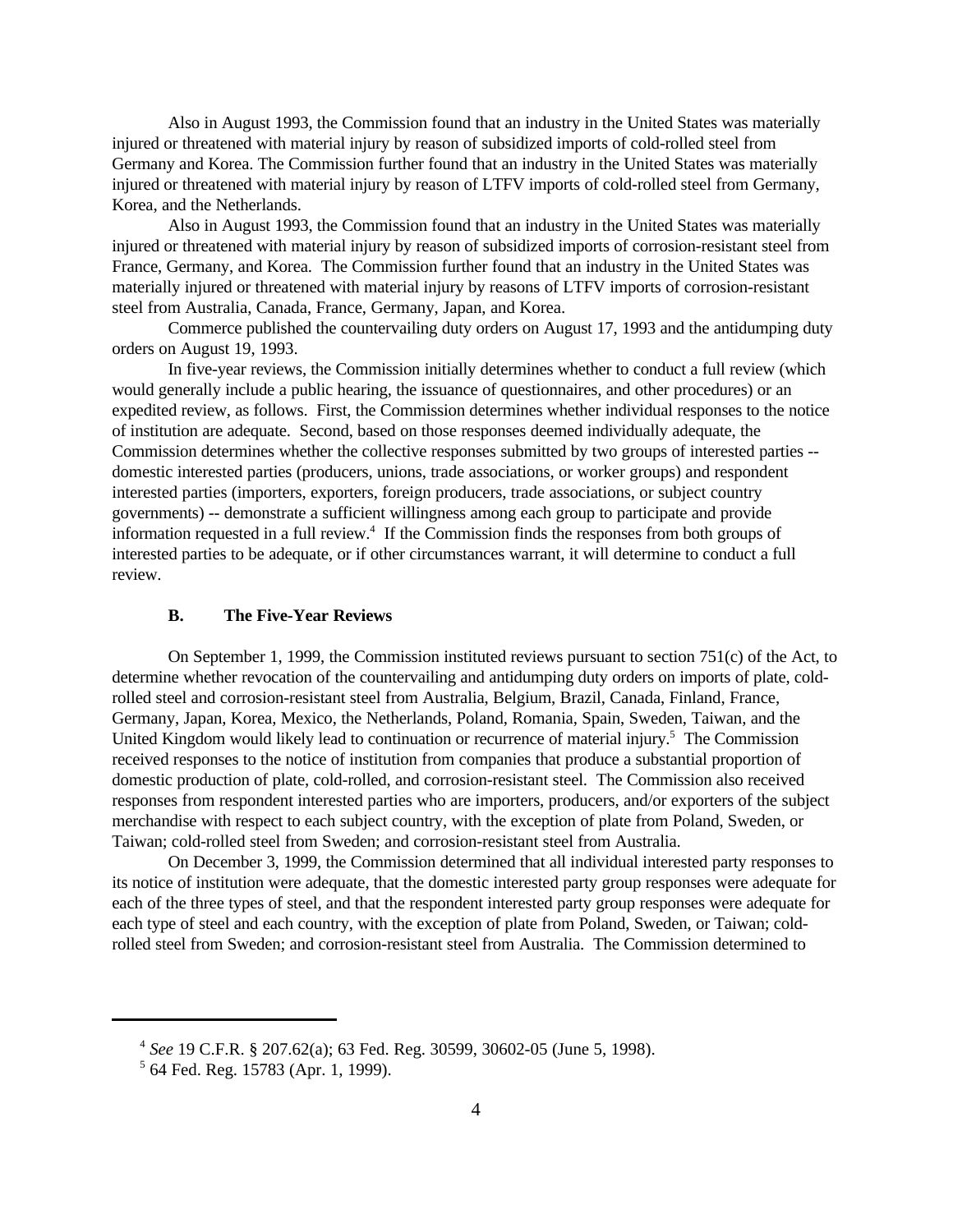conduct full reviews for all orders in these grouped reviews to promote administrative efficiency.<sup>6</sup>

## **II. DOMESTIC LIKE PRODUCT AND INDUSTRY**

## **A. Domestic Like Products**

#### **1. Background**

In making its determination under section 751(c), the Commission defines "the domestic like product" and the "industry."<sup>7</sup> The Act defines "domestic like product" as "a product which is like, or in the absence of like, most similar in characteristics and uses with, the article subject to an investigation under this subtitle."<sup>8</sup> In a section 751(c) review, the Commission must also take into account "its prior injury determinations."<sup>9</sup> 

## **2. Like Product Arguments**

Domestic producers argue that the definition for each of the domestic like products should be expanded beyond the scope of subject merchandise to include microalloy steels, consisting of steel products containing levels of alloying elements above those defined by the Harmonized Tariff Schedules of the United States ("HTS") as "nonalloy steel."<sup>10</sup> In the years since the HTS definitions were set out, advances in technology and metallurgy have given rise to new steel compositions such as high strength low alloy, cold-rolled motor lamination, and interstitial-free steels. These products are created through the inclusion of alloy elements in excess of the HTS levels, yet domestic producers assert that the products are recognized by both producers and consumers as carbon steel.<sup>11</sup> Domestic producers note that members of the American Iron and Steel Institute ("AISI") consistently report microalloy products as carbon steel products.<sup>12</sup> Recent carbon steel cases have included microalloy products in both the scope of subject merchandise and in the domestic like products.<sup>13</sup> Domestic producers claim that microalloy steels are so closely intertwined with conventional carbon steels that domestic producers are unable to segregate data on microalloy steels from data on carbon steels, and have included data on microalloy steels in their responses

<sup>&</sup>lt;sup>6</sup> See Explanation of Commission Determinations on Adequacy, Staff Report, Confidential Version ("CR") at Appendix A, Staff Report, Public Version ("PR") at Appendix A.

 $^7$  19 U.S.C. § 1677(4)(A).

<sup>8</sup> 19 U.S.C. § 1677(10). *See* NEC Corp. v. Department of Commerce, slip op. 98-164 at 8 (Ct. Int'l Trade, Dec. 15, 1998); Nippon Steel Corp. v. United States, 19 Ct. Int'l Trade 450, 455 (1995); Torrington Co. v. United States, 747 F. Supp. 744, 749 n.3 (Ct. Int'l Trade 1990), *aff'd*, 938 F.2d 1278 (Fed. Cir. 1991). *See also* S. Rep. No. 249, 96th Cong., 1st Sess. 90-91 (1979).

<sup>&</sup>lt;sup>9</sup> 19 U.S.C. § 1675a(a)(1)(a).

 $10$  Domestic producers have also argued that the records of the 1993 investigations are "ambiguous" as to whether microalloy products were in fact treated as part of the like product in those investigations. Domestic Producers' Common Issues Prehearing Brief at 9 and n.6. We find the domestic producers' proffered evidence that these microalloy products were included in any of the domestic like products of those investigations unconvincing.

<sup>&</sup>lt;sup>11</sup> Domestic Producers' Common Issues Prehearing Brief at 10-11.

<sup>&</sup>lt;sup>12</sup> Domestic Producers' Common Issues Prehearing Brief at 11.

<sup>&</sup>lt;sup>13</sup> Domestic Producers' Common Issues Prehearing Brief at 12.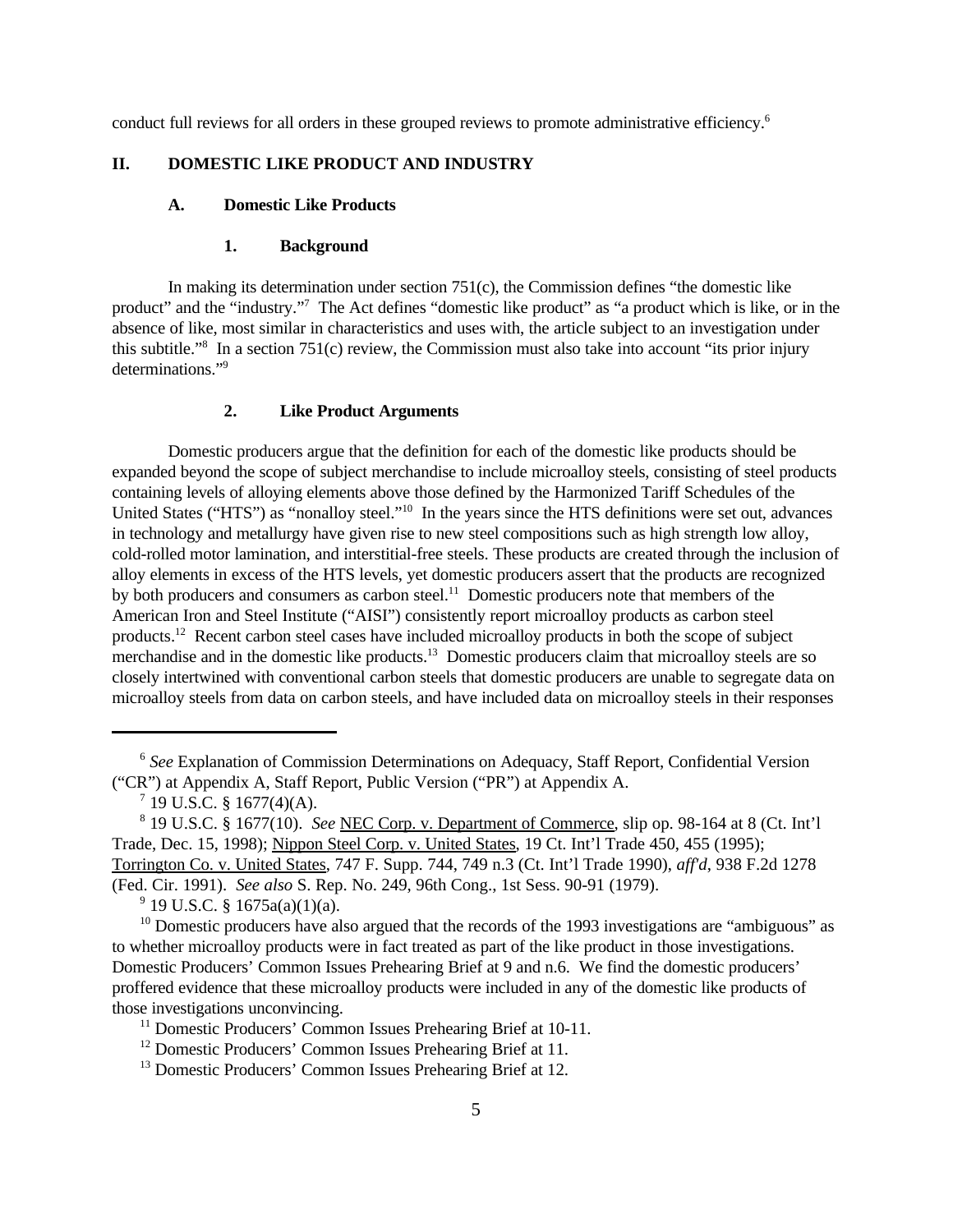to questionnaires in these investigations.<sup>14</sup> Respondent parties in favor of revocation have varied in their response to the suggested expanded like product. Some respondent parties have accepted the expanded definition,<sup>15</sup> some have opposed it,<sup>16</sup> and others have noted that "microalloy steel" is not a term of art in the industry.<sup>17</sup>

#### **3. Whether Microalloy Steels Should Be Included in the Domestic Like Products**

In five-year reviews, our starting point for any like product analysis is the Commission's determination in the original investigations.<sup>18</sup> In the 1993 original determinations the Commission found domestic like products corresponding to the respective scopes, and each scope included the term "carbon steel." Those 1993 determinations included no discussion of microalloy steels. The Commission made similar determinations regarding domestic like products in the earlier determinations also currently under review. Upon reviewing the Commission's earlier determinations, we find that the microalloy products at issue were not specifically included in any domestic like product defined by the Commission.

A review of the six-factor test typically relied upon by the Commission provides some evidence that microalloy products could be included in each of the three domestic like products at issue. Both domestic producers and subject respondents acknowledge that microalloy and carbon steels are produced in the same facilities, using the same employees and the same equipment, that both types of steel move in similar channels of distribution, and that prices for microalloy steels are closely related to prices for carbon steels.<sup>19</sup> Respondents suggest that sufficient differences in physical characteristics and end uses exist to limit interchangeability and to ensure that customers requiring the performance of microalloy steels will not be satisfied with conventional carbon products.<sup>20</sup>

Microalloy products were not included in the domestic like products in the original determinations and remain outside the scope of these reviews.<sup>21</sup> In the instant reviews, we have not seen sufficient record evidence to indicate that changes in the marketplace have been sufficiently dramatic to support modification

<sup>15</sup> German Group Prehearing Cold-Rolled Brief at 6.

<sup>17</sup> Dutch Prehearing Cold-Rolled Brief at I-2.

 $18$  In the like product analysis for an investigation, the Commission generally considers a number of factors including: (1) physical characteristics and uses; (2) interchangeability; (3) channels of distribution; (4) common manufacturing facilities, production processes and production employees; (5) customer and producer perceptions; and, where appropriate, (6) price. *See* The Timken Co. v. United States, 913 F. Supp. 580, 584 (Ct. Int'l Trade 1996). No single factor is dispositive, and the Commission may consider other factors relevant to a particular investigation. The Commission looks for clear dividing lines among possible like products, and disregards minor variations. *See, e.g.*, S. Rep. No. 249, 96th Cong., 1st Sess. 90-91 (1979); Torrington, 747 F. Supp. at 748-49.

<sup>19</sup> Domestic Producers' Prehearing Corrosion Resistant Brief at 10-10; German Group Cold-Rolled Posthearing Question Responses at 6-7.

 $20$  German Group Cold-Rolled Posthearing Question Responses at 6-7.

<sup>21</sup> For the scope of the subject imports subject to these reviews, *see* CR at PLATE-I-25-I-26, PR at PLATE-I-23-I-25 (plate); CR at COLD-I-13, PR at COLD-I-12 (cold-rolled); and CR at CORROSION-I-15-I-17, PR at CORROSION-I-14-I-16 (corrosion-resistant).

<sup>&</sup>lt;sup>14</sup> See Producers' Questionnaire Responses of Bethlehem, Ispat/Inland, LTV, National, and U.S. Steel at Part II.

<sup>&</sup>lt;sup>16</sup> German Plate Respondents' Posthearing Responses to Questions at 26; Swedish Plate Respondent Posthearing Responses to Questions at Attachment 10.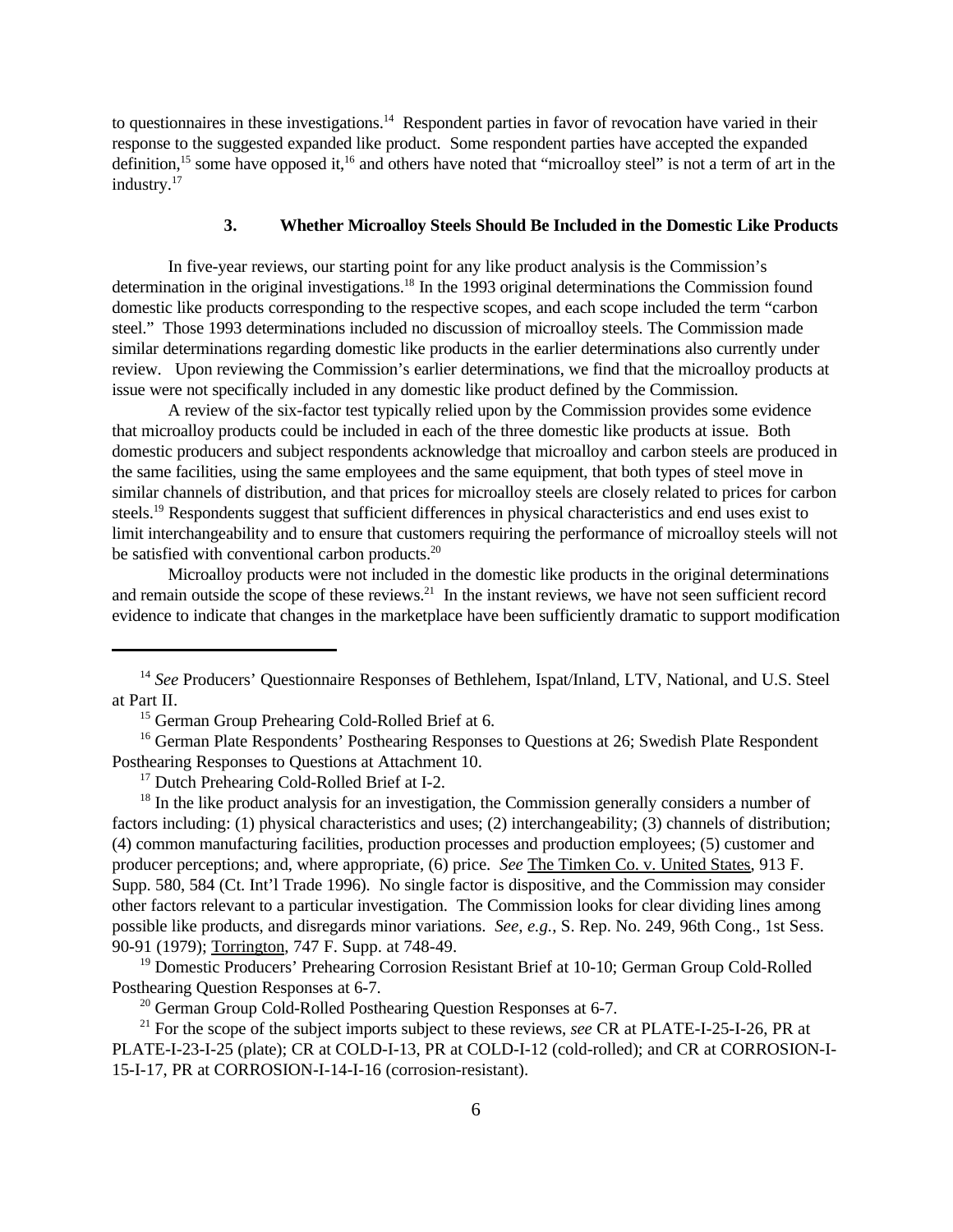of the domestic like product determinations made in the original investigations, or to warrant a like product that is broader than the scope of the imported products subject to the reviews.

In reaching this conclusion, we also note that the issue of expanding the domestic like products was raised relatively late in the review process. Domestic producers failed to raise the issue in the response to the Notice of Institution, in their Comments on Adequacy, or in their written comments on the draft questionnaires, but raised the issue in their prehearing briefs. Moreover, there is no standard definition of microalloy steels,<sup>22</sup> and the domestic producers did not present their proposed definition, applicable to all three carbon steel flat products in these reviews, until the submission of their posthearing briefs, at which time the Commission's ability to collect additional data or comments on the proposed definition was severely limited.

We therefore do not include microalloys in the domestic like products and find three like products consisting of cut-to-length plate, cold-rolled steel, and corrosion-resistant steel (excluding clad plate), consistent with the Commission's 1993 determinations.<sup>23</sup>  $24$ 

#### **B. Domestic Industries**

<sup>23</sup> Grade X-70 plate was specifically excluded from the scope of the 1993 plate investigations of all countries, and it does not appear that it was included in the 1979 investigation on Taiwan. Therefore it is not included in the domestic like product.

 $^{24}$  An additional domestic like product issue has been raised by respondent Kern-Liebers, who argues that seat belt retractor steel, or texture rolled carbon steel, should be treated as a domestic like product separate from cold-rolled steel. Kern-Liebers Prehearing Brief at 3-9. Kern-Liebers argued for the same domestic like product breakout in the course of the 1993 investigations. Certain Flat-Rolled Carbon Steel Products from Argentina, Australia, Austria, Belgium, Brazil, Canada, Finland, France, Germany, Italy, Japan, the Republic of Korea (Korea), Mexico, the Netherlands, New Zealand, Poland, Romania, Spain, Sweden, and the United Kingdom, Invs. Nos. 701-319-332, 334, 336-42, 344, 347-353, 731-TA-573-579, 581-592, 594-597, 599-609, 612-619 (Final), USITC Pub. No. 2664 at 93-94 (Aug. 1993). We find, however, that respondent has not shown sufficient changes in the product itself or in the market to warrant reconsidering our original like product determination. Even had we been persuaded that sufficient changes had occurred to warrant such a reconsideration, application of the traditional six-factor test would have led us to the same conclusion we made in 1993, namely, that seat belt retractor steel, while in some ways differing from other cold-rolled steel products, is properly included in the one domestic like product consisting of all cold-rolled steel products.

 $22$  We note in this regard that there are variations among the definitions of microalloy steels included in both the scope of subject merchandise and in the domestic like products in the recent investigations of plate, hot-rolled steel, and cold-rolled steel. *Compare* Certain Hot-Rolled Steel Products from Brazil, Japan, and Russia, Invs. Nos. 701-TA-384 and 731-TA-806-808 (Preliminary), USITC Pub. No. 3142 at I-2-I-3 (Nov. 1998); Certain Cut-to-Length Steel Plate from the Czech Republic, France, India, Indonesia, Italy, Japan, Korea, and Macedonia, Invs. Nos. 701-TA-387-392 and 731-TA-815-822 (Preliminary), USITC Pub. No. 3181 at I-1 (Apr. 1999); Certain Cold-Rolled Steel Products from Argentina, Brazil, China, Indonesia, Japan, Russia, Slovakia, South Africa, Taiwan, Thailand, Turkey, and Venezuela, Inv. Nos. 701-TA-393-396 and 731-TA-829-840 (Preliminary), USITC Pub. No. 3214 at 5 (July 1999). The domestic producers in these reviews proposed, without explanation, that the microalloy definition from the most recent cold-rolled investigation be applied in the instant reviews to all three products. Domestic Producers' Posthearing Question Responses at Attachment A, pp. 1-2.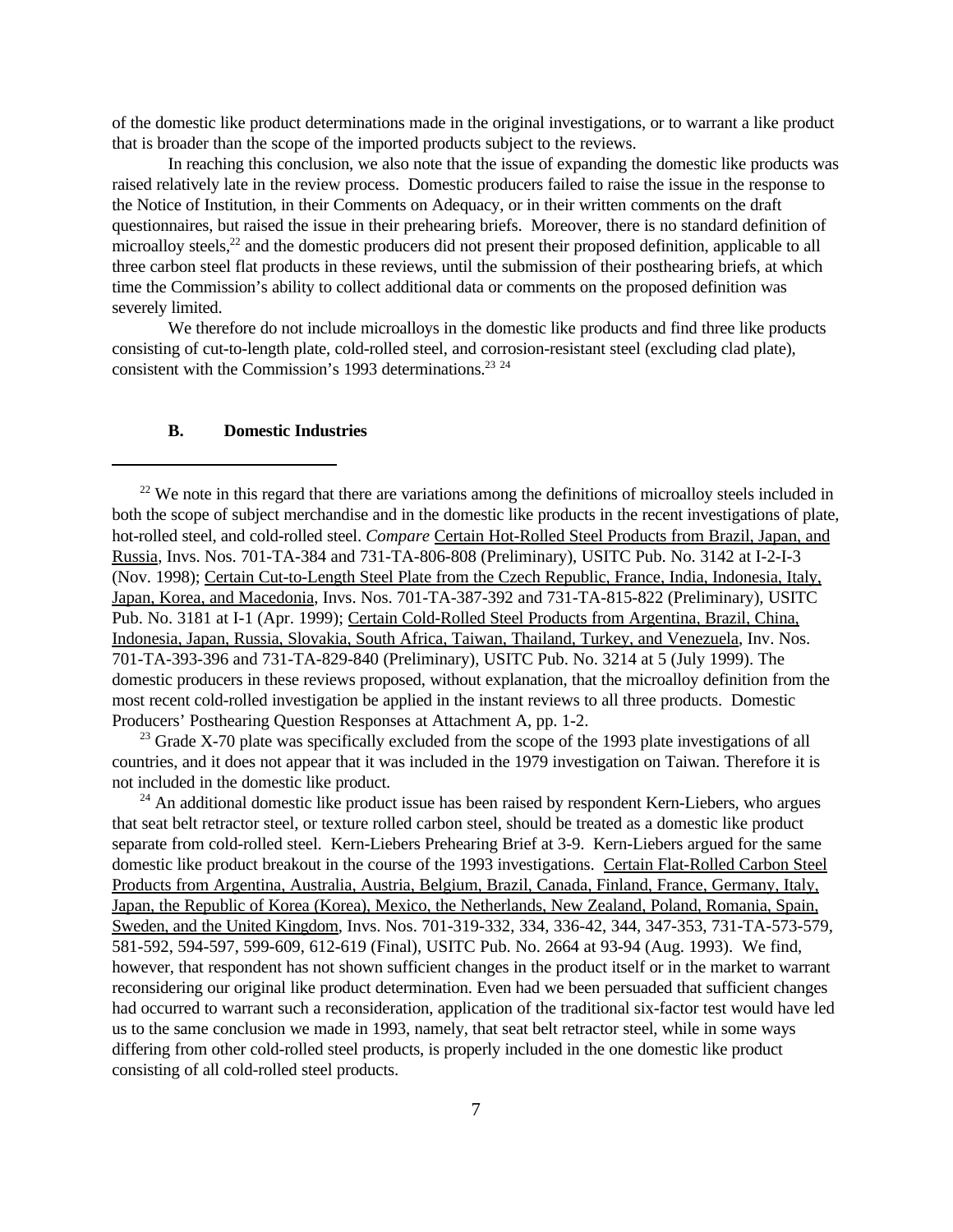Section  $771(4)(A)$  of the Act defines the relevant industry as the domestic "producers as a [w]hole of a domestic like product, or those producers whose collective output of a domestic like product constitutes a major proportion of the total domestic production of the product."<sup>25</sup>

## **1. Cut-to-Length Plate**

Two issues were raised in these reviews of the orders covering cut-to-length plate: (1) whether certain processors should be included in the domestic industry**;** and (2) whether a regional industry analysis is appropriate for Taiwan.

#### **a. Processors**

The plate industry is composed of reversing mills (or "sheared plate mills"), Steckel mills, and continuous hot-strip mills. In addition, some steel service centers, which traditionally have served as distributors of plate, also perform a wide range of value-added processing of many steel products, such as uncoiling, flattening, and cutting plate products to length, or flame/plasma cutting plate into nonrectangular shapes. Service centers that flatten and cut coiled plate may purchase the coiled plate from U.S. or foreign mills. The process of producing cut plate from coiled plate is the same whether performed at the steel mill or by a service center.<sup>26</sup>

Respondents from Germany and the United Kingdom requested in their responses to the Commission's notice of institution that the Commission include processors, such as steel service centers, in the definition of the domestic industry, as the Commission did in recent determinations.<sup>27</sup> Domestic producers acknowledge that for the purposes of the most recent plate investigations, the Commission deemed processors to be domestic producers, although it did not do so in the 1993 investigations that form the basis of most of these reviews. $^{28}$  They maintain, however, that processors do not actually produce plate, but "simply cut coils to length."<sup>29</sup> They argue that the most significant difference between the operations of processors and those of traditional mills is the level of investment involved, in that processors can purchase adequate equipment for as little as \$4 million to \$10 million, whereas minimills and integrated mills producing plate require capital investments amounting to hundreds of millions of dollars.<sup>30</sup>

The Commission did not address the issue of processors in the 1993 investigations.<sup>31</sup> The Commission did find the domestic plate industry to include processors in its January 2000 plate investigations, and no party has urged the Commission to find that the facts as they existed in the January 2000 plate investigations have changed.<sup>32</sup> More importantly, no party has challenged the central issue that the processing performed by service centers transforms a hot-rolled steel product (coiled plate) into the domestic like product. Domestic producers simply argue that the technical expertise and the investment involved in cutting the coils to length are not adequate to consider the processors to be plate producers.

 $25$  19 U.S.C. § 1677(4)(A).

 $26$  CR at PLATE-I-29, PR at PLATE-I-26.

 $27$  CR at PLATE-I-29, PR at PLATE-I-26.

<sup>28</sup> Domestic Producers' Posthearing Plate Brief, Exh.1.

<sup>&</sup>lt;sup>29</sup> Domestic Producers' Posthearing Plate Brief, Exh.1; Domestic Producers' Posthearing Question Responses, Att. G at 75.

 $30$  IPSCO's and Weirton's Posthearing Question Responses at CTLP-13.

<sup>31</sup> *See* USITC Pub. 2664 at 216.

<sup>32</sup> *See* USITC Pub. 3273 at 8-10.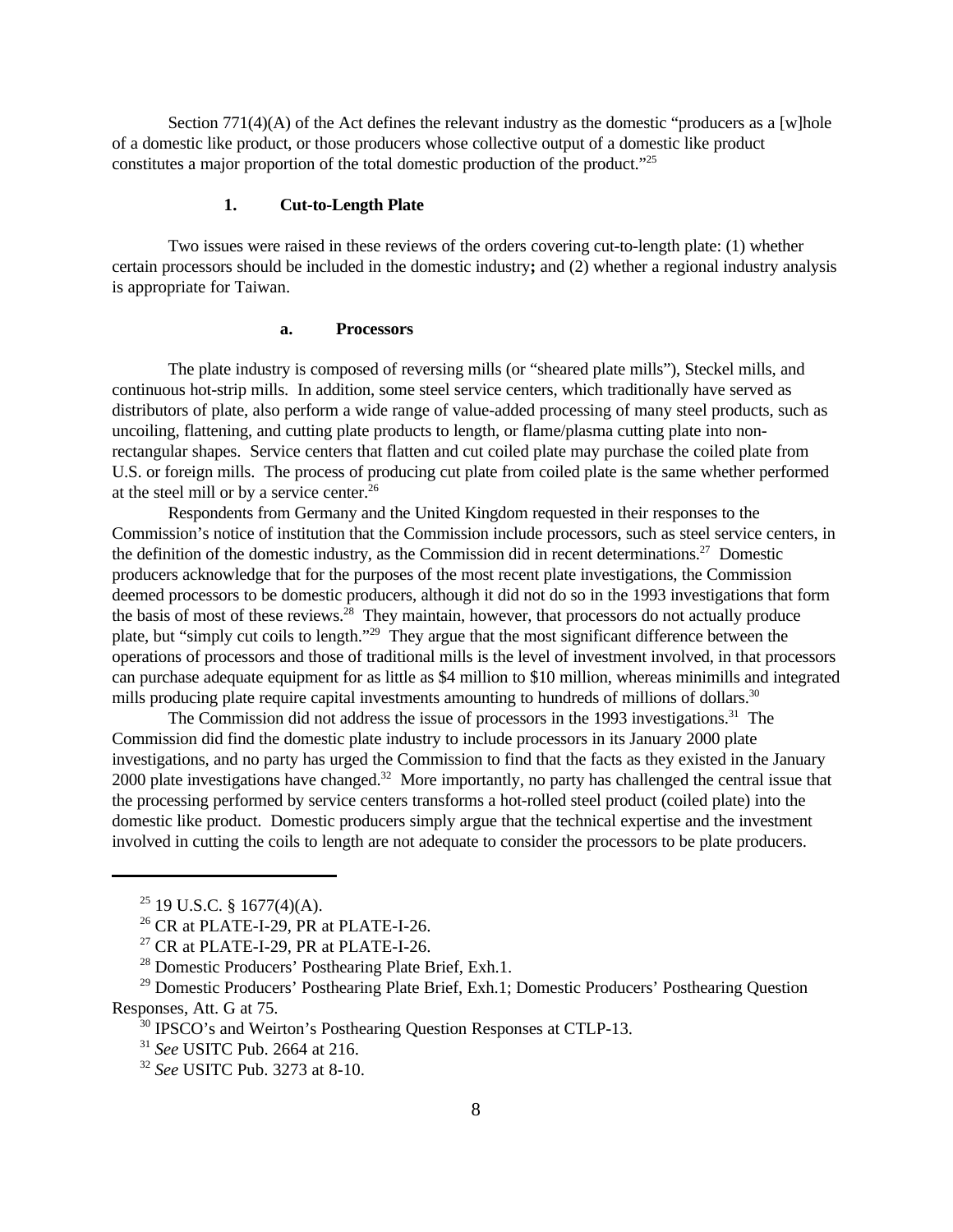The Commission did not find these arguments to be persuasive in the January 2000 plate case, and, for the reasons stated therein, we include processors within the definition of the domestic industry.<sup>33</sup> Accordingly, we define the domestic industry as the domestic producers of the domestic like product, including processors.

#### **b. Regional Industry**

In the 1979 investigation, the Commission determined that a regional plate industry comprised of California, Washington, and Oregon existed and was materially injured by subject imports from Taiwan.<sup>34</sup> In these reviews, the domestic producers maintain that, with respect to the finding on Taiwan, the Commission should not utilize a regional industry analysis, but should determine that a national industry exists. Taiwan has not participated in these reviews. No respondent party argues against a national industry analysis.<sup>35</sup>

Section 771(4)(C) of the Tariff Act of 1930, as amended by the URAA, provides that:

In appropriate circumstances, the United States, for a particular product market, may be divided into 2 or more markets and the producers within each market may be treated as if they were a separate industry if--

(i) the producers within such market sell all or almost all of their production of the like product in question in that market, and

(ii) the demand in that market is not supplied, to any substantial degree, by producers of the product in question located elsewhere in the United States.

In such appropriate circumstances, material injury, the threat of material injury, or material retardation of the establishment of an industry may be found to exist with respect to an industry even if the domestic industry as a whole, or those producers whose collective output of a domestic like product constitutes a major proportion of the total domestic production of that product, is not injured, if there is a concentration of dumped imports or imports of merchandise benefitting from a countervailable subsidy into such an isolated market and if the producers of all, or almost all, of the production within that market are being materially injured or threatened by material injury, or if the establishment of an industry is being materially retarded, by reason of the dumped imports or imports of merchandise benefitting from a countervailable subsidy. The term "regional industry" means the domestic producers within a region who are treated as a separate industry under this subparagraph.<sup>36</sup>

<sup>33</sup> *See* Acciai Speciali Terni S.p.A. v. United States, slip op. 00-125 at 12 (Ct. Int'l Trade Oct. 2, 2000) ("[w]here . . . the ITC has addressed similar or identical facts, no statute or case authority prohibits it from drawing upon its previous work in addressing the issue at hand").

<sup>34</sup> USITC Pub. 970 at 4.

<sup>35</sup> Tr. at 261 (Mr. Waite).

 $36$  19 U.S.C. § 1677(4)(C). The definition of "regional industry" in the last sentence was added and technical language changes were made by the URAA. The URAA also amended the statute to require that Commerce "to the maximum extent possible, direct that duties be assessed only on the subject merchandise of the specific exporters or producers that exported the subject merchandise for sale in the region concerned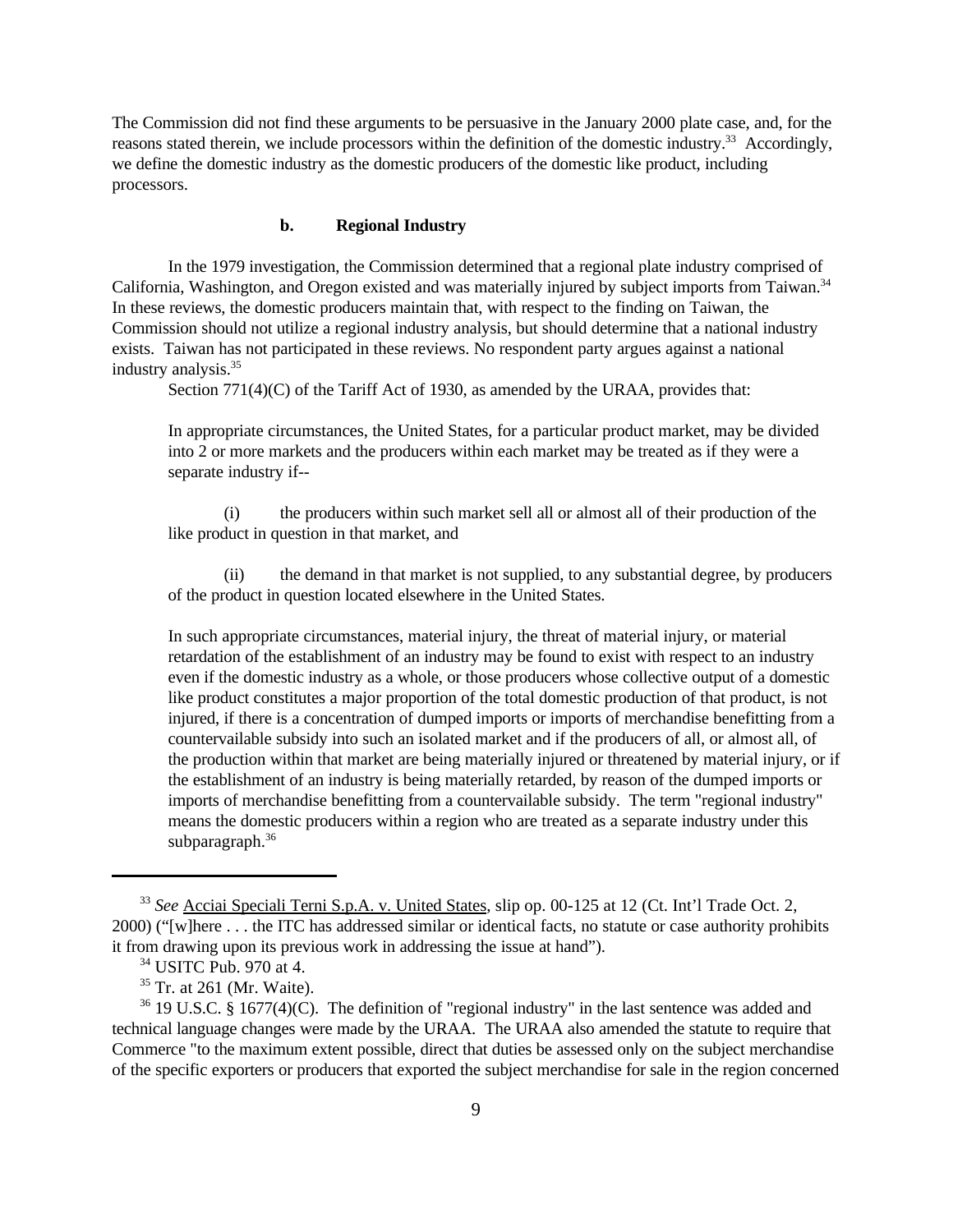The Commission has considered the regional industry analysis to be discretionary, based on the language "appropriate circumstances" and "may be treated" found in the statute.<sup>37</sup> The Commission has defined appropriate circumstances on several occasions, focusing on whether "[i]solated or separate geographic markets" exist.<sup>38</sup> The Federal Circuit has reaffirmed that "the ITC's case-by-case approach represents a 'legitimate policy choice [ ] made by the agency in interpreting and applying the statute.' "<sup>39</sup> Importantly, the Act provides that in five-year reviews, the Commission may revisit its original regional industry determination and base its likelihood of injury determination on the original regional industry, another regional industry, or the United States industry as a whole.<sup>40</sup>

As stated above, Taiwan has not participated in these reviews and the participating respondents present no argument on this issue. The domestic producers opine that a regional industry analysis is inappropriate. Further, no party requested that the Commission questionnaires obtain data for a regional industry analysis and the Commission has collected no such data. The plate producers that responded to the Commission's questionnaires have production facilities in Indiana, Maryland, Pennsylvania, California, Minnesota, Delaware, Texas, Arkansas, Utah, Iowa, Michigan, Illinois, Kentucky, Oregon, and Connecticut.<sup>41</sup> Producers as a whole reported nationwide sales.<sup>42</sup> There is no indication that imports from Taiwan, which are currently small, would be concentrated in a particular region. In the other, subsequent original plate investigations now under review, the Commission based its analysis on a national plate industry.<sup>43</sup> Based on this information, a regional industry analysis for Taiwan would not be appropriate. Accordingly, as with all the countries subject to the 1993 orders, we determine to utilize a national industry analysis with respect to Taiwan.

#### **2. Cold-Rolled Steel**

during the period of investigation." 19 U.S.C. § 1673e(d). Therefore, Commerce will "exclude from the [antidumping duty] order, to the 'maximum extent possible,' those exporters or producers that did not export for sale in the region during the period of investigation." SAA at 189 and 190. Prior to the URAA, the Commission expressed concern that the regional industry analysis only be applied in appropriate circumstances in order to avoid imposing duties on imports sold in the entire national market in cases in which the detrimental impact of the imports was limited to a small segment of that market. *See* Texas Crushed Stone Co. v. United States, 35 F.3d 1535, 1542 (Fed. Cir. 1994), *aff'g* 822 F. Supp.773 (Ct. Int'l Trade 1993).

<sup>37</sup> 19 U.S.C. § 1677(4)(C). *See, e.g.*, Gray Portland Cement and Cement Clinker from Mexico, Inv. No. 731-TA-451 (Final), USITC Pub. No. 2305 at 15 (August 1990) ("Mexico Cement"), *aff'd*, Cemex, S.A. v. United States, 790 F. Supp. 290 (Ct. Int'l Trade 1992), *aff'd*, 989 F.2d 1202 (Fed. Cir. 1993); Rock Salt from Canada, Inv. No. 731-TA-239 (Final), USITC Pub. No. 1798 at 5 (Jan. 1986).

<sup>38</sup> S. Rep. No. 249, 96th Cong., 1st Sess. 82 (1979). *See, e.g.*, Rock Salt, USITC Pub. No. 1798 at 5 (January 1986); Cut-to-Length Carbon Steel Plate from the Federal Republic of Germany, Inv. No. 731- TA-147 (Preliminary Remand), USITC Pub. No. 1550 at 8 (July 1984)("The overriding concern of regional industry analysis is to determine whether a market is isolated and insular.").

<sup>39</sup> Texas Crushed Stone, 35 F.3rd at 1542 (Fed. Cir. 1994), *aff'g* 822 F. Supp. 773 (Ct. Int'l Trade 1993).

<sup>40</sup> 19 U.S.C. § 1675a(a)(8); *see* SAA at 887-88.

<sup>&</sup>lt;sup>41</sup> CR/PR at Table PLATE-I-3.

<sup>42</sup> CR at PLATE-II-1, PR at PLATE-II-1.

<sup>43</sup> USITC Pub. 2664 at 216.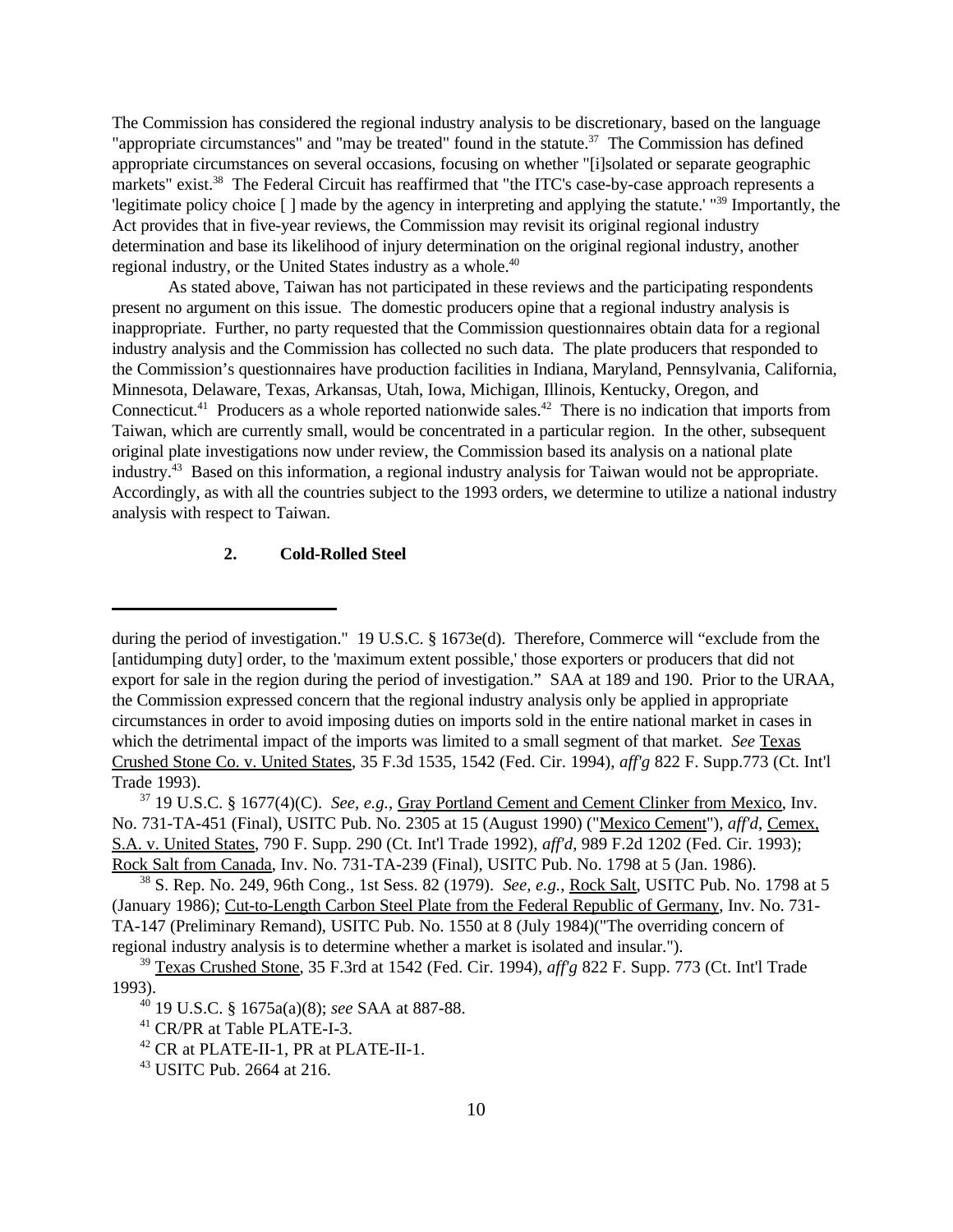In accordance with our like product definition, we define the domestic industry as the domestic producers of the domestic like product of all cold-rolled steel.

#### **3. Corrosion-Resistant Steel**

In accordance with our like product definition, we define the domestic industry as the domestic producers of the domestic like product of all corrosion-resistant steel excluding clad plate.

## **C. Related Parties**

Section 771(4)(B) of the Act allows the Commission, if appropriate circumstances exist, to exclude from the domestic industry producers that are related to an exporter or importer of subject merchandise, or that are themselves importers. Exclusion of such a producer is within the Commission's discretion based upon the facts presented in each case.<sup>44</sup>

In the 1993 investigations, a number of domestic producers had "some financial relationship with foreign steel companies, either through equity ownership or joint ventures, and to a much lesser extent through importation of subject products."<sup>45</sup> However, the Commission determined not to exclude any of the related parties from any of the industries because it would skew the data in view of the fact that the parties comprised a large portion of the industries and because most of the related producers were actively seeking to impose antidumping or countervailing duties on the very parties to which they were related.<sup>46</sup>

#### **1. Cut-to-Length Plate**

In these reviews, two domestic mills are owned by subject foreign producers. CVRD-Rio Doce of Brazil owns 50 percent of California Steel Industries ("California"), while Corus of the United Kingdom

order to enable it to continue production and compete in the U.S. market; and

<sup>44</sup> *See* Sandvik AB v. United States, 721 F. Supp. 1322, 1331-32 (Ct. Int'l Trade 1989), *aff'd without opinion*, 904 F.2d 46 (Fed. Cir. 1990); Empire Plow Co. v. United States, 675 F. Supp. 1348, 1352 (Ct. Int'l Trade 1987). The primary factors the Commission has examined in deciding whether appropriate circumstances exist to exclude such parties include:

<sup>(1)</sup> the percentage of domestic production attributable to the importing producer;

<sup>(2)</sup> the reason the U.S. producer has decided to import the product subject to investigation, i.e., whether the firm benefits from the LTFV sales or subsidies or whether the firm must import in

<sup>(3)</sup> the position of the related producer vis-à-vis the rest of the industry, i.e., whether inclusion or exclusion of the related party will skew the data for the rest of the industry.

*See, e.g.*, Torrington Co. v. United States, 790 F. Supp. 1161, 1168 (Ct. Int'l Trade 1992), *aff'd without opinion*, 991 F.2d 809 (Fed. Cir. 1993). The Commission has also considered the ratio of import shipments to U.S. production for related producers and whether the primary interest of the related producer lies in domestic production or importation. *See, e.g.*, Sebacic Acid from the People's Republic of China, Inv. No. 731-TA-653 (Final), USITC Pub. No. 2793, at I-7 - I-8 (July 1994).

<sup>45</sup> USITC Pub. 2664 at 98.

<sup>46</sup> USITC Pub. 2664 at 98-99.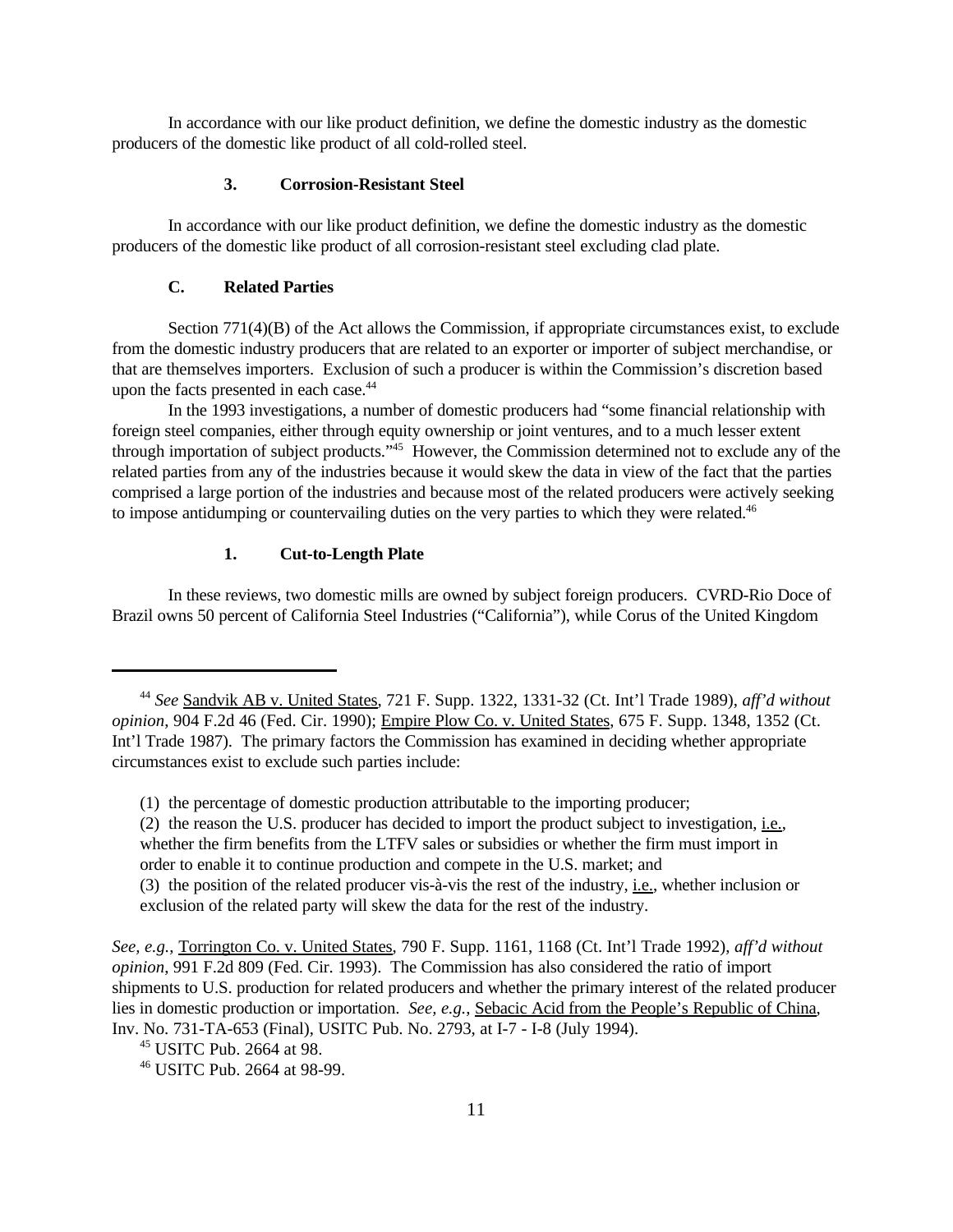owns 100 percent of Tuscaloosa Steel Corporation ("Tuscaloosa").<sup>47</sup> In these reviews, no party argues for exclusion of any related parties, and we find that appropriate circumstances do not exist to exclude either of these producers from the domestic industry.

California accounted for \*\*\* percent of domestic production of plate in 1999.<sup>48</sup> In that year, its operating income as a ratio to net sales was \*\*\* percent, which is the \*\*\* highest of all the producers.<sup>49</sup> However, California \*\*\* of the orders and does not import any plate.<sup>50</sup> Based on the small percentage of plate it shipped and the fact that it supports continuation of the orders, we find that appropriate circumstances do not exist to exclude California from the domestic industry.

In 1999, Tuscaloosa accounted for \*\*\* percent of domestic production of plate<sup>51</sup> and its operating income as a ratio to net sales was \*\*\* percent, which was \*\*\* the industry average.<sup>52</sup> Tuscaloosa \*\*\* of the orders, \*\*\*, and does not import any plate.<sup>53</sup> Tuscaloosa does not seem to have benefitted from, or to be shielded from the effects of subject imports by, its relationship with Corus such that its financial performance \*\*\* than that of other domestic producers. The investments in Tuscaloosa's facilities since the orders were imposed indicate a commitment to U.S. production. Thus, we find that appropriate circumstances do not exist to exclude Tuscaloosa from the domestic industry.

Also, given the likely conditions of competition in the domestic industry, we do not find that the related parties have been or are likely to be significantly insulated from import competition if the orders are revoked. Accordingly, inclusion of the related parties would not present a distorted picture of the effects of revocation on the domestic industry as a whole.

## **2. Cold-Rolled Steel**

Theis Precision Steel Corp. ("Theis"), with one production facility in Bristol, Connecticut, is wholly owned by Theis of America, which is wholly owned by Theis Gmbh of Germany.<sup>54</sup> Kern-Liebers, an importer of subject cold-rolled steel from Germany, has argued that Theis should be excluded from the domestic industry on related party grounds, as well as on the grounds that Theis is not truly a domestic producer.<sup>55</sup>

In the original investigations, the Commission did not exclude any related parties.<sup>56</sup> Theis is a producer of cold-rolled steel and does not import any cold-rolled steel from its German parent.<sup>57</sup> In the years 1997-99, Theis produced \*\*\* short tons per year, accounting for \*\*\* of total domestic production.<sup>58</sup> While Theis \*\*\*,<sup>59</sup> we find that Theis's primary interest lies in domestic production and that Theis is not

<sup>47</sup> CR/PR at Overview Table 2, Table PLATE-I-3.

<sup>48</sup> *See* Domestic Producer Questionnaire Responses.

<sup>49</sup> CR/PR at Table PLATE-III-6.

<sup>50</sup> CR/PR at Table PLATE-I-3.

<sup>51</sup> *See* Domestic Producer Questionnaire Responses.

<sup>52</sup> CR/PR at Table PLATE-III-6.

<sup>53</sup> CR/PR at Table PLATE-I-3.

<sup>&</sup>lt;sup>54</sup> CR/PR at Table COLD-I-3; Theis Prehearing Cold-Rolled Brief at 4.

<sup>55</sup> Kern-Liebers Prehearing Cold-Rolled Brief at 19-20.

<sup>56</sup> Certain Carbon Steel Products from Austria and Sweden, Invs. Nos. 701-TA-225, 227, 228, 230, and 231 (Final), USITC Pub. No. 1759 at 5 (September 1985); USITC Pub. 2664 at 98-99.

<sup>57</sup> Theis Prehearing Cold-Rolled Brief at 4.

<sup>58</sup> INV Table 10/18/2000.

<sup>59</sup> CR/PR at Table COLD-III-8.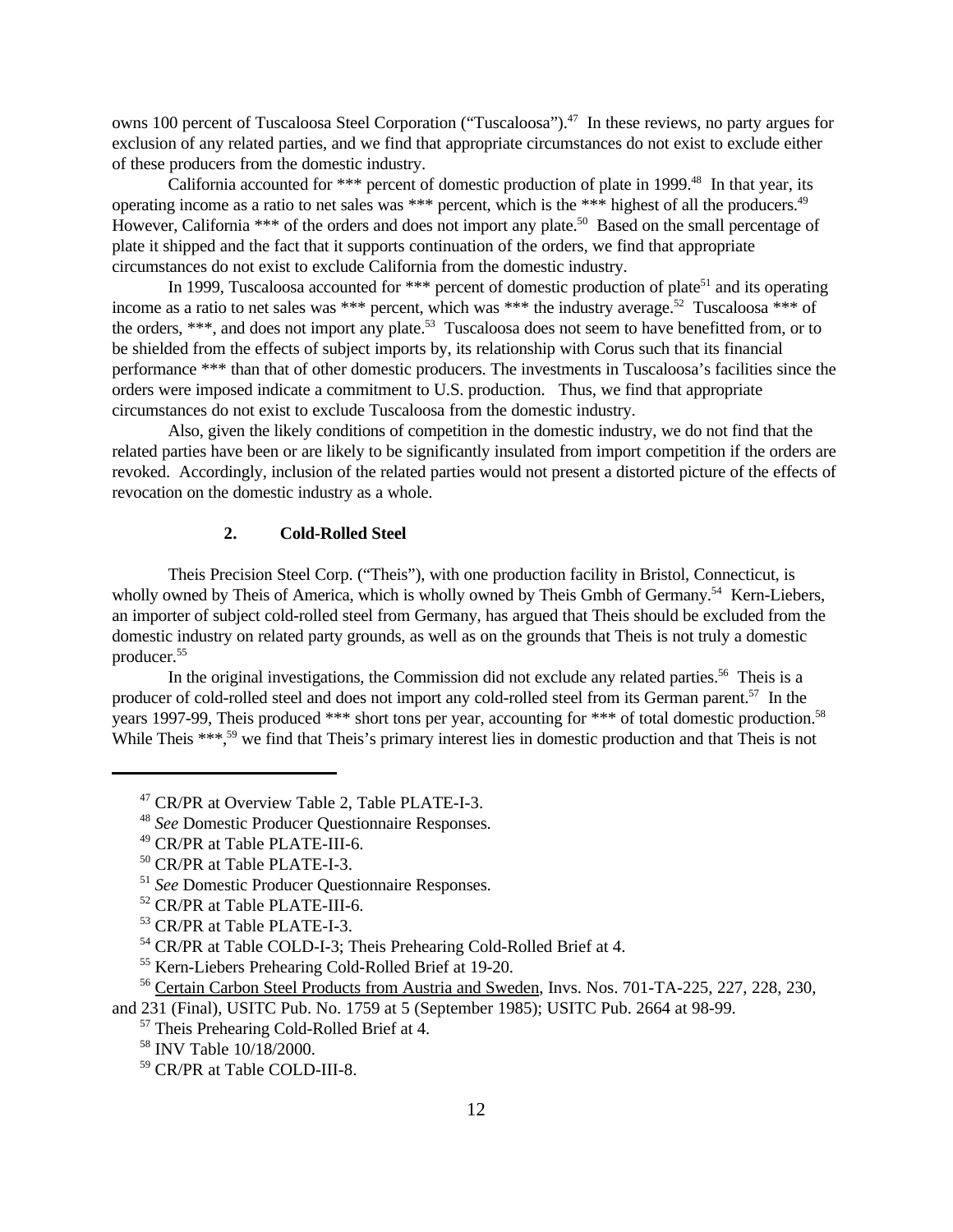shielded from the effects of subject imports by reason of its relation with its German parent. We therefore find that appropriate circumstances do not exist to exclude any related party from the domestic industries in these reviews.

Also, given the likely conditions of competition in the domestic industry, we do not find that the related party has been or is likely to be significantly insulated from import competition if the orders are revoked. Accordingly, inclusion of the related party would not present a distorted picture of the effects of revocation on the domestic industry as a whole.

#### **3. Corrosion-Resistant Steel**

Four U.S. producers of corrosion steel are related parties because they are owned by, or are affiliated with, subject country producers/exporters of the subject merchandise: California Steel Industries ("California") is \*\*\* percent owned by Kawasaki, USA, a subsidiary of Kawasaki, Japan; Pro Tec is \*\*\* percent owned by Kobe, USA, a subsidiary of Kobe, Japan; National Manufacturing is \*\*\* percent owned by NKK USA Corporation, a subsidiary of NKK, Japan; and Wheeling-Nisshin is \*\*\* percent owned by Nisshin Holding, a subsidiary of Nisshin, Japan.<sup>60</sup> In addition to being affiliated with a subject producer, \*\*\*.<sup>61</sup> All of these companies appear to be related parties under Section 771(4)(B)(ii)(II) or (III) of the related parties provision.

 California accounted for approximately \*\*\* percent of the value of U.S. corrosion-resistant steel shipments in 1999. \*\*\*. California reported that \*\*\*.<sup>62</sup> According to Kawasaki, California's Japanese affiliate, California \*\*\*.<sup>63</sup>

Pro Tec accounted for approximately \*\*\* percent of the value of U.S. corrosion-resistant steel shipments in 1999. \*\*\*. According to its Japanese affiliate, Kobe, \*\*\*.<sup>64</sup>

Wheeling-Nisshin accounted for approximately \*\*\* percent of the value of U.S. corrosion-resistant steel shipments in 1999. During the period of review, \*\*\*.

National Steel accounted for approximately \*\*\* percent of the value of U.S. corrosion-resistant steel shipments in 1999. National Steel reported that it imported \*\*\* short tons of corrosion-resistant steel from NKK in 1999. National also exports cold-rolled steel to its joint venture DNN in Canada, which in turn galvanizes the substrate. National, \*\*\*.<sup>65</sup> Since imposition of the orders, National has added a \$150 million facility that will produce an additional 450,000 tons of exposed galvanized and galvaneal steel products for the auto industry and operates a Triple G line at National's Granite City Division.<sup>66</sup>

In the original 1993 investigations of corrosion-resistant steel, the Commission did not exclude UPI, which was owned by POSCO, a subject producer, because UPI accounted for a relatively small percentage of total U.S. shipments and its performance indicators were consistent with those of the industry as a whole. The Commission therefore found that including UPI within the domestic industry would not significantly distort the economic data or fail to provide an accurate picture of the domestic industry as a

<sup>60</sup> CR/PR at Table CORROSION-1-3.

<sup>61</sup> CR/PR at Table CORROSION-III-3.

 $62$  Japanese Respondents' Corrosion Prehearing Brief Vol. 2, Exh. 13.

<sup>63</sup> Japanese Respondents' Corrosion Prehearing Brief Vol. 2, Exh. 14.

<sup>64</sup> Japanese Respondents' Corrosion Prehearing Brief Vol. 2, Exh. 16.

<sup>65</sup> CR at CORROSION-III-3, PR at CORROSION-III-1.

<sup>66</sup> Japanese Respondents' Corrosion Prehearing Brief Vol. 2, Exh. 21.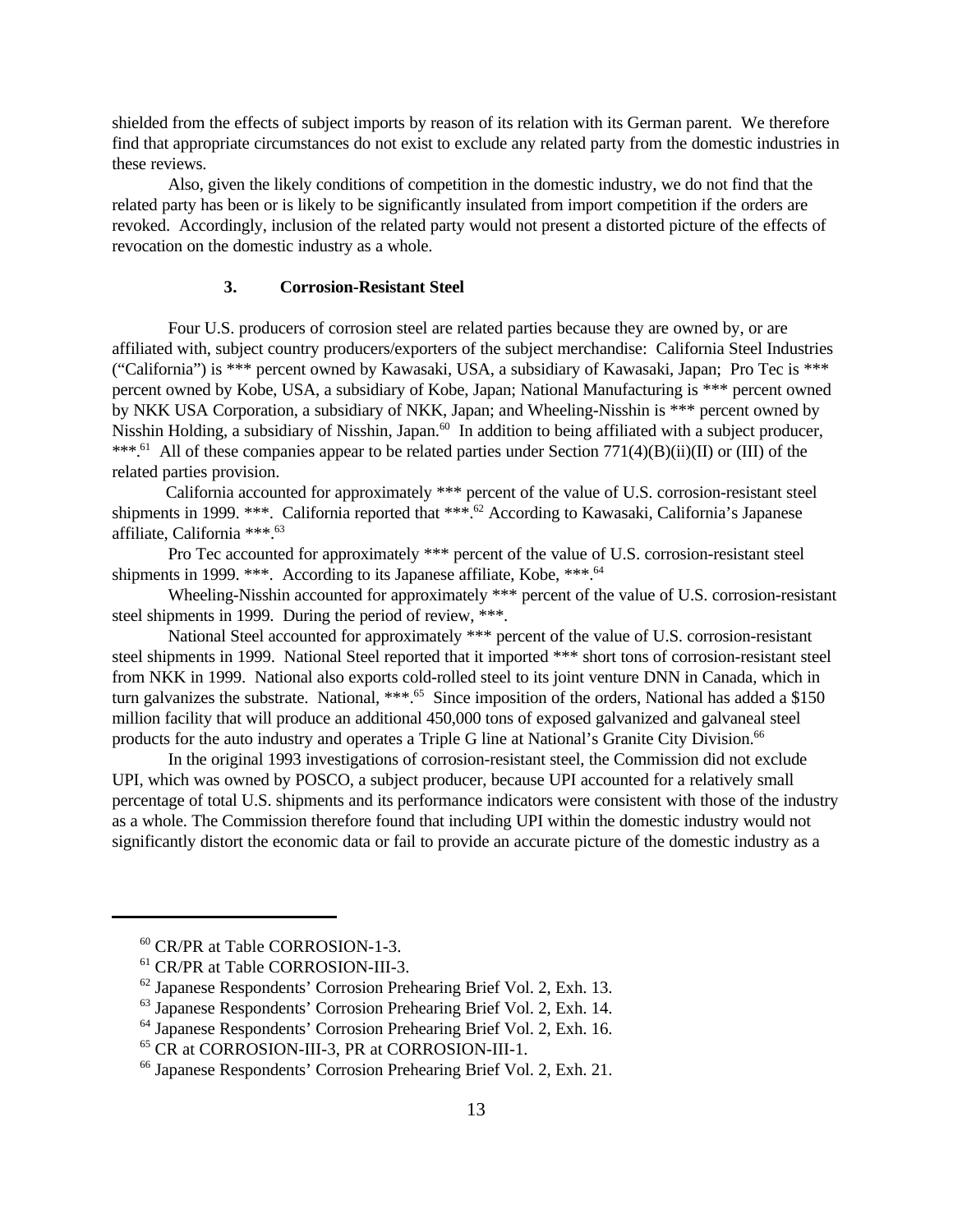whole.<sup>67</sup> The Commission also determined not to exclude "other related parties" in the 1993 investigations of corrosion-resistant steel.

No party has argued for exclusion of any related parties from the domestic corrosion-resistant steel industry. \*\*\*.<sup>68</sup> The related parties' investments in their U.S. facilities since the orders were imposed indicate a commitment to their U.S. production. Moreover, these related parties account for a significant share of U.S. production -- approximately \*\*\* percent of the value of U.S. corrosion-resistant shipments in 1999. \*\*\* continuation of the orders. It does not appear that the U.S. operations of the related parties are shielded from the effects of subject imports.<sup>69</sup> The foregoing considerations indicate that appropriate circumstances do not exist to exclude any related parties from the corrosion-resistant steel industry.

Also, given the likely conditions of competition in the domestic industry, we do not find that the related parties have been or are likely to be significantly insulated from import competition if the orders are revoked. Accordingly, inclusion of the related parties would not present a distorted picture of the effects of revocation on the domestic industry as a whole.

## **III. LEGAL STANDARDS**

The legal standards discussed below apply to our determinations with respect to the three domestic industries in this proceeding: the plate industry, the cold-rolled steel industry, and the corrosion-resistant steel industry. Our determinations for each industry are found in Sections IV through VI.

#### **A. Cumulation**

Section 752(a) of the Act provides that:

the Commission may cumulatively assess the volume and effect of imports of the subject merchandise from all countries with respect to which reviews under section 1675(b) or (c) of this title were initiated on the same day, if such imports would be likely to compete with each other and with domestic like products in the United States market. The Commission shall not cumulatively assess the volume and effects of imports of the subject merchandise in a case in which it determines that such imports are likely to have no discernible adverse impact on the domestic industry.<sup>70</sup>

Thus, cumulation is discretionary in five-year reviews. However, the Commission may exercise its discretion to cumulate only if the reviews are initiated on the same day and the Commission determines that the subject imports are likely to compete with each other and the domestic like product in the U.S. market. The statute precludes cumulation if the Commission finds that subject imports from a country are likely to have no discernible adverse impact on the domestic industry.<sup>71</sup> We note that neither the statute nor the Uruguay Round Agreements Act ("URAA") Statement of Administrative Action ("SAA") provides specific guidance on what factors the Commission is to consider in determining that imports "are likely to have no

 $67$  USITC Pub. 2664 at 97-98. UPI submitted its questionnaire too late in this proceeding to be included in the industry data in these reviews.

<sup>68</sup> CR at CORROSION-III-3, PR at CORROSION-III-1.

 $69$  Operating income for Pro Tec, National, and Wheeling-Nisshin were  $***$ . CR/PR at Table CORROSION-III-7.

 $70$  19 U.S.C. § 1675a(a)(7).

 $71$  19 U.S.C. § 1675a(a)(7).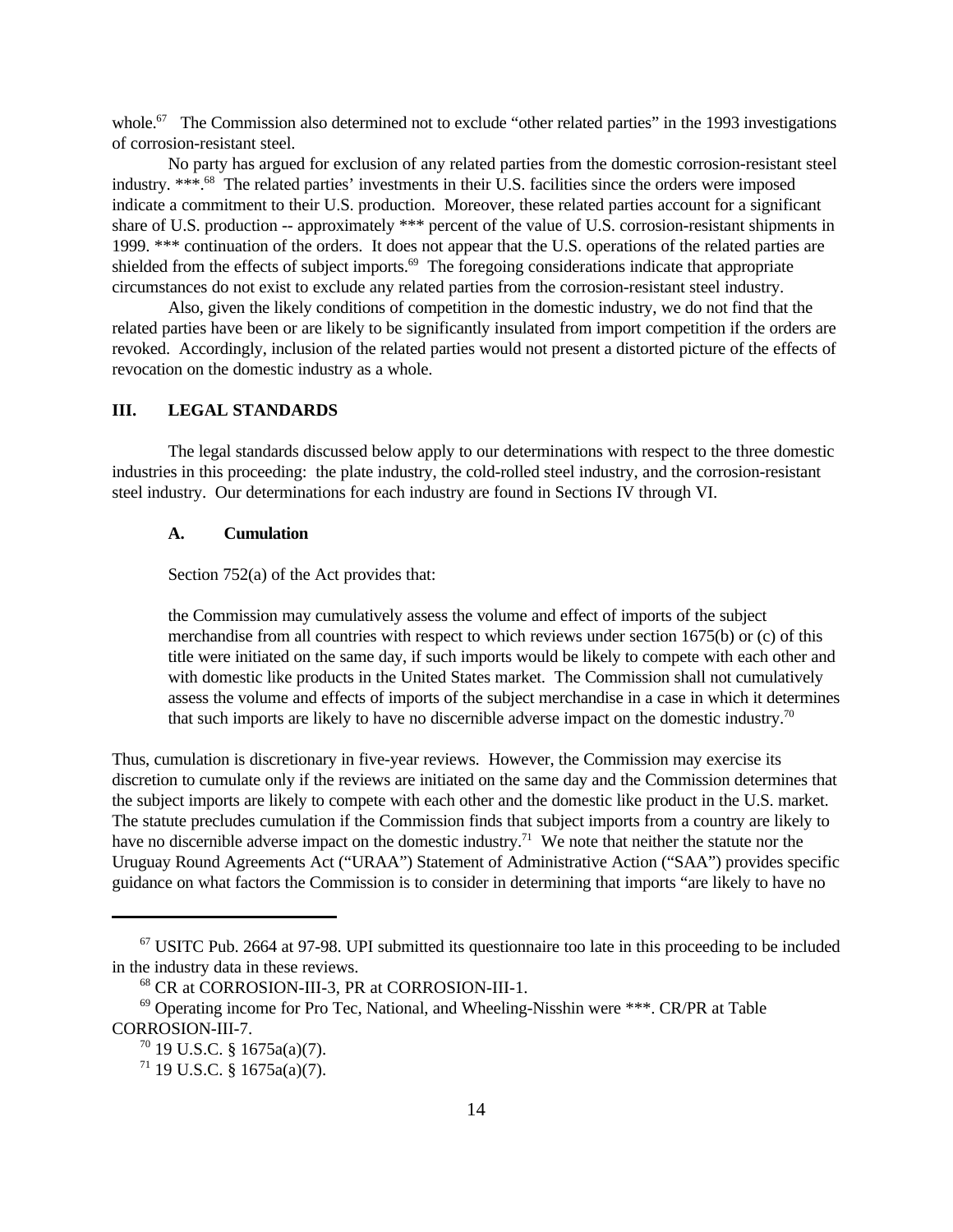discernible adverse impact" on the domestic industry.<sup>72</sup> With respect to this provision, the Commission generally considers the likely volume of the subject imports and the likely impact of those imports on the domestic industry within a reasonably foreseeable time if the orders are revoked.<sup>73 74 75</sup>

The Commission has generally considered four factors intended to provide a framework for determining whether the imports compete with each other and with the domestic like product.<sup>76</sup> Only a "reasonable overlap" of competition is required.<sup>77</sup> In five-year reviews, the relevant inquiry is whether there likely would be competition even if none currently exists. Moreover, because of the prospective nature of five-year reviews, we have examined not only the Commission's traditional competition factors, but also other significant conditions of competition that are likely to prevail if the orders under review are

<sup>72</sup> SAA, H.R. Rep. No. 103-316, vol. I (1994).

 $73$  For a discussion of the analytical framework of Chairman Koplan and Commissioners Miller and Hillman regarding the application of the "no discernible adverse impact" provision, *see* Malleable Cast Iron Pipe Fittings From Brazil, Japan, Korea, Taiwan, and Thailand, Inv. Nos. 731-TA-278-280 (Review) and 731-TA-347-348 (Review). For a further discussion of Chairman Koplan's analytical framework, *see* Iron Metal Construction Castings from India; Heavy Iron Construction Castings from Brazil; and Iron Construction Castings from Brazil, Canada, and China, Invs. Nos. 803-TA-13 (Review); 701-TA-249 (Review) and 731-TA-262, 263, and 265 (Review) (Views of Commissioner Stephen Koplan Regarding Cumulation).

 $74$  For a discussion of the analytical framework employed by Commissioner Bragg to assess cumulation in the context of grouped sunset reviews, *see* Potassium Permanganate from China and Spain, *Separate and Dissenting Views of Chairman Lynn M. Bragg Regarding Cumulation in Sunset Reviews*, Invs. Nos. 731-TA-125-126 (Review), USITC Pub. No. 3245 at 27-30 (Oct. 1999); *see also* Brass Sheet and Strip from Brazil, Canada, France, Germany, Italy, Japan, Korea, the Netherlands, and Sweden, *Separate Views of Chairman Lynn M. Bragg Regarding Cumulation*, Invs. Nos. 701-TA-269 & 270 (Review) and 731- TA-311-317 and 379-380 (Review), USITC Pub. No. 3290, at 27-32 (Apr. 2000).

 $75$  Commissioner Askey notes that the Act clearly states that the Commission is precluded from exercising its discretion to cumulate if the imports from a country subject to review are likely to have "no discernible adverse impact on the domestic industry" upon revocation of the order. 19 U.S.C. § 1675a(a)(7). Thus, the Commission must focus on whether the imports will impact the condition of the industry discernibly as a result of revocation, and not solely on whether there will be a small volume of imports after revocation, *i.e.*, by assessing their negligibility after revocation of the order. For a full discussion of her views on this issue, *see* Additional Views of Commissioner Thelma J. Askey in Potassium Permanganate from China and Spain, Invs. Nos. 731-TA-125-126 (Review), USITC Pub. No. 3245 (Oct. 1999).

<sup>76</sup> The four factors generally considered by the Commission in assessing whether imports compete with each other and with the domestic like product are: (1) the degree of fungibility between the imports from different countries and between imports and the domestic like product, including consideration of specific customer requirements and other quality related questions; (2) the presence of sales or offers to sell in the same geographical markets of imports from different countries and the domestic like product; (3) the existence of common or similar channels of distribution for imports from different countries and the domestic like product; and (4) whether the imports are simultaneously present in the market. *See*, *e.g.*, Wieland Werke, AG v. United States, 718 F. Supp. 50 (Ct. Int'l Trade 1989).

<sup>77</sup> *See* Mukand Ltd. v. United States, 937 F. Supp. 910, 916 (Ct. Int'l Trade 1996); Wieland Werke, AG, 718 F. Supp. at 52 ("Completely overlapping markets are not required."); United States Steel Group v. United States, 873 F. Supp. 673, 685 (Ct. Int'l Trade 1994), *aff'd,* 96 F.3d 1352 (Fed. Cir. 1996)).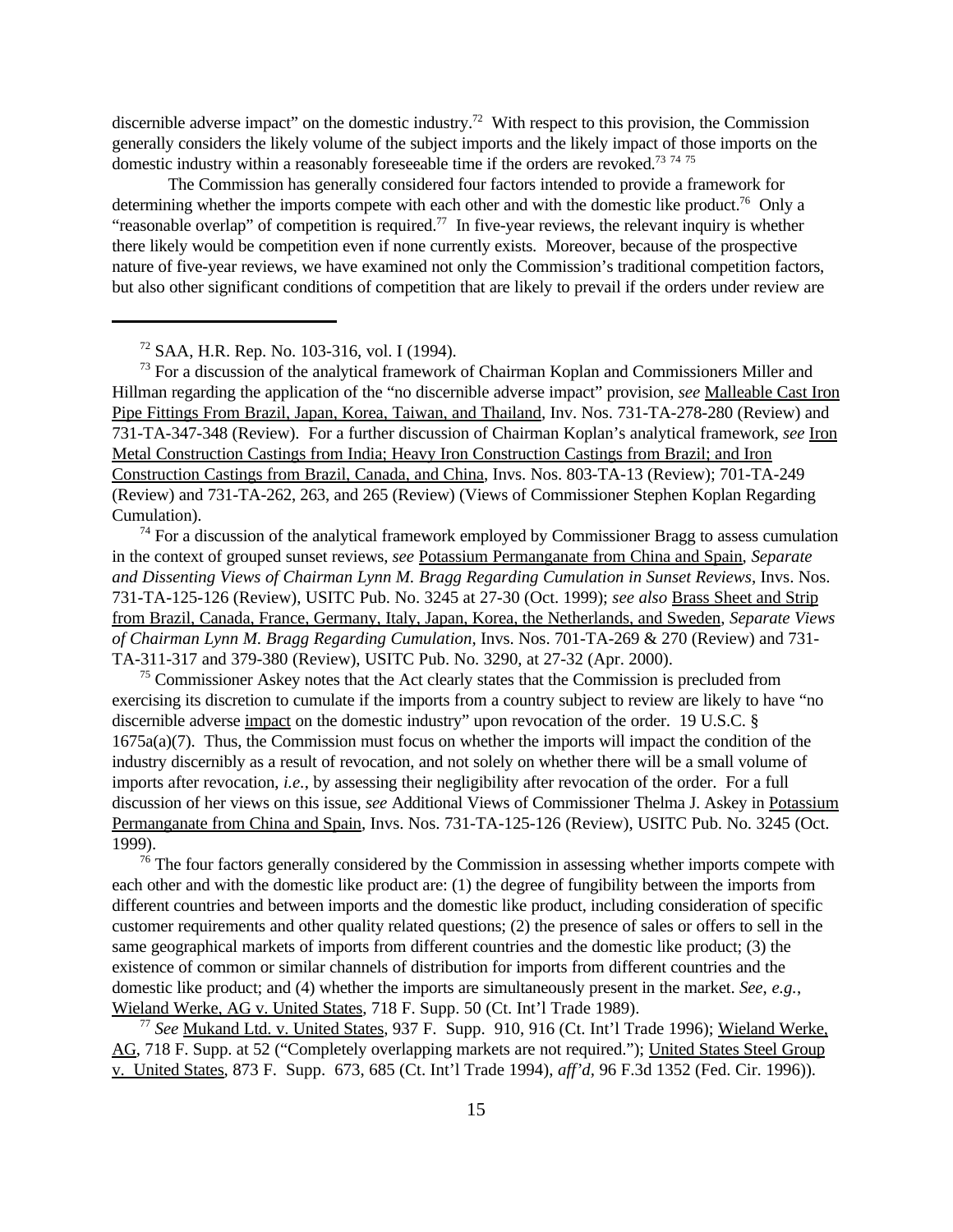revoked. The Commission has considered factors in addition to its traditional competition factors in other contexts where cumulation is discretionary.<sup>78</sup>

## **B. Likelihood of Continuation or Recurrence of Material Injury Within a Reasonably Foreseeable Time If the Orders Are Revoked**

In a five-year review conducted under section  $751(c)$  of the Act, Commerce will revoke a countervailing or antidumping duty order unless: (1) it makes a determination that dumping is likely to continue or recur; and (2) the Commission makes a determination that revocation of an order "would be likely to lead to continuation or recurrence of material injury within a reasonably foreseeable time."<sup>79</sup> The SAA states that "under the likelihood standard, the Commission will engage in a counter-factual analysis; it must decide the likely impact in the reasonably foreseeable future of an important change in the status quo – the revocation [of the order] . . . and the elimination of its restraining effects on volumes and prices of imports."<sup>80</sup> Thus, the likelihood standard is prospective in nature.<sup>81</sup> The statute states that "the Commission shall consider that the effects of revocation . . . may not be imminent, but may manifest themselves only over a longer period of time."<sup>82</sup> According to the SAA, a "'reasonably foreseeable time' will vary from case-to-case, but normally will exceed the 'imminent' time frame applicable in a threat of injury analysis [in antidumping and countervailing duty investigations]."<sup>83</sup> <sup>84</sup>

 $79$  19 U.S.C. § 1675a(a).

<sup>80</sup> SAA, H.R. Rep. No. 103-316, vol. I, at 883-84 (1994). The SAA states that "[t]he likelihood of injury standard applies regardless of the nature of the Commission's original determination (material injury, threat of material injury, or material retardation of an industry)." SAA at 883.

 $81$  While the SAA states that "a separate determination regarding current material injury is not necessary," it indicates that "the Commission may consider relevant factors such as current and likely continued depressed shipment levels and current and likely continued [sic] prices for the domestic like product in the U.S. market in making its determination of the likelihood of continuation or recurrence of material injury if the order is revoked." SAA at 884.

 $82$  19 U.S.C. § 1675a(a)(5).

<sup>83</sup> SAA at 887. Among the factors that the Commission should consider in this regard are "the fungibility or differentiation within the product in question, the level of substitutability between the imported and domestic products, the channels of distribution used, the methods of contracting (such as spot sales or long-term contracts), and lead times for delivery of goods, as well as other factors that may only manifest themselves in the longer term, such as planned investment and the shifting of production facilities." Id.

<sup>84</sup> In analyzing what constitutes a reasonably foreseeable time, Chairman Koplan examines all the current and likely conditions of competition in the relevant industry. He defines "reasonably foreseeable time" as the length of time it is likely to take for the market to adjust to a revocation. In making this assessment, he considers all factors that may accelerate or delay the market adjustment process including any lags in response by foreign producers, importers, consumers, domestic producers, or others due to:

<sup>78</sup> *See, e.g.*, Torrington Co. v. United States, 790 F. Supp. at 1172 (affirming Commission's determination not to cumulate for purposes of threat analysis when pricing and volume trends among subject countries were not uniform and import penetration was extremely low for most of the subject countries); Metallverken Nederland B.V. v. United States, 728 F. Supp. 730, 741-42 (Ct. Int'l Trade 1989); Asociacion Colombiana de Exportadores de Flores v. United States, 704 F. Supp. 1068, 1072 (Ct. Int'l Trade 1988).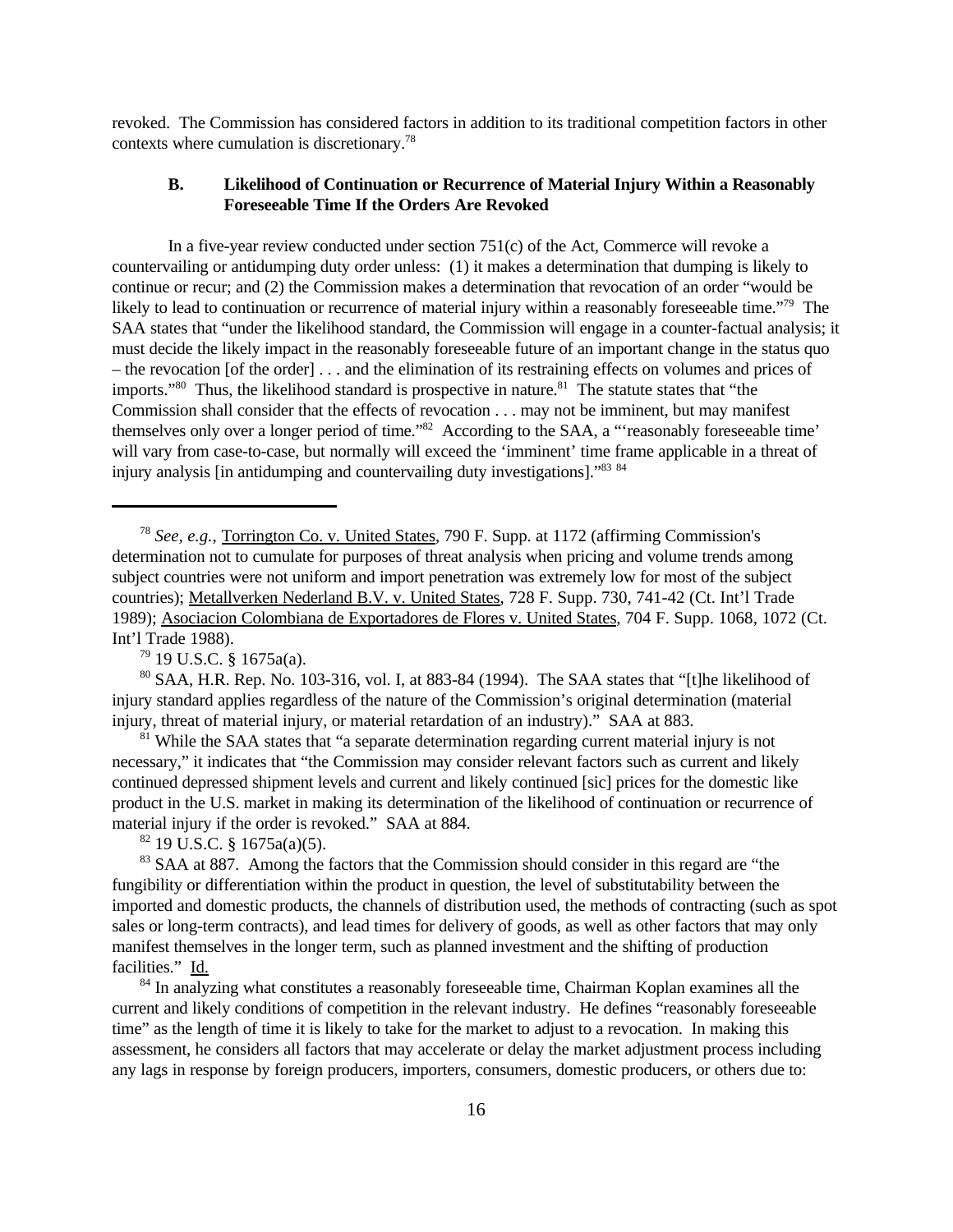Although the standard in five-year reviews is not the same as the standard applied in original antidumping or countervailing duty investigations, it contains some of the same fundamental elements. The statute provides that the Commission is to "consider the likely volume, price effect, and impact of imports of the subject merchandise on the industry if the order is revoked."<sup>85</sup> It directs the Commission to take into account its prior injury determination, whether any improvement in the state of the industry is related to the order under review, whether the industry is vulnerable to material injury if the order is revoked, and any findings by Commerce regarding duty absorption under section  $1675(a)(4)$  of the Act.<sup>86</sup>

We note that the statute authorizes the Commission to take adverse inferences in five-year reviews, but such authorization does not relieve the Commission of its obligation to consider the record evidence as a whole in making its determination. We generally give credence to the facts supplied by the participating parties and certified by them as true, but base our decision on the evidence as a whole, and do not automatically accept the participating parties' suggested interpretation of the record evidence. Regardless of the level of participation and the interpretations urged by participating parties, the Commission is obligated to consider all evidence relating to each of the statutory factors and may not draw adverse inferences that render such analysis superfluous. "In general, the Commission makes determinations by weighing all of the available evidence regarding a multiplicity of factors relating to the domestic industry as a whole and by drawing reasonable inferences from the evidence it finds most persuasive."<sup>87</sup> In this case, a number of respondent interested parties did not provide questionnaire responses and/or participate in these reviews. Accordingly, we have relied on the facts available in these reviews, which consist primarily of the evidence in the record from the Commission's original investigations, the information collected by the Commission since the institution of these reviews, and information submitted by the domestic producers and other parties in these reviews.

In evaluating the likely volume of imports of subject merchandise if the orders under review are revoked, the Commission is directed to consider whether the likely volume of subject imports would be significant either in absolute terms or relative to production or consumption in the United States.<sup>88</sup> In doing so, the Commission must consider "all relevant economic factors," including four enumerated factors: (1) any likely increase in production capacity or existing unused production capacity in the exporting country; (2) existing inventories of the subject merchandise, or likely increases in inventories; (3) the existence of barriers to the importation of the subject merchandise into countries other than the United States; and (4) the potential for product-shifting if production facilities in the foreign country, which can be used to produce the subject merchandise, are currently being used to produce other products.<sup>89</sup>

In evaluating the likely price effects of subject imports if the orders are revoked, the Commission is

lead times; methods of contracting; the need to establish channels of distribution; product differentiation; and any other factors that may only manifest themselves in the longer term. In other words, this analysis seeks to define "reasonably foreseeable time" by reference to current and likely conditions of competition, but also seeks to avoid unwarranted speculation that may occur in predicting events into the more distant future.

 $85$  19 U.S.C. § 1675a(a)(1).

<sup>86</sup> 19 U.S.C. § 1675a(a)(1). The statute further provides that the presence or absence of any factor that the Commission is required to consider shall not necessarily give decisive guidance with respect to the Commission's determination. 19 U.S.C. § 1675a(a)(5). While the Commission must consider all factors, no one factor is necessarily dispositive. SAA at 886.

<sup>87</sup> SAA at 869.

<sup>88</sup> 19 U.S.C. § 1675a(a)(2).

 $89$  19 U.S.C. § 1675(a)(2)(A)-(D).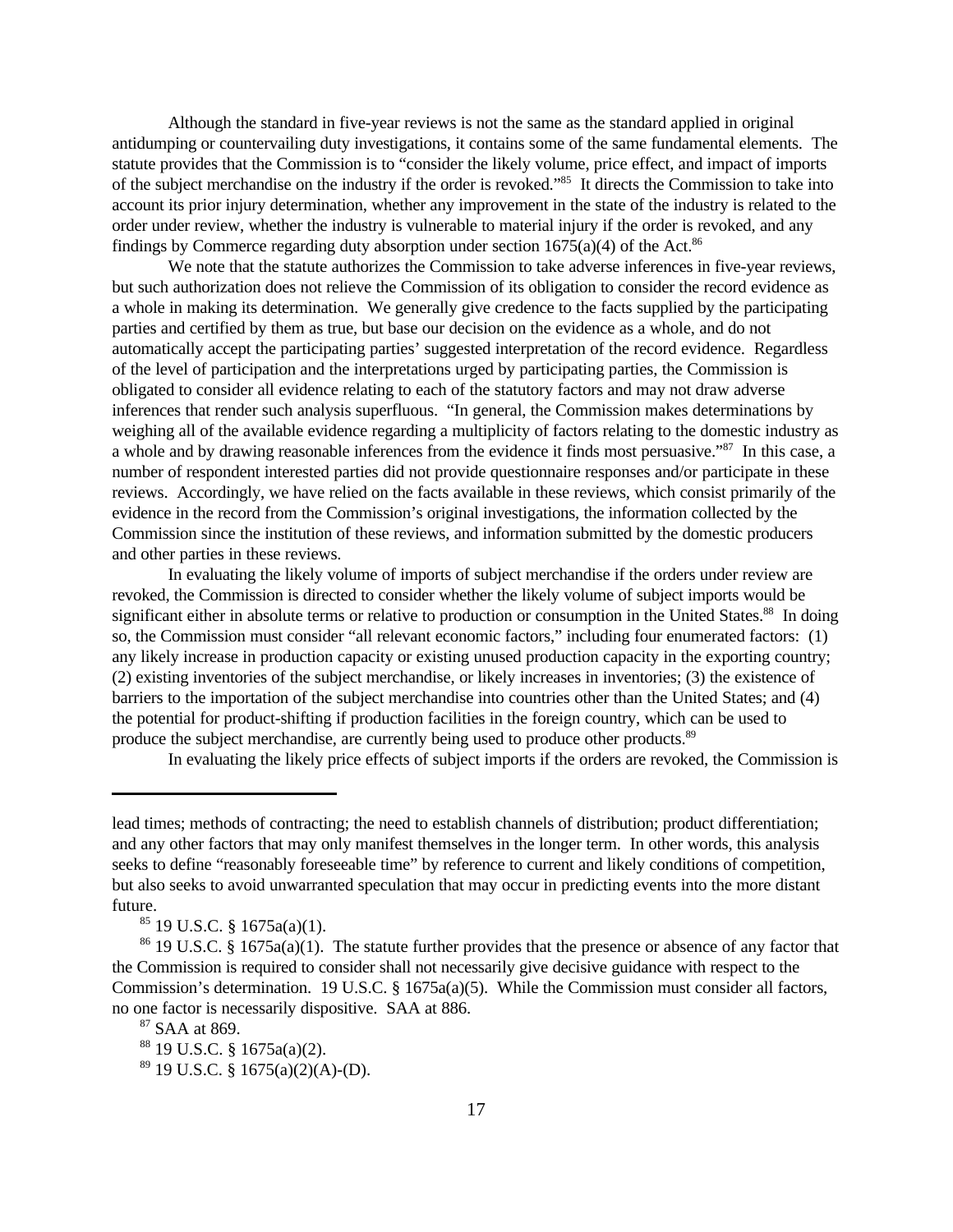directed to consider whether there is likely to be significant underselling by the subject imports as compared with domestic like products and whether the subject imports are likely to enter the United States at prices that would have a significant depressing or suppressing effect on the price of domestic like products.<sup>90</sup>

In evaluating the likely impact of imports of subject merchandise if the orders are revoked, the Commission is directed to consider all relevant economic factors that are likely to have a bearing on the state of the industry in the United States, including but not limited to: (1) likely declines in output, sales, market share, profits, productivity, return on investments, and utilization of capacity; (2) likely negative effects on cash flow, inventories, employment, wages, growth, ability to raise capital, and investment; and (3) likely negative effects on the existing development and production efforts of the industry, including efforts to develop a derivative or more advanced version of the domestic like product.<sup>91</sup> All relevant economic factors are to be considered within the context of the business cycle and the conditions of competition that are distinctive to the industry. As instructed by the statute, we have considered the extent to which any improvement in the state of the domestic industry is related to the antidumping or countervailing duty orders at issue and whether the industry is vulnerable to material injury if the orders are revoked.<sup>92</sup>

In evaluating the likely impact of the subject imports on the domestic industry, the statute directs the Commission to consider all relevant economic factors "within the context of the business cycle and conditions of competition that are distinctive to the affected industry."93

<sup>90</sup> 19 U.S.C. § 1675a(a)(3). The SAA states that "[c]onsistent with its practice in investigations, in considering the likely price effects of imports in the event of revocation and termination, the Commission may rely on circumstantial, as well as direct, evidence of the adverse effects of unfairly traded imports on domestic prices." SAA at 886.

 $91$  19 U.S.C. § 1675a(a)(4).

 $92$  The SAA states that in assessing whether the domestic industry is vulnerable to injury if the order is revoked, the Commission "considers, in addition to imports, other factors that may be contributing to overall injury. While these factors, in some cases, may account for the injury to the domestic industry, they may also demonstrate that an industry is facing difficulties from a variety of sources and is vulnerable to dumped or subsidized imports." SAA at 885.

 $93$  19 U.S.C. § 1675a(a)(4).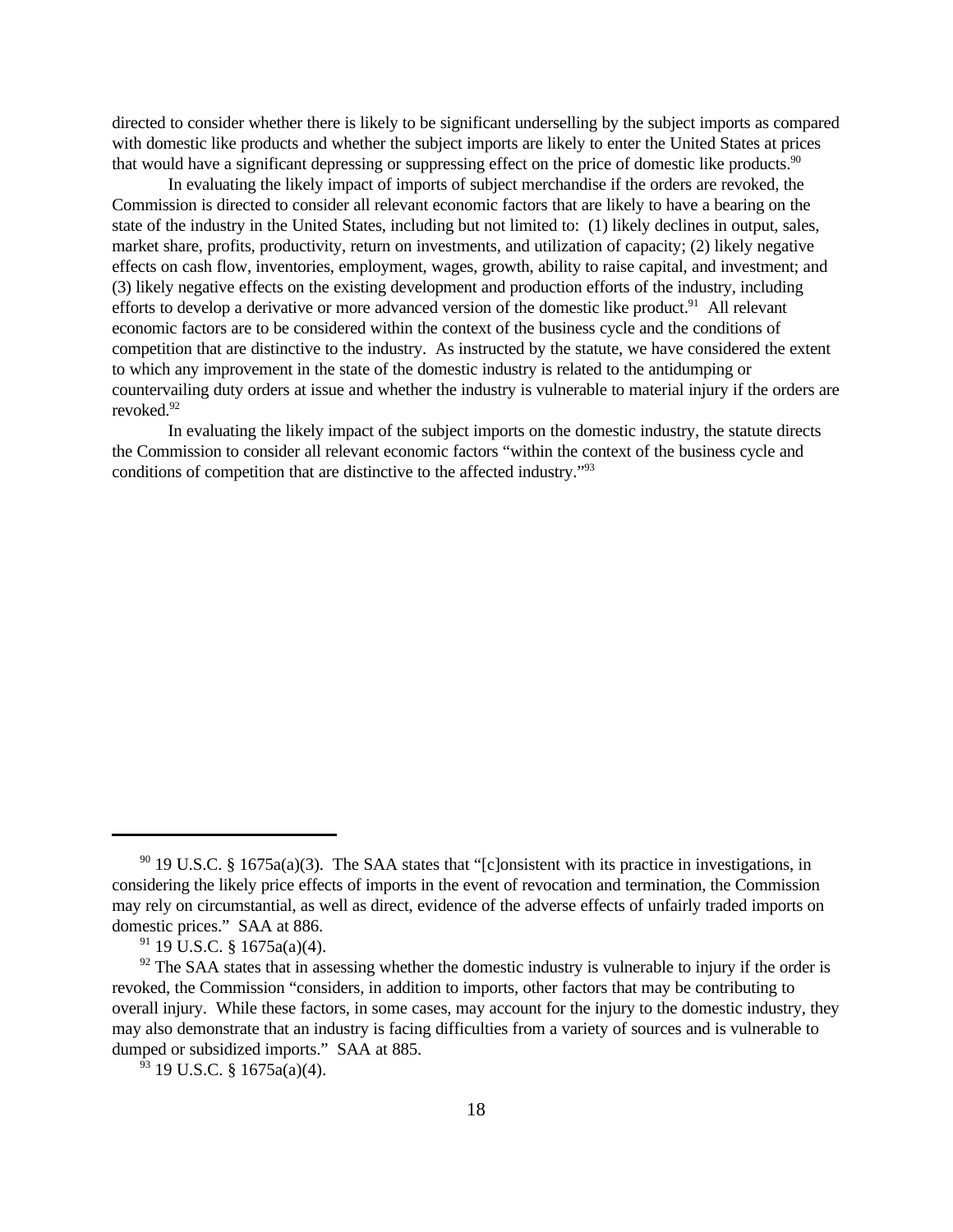## **IV. CUT-TO-LENGTH PLATE**

# A. **Cumulation**<sup>94 95</sup>

The legal standards for considering cumulation are discussed in Section III above.

In these reviews, the statutory requirement for cumulation that all of the cut-to-length plate reviews be initiated on the same day is satisfied. Based on the record, we find that subject imports from each of the 12 countries would be likely to have a discernible adverse impact on the domestic industry if the orders were revoked. We also find that a reasonable overlap of competition between the subject imports and the domestic like product is likely to exist if the orders were revoked. We do not find any significant differences in the conditions of competition among imports from Belgium, Brazil, Finland, Germany, Mexico, Poland, Romania, Spain, Sweden, Taiwan, and the United Kingdom, but do find significant differences with respect to imports from Canada. We therefore exercise our discretion to cumulate the likely volume and price effects of subject imports from Belgium, Brazil, Finland, Germany, Mexico, Poland, Romania, Spain, Sweden, Taiwan, and the United Kingdom, but do not cumulate the likely volume and price effects of subject imports from Canada.<sup>96</sup>

## **1. Likelihood of No Discernible Adverse Impact**

Because of the conditions of competition and the current condition of the domestic industry, exports from each of the subject countries likely would have a discernible adverse impact on the domestic industry.<sup>97</sup>

With respect to Taiwan, she likewise finds that imports of CTL plate from Taiwan are likely to have no discernible adverse impact on the domestic industry and, therefore, she is precluded from cumulating imports from Taiwan with those from the other subject countries. The record from the original investigation contains very little information concerning the industry in Taiwan. There are currently two plate producers in Taiwan, neither of which participated in these reviews, so available current data is also limited. As discussed previously in Section II.B.1.b, that investigation was a regional one, encompassing California, Oregon, and Washington. Accordingly, this review is of an investigation that made an injury finding with respect to only three of the 50 states. Taiwanese producer plate capacity for 1978 is unknown and was reportedly 1.2 million short tons in 1999. The home market accounted for an unknown percentage

<sup>&</sup>lt;sup>94</sup> See Separate and Concurring Views of Chairman Stephen Koplan and Commissioner Thelma J. Askey for their discussion of cumulation as it applies to the United Kingdom.

<sup>95</sup> Commissioner Bragg does not join section IV.A of these Views. *See* Separate and Dissenting Views of Commissioner Lynn M. Bragg.

<sup>&</sup>lt;sup>96</sup> Commissioner Askey dissents with respect to the United Kingdom and Taiwan.

 $97$  Commissioner Askey dissents concerning imports from Canada and Taiwan. With respect to Canada, she finds that imports of CTL plate from Canada are likely to have no discernible adverse impact on the domestic industry, and, therefore, she is precluded from cumulating imports from Canada with those from the other subject countries. Section IV.D below describes in greater detail the facts upon which she bases this conclusion: only one of the three producers originally subject to the order remains subject to the order and that producer is operating at a high capacity utilization rate; Canadian capacity has declined substantially since the original period of investigation; and Canada is a net importer of CTL plate and its exports are currently very small. Moreover, Stelco's current margin is zero, CR at PLATE-I-19, PR at PLATE-I-18, so the order has not served as a substantial impediment to its imports in recent years.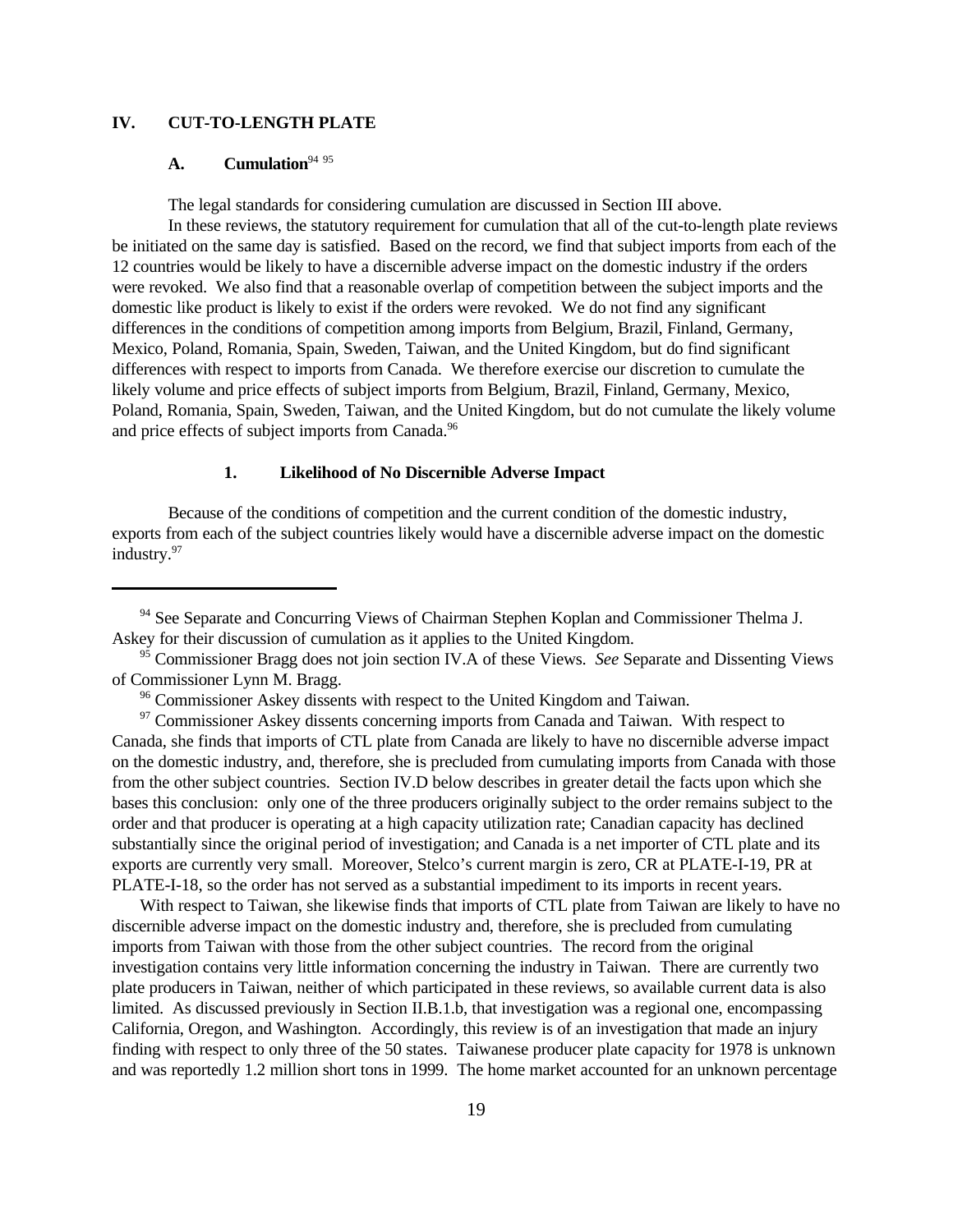Relative to the U.S. market, the size of the industry in each of these countries is significant.<sup>98</sup> Each has substantial capacity to produce all types of plate products,<sup>99</sup> and its actual production of subject plate as well as other plate is significant.<sup>100</sup> The majority of the countries export a substantial percentage of their production.<sup>101</sup>

In terms of product mix, the types of plate products manufactured in the subject countries do not differ dramatically from those produced in the United States.<sup>102</sup> Imports from each of the subject countries are likely to be substitutable for, and competitive with, domestically produced plate. Such competition is likely to be on the basis of price, in light of the central importance of price in purchasing decisions.<sup>103</sup> Accordingly, and in light of the weakened condition of the U.S. industry, as discussed below, the likely imports of plate from each of the subject countries would have an adverse impact on the domestic industry.

## **2. Reasonable Overlap of Competition**

In the 1993 investigations, the Commission found that subject imports from each of the subject

 $98$  In 1999, the capacity in each subject country was equivalent to over five percent of U.S. consumption, except with regard to Canada. *See* CR/PR at Tables PLATE-IV-3 - 13. Canadian capacity is projected to grow from 2000 to 2002. Canadian Respondent's Posthearing Question Responses, Responses to Commissioner Hillman at 4.

<sup>99</sup> *See* CR/PR at Tables CTL-SUPP-1 - 12.

<sup>100</sup> *See* CR/PR at Tables CTL-SUPP-1 - 12.

<sup>101</sup> *See* CR/PR at Tables PLATE-IV-3 (Belgium), PLATE-IV-4 (Brazil), PLATE-IV-6 (Finland), PLATE-IV-7 (Germany), PLATE-IV-9 (Romania), PLATE-IV-10 (Spain), PLATE-IV-11 (Sweden), PLATE-IV-12 (Taiwan), PLATE-IV-13 (United Kingdom). The record contains no information regarding exports from Poland. Although it appears that Canada and Mexico do not export substantial quantities of subject plate, *see* CR/PR at Tables PLATE-IV-5 (Canada), PLATE-IV-8 (Mexico), subject imports from these countries are likely to have a discernible adverse impact on the domestic industry because of their geographic proximity to the United States, as well as, in the case of Canada, expanding capacity, and in the case of Mexico, the fact that AHMSA is currently under bankruptcy protection, *see* CR at PLATE-IV-7, PR at PLATE-IV-8 an indication that it would have an incentive to maximize plate production and sales.

<sup>102</sup> *See* CR/PR at Tables CTL-SUPP-13 - 24; Domestic Producer Questionnaire Responses.

<sup>103</sup> CR/PR at Table PLATE-II-3. In making this determination as to the subject imports from the United Kingdom, Chairman Koplan and Commissioner Askey do not find that such imports would compete principally on the basis of price.

of shipments in 1978 and for 88.1 percent in 1999. CR/PR at Table PLATE-IV-12. Subject plate imports from Taiwan accounted for only 1.1 of the U.S. market prior to the order in 1978 and 0.0 percent in 1999. CR/PR at Table PLATE-I-1. Record data show Taiwanese producer capacity as being relatively high in recent years, at \*\*\* short tons, but that the industry's capacity utilization rates were greater than 100 percent during each year of the review period. CR/PR at Table PLATE-IV-12. Exports represented \*\*\* percent of production in 1997, \*\*\* percent in 1998 and \*\*\* percent in 1999. CR/PR at Table PLATE-IV-12. Because the margins on imports from Taiwan have been zero since 1982, CR at PLATE-I-22, PR at PLATE-I-21, there has been relatively little impediment to Taiwan imports since that time. Together, these factors indicate that in the event of revocation, it would be unlikely that there would be sufficient import volume increases from Taiwan such as to have volume and price effects in the market, and, therefore, to have a discernible adverse impact on the domestic industry.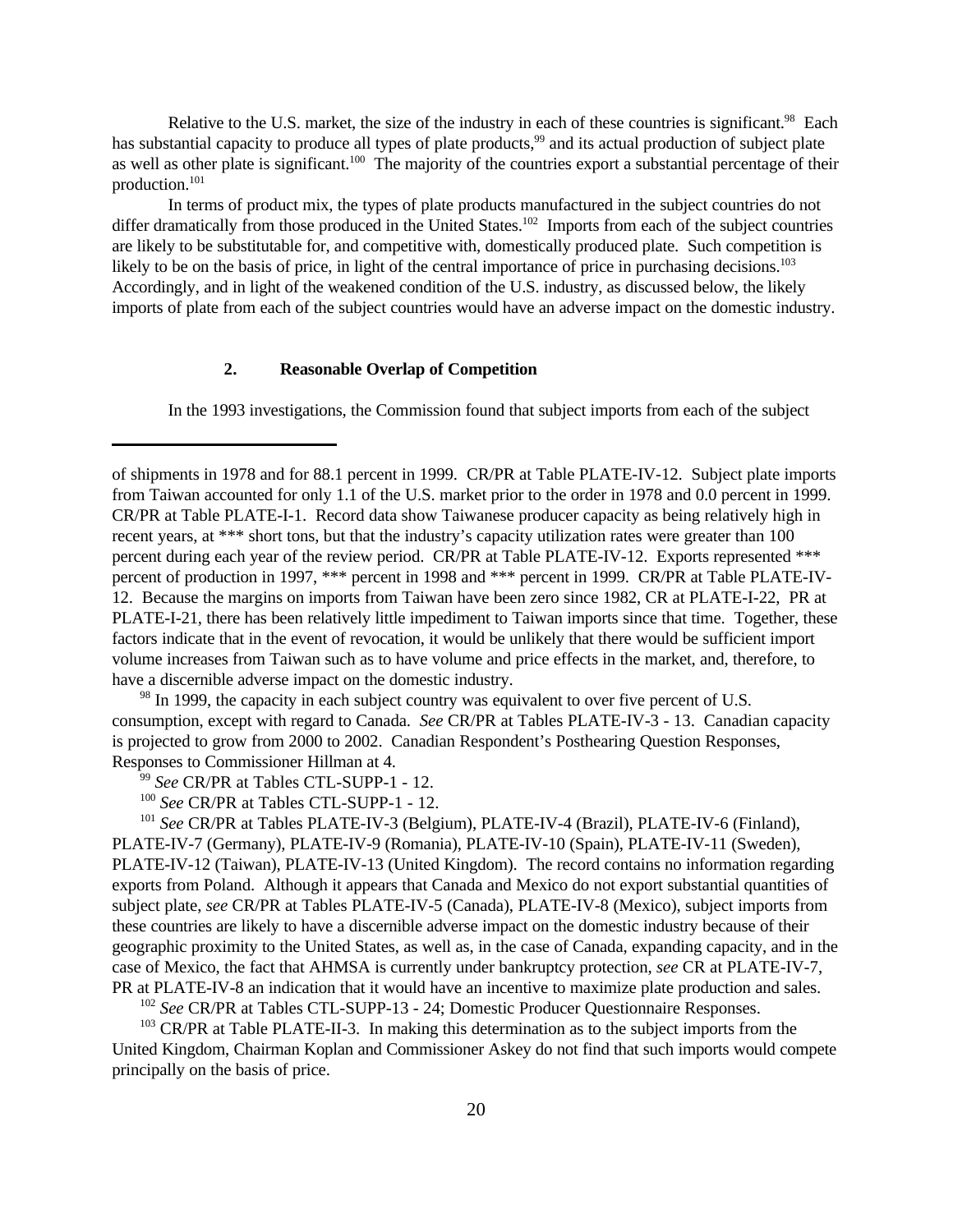countries competed with each other and with the domestic like product and cumulated the volume and price effects of those subject imports.<sup>104</sup> The Commission collected data in the 1993 investigations regarding specialized plate products and found that: each of the countries sold at least some of the same commercial grade and/or niche products as all other countries; imports of commercial grade and/or niche products from each country were present in the market with comparable domestic product; and niche products for which there was no comparable domestic production constituted a very small percentage of imports from any one country.<sup>105</sup> The record in these reviews likewise reveals a reasonable overlap in the types of subject plate produced in each subject country and in the United States.<sup>106</sup>

Both U.S. producers and importers generally reported that domestically produced plate products were interchangeable with imported plate products.<sup>107</sup> They also generally reported that imports from subject countries were used interchangeably.<sup>108</sup> Purchasers were asked to compare domestic and subject plate products on the basis of 14 ranking factors and found that the U.S. product was generally comparable to, and sometimes superior to, the subject imports.<sup>109</sup> When asked to list the three most important factors considered when choosing a supplier, purchasers most often ranked price first and quality second.<sup>110</sup>

Both domestic producers and importers ship plate to end users, distributors, and service centers/processors.<sup>111</sup>

The record is mixed regarding current market presence and geographic overlap with the orders in place. However, in light of the importance of sales to steel service centers, which are dispersed throughout the United States and hold sizeable plate inventories, we find it likely that subject imports from each subject country would be simultaneously present in the U.S. market as a whole and in the same geographical markets as other subject imports and the domestic like product.<sup>112</sup>

We therefore find that there likely would be a reasonable overlap of competition between the

<sup>106</sup> CR/PR at Tables D-4, CTL-SUPP-13 - 24, Domestic Producers' Questionnaire Responses.

<sup>107</sup> CR/PR at Table PLATE-II-5.

<sup>108</sup> CR/PR at Table PLATE-II-5. With respect to numerous respondents' arguments that their production practices emphasize specialty plate products, we note that they continue to produce commodity plate in significant quantities such that there is a reasonable overlap of competition with the domestic like product. *See* Tables D-4, CTL-SUPP-1 - 12. The Belgian producer Duferco Clabecq, S.A., argues that its imports of \*\*\* do not compete with the vast majority of domestic plate production. *See, e.g.,* Duferco Clabecq's Prehearing Plate Brief at 33. However, the fact that Duferco is exporting only niche products while subject to the antidumping and countervailing duty orders is not necessarily indicative of its behavior in the event of revocation of those orders. We note that a significant percentage of the plate products that Duferco manufactures are standard products that likely would compete closely with domestic plate. CR/PR at Table CTL-SUPP-1.

<sup>109</sup> *See* CR/PR at Table PLATE-II-8. Purchasers reported no comparisons of the subject imports to each other.

<sup>110</sup> CR/PR at Table PLATE-II-3.

<sup>111</sup> CR at PLATE-II-1, PR at PLATE-II-I.

<sup>112</sup> *See* CR/PR at Table PLATE-IV-1; *see* CR at PLATE-II-1, PR at PLATE-II-I (producers and importers reported nationwide sales).

<sup>&</sup>lt;sup>104</sup> USITC Pub. 2664 at 219. We note that the 1979 investigation only involved Taiwan, which was not involved in the 1993 investigations. However, there is no evidence in the record indicating that the subject plate product produced in Taiwan differs from that which is produced in the other subject countries. *See* State Department Telegram Taipei 003117 (Sept. 29, 2000).

<sup>105</sup> USITC Pub. 2664 at 220.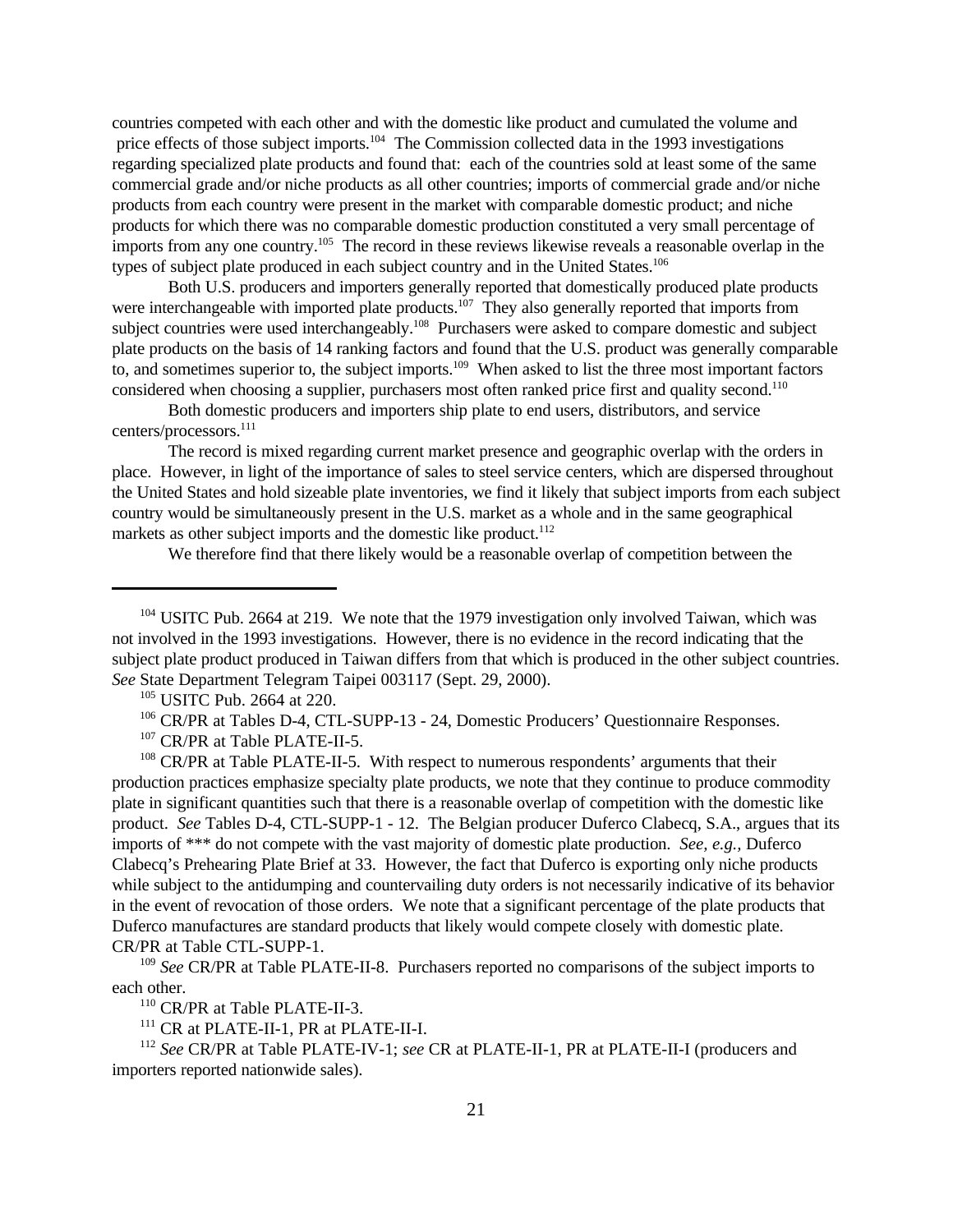subject imports from Belgium, Brazil, Canada, Finland, Germany, Mexico, Poland, Romania, Spain, Sweden, Taiwan, and the United Kingdom and the domestic like product, and among the subject imports from those countries themselves, if the orders were revoked.<sup>113</sup>

## **3. Other Considerations**

As noted above, we do not find any significant differences in the conditions of competition among subject imports from Belgium, Brazil, Finland, Germany, Mexico, Poland, Romania, Spain, Sweden, Taiwan, and the United Kingdom, but do find such significant differences as pertains to Canada.<sup>114</sup> In addition, the antidumping duty order originally applied to three significant producers of plate in Canada. However, only one major plate mill, Stelco, remains subject to the order.<sup>115</sup> It has rarely exported significant quantities of subject plate to any country, including the United States.<sup>116</sup> In addition, virtually all the \*\*\* plate that Stelco produces is used in its home market.<sup>117</sup> Stelco accounted for a minority of subject imports from Canada during the original investigations,<sup>118</sup> and its capacity is significantly below aggregate Canadian capacity during the original investigations.<sup>119</sup>

Canada is a net importer of plate, with much of its imports originating in the United States.<sup>120</sup> On an absolute tonnage basis, imports of U.S. plate into Canada are double the level of imports of Canadian plate into the United States, even including imports from the non-subject Canadian producers. On a market percentage basis, imports of U.S. plate into Canada are more than 15 times the level of Canadian plate imported into the United States.<sup>121</sup> The record also indicates that demand for plate in Canada is strong and that Canada has antidumping duty orders in place against several countries.<sup>122</sup>

Thus, based on the record in these reviews, we determine not to exercise our discretion to cumulate

 $115$  CR at PLATE-IV-3 - 4, PR at PLATE-IV-6.

<sup>116</sup> Canadian Respondent's Posthearing Question Responses, Responses to Commissioner Askey at 1; *see* Canadian Respondent's Posthearing Question Responses, Responses to Staff at 8; Canadian Respondent's Prehearing Plate Brief at 4. An anomalous year was 1992, in which Stelco exported \*\*\* short tons to the United States. Canadian Respondent's Posthearing Question Responses, Responses to Staff at 11.

<sup>117</sup> CR/PR at Table CTL-SUPP-3.

<sup>118</sup> Canadian Respondent's Posthearing Question Responses, Responses to Staff at 11.

<sup>119</sup> 1993 CR at I-160; *compare* 1993 CR/PR at Table 59 *with* CR/PR at Table PLATE-IV-5.

<sup>120</sup> Canadian Respondent's Prehearing Plate Brief at 16, Table 2; *see* Canadian Respondent's Posthearing Plate Brief at 6. There is evidence in the record that plate prices are slightly higher in Canada than in the United States. Canadian Respondent's Posthearing Question Responses, Responses to Staff at 12; *see also* Canadian Respondent's Posthearing Question Responses, Exh. 1 (Stelco's total shipments exceeding production in 1997, January-March 1999 and January-March 2000); Canadian Respondent's Prehearing Plate Brief at 14.

<sup>121</sup> Canadian Respondent's Posthearing Plate Brief at 6.

<sup>122</sup> Canadian Respondent's Prehearing Plate Brief at 14; Canadian Respondent's Posthearing Plate Brief at 6-8; CR at PLATE-IV-4, PR at PLATE-IV-6.

<sup>113</sup> Chairman Koplan and Commissioner Askey dissenting with respect to the United Kingdom.

<sup>114</sup> Chairman Koplan and Commissioner Askey also find significant differences as pertains to the United Kingdom. *See* Separate and Concurring Views of Chairman Stephen Koplan and Commissioner Thelma J. Askey.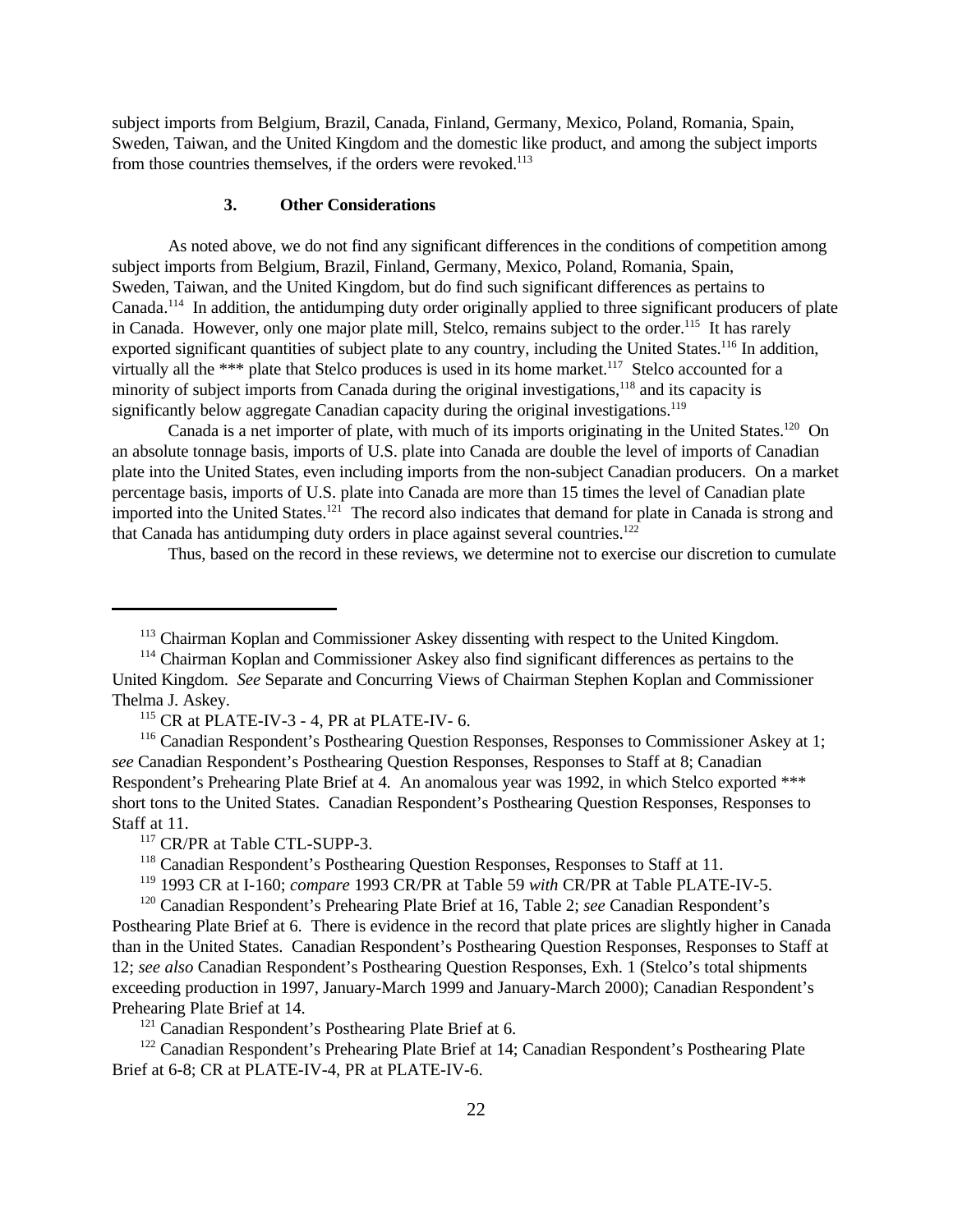subject imports from Canada with other subject imports.<sup>123 124</sup>

# **B. Conditions of Competition**<sup>125</sup> <sup>126</sup>

Domestic demand for plate generally parallels the U.S. economy. Demand for plate has increased since the 1993 investigations. Plate products are used in industrial and agricultural equipment, construction, and transportation.<sup>127</sup> Apparent U.S. consumption was 8.6 million short tons in 1978, but declined to 5.0 million short tons in 1992. It climbed from 6.6 million short tons in 1997 to its near-1978 high of 8.2 million short tons in 1998, then fell to 6.0 million short tons in 1999. In January-March 1999

 $127$  CR at PLATE-II-1, PR at PLATE-II-1. More specifically, subject plate is used in the production of ships and barges, storage tanks, heavy machinery, bridges, railcars, machine parts, pressure vessels, and offshore drilling platforms. CR at PLATE-II-18, PR at PLATE-II-13.

<sup>&</sup>lt;sup>123</sup> With respect to the United Kingdom, although Corus is the only subject producer to own a U.S. plate manufacturing facility – Tuscaloosa – we do not find that this fact sufficiently distinguishes the United Kingdom from the other subject countries such that cumulation would not be warranted. Corus (then British Steel) acquired full ownership and control of Tuscaloosa in 1991, prior to the original investigations. United Kingdom Producer's Prehearing Plate Brief at 5. Although Corus has expanded Tuscaloosa's operations since the time of the original investigations, Tuscaloosa's 1999 share of domestic plate production (\*\*\* percent), *see* Domestic Producer Questionnaire Responses, was roughly the same as its share of domestic plate production during 1992 (\*\*\* percent), 1993 CR at Table 12, the last full year of the original investigations. In the original investigations, imports from the Untied Kingdom, cumulated with other subject imports, were found to have caused material injury. USITC Pub. 2664 at 219-20. Moreover, Corus has experienced difficulties with high sterling-euro exchange rates, such that it has posted recent losses on its hot-rolled steel operations. *See* Corus Group plc Interim Report for the Six Months to 1 April 2000. This, together with significant excess capacity, indicates that Corus is not substantially different than the other subject countries in having the ability and incentive to increase shipments to the U.S. market in the event of revocation.

<sup>&</sup>lt;sup>124</sup> Chairman Koplan and Commissioner Askey also exercise their discretion not to cumulate the United Kingdom and do not join the preceding footnote.

<sup>&</sup>lt;sup>125</sup> Commissioner Bragg joins the remainder of section IV.

<sup>&</sup>lt;sup>126</sup> We note that data on the cut-to-length plate industry that do not include microalloys are not available. We requested such data through our questionnaires. Certain domestic producers indicated that they were unable to supply segregated data in their questionnaire responses. We must therefore rely on the industry data provided, keeping in mind that the industry does not correspond precisely to the one producing the domestic like product that we have found. We are also mindful that the comparisons between the data on the industry in the original determinations and the data gathered in these reviews may be somewhat distorted, as a result of the certain domestic producers' inability to segregate microalloy products from the domestic like product in their questionnaire responses in these reviews. Given the domestic producers' own uncertainty as to the inclusion of microalloy products in the questionnaire responses in the 1993 investigations, we are satisfied that the comparisons are sufficiently valid to indicate the magnitude of the changes in the industry, including apparent consumption. Domestic Producers' Common Issues Prehearing Brief at Exh. 1. We note further that the domestic industry data in these reviews include processors, which were not included in the 1979 or 1993 investigations, although coverage of processors is less than that of the mills.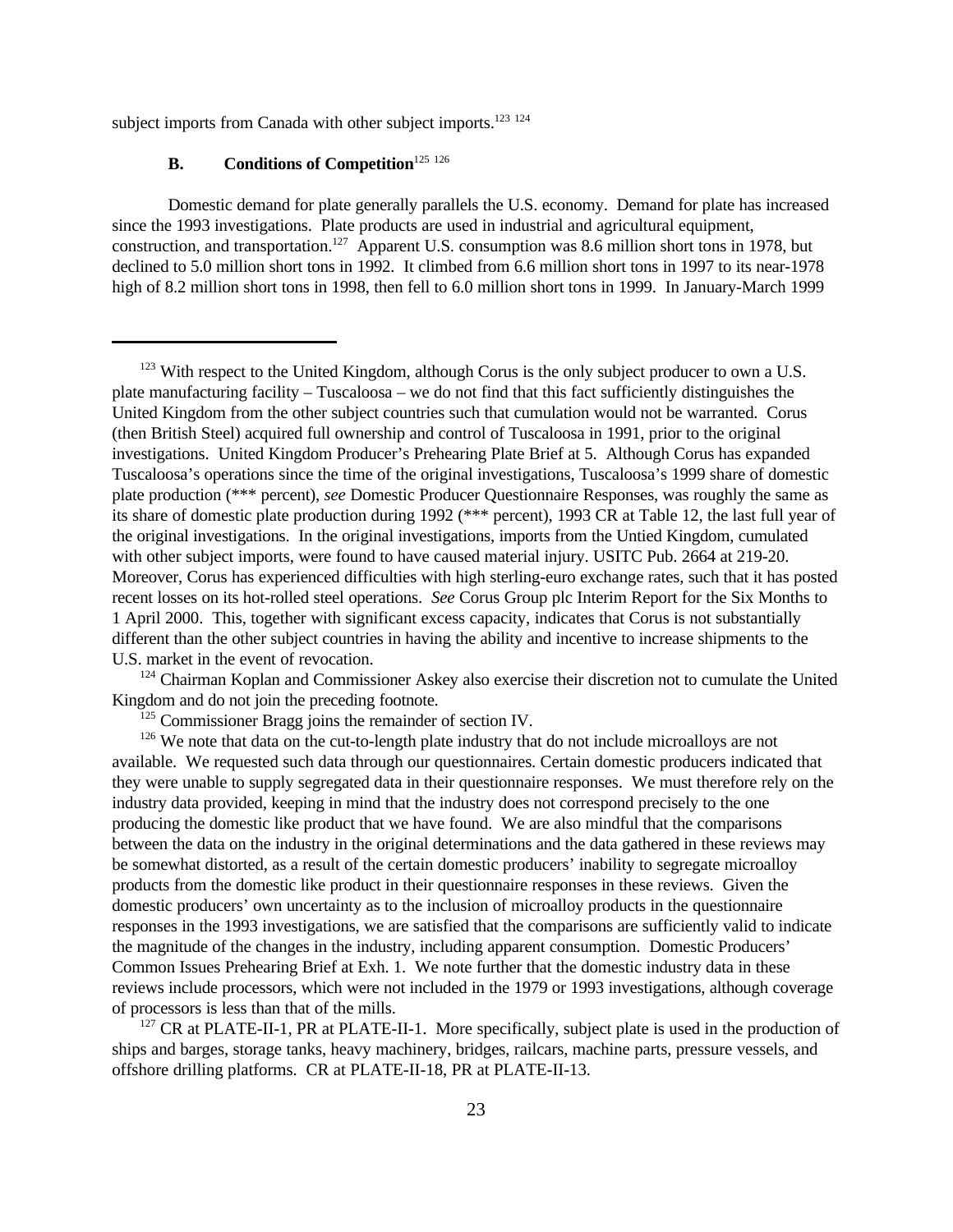apparent U.S. consumption was 1.6 million short tons, as it was in January-March 2000.<sup>128</sup>

There have been closures of domestic mills and additional capacity added since the 1993 investigations. Overall industry capacity has increased from 7.0 million short tons in  $1992^{129}$  to 8.3 million short tons in 1999.<sup>130</sup> Inland Steel closed its plate mill in 1995. Bethlehem Steel absorbed Lukens in June 1998 to consolidate its position as the largest U.S. plate producer, but has had to reduce capacity (closing the Sparrows Point plate mill in October 1998 and idling one of its Burns Harbor plate mills in September 2000). U.S. Denro revived a shuttered U.S. Steel plate mill in Texas in 1997, and IPSCO commissioned a new Steckel plate mill in 1998. Several producers have replaced conventional reversing mills with Steckel or Steckel-like mills (e.g., Geneva, pre-merger Lukens, and Oregon Steel).<sup>131</sup> In addition, Gulf States' mill closed.<sup>132</sup> New IPSCO and Nucor plate mills with a combined capacity of 2.3 million tons are scheduled to come on line by early 2001.<sup>133</sup> Some of the additional capacity utilizes new Steckel-mill technology. Steckel mills are similar to reversing mills, except that they have heated coilers at both ends of the mill, permitting them to produce long pieces of coiled plate, as well as cut-to-length plate.<sup>134</sup> The domestic industry has a high ratio of fixed to total costs such that it must produce large volumes of plate to operate profitably.<sup>135</sup>

Cut-to-length plate is a commodity product that is sold primarily on the basis of price.<sup>136</sup> Service centers handle over 50 percent of the plate sold in the U.S. market.<sup>137</sup> The number of service centers has decreased in the 1990s. These consolidated service centers are more sophisticated than their smaller predecessors, with greater control over buying patterns and increased ability to purchase cut-to-length plate

We also note that the volatile trend in demand during the current period of review appears to reflect in part the buildup and subsequent sale from inventories during 1998 and 1999. *See* Domestic Producers' Prehearing Plate Brief at 64-66.

<sup>129</sup> 1993 CR/PR at Table 15.

<sup>130</sup> CR/PR at Table PLATE-III-1.

<sup>131</sup> CR at OVERVIEW-12-15, PR at OVERVIEW-26; *Certain Cut-to-Length Plate from France, India, Indonesia, Italy, Japan, and Korea*, Investigations Nos. 701-TA-387-391 (Final) and 731-TA-816- 821 (Final), USITC Pub. 3273 (Jan. 2000) at III-1; Final Comments of the Domestic Interested Parties (Plate) at 2.

<sup>132</sup> CR at PLATE-II-3, PR at PLATE-II-2; http://www.bethsteel.com/pubaffairs/may29nr98.html.

<sup>133</sup> CR at PLATE-II-2, PR at PLATE-II-2; Domestic Producers' Prehearing Plate Brief, Exhs. 35-36.

 $134$  CR at PLATE-I-28, PR at PLATE-I-26. Respondents argue that the use of Steckel mills strengthens the domestic industry's position because it enables it to produce non-plate products. *See* Joint Respondents' Prehearing Plate Brief at 34. The domestic industry argues that it is inefficient to produce non-plate products on Steckel mills. *See* Domestic Producers' Posthearing Question Responses, Exh. 3.

<sup>135</sup> *See* CR at PLATE-II-38, PR at PLATE-II-32.

<sup>136</sup> *See* CR/PR at Table PLATE-II-3 (purchasers generally ranked price as the most important factor considered when choosing a supplier).

<sup>137</sup> Domestic Producers' Prehearing Plate Brief at 27, *citing* Domestic Producers' Questionnaire Responses and Importers' Questionnaire Responses.

<sup>&</sup>lt;sup>128</sup> CR/PR at Table PLATE-I-1. We note that the consumption figures are somewhat understated. All of the major mill producers are represented, *see* CR at PLATE-I-30, PR at PLATE-I-27, CR/PR at Table PLATE-I-3; CR at PLATE-III-1, PR at PLATE-III-1, as are many of the largest processors. While the response rate for processors is somewhat less than the rate in the January 2000 plate investigations, *see* CR at PLATE-I-30 n.45, PR at PLATE-I-27 n.45, we find that the data are adequate to permit us to evaluate the likely effect of revocation of the orders.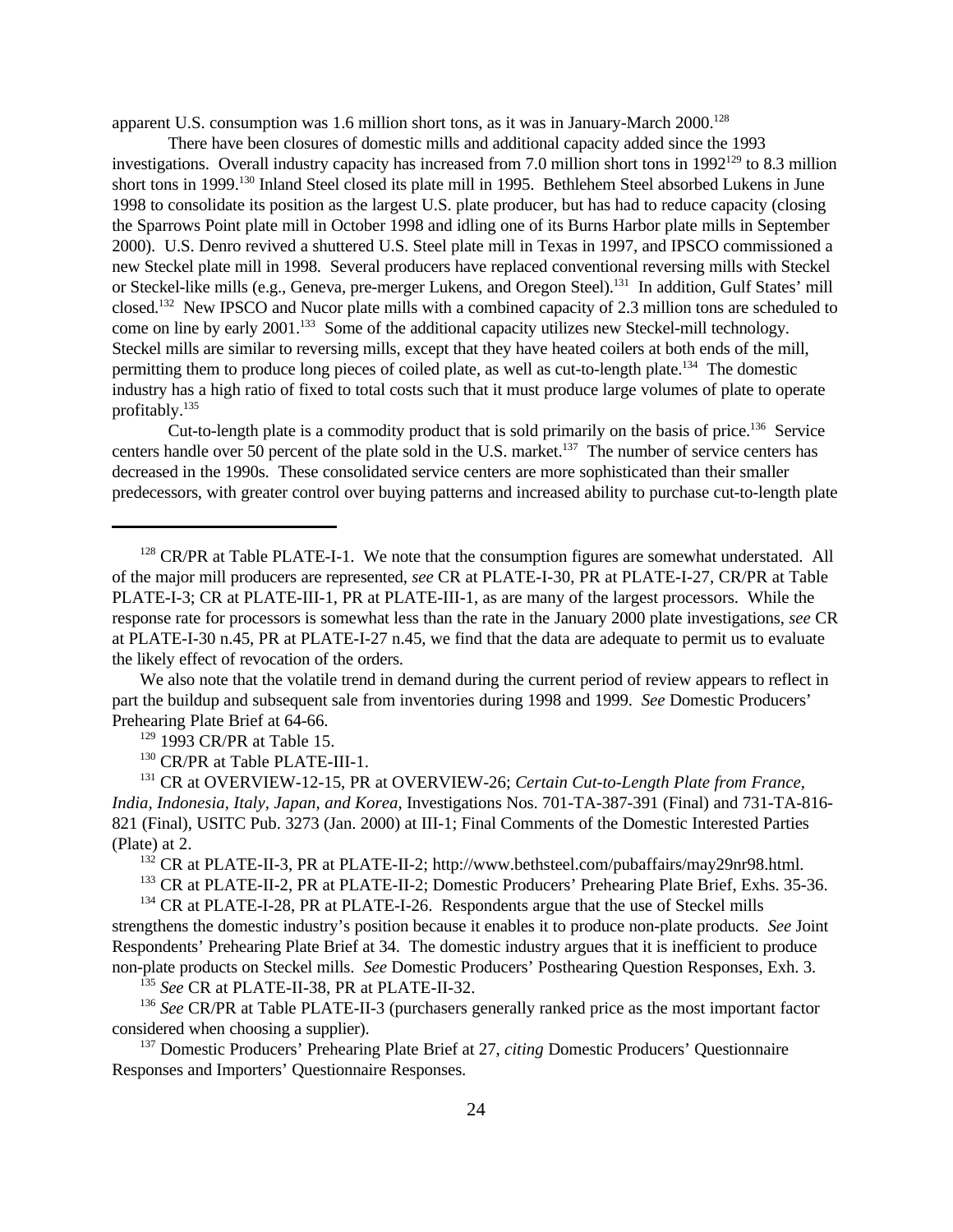from non-U.S. sources.<sup>138</sup> The consolidation of service centers has increased their pricing leverage and increased the potential for large import buys, thus increasing price competition in the U.S. market.<sup>139</sup>

The domestic industry producing cut-to-length plate has also been materially injured or threatened with material injury by recent waves of imports from a number of suppliers throughout the world. As a result, in 1997, while suspension agreements were signed with China, Russia, South Africa, and Ukraine. In January 2000, antidumping and countervailing duty orders were issued against France, India, Indonesia, Italy, Japan, and Korea.<sup>140</sup>

Based on the record evidence, we find that these conditions of competition in the U.S. cut-to-length plate market are not likely to change significantly in the reasonably foreseeable future. Accordingly, we find that current conditions of competition in the domestic cut-to-length plate market provide us with a basis upon which to assess the likely effects of revocation of the antidumping and countervailing duty orders within the reasonably foreseeable future.

# **C. Revocation of the Orders on Subject Plate Imports from Belgium, Brazil, Finland, Germany, Mexico, Poland, Romania, Spain, Sweden, Taiwan, and the United Kingdom Is Likely to Lead to Continuation or Recurrence of Material Injury Within a Reasonably Foreseeable Time**<sup>141 142 143</sup>

## **1. Likely Volume of Subject Imports**

The legal standards for considering the likely volume of subject imports are discussed in Section III above.

In the 1979 determination regarding plate from Taiwan, the Commission found the volume of subject imports from Taiwan increased rapidly from the first shipment of approximately 1,000 tons in December 1977 to a total of 91,000 tons in 1978, with a commensurate increase in market penetration.<sup>144</sup> In the 1993 determinations, the Commission found that the cumulated volume of plate was significant in

<sup>141</sup> Chairman Koplan joins in this discussion with respect to Belgium, Brazil, Finland, Germany, Mexico, Poland, Romania, Spain, Sweden, and Taiwan, but not with respect to the United Kingdom. *See* Dissenting Views of Chairman Stephen Koplan and Commissioner Thelma J. Askey.

 $143$  Because the interim data for 1999 and 2000 cover only limited three-month periods, we have placed less emphasis on interim period comparisons.

<sup>144</sup> CR/PR at Table PLATE-I-1, USITC Pub. 970 at 5.

<sup>138</sup> *See* Domestic Producers' Posthearing Plate Brief at 28 & Exhs. 3, 12; Domestic Producers' Prehearing Plate Brief at 131-34.

<sup>139</sup> *See* CR at PLATE-II-1, PR at PLATE-II-1 (the consolidation of service centers increased the potential for large import buys and rapid import expansion because many service centers have a corporate relationship with foreign steel mills).

<sup>140</sup> *See* Certain Carbon Steel Plate from China, Russia, South Africa, and Ukraine, Inv. Nos. 731-TA-753-756 (Final), USITC Pub. 3076 (Dec. 1997); Certain Cut-to-Length Steel Plate from France, India, Indonesia, Italy, Japan, and Korea, Invs. Nos. 701-TA-387-391 (Final) & 731-TA-816-821 (Final), USITC Pub. 3273 (Jan. 2000).

<sup>&</sup>lt;sup>142</sup> Commissioner Askey joins in this discussion with respect to Belgium, Brazil, Finland, Germany, Mexico, Poland, Romania, Spain, and Sweden, but not with respect to Taiwan or the United Kingdom. *See* Dissenting Views of Chairman Stephen Koplan and Commissioner Thelma J. Askey for her analysis with respect to the United Kingdom.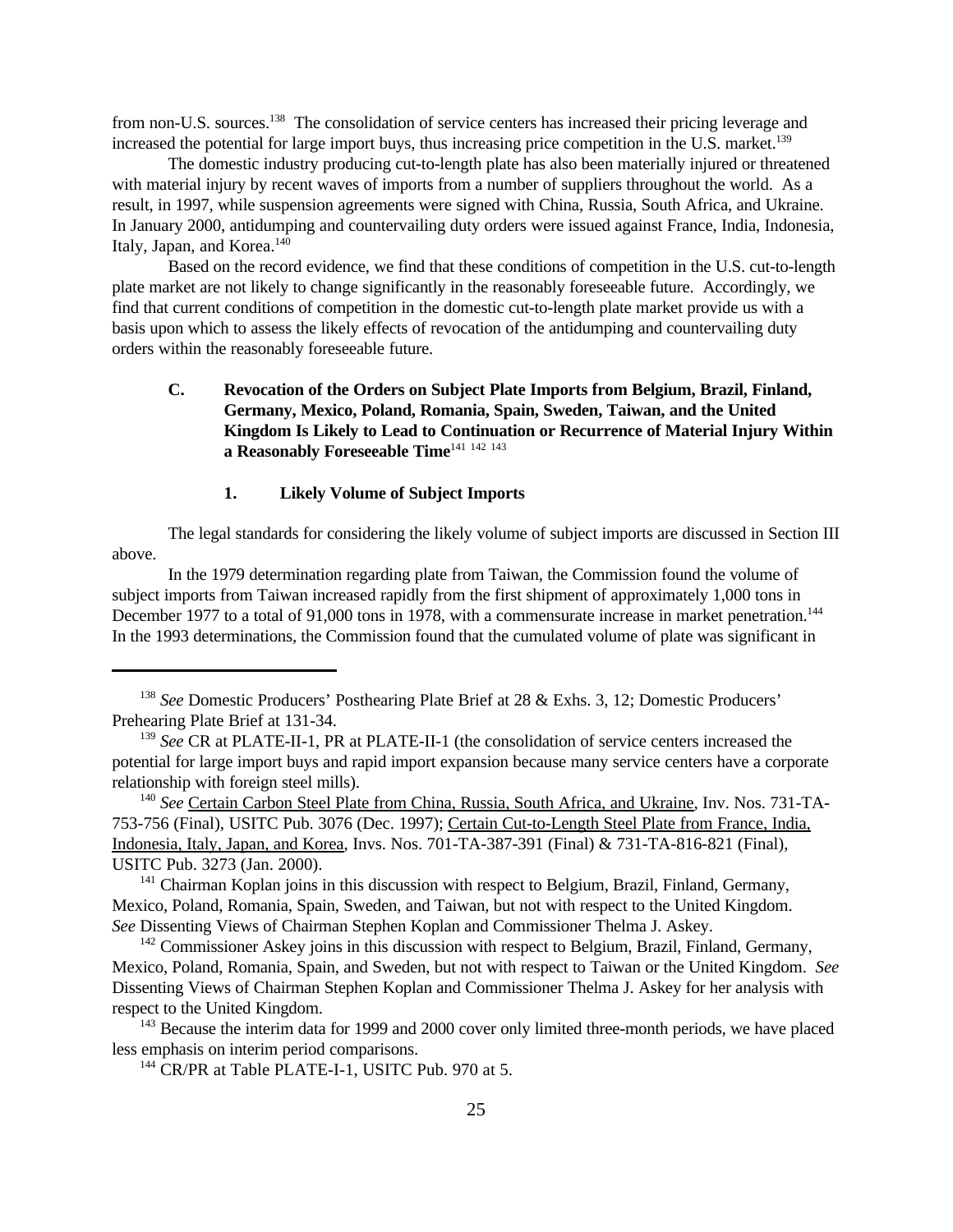terms of both absolute volume and market share. Although the four Commissioners joining in the majority opinion used different combinations of cumulated countries in their analyses, the volume of cumulated imports as a percentage of domestic consumption considered by each Commissioner was relatively high, reaching its peak in 1992. The absolute volumes of cumulated imports considered by each Commissioner decreased between 1990 and 1991, before increasing again in 1992.<sup>145</sup> Cumulated subject import levels declined significantly in 1993 and have fluctuated since that time at levels well below those present in 1992.<sup>146</sup> <sup>147</sup> <sup>148</sup>

The record shows that, on a cumulative basis in these reviews, the excess capacity of the subject countries greatly exceeds the volume of total subject imports in the 1993 investigations.<sup>149</sup> Cumulated capacity to produce subject plate in ten of the subject countries (excluding Poland) was 11.5 million short tons for 1999. Excess subject capacity in that year was 1.8 million short tons.<sup>150</sup> Cumulated capacity to produce both subject and non-subject plate was 13.4 million short tons. Excess total capacity was 1.9

<sup>145</sup> USITC Pub. 2664 at 237.

<sup>147</sup> Chairman Koplan does not include the United Kingdom in his analysis of the volume effects of the cumulated imports, but the conclusions discussed apply to the volume effects of the other 10 cumulated countries.

<sup>148</sup> Commissioner Askey does not include Taiwan and the United Kingdom in her volume analysis, but she notes that the discussion and conclusions set forth in this section apply to the other nine cumulated countries.

<sup>149</sup> The cumulated volume of all subject imports was 787,626 short tons in 1992. CR/PR at Table PLATE-I-1.

<sup>150</sup> See CR/PR at Tables PLATE-II-1, PLATE-IV-3 - 4, PLATE-IV-6 - 13. We note that the data reported show Sweden reported the same figures for its capacity as its production, *see* CR/PR at Table PLATE-IV-11, and that Spain's production exceeded its capacity in 1999, CR/PR at Table PLATE-IV-10, as did Taiwan's in 1997 and 1999. CR/PR at Table PLATE-IV-12.

With respect to Taiwan, we evaluated its capacity to produce subject plate based upon its highest production level during the period of review, which significantly exceeded reported capacity. *See* CR/PR at Table PLATE-IV-12. Based on this production level, Taiwan had over \*\*\* short tons of excess capacity in 1999. CR/PR at Table PLATE-IV-12. As pertains to Poland, we note there was substantial excess capacity in the 1993 investigations. *See* 1993 CR/PR at Table 86 (capacity in 1992 was \*\*\* short tons while production was only \*\*\* short tons). In view of the fact that current data regarding Poland's capacity to produce subject plate appear to be incomplete, *see* CR at PLATE-IV-8, PR at PLATE-IV-9, we rely upon data from the original investigations regarding Poland. Accordingly, we find that Polish subject producers are likely operating at approximately 50 percent capacity. We therefore find that significantly more tonnage from Poland would be added to the cumulated total. We also note that although Poland had planned a reduction in capacity to between 10 and 100 million metric tons in the 1993 investigations, 1993 CR at I-210, there is no evidence in the record to indicate that such a reduction has occurred or, if so, to what extent.

<sup>&</sup>lt;sup>146</sup> CR/PR at Table S-1.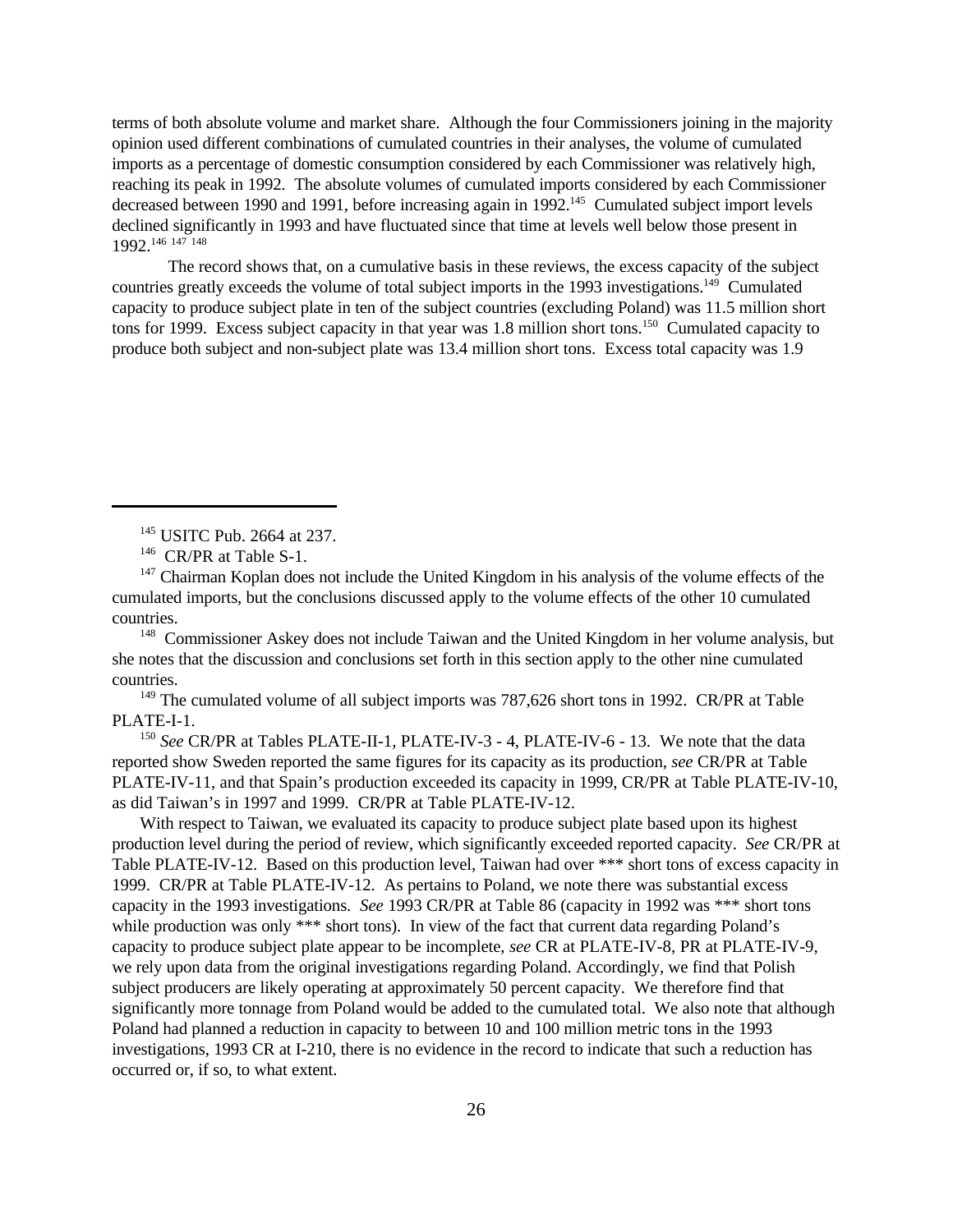million short tons.<sup>151 152</sup> Shifting between the production of non-subject and subject plate is not difficult.<sup>153</sup> 154 155

With the exception of Mexico, all cumulated countries export substantial quantities of their production.<sup>156</sup> Moreover, there are also a number of barriers to importation of subject plate in other countries.<sup>157</sup> <sup>158</sup> <sup>159</sup> Brazilian plate is currently subject to antidumping findings in Canada and Mexico and a

<sup>151</sup> *See* CR/PR at Tables PLATE-IV-3 - 4, PLATE-IV-6 - 13, CTL-SUPP-1 - 2, CTL-SUPP-4 - 12. In response to questions from several Commissioners, the Brazilian respondents reported 1999 capacity to produce both subject and nonsubject plate that was actually lower than subject capacity alone as reported in their questionnaire responses. We were unable to resolve this apparent discrepancy and have relied on the questionnaire responses.

<sup>152</sup> Commissioner Bragg relies on the figure reported in the response to the Commissioners' questions with respect to Brazilian capacity to produce subject and nonsubject plate.

<sup>153</sup> CR at PLATE-II-4, PR at PLATE-II-3 (firms producing plate on hot strip mills or Steckel mills have the option of producing hot-rolled coils in sheet thicknesses); Tr. at 255-56 (Mr. Heller). Moreover, altering the chemical composition of the subject plate enables production of non-subject microalloy steels or non-subject grade X-70 plate. *See also* CR at PLATE-IV-2, PR at PLATE-IV-2 (Belgium \*\*\*); CR at PLATE-IV-3, PR at PLATE-IV-2-3 (Brazil \*\*\*); CR at PLATE-IV-6, PR at PLATE-IV-6 (Germany \*\*\*); CR at PLATE-IV-7, PR at PLATE-IV-7 (Mexico \*\*\*); CR at PLATE-IV-10, PR at PLATE-IV-8(Romania \*\*\*); CR at PLATE-IV-11, PR at PLATE-IV-11 (Sweden \*\*\*); CR at PLATE-IV-14, PR at PLATE-IV-12 (United Kingdom \*\*\*).

<sup>154</sup> While importers reported no inventories of subject plate, CR/PR at Table PLATE-IV-2 n.1, the cumulated subject foreign producers have reported significant end-of-period inventories. Excluding Poland, there were 1,097,642 short tons in subject foreign producers' inventories in 1997, 1,009,785 short tons in 1998, and 949,568 short tons in 1999. CR/PR at Tables PLATE-IV-3 - 4, 6 - 13.

<sup>155</sup> Several European respondents argue that the EU is effectively their home market and that strengthened integration in the EU means that they are increasingly focused on the European market, making them less likely to export to the United States upon revocation. The European Community was in existence for some time prior to the original investigations, although further steps at integration and expansion have taken place since the original investigations. While these steps could have the potential to reduce to some degree exports of EU countries to the United States compared to the original investigation, we are not convinced that there has been a shift of such a fundamental nature as to make significant exports to the United States unlikely. With respect to the adoption of a common currency, we believe it is too early to judge its likely effects on trade outside the EU.

<sup>156</sup> *See* CR/PR at Tables PLATE-IV-3 - 4, 6 - 13.

<sup>157</sup> We note that we have considered domestic producers' arguments regarding global cartels. However, we did not rely upon any alleged global cartel activity in reaching our determinations.

<sup>158</sup> Vice Chairman Okun does not join in the preceding footnote. *See* Additional Views of Vice Chairman Deanna Tanner Okun.

<sup>159</sup> Commissioner Hillman does not joint in footnote 157. She notes that the Commission's administrative record includes the recent publication *GLOBAL STEEL TRADE: Structural Problems and Future Solutions* (U.S. Department of Commerce, Washington, DC, July 2000), which seeks to identify causes of the so-called "Steel Import Crisis" and offers possible solutions. Among other things, the publication reviews and elaborates upon long-standing allegations by U.S. steel producers and others that there exist trade-limiting arrangements between Japanese, EU, and Korean steel producers. These allegations are routinely denied by the foreign steelmakers and governments. Commissioner Hillman has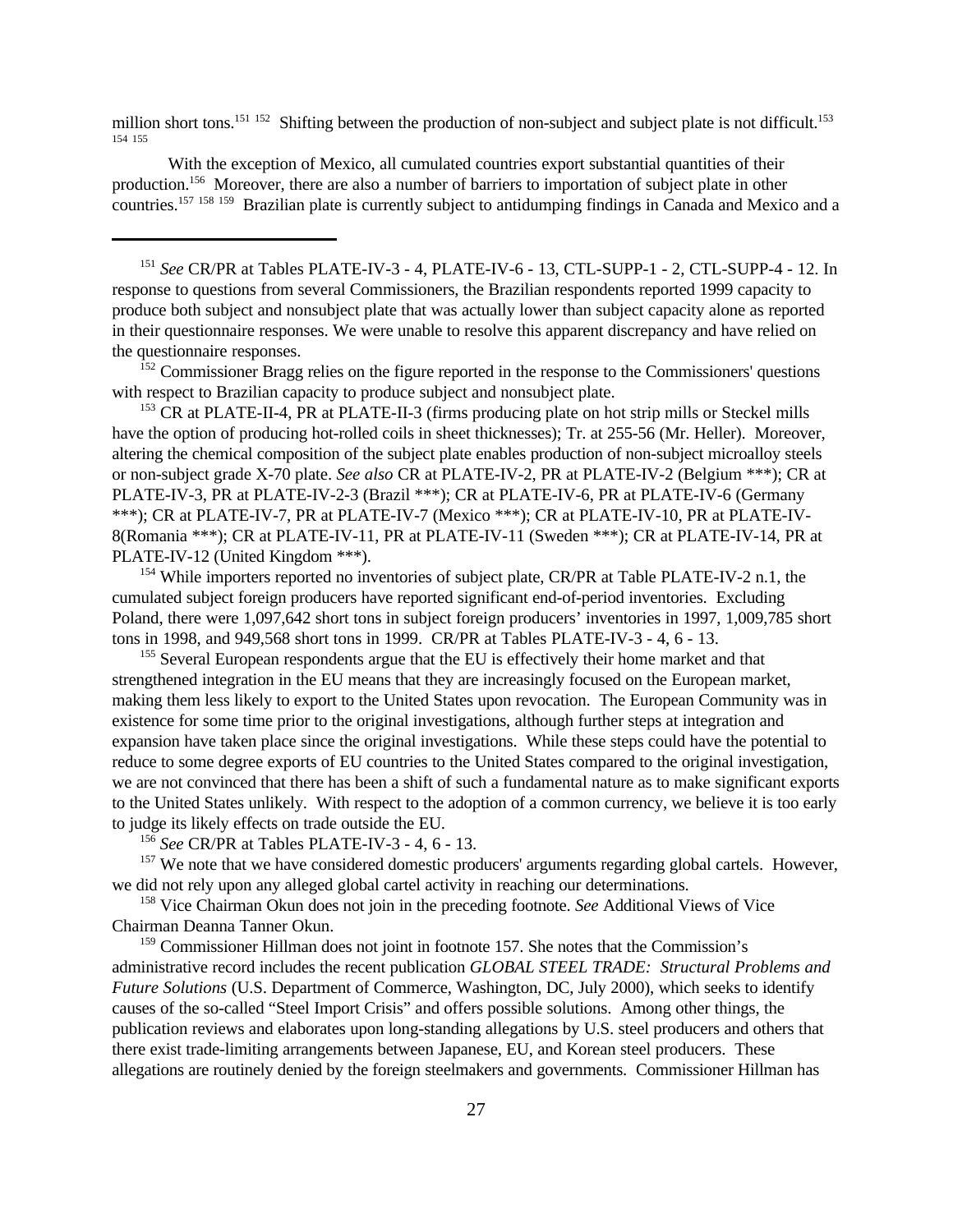countervailing finding in Mexico.<sup>160</sup> Plate from Finland is currently subject to an ongoing antidumping investigation in Canada.<sup>161</sup> Plate from Romania is subject to an antidumping finding in the European Union  $("EU")$ .<sup>162</sup> Plate from Spain is subject to antidumping and countervailing findings in Canada.<sup>163</sup>

In addition, all subject producers providing information to the Commission indicated that they produce a range of subject plate products that would be likely to compete with each other's products and the domestic product in the U.S. market. $164$ 

The recent imposition in the United States of antidumping and countervailing duty orders on cut-tolength plate from other countries makes it likely that the former purchasers of those products will seek new sources of low-priced plate. This demand for low-priced plate likely would be satisfied by the subject countries if the orders were revoked.

As argued by respondents, improved demand conditions in a number of the subject countries may suggest a decreased level of cumulated imports upon revocation compared to the levels from the original investigations.<sup>165</sup> Nevertheless, the combination of factors described above – significant capacity, and excess capacity, to produce both subject and non-subject plate products, foreign plate inventories, significant exports by most subject producers (indicating that exporting is an important part of these producers' businesses), and barriers to exporting to third countries – as well as the incentive for steel producers to increase sales to maximize the use of available capacity and the role of the increasingly consolidated service centers in seeking out sources of low-cost supplies, indicates that the cumulated volume of subject imports likely will be significant upon revocation. In addition, as a result of the pricesensitive nature of the plate market,<sup>166</sup> and the weakened condition of the domestic industry (described below), even a relatively modest amount of subject imports would have a significant effect on U.S. prices and the U.S. industry.

Accordingly, we find that the volume of cumulated subject imports from Belgium, Brazil, Finland, Germany, Mexico, Poland, Romania, Spain, Sweden, Taiwan, and the United Kingdom likely would be significant within a reasonably foreseeable time if the orders are revoked.

#### **2. Likely Price Effects of Subject Imports**

The legal standards for considering the likely price effects of subject imports are discussed in Section III above.

In the 1979 investigation of Taiwan, the Commission found that there was substantial underselling

carefully considered this information, but finds that she is not in a position to reach a conclusion on the existence or effect of the alleged trade-limiting agreements.

<sup>&</sup>lt;sup>160</sup> CR at PLATE-IV-3, PR at PLATE-IV-8-9

<sup>&</sup>lt;sup>161</sup> CR at PLATE-IV-5, PR at PLATE-IV-7.

<sup>&</sup>lt;sup>162</sup> CR at PLATE-IV-10, PR at PLATE-IV-11.

<sup>&</sup>lt;sup>163</sup> CR at PLATE-IV-11, PR at PLATE-IV-11.

<sup>164</sup> CR/PR at Tables D-4, CTL-SUPP-13 - 14, 16 - 24.

<sup>&</sup>lt;sup>165</sup> We do not find convincing respondents' claims that privatization of some subject country companies since the original investigations lessens the likelihood of significant exports to the United States. As with state-owned companies, profit-maximizing privately-owned firms may likely find it in their interests to seek additional sales in export markets.

<sup>166</sup> *See, e.g.,* CR at PLATE-II-21, PR at PLATE-II-15; Tr. at 76 (Mr. Dunham) ("plate is an extremely price sensitive commodity product"); 100 (Mr. Tulloch) ("a modest surge of dumped plate will cause severe price disruptions").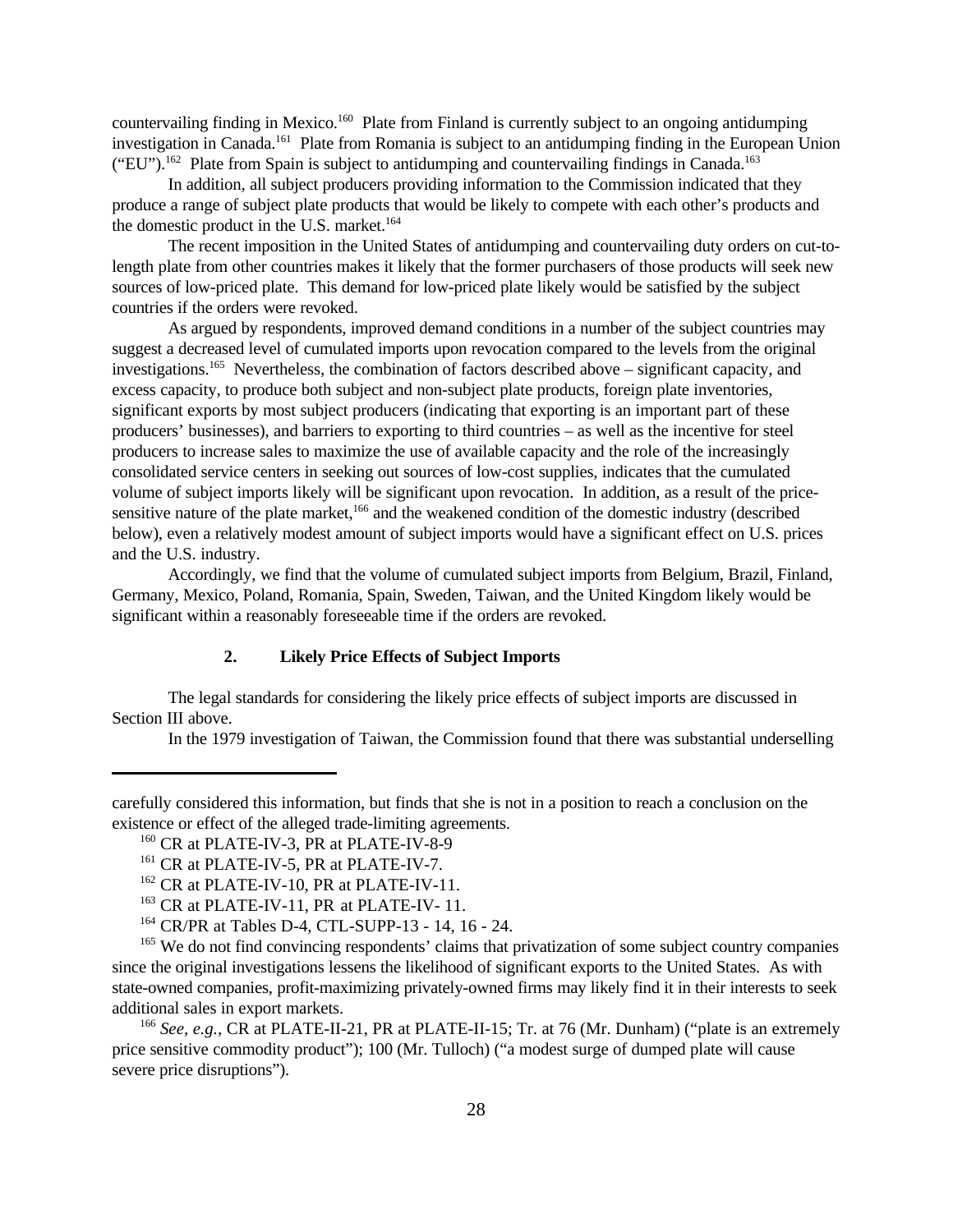as well as price suppression by the subject imports from that country.<sup>167</sup> In the 1993 investigations, the Commission found that there had been significant price underselling by the cumulated subject imports, noting that there was underselling in commercial grade plate products as well as declining unit values in twelve niche products. The Commission also found significant price depression or suppression and evidence of adverse price effects, in that unit production costs had risen steadily while market prices had been declining, resulting in a cost/price squeeze.<sup>168</sup>

In these reviews, the available pricing data indicate that domestic prices are falling or, at best, have stabilized at low levels.<sup>169</sup> While the domestic industry was able to effect some price increases in early 2000, it was not able to collect more recent announced increases.<sup>170</sup> Because of the minimal levels of subject imports during the period of review, we have little data with which to compare the current U.S. prices of subject imported and domestically-produced plate.

As we observed above, however, domestic and subject imported plate are generally interchangeable and purchases are based largely on price competition. It follows, therefore, that highly competitive prices are essential to obtain sales and increase market share. Moreover, both producers and importers tend to sell on a spot basis, frequently negotiated transaction by transaction. Even to the extent that contracts are employed, many are for less than three months.<sup>171</sup> Given these facts, and in view of the findings in the original investigations, we find that the significant increased volumes of subject plate imports likely would undersell domestic plate products to a significant degree and have significant price suppressing and depressing effects within a reasonably foreseeable time.<sup>172 173</sup> <sup>174</sup>

<sup>172</sup> In reaching our conclusion on likely price effects, we have weighed all the pertinent evidence on price and taken into account Commerce's duty absorption findings on Belgium, 63 Fed. Reg. 2959, 2964 (June 20, 1998) and Sweden, 62 Fed. Reg. 46947 (Sept. 5, 1997), although we note that a CIT decision (SKF USA Inc., et al. v. United States, No. 99-08-00473, slip op. 00-28 (Ct. Int'l Trade Mar. 22, 2000)) calls into question the validity of Commerce's duty absorption findings with respect to transition orders. However, we do not rely on the duty absorption findings in making our determination that significant price effects are likely upon revocation of the orders.

<sup>173</sup> Vice Chairman Okun does not join in the conclusion in the preceding footnote. Notwithstanding the referenced CIT decision, she finds that the statute requires her to take into account Commerce's duty absorption findings in making her determination. Nonetheless, she notes that her findings with respect to likely price effects upon revocation of the orders would be the same with or without consideration of Commerce's findings.

<sup>174</sup> Section 752(a)(6) of the Act states that the Commission may consider the magnitude of the margin of dumping in making its determination in a five-year review investigation. 19 U.S.C. § 1675(a)(6). The statute defines the "magnitude of the margin of dumping" to be used by the Commission in five-year review investigations as "the dumping margin or margins determined by the administering authority under section 1675a(c)(3) of this title." 19 U.S.C. § 1677(35)(C)(iv). *See also* SAA at 887. Commerce found the following dumping margins: Belgium, 6.75 to 27.50 percent; Brazil, 42.08 to 75.54 percent; Canada, 0 to 68.70 percent; Finland, 40.36 percent; Germany, 36.00 percent; Mexico, 49.25 percent; Poland, 61.98 percent; Romania, 75.04 percent; Spain, 105.61 percent; Sweden, 24.23 percent; Taiwan, 34.00 percent; and the United Kingdom, 109.22 percent. *See* Commerce's Decision Memorandum, unpublished, found at

<sup>167</sup> USITC Pub. 970 at 6.

<sup>168</sup> USITC Pub. 2664 at 240-41.

<sup>169</sup> *See* CR/PR at Tables PLATE-IV-1 - 4.

<sup>170</sup> *See* Tr. at 78 (Mr. Dunham); *see also* Tr. at 147 (Mr. Navetta), 153 (Mr. Tulloch).

 $171$  CR at PLATE-V-3 - 4, PR at PLATE-V-3.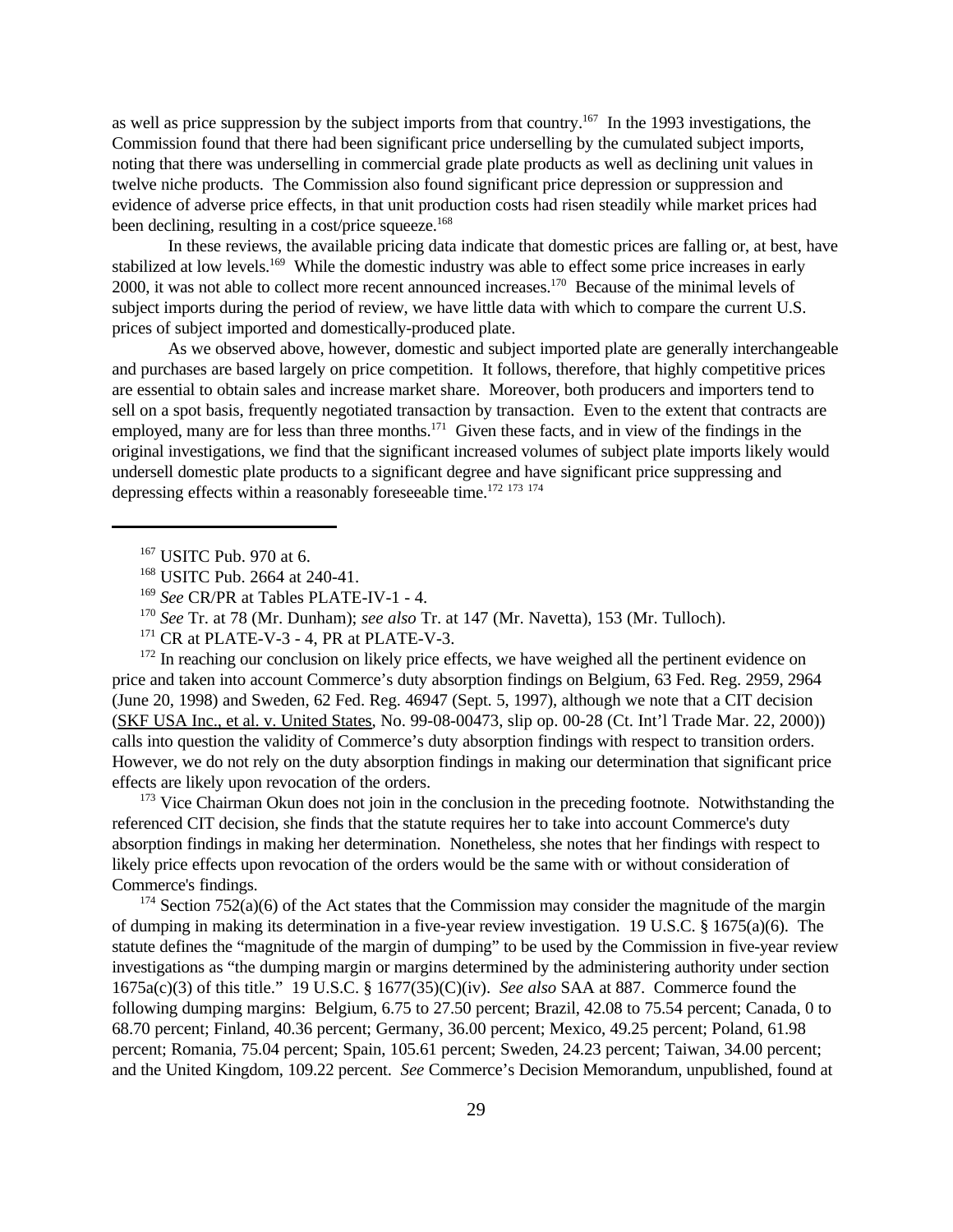## **3. Likely Impact of Subject Imports**<sup>175</sup>

The legal standards for considering the likely impact of subject imports are discussed in Section III above.

In the 1979 investigation of plate from Taiwan, the Commission found that the dumped plate had resulted in lost sales by the domestic industry.<sup>176</sup> In the 1993 investigations of plate from the remaining subject countries, the Commission found that domestic capacity utilization had decreased, profitability had fallen, and that the cumulated subject imports increased their share of a declining domestic market while the domestic industry's market share decreased.<sup>177</sup>

The record indicates that the state of the domestic industry improved somewhat following the imposition of the subject orders, but began to decline following multiple rounds of unfairly traded plate imports.178 In these reviews, a number of indicators of the condition of the domestic industry were positive

Although the statute does not expressly define the "magnitude of the net countervailable subsidy" to be used by the Commission in five-year reviews, it states that "[t]he administering authority shall provide to the Commission the net countervailable subsidy that is likely to prevail if the order is revoked or the suspended investigation is terminated." 19 U.S.C. § 1675a(b)(3). In its final five-year review determinations, Commerce determined the magnitude of the following subsidies that are likely to prevail if the countervailing duty order is revoked as: Belgium, 1.05 to 23.15 percent; Brazil, 5.44 to 48.64 percent; Germany, 0.51 to 14.84 percent; Mexico, 20.25 to 25.87 percent; Spain, 36.86 percent; Sweden, 4.27 percent; and the United Kingdom, 1.05 to 23.15 percent. *See* 65 Fed. Reg. 18066 (Apr. 6, 2000); 65 Fed. Reg. 18065 (Apr. 6, 2000); 65 Fed. Reg. 47407 (Aug. 2, 2000); 65 Fed. Reg. 18067 (Apr. 6, 2000); 65 Fed. Reg. 18307 (Apr. 7, 2000); 65 Fed. Reg. 18309 (Apr. 7, 2000).

In five-year reviews concerning countervailing duty orders, the Commission is required to consider "information regarding the nature of the countervailable subsidy and whether the subsidy is a subsidy described in Article 3 or 6.1 of the Subsidies Agreement." 19 U.S.C. § 1675a(b)(6). In its final five-year review determination, Commerce found that Brazil's countervailable program falls within the definition of an export subsidy under Article 3.1(a) of the Subsidies Agreement, 65 Fed. Reg. at 18066 (Apr. 6, 2000); that benefits provided by Mexico's Bancomext Export Loans and PITEX Duty-Free Imports for Companies That Export programs fall within the purview of Article 3.1(a) and that the remaining Mexican programs fall within the definition of "direct forgiveness of debt" for purposes of Article 6.1(d), 65 Fed. Reg. at 18069 (Apr. 6, 2000); and that the programs at issue in the reviews of Belgium, Germany, Spain, Sweden, and the United Kingdom do not fall within the definition of an export subsidy under Article 3.1(a). 65 Fed Reg. at 18067 (Apr. 6, 2000), 18307 (Apr. 7, 2000), 18308 (Apr. 7, 2000), 18310 (Apr. 7, 2000), 47409 (Aug. 2, 2000).

<sup>175</sup> We note that data for certain domestic plate producers may reflect the production and sales of products outside the scope of these reviews. These producers indicated that they were unable to supply data that did not also include microalloy plate. We must therefore rely on the industry data provided, keeping in mind that the industry does not correspond precisely to the one producing the domestic like product that we have found.

<sup>176</sup> USITC Pub. 970 at 6-7.

<sup>178</sup> *See, e.g.,* Domestic Interested Parties Prehearing Brief, Vol. IV-A, Exhibit 24.

http://ia.ita.doc.gov/frn/summary/belgium/00-8693-1.txt; 65 Fed. Reg. 18052 (Apr. 6, 2000); 65 Fed. Reg. 47383 (Aug. 2, 2000); 65 Fed. Reg. 18054 (Apr. 6, 2000); 65 Fed. Reg. 18056 (Apr. 6, 2000).

<sup>177</sup> USITC Pub. 2664 at 243-44.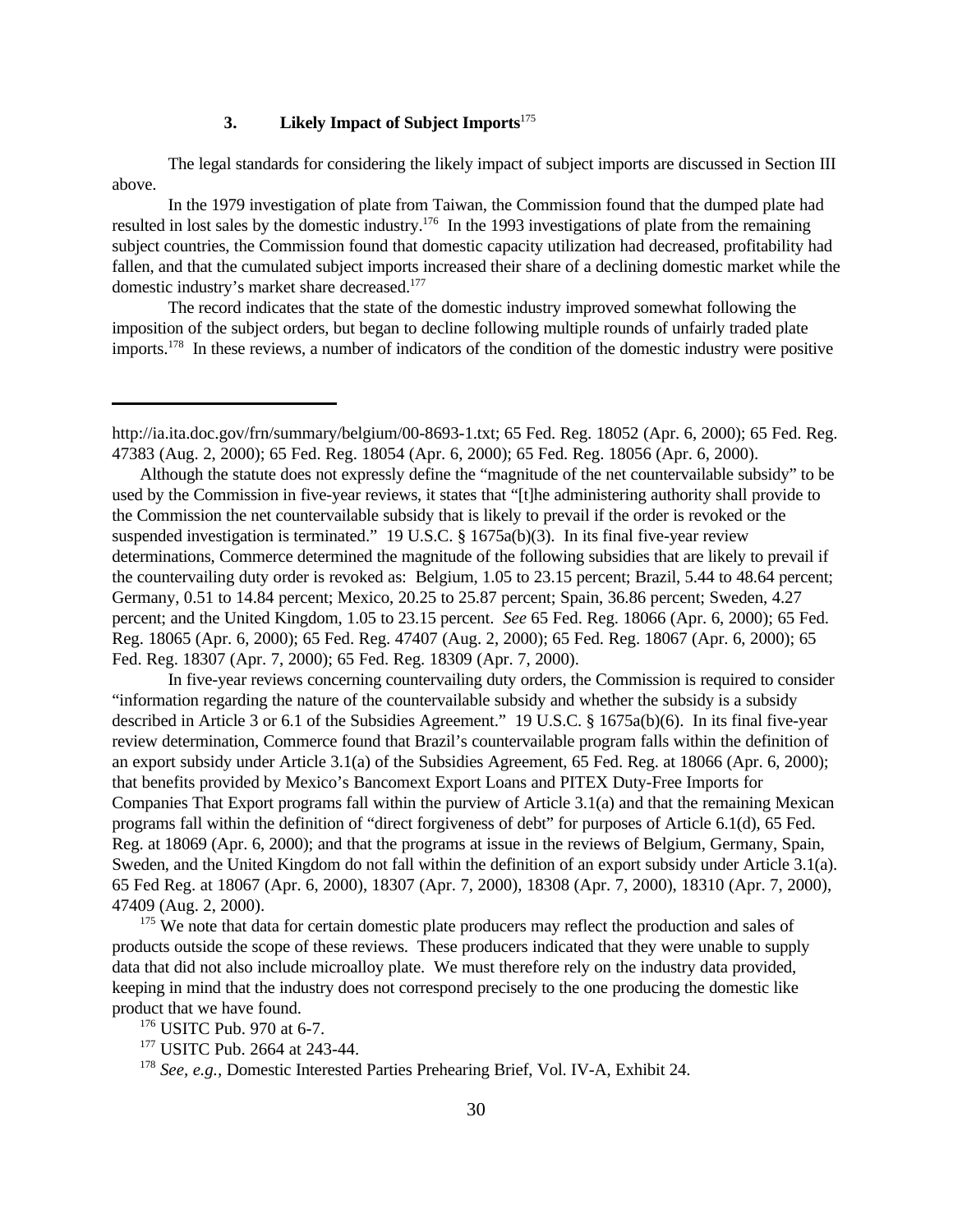even at the beginning of the period of review. Production increased between 1997 and 1998,<sup>179</sup> U.S. shipments increased during the same period,<sup>180</sup> as did gross profits<sup>181</sup> and operating income.<sup>182</sup> Petitioners suggested that capacity has increased by approximately the rate demand has increased.<sup>183</sup>

However, these indicators declined noticeably toward the end of the review period, and the domestic industry remains in a weakened state, due at least in part to the effects of dumped and subsidized imports from non-subject countries that resulted in the imposition of orders during the period of review.<sup>184</sup>  $185\,186$  Operating income is falling, capacity utilization is low, production is down, inventories are higher,  $187$ and production and related workers have decreased, as have their hours worked.<sup>188</sup> Capital expenditures

<sup>179</sup> Production increased from 5.8 million short tons in 1997 to 6.8 million short tons in 1998, then fell to 5.5 million short tons in 1999. It was 1.2 million short tons in January-March 1999 and 1.6 million short tons in January-March 2000. CR/PR at Table PLATE-III-1.

<sup>180</sup> U.S. shipments increased from 5.5 million short tons in 1997 to 6.5 million short tons in 1998, then fell to 5.4 million short tons in 1999. U.S. shipments were 1.3 million in January-March 1999 and 1.5 million in January-March 2000. CR/PR at Table PLATE-III-2.

<sup>181</sup> Gross profits increased from \$163.0 million in 1997 to \$227.1 million in 1998, then fell to a loss of \$95.8 million in 1999. It was a loss of \$25.2 million in January-March 1999 and was \$317,000 in January-March 2000. CR/PR at Table PLATE-III-5.

<sup>182</sup> Operating income rose from \$89.7 million in 1997 to \$134.3 million in 1998, then fell to an operating loss of \$177.1 million in 1999. There were operating losses of \$46.0 million in January-March 1999 and \$17.1 million in January-March 2000. CR/PR at Table PLATE-III-5.

<sup>183</sup> Tr. at 131-32 (Mr. Schagrin). However, capacity utilization declined from 78.5 percent in 1997 to 75.1 percent in 1998, then further to 66.1 percent in 1999. It was 59.2 percent in January-March 1999 and 72.3 percent in January-March 2000. CR/PR at Table PLATE-III-1.

<sup>184</sup> In reaching our determination that the industry is vulnerable, we have considered, but have not relied upon, the industry analysis presented by the domestic producers, which relies on indicators pertaining to the overall steel industry and not to this particular industry. We realize that in certain practical matters it is difficult to separate an industry from the larger commercial entity to which it belongs; yet our statutory mandate is clear, and we must reach our determination based on the state of the industry as defined in 19 U.S.C. § 1677(4)(A). Furthermore, we find that the analysis does not adequately represent the attenuated relationship between this industry and certain larger indicators, such as stock prices.

<sup>185</sup> Vice Chairman Okun and Commissioner Hillman do not join the preceding footnote. While they also did not rely on Professor Kothari's analysis in finding the domestic industry vulnerable, they note that there may be instances where particular indicia that are not severable from the industry as defined in 19 U.S.C. § 1677(4)(A) may nonetheless be relevant in assessing vulnerability. However, they do not find Professor Kothari's reliance on the stock market performance probative of the vulnerability of the domestic industry, inasmuch as factors other than the current condition of the industry may impact any individual company's or sector's stock performance.

<sup>186</sup> Commissioner Bragg does not join footnote 184. Although Commissioner Bragg did not rely upon Professor Kothari's analysis in finding the domestic industry vulnerable, she notes that his analysis does corroborate a finding of vulnerability.

 $187$  Inventories were 390,001 short tons in 1997, 467,710 short tons in 1998, and 403,893 short tons in 1999. They numbered 363,296 in January-March 1999 and 381,134 in January-March 2000. CR/PR at Table PLATE-III-3.

<sup>188</sup> Production and related workers increased from 8,021 in 1997 to 8,337 in 1998 then decreased to 6,558 in 1999. They numbered 6,535 in January-March 1999 and 6,746 in January-March 2000. Their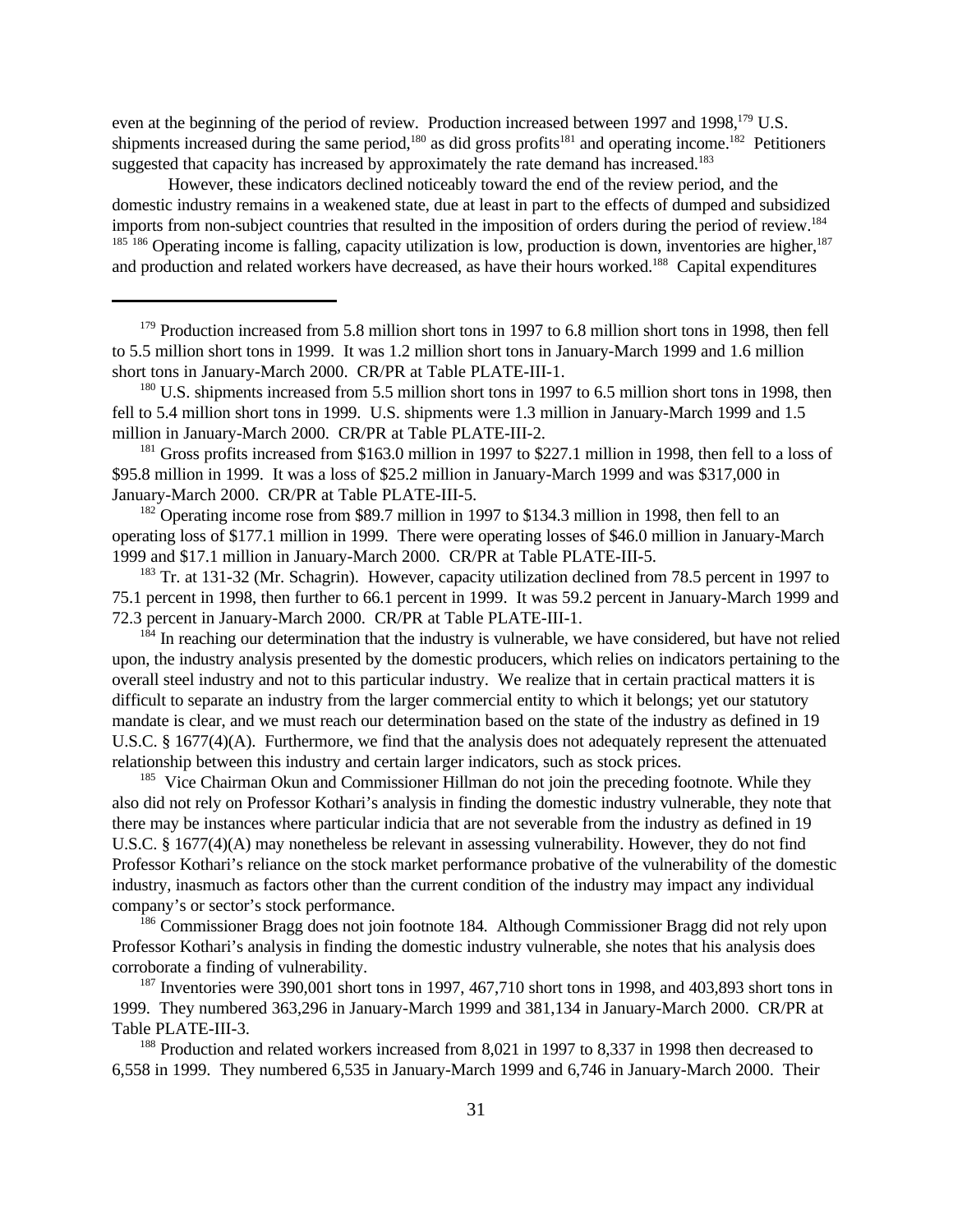have also steadily declined.<sup>189</sup> Although the imposition of duties on imports from six countries in 2000 should help to ameliorate the industry's condition to some degree, we nevertheless conclude that the domestic industry, having faced successive waves of unfairly traded imports in recent years, is in a "weakened state" as contemplated by the statute's vulnerability criterion.<sup>190</sup>

As discussed above, revocation of the antidumping and countervailing duty orders at issue likely would lead to significant increases in the volume of cumulated subject imports at prices that would undersell the domestic like product and significantly suppress or depress U.S. prices. In addition, the volume and price effects of the cumulated subject imports likely would have a significant adverse impact on the domestic industry and likely would cause the domestic industry to lose market share.

The price and volume declines likely would have a significant adverse impact on the production, sales, and revenue levels of the domestic industry. This reduction in the industry's production, sales, and revenue levels would have a direct adverse impact on the industry's profitability as well as its ability to raise capital and make and maintain necessary capital investments. In addition, we find it likely that revocation of the orders will result in commensurate employment declines for domestic firms.

Accordingly, based on the record in these reviews, we conclude that, if the antidumping and countervailing duty orders are revoked, subject imports from Belgium, Brazil, Finland, Germany, Mexico, Poland, Romania, Spain, Sweden, Taiwan, and the United Kingdom would be likely to enter the U.S. market in sufficient quantities and at prices below those of the domestic product so as to have a significant adverse impact on the domestic industry within a reasonably foreseeable time.<sup>191</sup>

# **D. Revocation of the Order on Subject Imports from Canada Is Not Likely to Lead to Continuation or Recurrence of Material Injury Within a Reasonably Foreseeable Time**

As explained above, two of the three major Canadian producers to which the antidumping duty order applied – IPSCO and Algoma – are no longer subject to the order, leaving only Stelco as a major producer subject to the order.<sup>192</sup> As a result, overall subject Canadian capacity is significantly lower than its level as reported in the 1993 investigations.<sup>193</sup> While Stelco has plans to expand capacity by 2002, the

hours worked increased from 17.1 million in 1997 to 17.8 million in 1998, then declined to 13.4 million in 1999. Hours worked numbered 3.3 million in January-March 1999 and 3.6 million in January-March 2000. CR/PR at Table PLATE-III-4.

<sup>&</sup>lt;sup>189</sup> Capital expenditures fell from \$97.3 million in 1997 to \$94.0 million in 1998, then fell further to \$82.9 million in 1999. They were \$16.5 million in January-March 1999 and \$9.0 million in January-March 2000. CR/PR at Table PLATE-III-9.

<sup>190</sup> 19 U.S.C. § 1675a(1)(C). *See* SAA at 885 ("The term 'vulnerable' relates to susceptibility to material injury by reason of dumped or subsidized imports. This concept is derived from existing standards for material injury. . . . If the Commission finds that the industry is in a weakened state, it should consider whether the industry will deteriorate further upon revocation of an order.").

<sup>&</sup>lt;sup>191</sup> In making this determination, we have considered, but have not relied upon, the probabilistic model presented by respondent producers. We find the model's usefulness to be limited by its time frame (*i.e.* while the orders were in place) such that it is not particularly probative in light of the analysis of the likely future conditions in the market required by statute.

<sup>192</sup> *See* IV.A.3 *supra*.

<sup>&</sup>lt;sup>193</sup> *See* 1993 CR/PR at Table 59 (Canadian capacity was \*\*\* short tons in 1992).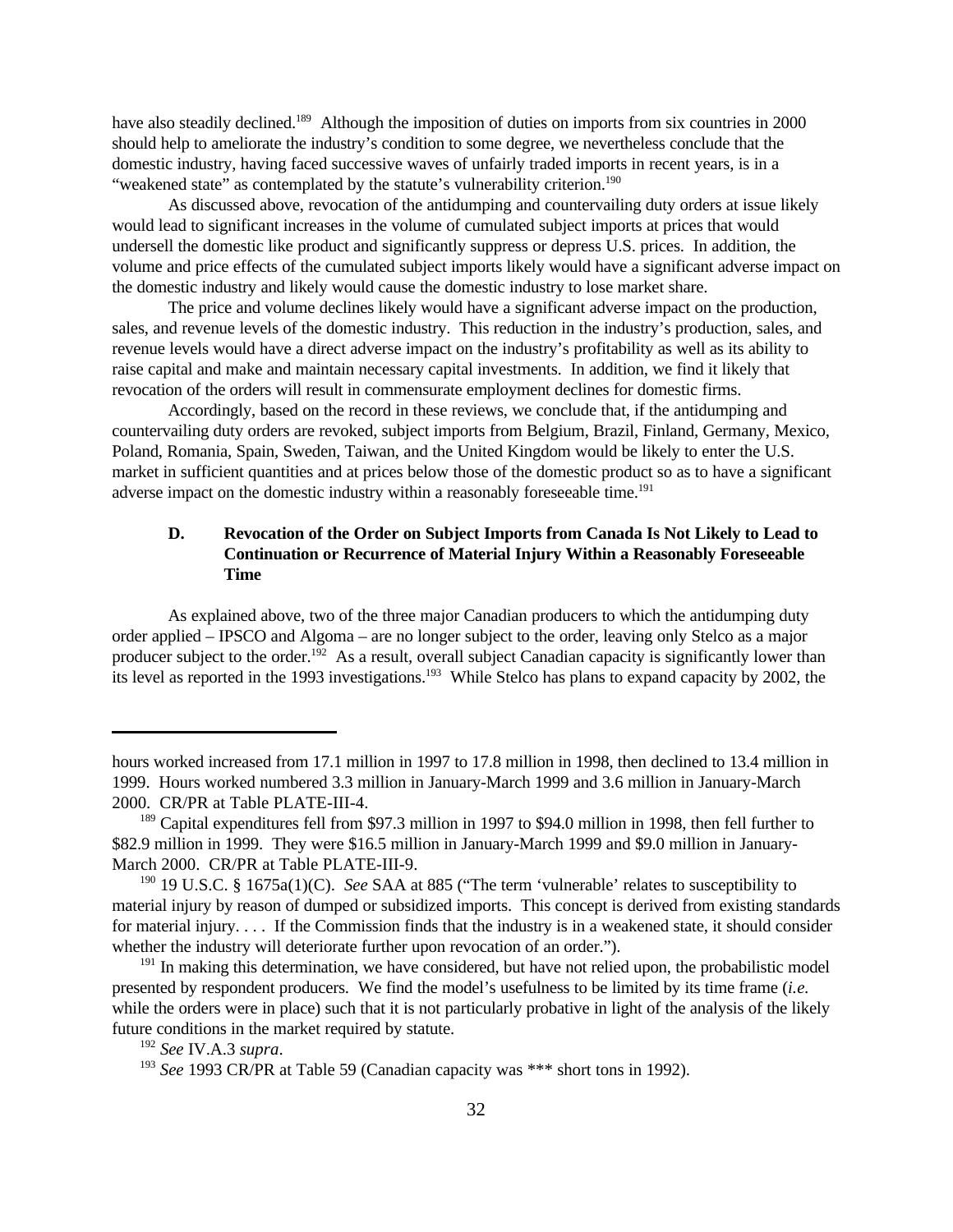expanded capacity will still be well below 1992 subject capacity.<sup>194</sup>

In general, Stelco has not historically been a significant exporter of plate to the United States (or to other markets).<sup>195</sup> Stelco accounted for a small percentage of subject imports from Canada in 1990 and 1991, and approximately \*\*\* percent in 1992.<sup>196</sup> Nearly all (\*\*\* percent) of its shipments of subject plate went to the home market in 1999 and the remaining \*\*\* percent was consumed internally.<sup>197</sup> Since the antidumping duty order went into effect in 1993, Stelco has exported a total of only \*\*\* tons to the United States, for an average annual export of fewer than \*\*\* tons.<sup>198</sup>

As discussed above, the amount of plate demanded in Canada exceeds the supply of Canadianproduced plate. This deficit likely will increase because Canada has recently imposed antidumping duty orders on a number of countries<sup>199</sup> that accounted for a significant amount of consumption in Canada.<sup>200</sup> This indicates that Stelco is likely to remain focused on supplying its home market.

In view of the above facts, we find that likely future levels of subject imports from Canada will not be significant. The probable volumes will likely be too small to affect domestic prices significantly. In the absence of significant volume or price effects, we find that the likely impact on the domestic plate industry from subject imports from Canada, in the event of revocation, will not be significant. We therefore find that subject imports from Canada would not lead to continuation or recurrence of material injury within a reasonably foreseeable time if the order were revoked.

#### **E. Conclusion**

For the foregoing reasons, we determine that revocation of the antidumping and countervailing duty orders on imports of cut-to-length plate from Belgium, Brazil, Finland, Germany, Mexico, Poland, Romania, Spain, Sweden, Taiwan, and the United Kingdom would be likely to lead to continuation or recurrence of material injury to the domestic cut-to-length plate industry within a reasonably foreseeable

 $194$  Stelco's capacity for subject plate is projected to be a little over \*\*\* tons in 2001, with total capacity to produce both subject and non-subject plate of \*\*\* tons. *See* Canadian Respondent's Posthearing Question Responses, Responses to Commissioner Hillman at 4; CR/PR at Table CTL-SUPP-3. We are mindful of the fact that there is some potential that the other \*\*\* tons of capacity could be shifted to produce the subject merchandise. Even if this occurred, volumes imported into the United States are not likely to be significant in view of the fact that Stelco, as explained above, has not historically been a large exporter of plate to the United States.

<sup>&</sup>lt;sup>195</sup> Canadian Respondent's Prehearing Plate Brief at 5.

<sup>&</sup>lt;sup>196</sup> Canadian Respondent's Posthearing Question Responses, Responses to Staff at 11; Canadian Respondent's Posthearing Plate Brief, Exh. 1 at 8.

 $197$  CR/PR at Table PLATE-IV-5. We note further that although Stelco produces non-subject, microalloyed plate, it has shipped virtually none to the United States during the review period. *See* CR/PR at Table CTL-SUPP-3 (Canada shipped \*\*\* short tons of microalloyed plate to the United States in 1998 and \*\*\* short tons in 1999).

<sup>&</sup>lt;sup>198</sup> Canadian Respondent's Prehearing Plate Brief at 6; CR/PR at Table PLATE-IV-5. We note that official import data likely include data of non-subject Canadian producers.

<sup>&</sup>lt;sup>199</sup> Canada currently has antidumping duty orders on imports of plate from Brazil, China, Finland, India, Indonesia, Italy, Korea, Mexico, Russia, South Africa, Spain, Thailand, and Ukraine. CR at PLATE-IV-4, PR at PLATE-IV-6; Canadian Respondent's Prehearing Plate Brief at 15.

<sup>&</sup>lt;sup>200</sup> The subject countries exported 137,000 tons of plate into Canada in 1998 and 71,000 tons in 1999. Canadian Respondent's Prehearing Plate Brief at 16.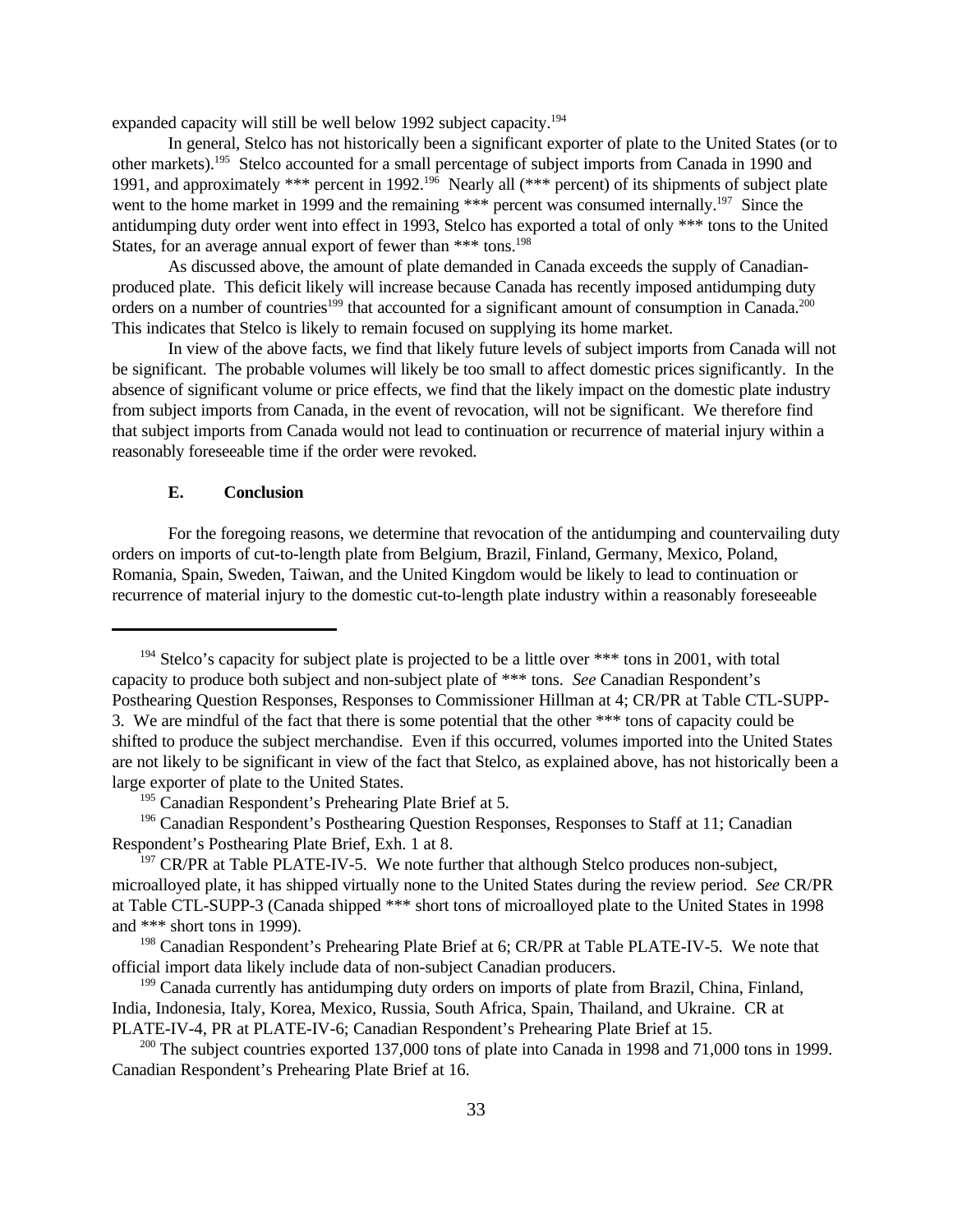time.<sup>201</sup> We also determine that revocation of the antidumping duty order on imports of cut-to-length plate from Canada would not be likely to lead to continuation or recurrence of material injury to the domestic cut-to-length plate industry within a reasonably foreseeable time.

<sup>&</sup>lt;sup>201</sup> Chairman Koplan and Commissioner Askey dissenting with respect to the United Kingdom. Commissioner Askey dissenting with respect to Taiwan.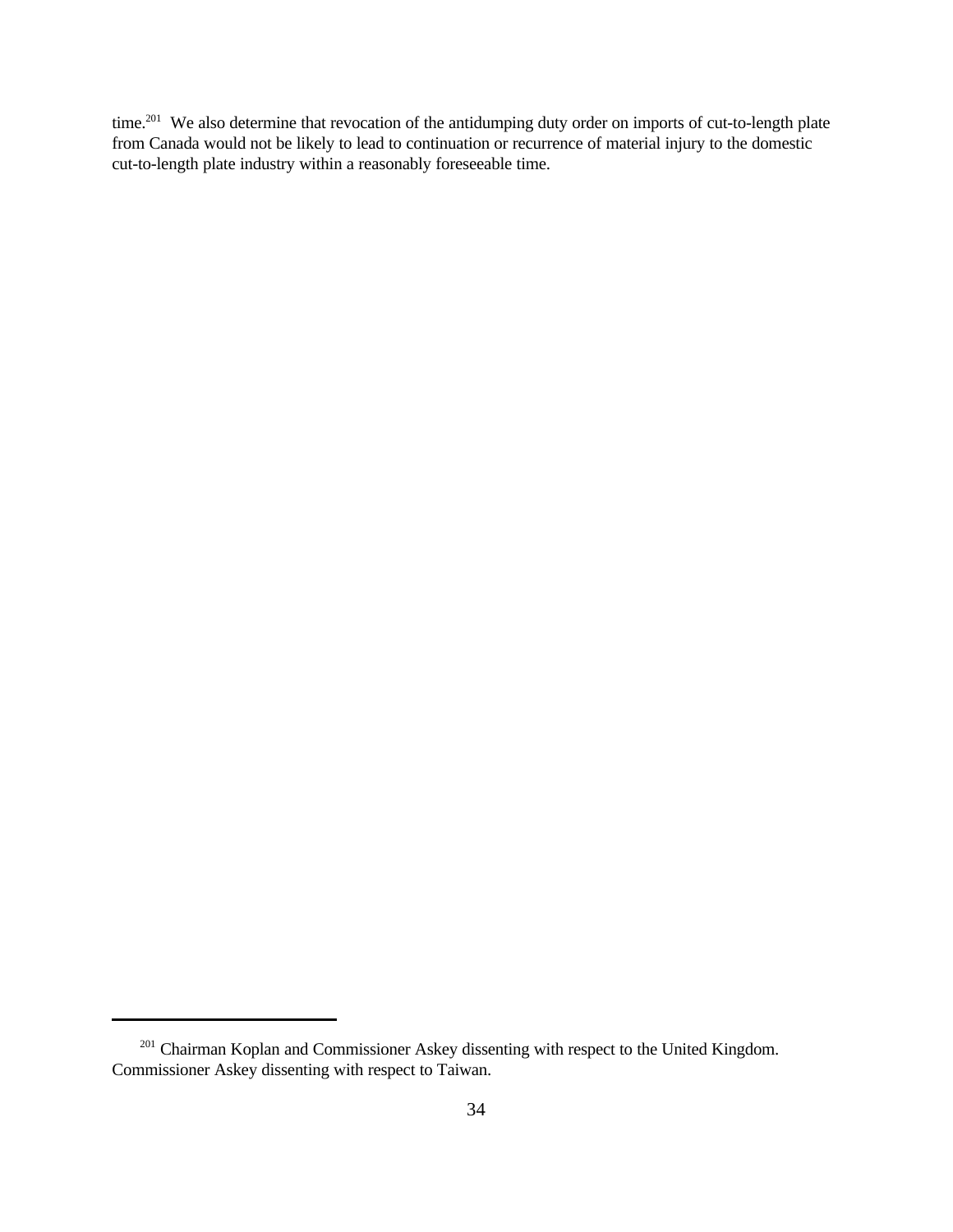## **V. COLD-ROLLED FLAT CARBON STEEL PRODUCTS<sup>202</sup> <sup>203</sup>**

#### **A. Cumulation**

The legal standards for considering cumulation are discussed in Section III above.

In these reviews, the statutory requirement that all cold-rolled steel reviews be initiated on the same day is satisfied. Based on the available information regarding the capacity and exports of the industries in Germany, Korea, the Netherlands, and Sweden and their current exports to the United States, we find that subject imports from all four countries would be likely to have a discernible adverse impact on the domestic industry if the orders were revoked. We also find that a reasonable overlap of competition between the subject imports and the domestic like product is likely to exist if the orders were revoked. We do not find any significant differences in the conditions of competition among the subject countries. Therefore, we have exercised our discretion to cumulate subject imports from Germany, Korea, the Netherlands, and Sweden.

#### **1. Likelihood of No Discernible Adverse Impact**

Subject imports from German, Korea, the Netherlands, and Sweden have remained in the U.S. market in the years since the orders were imposed.<sup>204</sup> The continuing presence of these subject imports in the domestic market indicates that subject foreign producers continue to have the contacts and channels of distribution necessary to compete in the U.S. market.

The cold-rolled steel industries in each of the four subject countries devote considerable resources to export markets. In 1999, the percentage of total shipments exported ranged from \*\*\* percent in Germany to \*\*\* percent in Sweden.<sup>205</sup> While capacity utilization rates have topped \*\*\* percent in each of the subject countries during the period of review, there appears to be some available excess capacity in each country. As recently as 1999, for example, there were \*\*\* million short tons of available excess capacity in Korea alone.<sup>206</sup>

We are mindful that the volume of subject imports was small even during the original investigations, and that volume has fallen further still. Yet in the context of this particular industry, and given the conditions noted above, we find that the current level of subject imports from each country is nonetheless high enough so that a likelihood exists that even a small post-revocation increase would have a discernible adverse impact on the domestic industry.<sup>207</sup>

<sup>202</sup> Commissioner Bragg does not join Section V of this opinion. *See* Separate and Dissenting Views of Commissioner Lynn M. Bragg.

<sup>203</sup> Commissioner Miller does not join Section V of this opinion. *See* Separate Views of Commissioner Marcia E. Miller.

<sup>204</sup> CR/PR at Table COLD-I-1.

<sup>&</sup>lt;sup>205</sup> CR/PR at Tables COLD-IV-3 through COLD-IV-6.

<sup>&</sup>lt;sup>206</sup> CR/PR at Tables COLD-IV-3 through COLD-IV-6. Furthermore, some subject German producers have close ties to domestic importers or to major service centers. Domestic Producers' Posthearing Cold-Rolled brief at Exh. 13.

 $207$  Commissioner Askey notes that these small volume increases are likely to result in discernible adverse effects on domestic prices, such that subject imports would have a discernible adverse impact on the domestic industry.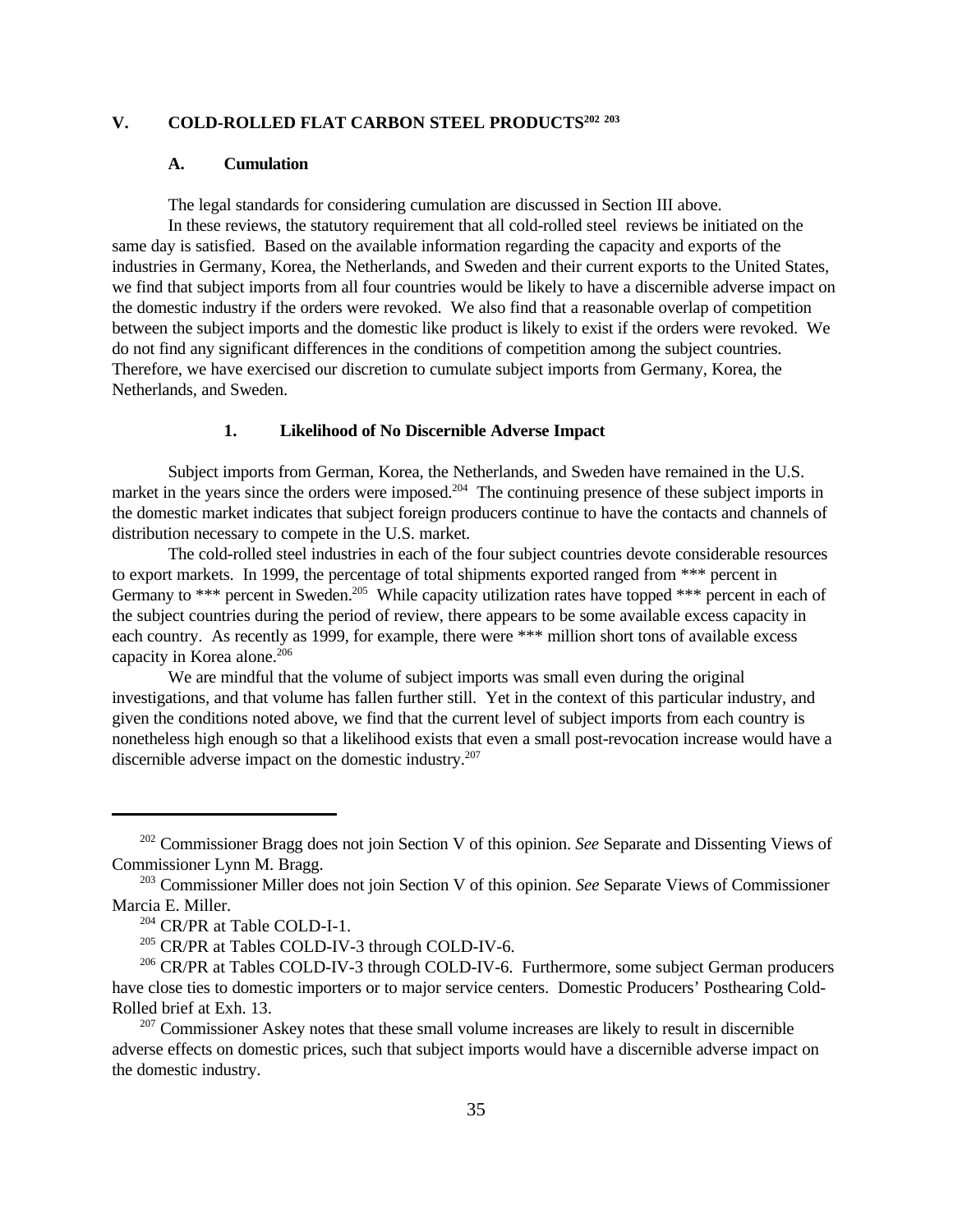#### **2. Reasonable Overlap of Competition**

In the original investigation in 1985 involving Sweden, the Commission majority cumulated subject imports of subsidized cold-rolled steel products from Sweden with subsidized cold-rolled steel imports from Austria and with dumped imports from Korea already subject to a dumping order.<sup>208</sup> In the original 1993 investigations involving Germany, Korea, and the Netherlands, Chairman Newquist cumulated subject imports from Germany, Korea, and the Netherlands along with subject imports from Belgium, Brazil, Canada, France, and Japan to reach a determination that cumulated imports threatened the domestic industry.<sup>209</sup> Vice Chairman Watson did not cumulate subject imports from Germany with any other subject imports in reaching a determination that subject imports from Germany threatened the domestic industry.<sup>210</sup> Commissioner Rohr did not cumulate subject imports from Korea, the Netherlands, or Germany when determining that subject imports from each of those countries threatened the domestic industry.<sup>211</sup> Commissioner Nuzum cumulated subject imports from Germany, Korea, and the Netherlands with subject imports from Belgium, Brazil, France, Italy, and Spain in determining that the cumulated subject imports threatened the U.S. industry. $212$ 

With limited exceptions, domestic producers overwhelmingly find domestically-produced coldrolled steel to be interchangeable with subject imports from each of the four countries and similarly find subject imports to be interchangeable with each other.<sup>213</sup> Importers also generally find the subject imports to be interchangeable with the domestic like product and with each other.<sup>214</sup> Purchasers frequently found domestic cold-rolled steel to be comparable to imported cold-rolled steel from each of the subject countries with respect to a number of product characteristics.<sup>215</sup>

Domestic producers sell cold-rolled steel throughout the United States.<sup>216</sup> A majority of subject imports from Germany entered the United States through the Great Lakes region, while a majority of subject imports from Korea entered the United States through the Gulf Cost region. Subject imports from Sweden entered primarily through the East and Great Lakes region. Over ninety percent of subject imports from the Netherlands entered through the West region. While the primary regions of entry varied, subject imports from each of the four countries entered each of the four regions during the period of review.<sup>217</sup>

In 1999, 63 percent of domestically-produced cold-rolled steel was sold directly to end users, with the remaining 37 percent sold to distributors and service centers.<sup>218</sup> Subject imports from the Netherlands were also generally sold directly to end users in 1999, while sales to distributors and service centers accounted for \*\*\* percent of all shipments from the Netherlands.<sup>219</sup> Only \*\*\* percent of subject imports

<sup>&</sup>lt;sup>208</sup> USITC Pub. 1759 at 11.

<sup>&</sup>lt;sup>209</sup> USITC Pub. 2664 at 269, 302 (Additional and Dissenting Views of Chairman Newquist).

<sup>210</sup> USITC Pub. 2664 at 83 n.1 and 133-135.

<sup>211</sup> USITC Pub. 2664 at 83 n.1, 133-135, 135 n.389, and 156-159 (Additional and Dissenting Views of Commissioner David B. Rohr).

 $212$  USITC Pub. 2664 at 352 (Additional and Dissenting Views of Commissioner Janet A. Nuzum).

<sup>213</sup> CR/PR at Table COLD-II-4.

<sup>214</sup> CR/PR at Table COLD-II-4.

<sup>215</sup> CR/PR at Table COLD-II-7.

<sup>216</sup> CR at COLD-II-1, PR at COLD-II-1.

<sup>&</sup>lt;sup>217</sup> Official Commerce statistics.

<sup>218</sup> INV Table X-4, 10/04/2000.

<sup>219</sup> INV Table X-6, 10/04/2000.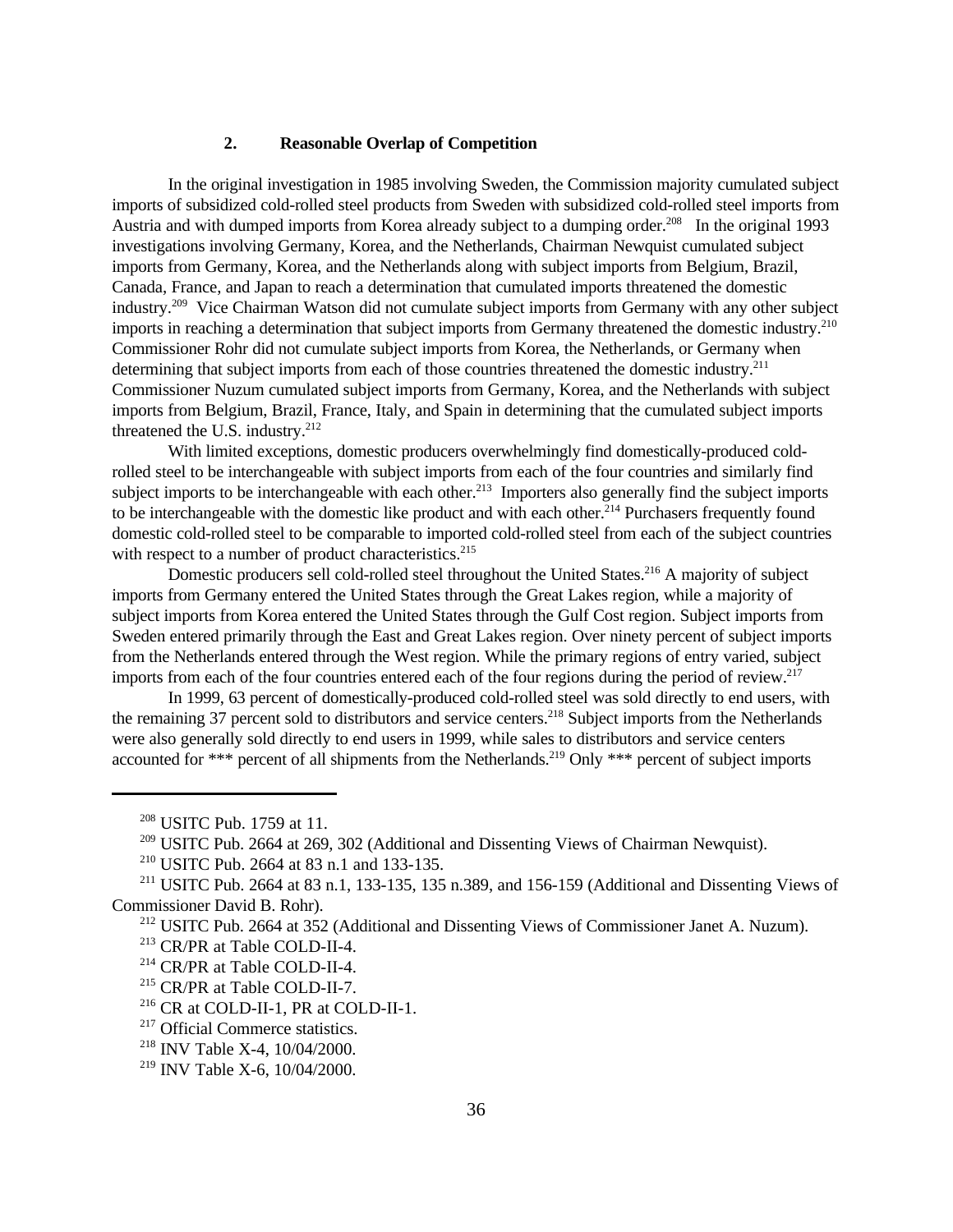from Germany were sold to distributors or service centers in 1999, while the share of subject imports from Korea sold to that market was \*\*\* percent in 1999.<sup>220</sup>

Subject imports from each of the four countries were present in the market throughout the entire period of review. Subject imports from Korea were present in the U.S. market in 38 of 39 quarters in the period of review. Subject imports from the other three countries were present in every quarter.<sup>221</sup>

Parties in favor of revocation have pointed out several notable differences in product type and channel of distribution between recent subject imports. Subject imports from the Netherlands have consisted primarily of full-hard steel, a semi-finished product, while Korea is the only other subject country which exports full-hard to the U.S., and Korean imports of full-hard are modest.<sup>222</sup> Subject imports from Germany and the Netherlands are largely sold by contract to a few major customers, while the Korean product is sold mainly to distributors.<sup>223</sup>

We note the existence of these stated differences, but do not find them sufficiently significant to prevent us from concluding that there is likely to be a reasonable overlap of competition. In a five-year review, the proper focus is on likely post-revocation behavior, and the composition of current imports, affected by the discipline of an antidumping or countervailing duty order, is not necessarily indicative of likely post-revocation competition. While current subject imports may be specialized or limited to a particular market, subject producers in each of the four countries possess the ability to produce, and do in fact produce, a broad range of subject cold-rolled products. For example, while the Dutch producer sells primarily full-hard cold-rolled steel in the United States, it produces and exports other products to a variety of \*\*\* in third countries.<sup>224</sup> German group producers sell primarily by contract to original equipment manufacturer ("OEM") customers,<sup>225</sup> but have ties to major U.S. service centers, indicating they could be active in sales to service centers and distributors as well as OEMs.<sup>226</sup> Subject imports from Korea currently are considerably less likely to be sold directly to end users, but subject Korean producers service OEM clients in other markets and presumably could do so in the United States as well.<sup>227</sup> Therefore, we find that there would likely be a reasonable overlap of competition between the subject imports and the domestic like product, and among the subject imports themselves, if the orders were revoked.

# **3. Other Considerations**

The volume and price trends varied for subject imports from all four countries. The volume of subject imports from each country was significantly lower in the years 1997-1999 than during the high points of the original investigations.<sup>228</sup> We note that three of the four subject countries are members of the European Union, and, according to Dutch and German respondents, are essentially integrated into one large European market. Producers in each of the subject countries are technologically advanced, capable of producing a wide variety of products and capable of competing for even high-end customers such as original equipment manufacturers. We note that widely varying projections for growth in Europe and Asia

<sup>220</sup> INV Table X-6, 10/04/2000.

<sup>221</sup> Official Commerce statistics.

<sup>222</sup> Dutch Prehearing Cold-Rolled Brief at 15-16.

<sup>&</sup>lt;sup>223</sup> Dutch Prehearing Cold-Rolled Brief at 18, German Group Prehearing Cold-Rolled Brief at 25-26.

<sup>224</sup> Dutch Posthearing Cold-Rolled Brief at A-3.

<sup>225</sup> German Group Prehearing Cold-Rolled Brief at 25.

<sup>226</sup> Domestic Producers' Posthearing Cold-Rolled Brief at Exhibit 13.

<sup>227</sup> *See, e.g.*, Korean Group Prehearing Cold-Rolled Brief at 10 (sales to automotive manufacturers).

<sup>228</sup> CR/PR at Table COLD-I-1.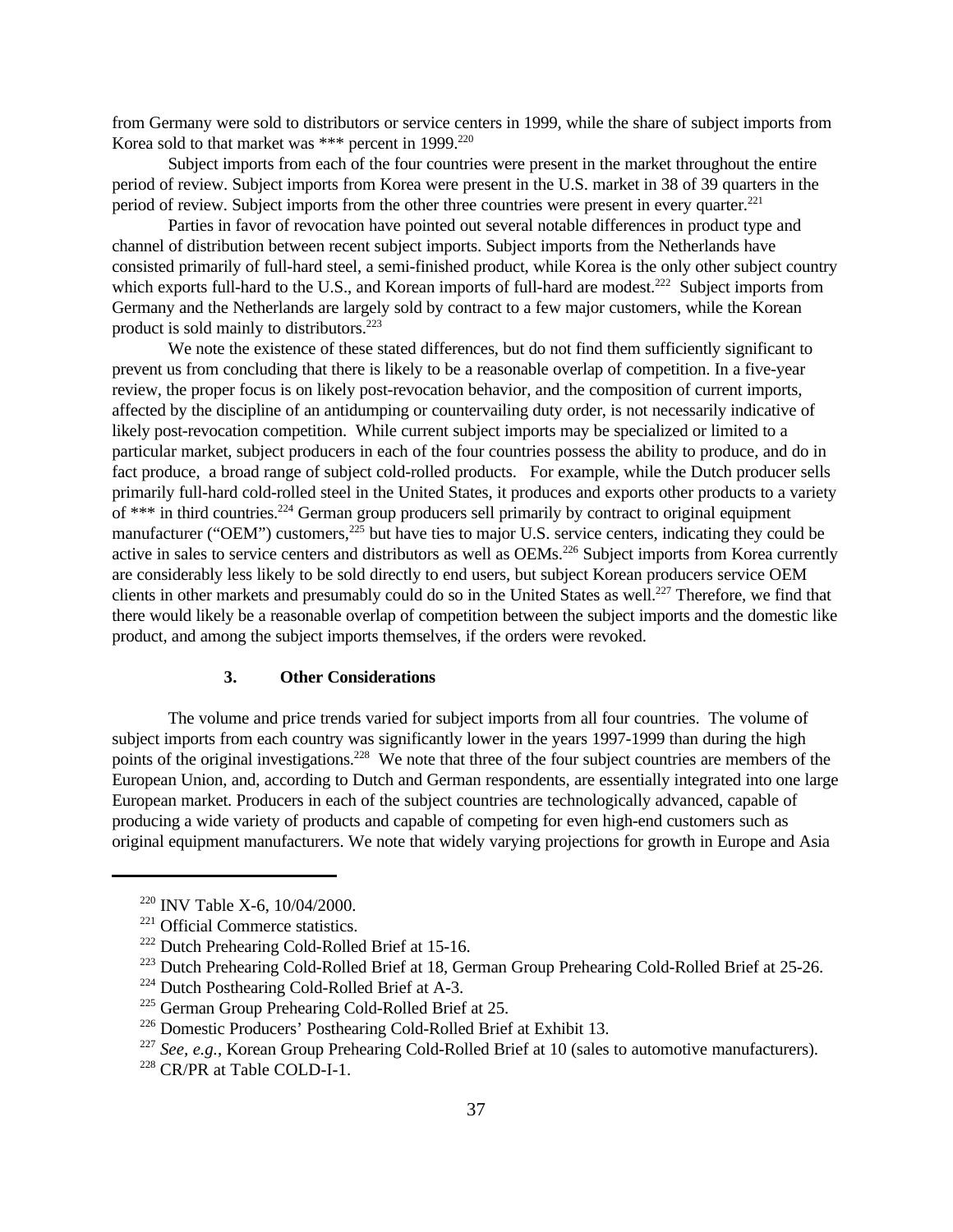have been presented by both sides, but in general the forecasts agree that some modest rate of growth in both markets is likely.

We therefore find that subject imports from these countries would compete in the U.S. market under similar conditions of competition. Based on the foregoing, we therefore exercise our discretion to cumulate subject imports from Germany, Korea, the Netherlands, and Sweden in these reviews.

#### **B. Conditions of Competition**

The legal standards for considering the conditions of competition are discussed in Section III above.

We find that these conditions are likely to prevail in the reasonably fore seeable future and thus provide an adequate basis by which to assess the likely effects of revocation within the reasonably foreseeable future.

Cold-rolled steel is used in a variety of applications, primarily automotive, appliance, construction, and container.<sup>229</sup> Demand for cold-rolled steel is closely tied to demand in the general economy.<sup>230</sup> In general, there are no potential substitute products for cold-rolled steel, although thin-gauge hot-rolled steel has been suggested as a possible substitute in limited applications.<sup>231</sup>

Domestic demand for cold-rolled steel products has increased significantly since the original investigations. In 1984, the final year of the investigation regarding subject imports from Sweden, total apparent domestic consumption was 16.3 million tons. By 1992, the final year of the investigations regarding Germany, Korea, and the Netherlands, total apparent domestic consumption neared 28.5 million tons. By 1999, total apparent domestic consumption reached 37.8 million tons. Total apparent domestic consumption increased 6.6 percent in the first quarter of 2000 over the same time period in  $1999$ <sup>232</sup>

In the years since the original determinations a fundamental change in demand has affected the level of demand for cold-rolled steel and the end uses for which it is produced. Improvements in galvanizing technology and subsequent drops in cost have combined to significantly increase demand for corrosionresistant steel, a downstream product requiring cold-rolled steel as its major input. The shift has been most notable in the automotive market. In 1989, approximately 52 percent of the steel consumed in an automobile's fabrication was cold-rolled steel, while 20 percent was galvanized. By 2000, only 14 percent is typically cold-rolled steel, while galvanized products account for 58 percent of all steel.<sup>233</sup> While overall demand for cold-rolled steel has grown, a significant portion of the increase has been for the substrate for more profitable downstream products.<sup>234</sup>

Significant consolidation has occurred among major purchasers of cold-rolled steel, and the

 $232$  CR/PR at Table COLD-I-1. We are mindful that the comparisons between the data on the industry in the original determinations and the industry data gathered in these reviews may be somewhat distorted, as a result of the domestic producers' inability to segregate microalloy products from the domestic like product in their questionnaire responses in these reviews. Given the domestic producers' own uncertainly as to the inclusion of microalloy products in the questionnaire responses in the 1993 investigations, we find it likely that the comparisons are sufficiently valid to indicate the magnitude of the change in the industry, including apparent consumption. Domestic Producers' Common Issues Prehearing Brief at Exh. 1.

<sup>233</sup> Dutch Posthearing Cold-Rolled Brief at A-4.

<sup>234</sup> Joint Respondents' Prehearing Economic Cold-Rolled Brief at 6-7. \*\*\*. Id.

 $229$  CR at COLD-I-14, PR at COLD-I-13.

<sup>230</sup> CR at COLD-II-1, PR at COLD-II-1.

<sup>231</sup> CR at COLD-II-12, PR at COLD-II-8.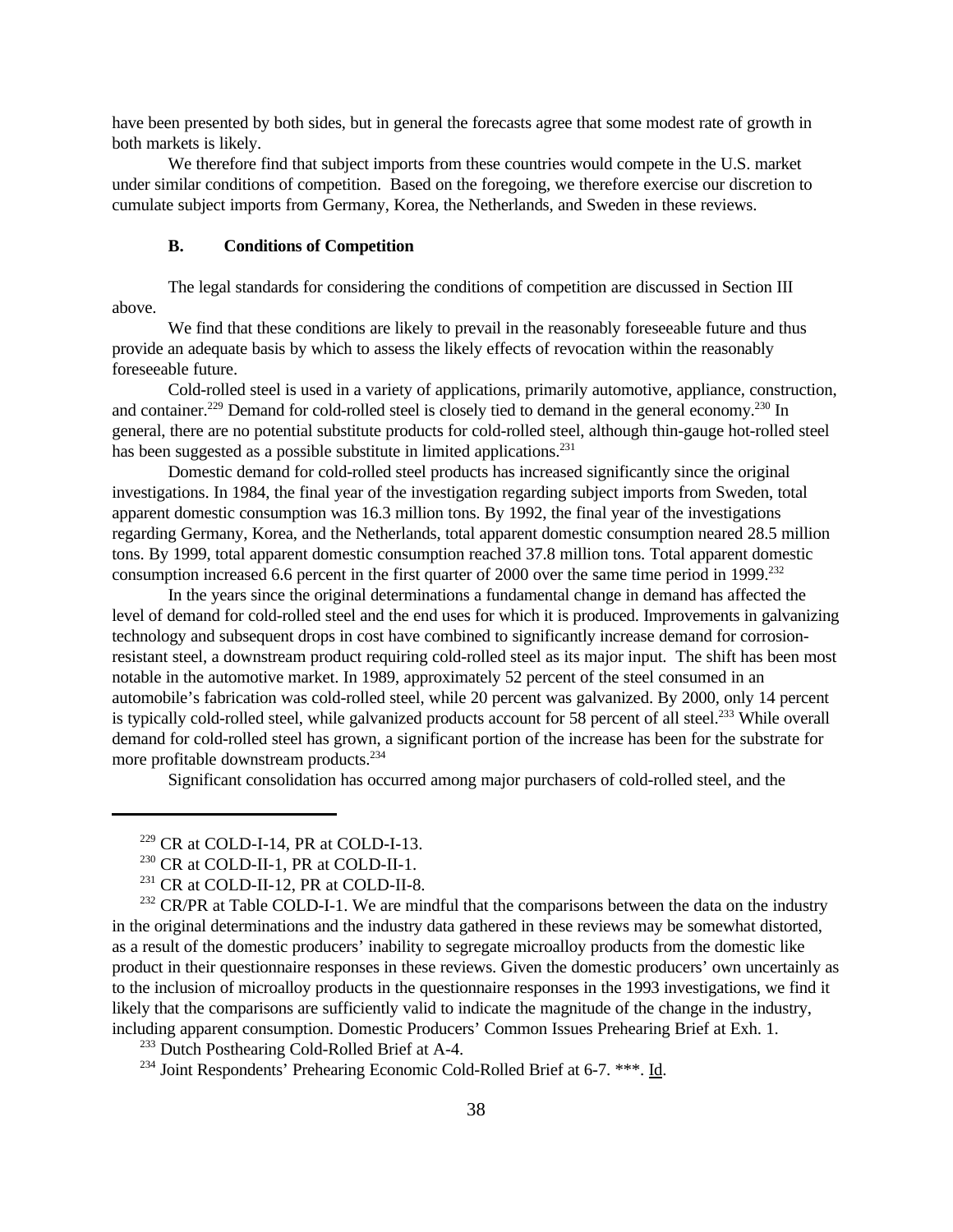consolidation has occurred among both end users and distributors. The 1990s have seen a number of highprofile automobile mergers, resulting in fewer, larger nameplates by the end of the decade. Furthermore, these merged firms are increasingly centralizing their purchasing and favor the increased use of international standards.<sup>235</sup> A similar trend has occurred among appliance manufacturers, another major consumer of cold-rolled steel.<sup>236</sup>

Similarly, the number of service centers has dropped in the 1990s, from approximately 7,000 in 1993 to 3,000 today.<sup>237</sup> These consolidated service centers are more sophisticated than their smaller predecessors, with greater control over buying patterns and increased ability to purchase cold-rolled steel from non-U.S. sources. $238$ 

Purchasers report that their purchasing patterns have not changed significantly in recent years. Prior to purchasing, most buyers contact a limited number of suppliers. A large majority of responding purchasers indicate that they change suppliers only infrequently, and when they do change it is prompted by a variety of factors, including price, quality, availability, delivery, and a desire to rationalize supplier base. A majority of responding purchasers do not rely on multiple suppliers.<sup>239</sup> So far, e-commerce appears to have had little effect on the market for cold-rolled steel.<sup>240</sup>

When choosing a supplier, a majority of buyers named quality as the most important factor in the selection process. Quality was cited as the second most important factor more often than any other named factor, while availability and delivery time were also important considerations.<sup>241</sup> All responding purchasers considered quality to be a very important factor in the purchase decision, while a large majority also named availability, consistency, and reliability of supply as very important factors.<sup>242</sup> Purchasers most often named price as the third most important factor.<sup>243</sup>

As domestic demand has increased, the capacity of domestic producers has similarly increased. In 1992, the last full year under investigation in the 1993 determinations, total domestic cold-rolled production capacity was 34.4 million tons.<sup>244</sup> By 1997 total domestic cold-rolled production capacity was 38.6 million tons, up 12 percent in five years. Production capacity continued to increase in the period of review, increasing 6.4 percent between 1997 and 1999. Production capacity was 10.5 million short tons in the first quarter of 2000, compared to 10.1 million tons in the first quarter of 1999.<sup>245</sup>

Domestic production also has increased. In 1992, the domestic industry produced 26.6 million tons, utilizing  $77.2$  percent of its capacity.<sup>246</sup> In 1997, production was 31.6 million tons and capacity utilization was 81.7 percent. Both overall production and the capacity utilization rate rose faster than production capacity in the period of investigation. By 1999, total production was 35.4 million tons and capacity utilization reached 86.0 percent.<sup>247</sup> Both production and capacity utilization were greater in the

<sup>&</sup>lt;sup>235</sup> Domestic Producers' Posthearing Cold-Rolled Brief at 14.

<sup>&</sup>lt;sup>236</sup> Domestic Producers' Posthearing Cold-Rolled Brief at 15.

<sup>&</sup>lt;sup>237</sup> Domestic Producers' Posthearing Cold-Rolled Brief at 15.

<sup>238</sup> Domestic Producers' Posthearing Cold-Rolled Brief at 15.

<sup>239</sup> CR at COLD-II-13, PR at COLD-II-8.

<sup>240</sup> CR at COLD-II-13, PR at COLD-II-8-II-9.

<sup>&</sup>lt;sup>241</sup> CR/PR at Table COLD-II-2.

<sup>242</sup> CR/PR at Table COLD-II-2.

<sup>243</sup> CR PR at Table COLD-II-2.

 $244$  USITC Pub. 2664 at Table 15.

<sup>&</sup>lt;sup>245</sup> CR/PR at Table COLD-III-1.

 $246$  USITC Pub. 2664 at Table 15.

<sup>&</sup>lt;sup>247</sup> CR/PR at Table COLD-III-1.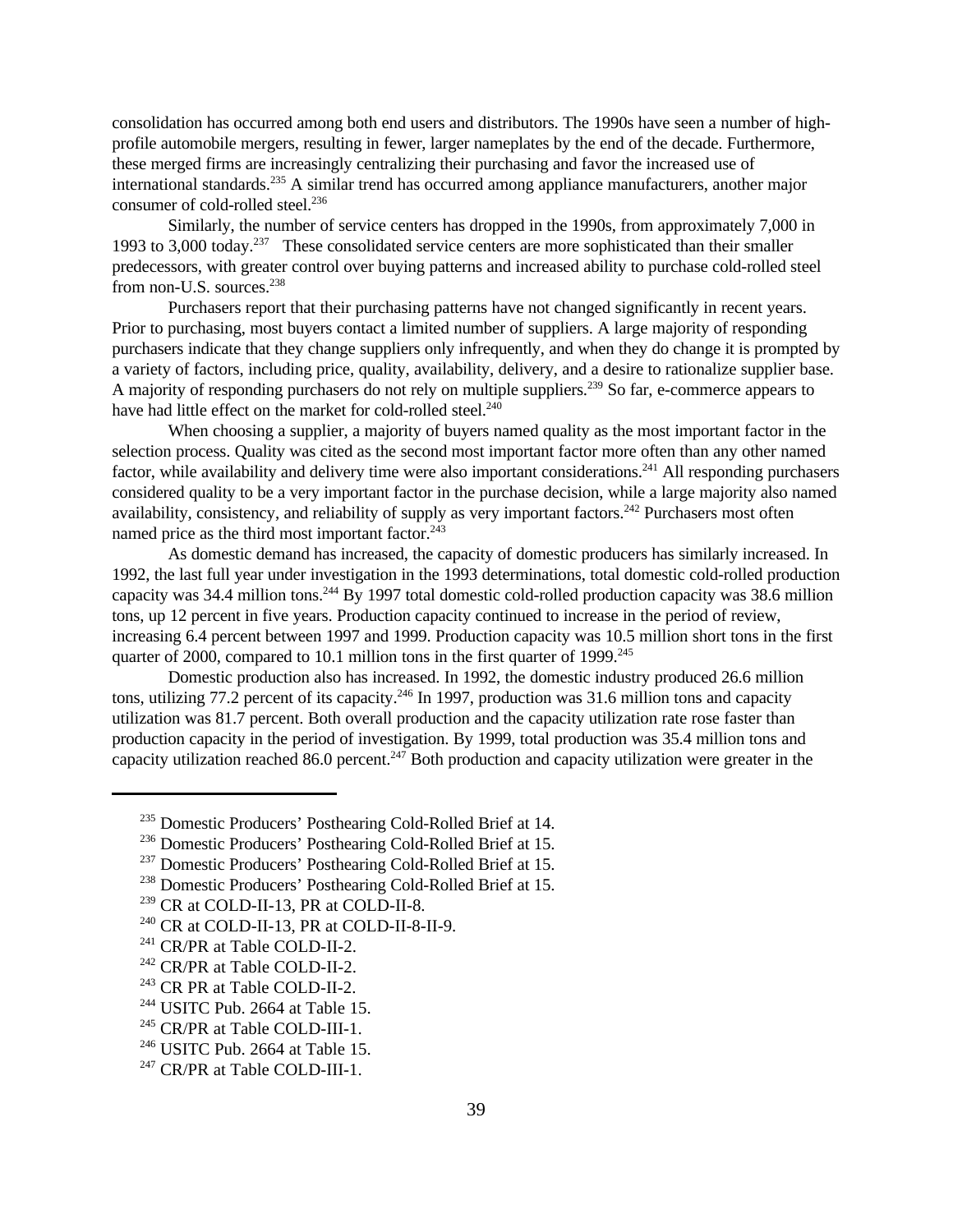first quarter of 2000 than in the same time period in  $1999^{248}$ 

Domestic producers dominate the domestic market for cold-rolled steel. In 1984, the domestic industry's share of total consumption was 78.9 percent. In the years 1990-1992, covering the investigations on Germany, Korea, and the Netherlands, the domestic producers' share of the U.S. market never fell below 92.9 percent. In more recent years, the share remained high, increasing from 90.1 percent in 1997 to 92.3 percent in 1999. Domestic producers' share of total domestic consumption was 95.6 percent in the first quarter of 2000, compared to 92.1 percent in the same period in 1999.<sup>249</sup>

Most domestic production is captively consumed by domestic producers or related parties in the production of downstream products.<sup>250</sup> Domestic producers of cold-rolled steel are also significant producers of galvanized steel. In recent years, as the demand for cold-rolled steel in the merchant market has been steady, demand for galvanizing substrate has increased steadily. The amount of domesticallyproduced cold-rolled steel consumed captively or by related-party galvanizers increased by nearly 20 percent between 1997 and 1999, rising from 18.5 million tons to 22.2 million.<sup>251</sup> Production for internal consumption or transfer to related parties increased 6.4 percent between the first quarter of 1999 and the first quarter of 2000.<sup>252</sup> The percentage of total cold-rolled shipments that were consumed captively or by related-party galvanizers increased from 51.8 percent in 1992 to 58.9 percent in 1997, to 63.0 percent in 1999.<sup>253</sup>

While a growing majority of domestically produced cold-rolled steel is captively consumed or transferred to related parties, commercial sales account for over one-third of all production.<sup>254</sup> Sixty-three percent of all commercial sales are to end users, such as OEMs, and the remaining 36.8 percent is sold to distributors or service centers.<sup>255</sup>

A majority of domestic producers sell their cold-rolled steel by contract.<sup>256</sup> These contracts tend to cover a time period between six months and one year.<sup>257</sup> A majority of producers indicate that these sales contracts fix both price and quantity for the duration of the contract.<sup>258</sup> Domestic producers have indicated that these contracts may in fact give little protection to producers, and that purchasers do not hesitate to request price concessions when spot market prices fall.<sup>259</sup> Several respondents claim that purchasers do not

<sup>252</sup> CR/PR at Table COLD-III-11.

<sup>248</sup> CR/PR at Table COLD-III-1.

<sup>249</sup> CR/PR at Table COLD-I-1.

<sup>&</sup>lt;sup>250</sup> The captive production provision, 19 U.S.C. § 1677(7)(c)(iv), does not apply to five-year reviews, but we consider the fact that there is a significant degree of captive production as a condition of competition. *See, e.g.*, Magnesium from Canada, USITC Pub. 3324 at 11, n.72; Electrolytic Manganese Dioxide from Greece and Japan, Invs. Nos. 731-TA-406-08 (Review), USITC Pub. 3296 at 15, n.90 (May 2000); Sebacic Acid from China, Inv. No. 731-TA-653 (Review), USITC Pub. 3189 at 7, n.26 (May 1999).

<sup>251</sup> CR/PR at Table COLD-III-2.

<sup>253</sup> USITC Pub. 2664 at Table 9; CR/PR at Table COLD-III-2.

<sup>254</sup> CR/PR at Table COLD-III-11.

<sup>255</sup> INV Table X-4, 10/04/2000.

 $256$  CR at COLD-V-3, PR at COLD-V-2.

 $^{257}$  CR at COLD-V-3, PR at COLD-V-2-V-3.

<sup>258</sup> CR at COLD-V-3, PR at COLD-V-3.

<sup>&</sup>lt;sup>259</sup> Domestic Producers' Posthearing Response to Questions at Exhibits 17-20.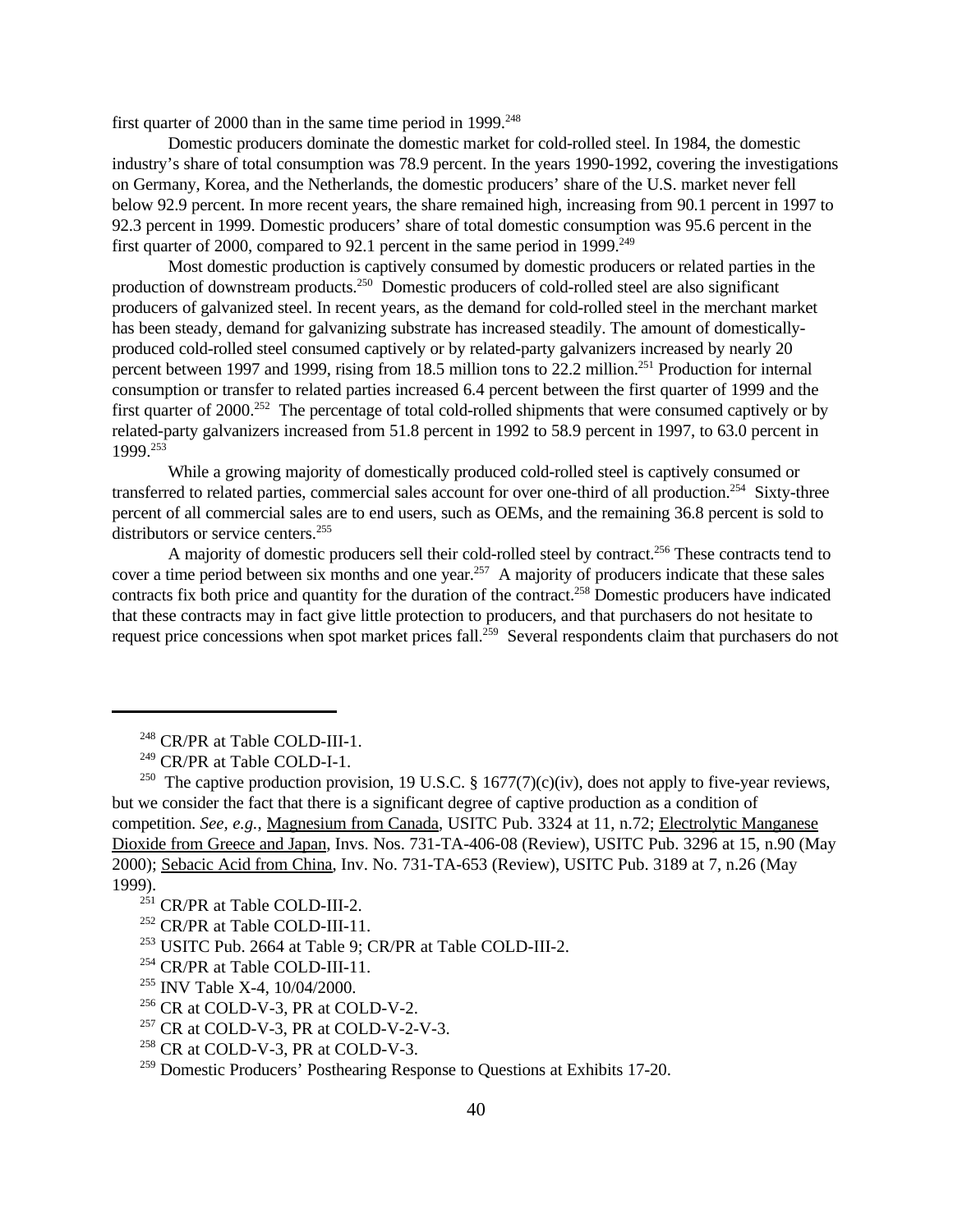routinely renege on contracts.<sup>260</sup>

# **C. Revocation of the Orders on Subject Cold-Rolled Imports from Germany, Korea, the Netherlands, and Sweden Is Not Likely to Lead to Continuation or Recurrence of Material Injury Within a Reasonably Foreseeable Time**<sup>261</sup>

#### **1. Likely Volume of Subject Imports**

The legal standards for considering the likely volume of subject imports are discussed in Section III above.

In its original determination regarding Sweden, the Commission based its determination in part on increased market penetration.<sup>262</sup> In its original determinations that a threat of material injury existed from subject imports from Germany, Korea, and the Netherlands, the Commission did not find then-current significant volume effects, but found that imports threatened such effects.<sup>263</sup> Recent volumes of subject imports have been well below the levels found in 1992 to not be significant.<sup>264</sup>

We find it likely that the volume of subject imports will in fact increase to some extent upon revocation. Nonetheless, we do not find that the likely increased volume of subject imports will be significant.

Cumulated foreign capacity to produce subject cold-rolled steel was approximately 24.7 million tons in 1999, and excess capacity was approximately 2.4 million tons.<sup>265</sup> Capacity in 1999 to produce all cold-rolled steel, both subject and non-subject, was approximately 28.2 million tons, with approximately 2.6 million tons excess.<sup>266</sup> Although standing alone these figures may appear relatively large, the figures are less significant when considered in the context of the relatively larger size of overall U.S. cold-rolled consumption of nearly 38 million tons in 1999. These figures also indicate that the subject foreign producers' capacity utilization was relatively high, around 90 percent.<sup>267</sup> Foreign inventories of cold-rolled steel were relatively low.<sup>268</sup> Further, we find that important conditions of competition will likely act to restrain the likely increase in subject imports upon revocation and to mute the effects of those increases on the domestic industry.

<sup>260</sup> *See, e.g.*, General Motors Prehearing Brief at 4; Theis Posthearing Brief at 2; German Group Response to Posthearing Questions at 17.

<sup>&</sup>lt;sup>261</sup> Because the interim data for 1999 and 2000 cover only limited three-month periods, we have relied principally on data covering full-year periods, and have placed particular weight on 1999 data, the most recent full-year period for which data were available.

<sup>&</sup>lt;sup>262</sup> USITC Pub. 1759 at 19.

<sup>263</sup> USITC Pub. 2664 at 119.

<sup>264</sup> CR/PR at Table COLD-I-1.

<sup>&</sup>lt;sup>265</sup> CR/PR at Tables COLD-IV-3 through COLD-IV-6.

<sup>266</sup> Tables CRS-SUPP-1 through CRS-SUPP-3.

 $267$  True capacity in the subject countries has been a contested issue in these investigations, but it still appears that capacity utilization rates in the subject countries are relatively high. Domestic producers have pointed out several potential discrepancies in the reported capacity data. In general, we do not believe we have the basis to reject respondents' reported capacity. However, we do not necessarily accept that \*\*\*, as suggested by the questionnaire response of the subject Swedish producer. *See, e.g.*, CR/PR at Table COLD-IV-6.

<sup>268</sup> CR/PR at Tables COLD-IV-2 through COLD-IV-6.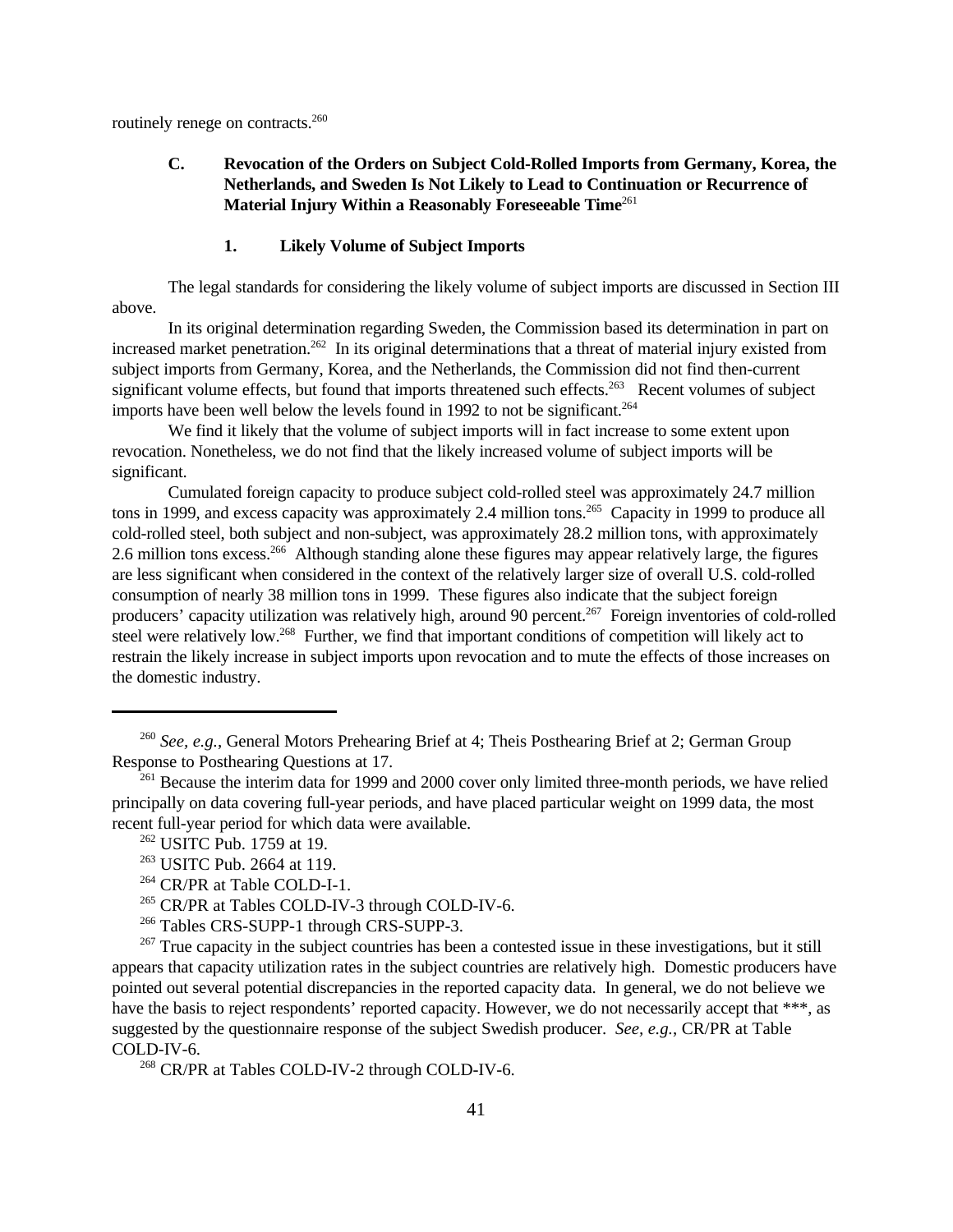World-wide economic conditions likely to exist in the reasonably foreseeable future are significantly better than those existing at the time of the original determinations. In the early 1990s the world economy was still recovering from recession, and demand was weak in most markets. Now, although the variety of economic forecasts presented to us in the course of this investigation agree on little, it seems likely that subject producers will have at least modest growth in their local markets to absorb some excess capacity.<sup>269</sup> Overall these subject producers have tended to concentrate on their home markets rather than exports, and we find that this is likely to continue.<sup>270</sup>

The shift in demand, away from cold-rolled steel and to corrosion-resistant steel, has not occurred solely in the U.S. market. Non-U.S. customers of subject producers are likewise demanding more corrosion-resistant steel.<sup>271</sup> Subject foreign producers, like domestic producers, have a strong incentive to produce for this more profitable downstream market whenever possible. Subject producers are already devoting considerable resources to such downstream production and the trend is likely to continue in the reasonably foreseeable future.<sup>272</sup> This will decrease the availability of cold-rolled steel for export.

There are few barriers to subject imports in other countries.<sup>273 274 275</sup> Mexico maintains an antidumping order on cold-rolled imports from Germany, but the order does not restrict imports for automotive applications, and cold-rolled steel for automotive applications is the only subject German product imported into Mexico.<sup>276</sup> Three of the four subject countries are members of the EU and claim that the overall EU market is in fact their home market.<sup>277</sup> Home-market inventories are \*\*\*.<sup>278</sup> The level of

<sup>269</sup> *See, e.g.*, Respondents' Joint Prehearing Cold-Rolled Economic Brief at 18-20 (\*\*\*).

<sup>273</sup> We note that we have considered domestic producers' arguments regarding global cartels. However, we did not rely upon any alleged global cartel activity in reaching our determinations.

<sup>274</sup> Vice Chairman Okun does not join in the preceding footnote. *See* Additional Views of Vice Chairman Deanna Tanner Okun.

<sup>275</sup> Commissioner Hillman does not joint in footnote 273. She notes that the Commission's administrative record includes the recent publication *GLOBAL STEEL TRADE: Structural Problems and Future Solutions* (U.S. Department of Commerce, Washington, DC, July 2000), which seeks to identify causes of the so-called "Steel Import Crisis" and offers possible solutions. Among other things, the publication reviews and elaborates upon long-standing allegations by U.S. steel producers and others that there exist trade-limiting arrangements between Japanese, EU, and Korean steel producers. These allegations are routinely denied by the foreign steelmakers and governments. Commissioner Hillman has carefully considered this information, but finds that she is not in a position to reach a conclusion on the existence or effect of the alleged trade-limiting agreements.

<sup>276</sup> German Group Prehearing Cold-Rolled Brief at 36-37.

<sup>277</sup> *See*, *e.g.*, Dutch Prehearing Cold-Rolled Brief at 12; German Group Prehearing Cold-Rolled Brief at 21. These respondents argue that the EU is effectively their home market and that strengthened integration in the EU means that they are increasingly focused on the European market, making them less likely to export to the United States upon revocation. The European Community was in existence for some time prior to the original investigations, although further steps at integration and expansion have taken

<sup>270</sup> CR/PR at Tables COLD-IV-3 through COLD-IV-6. *See also* Dutch Prehearing Cold-Rolled Brief at 34.

<sup>&</sup>lt;sup>271</sup> Dutch Posthearing Cold-Rolled Brief at 12; German Group Prehearing Cold-Rolled Brief at 17.

<sup>&</sup>lt;sup>272</sup> In 1999, \*\*\* percent of total shipments in Germany were for captive production or internal transfers, up from \*\*\* percent in 1992. In the Netherlands in 1999, \*\*\* percent of total shipments were for captive production or internal transfers. In Korea, captive production accounted for \*\*\* percent of all shipments. CR/PR at Tables COLD-IV-3 through COLD-IV-5.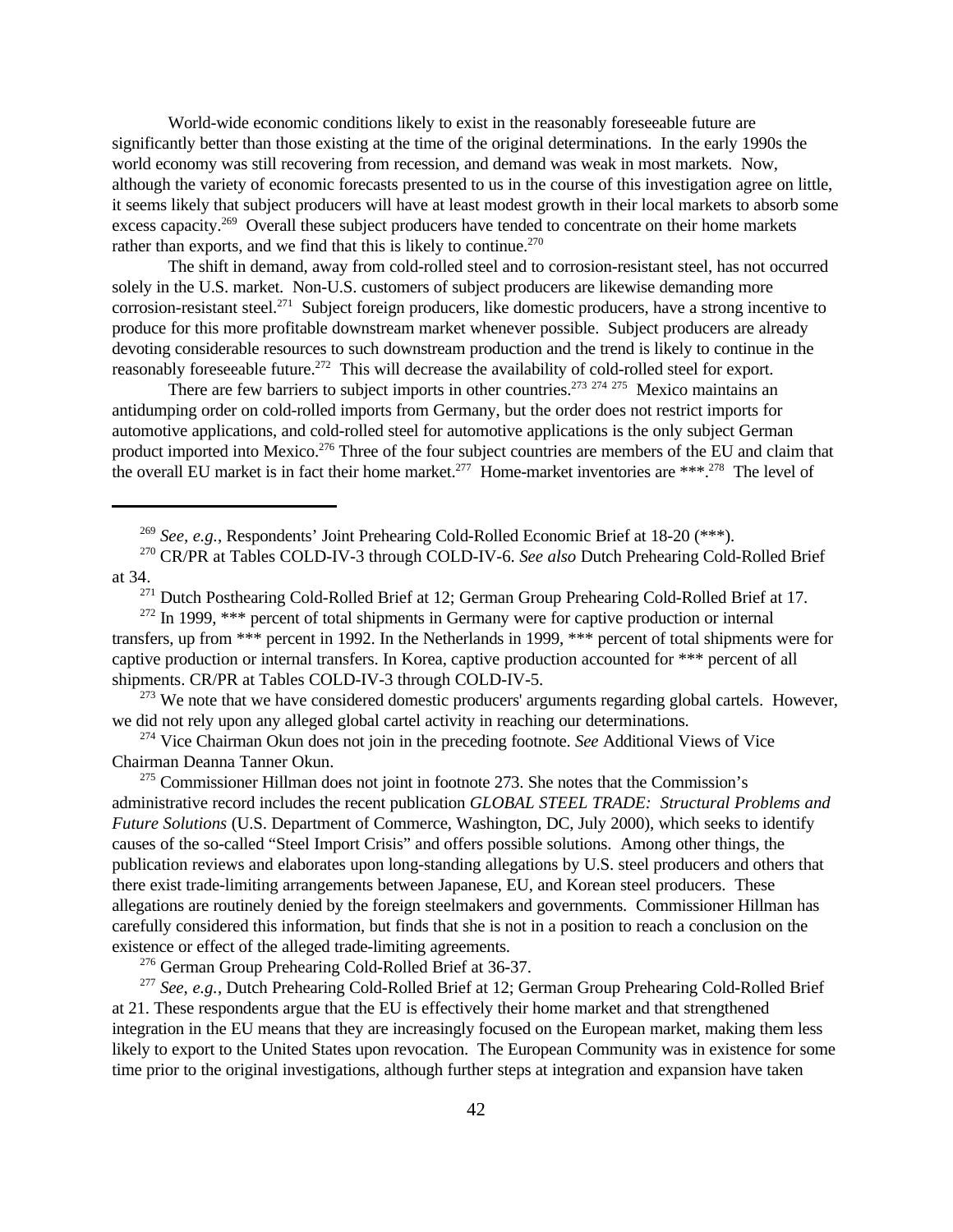subject import end-of-period inventories held by U.S. importers in both 1999 and in the first quarter of 2000 were \*\*\* relative to the U.S. market.<sup>279</sup>

Subject imports have never captured significant portions of the U.S. market, even before the imposition of the instant antidumping and countervailing duty orders.<sup>280</sup> In the original period of investigation, cumulated subject imports never accounted for more than 2.4 percent of total domestic consumption.<sup>281</sup> In the recent period of review cumulated subject imports have never accounted for more than 1.2 percent of total domestic consumption or 2.6 percent of total commercial sales. The original and current levels of subject imports are low, domestic producers dominate the U.S. market, the amount of excess capacity in the subject countries is relatively small, and the available capacity most likely in large part will be devoted to production of downstream products.

Therefore, we find that the volume of subject imports upon revocation of the orders is not likely to be significant in the context of the particular conditions of competition in this industry.

# **2. Likely Price Effects of Subject Imports**

The legal standards for considering the likely price effects of subject imports are discussed in Section III above.

In its original determination regarding Sweden, the Commission relied on the existence of underselling by subject imports.<sup>282</sup> In its original threat determinations regarding Germany, Korea, and the Netherlands, the Commission majority found that cumulated subject imports did not have then-current significant price suppressing or depressing effects on the industry, but found that imports threatened such effects.<sup>283</sup>

Pricing data collected in the course of these five-year reviews yields a mixed picture on pricing. Forty-one of the quarterly pricing comparisons showed underselling by subject imports, while 46 showed overselling.<sup>284</sup> The recent period has shown a fairly persistent decline in domestic prices during the period of investigation, with an increase in the first quarter of 2000.

Subject imports are currently sold via contracts and spot market sales, and we find it likely that this would continue upon revocation. As noted in the description of the conditions of competition for this industry, we have taken note of the domestic industry's claims about the scant protection provided even by long-term contracts with sophisticated purchasers. Most of the domestic industry's commercial sales are

place since the original investigations. While these steps could have the potential to reduce to some degree exports of EU countries to the United States compared to the original investigation, we are not convinced that there has been a shift of such a fundamental nature as to make significant exports to the United States unlikely. With respect to the adoption of a common currency, we believe it is too early to judge its likely effects on trade outside the EU.

<sup>278</sup> CR/PR at Tables COLD-IV-3 through COLD-IV-6.

<sup>279</sup> CR/PR at Table COLD-IV-2.

<sup>&</sup>lt;sup>280</sup> Indeed, even at the height of the Asian economic crisis, with the won substantially devalued relative to the U.S. dollar, Korean imports never exceeded \*\*\* percent of total domestic apparent consumption in the United States. Korean Prehearing Cold-Rolled Brief at 7.

<sup>&</sup>lt;sup>281</sup> CR/PR at Table COLD-I-1.

<sup>&</sup>lt;sup>282</sup> USITC Pub. 1759 at 19.

<sup>&</sup>lt;sup>283</sup> USITC Pub. 2664 at 126.

<sup>284</sup> CR/PR at Tables COLD-V-4 and COLD-V-5.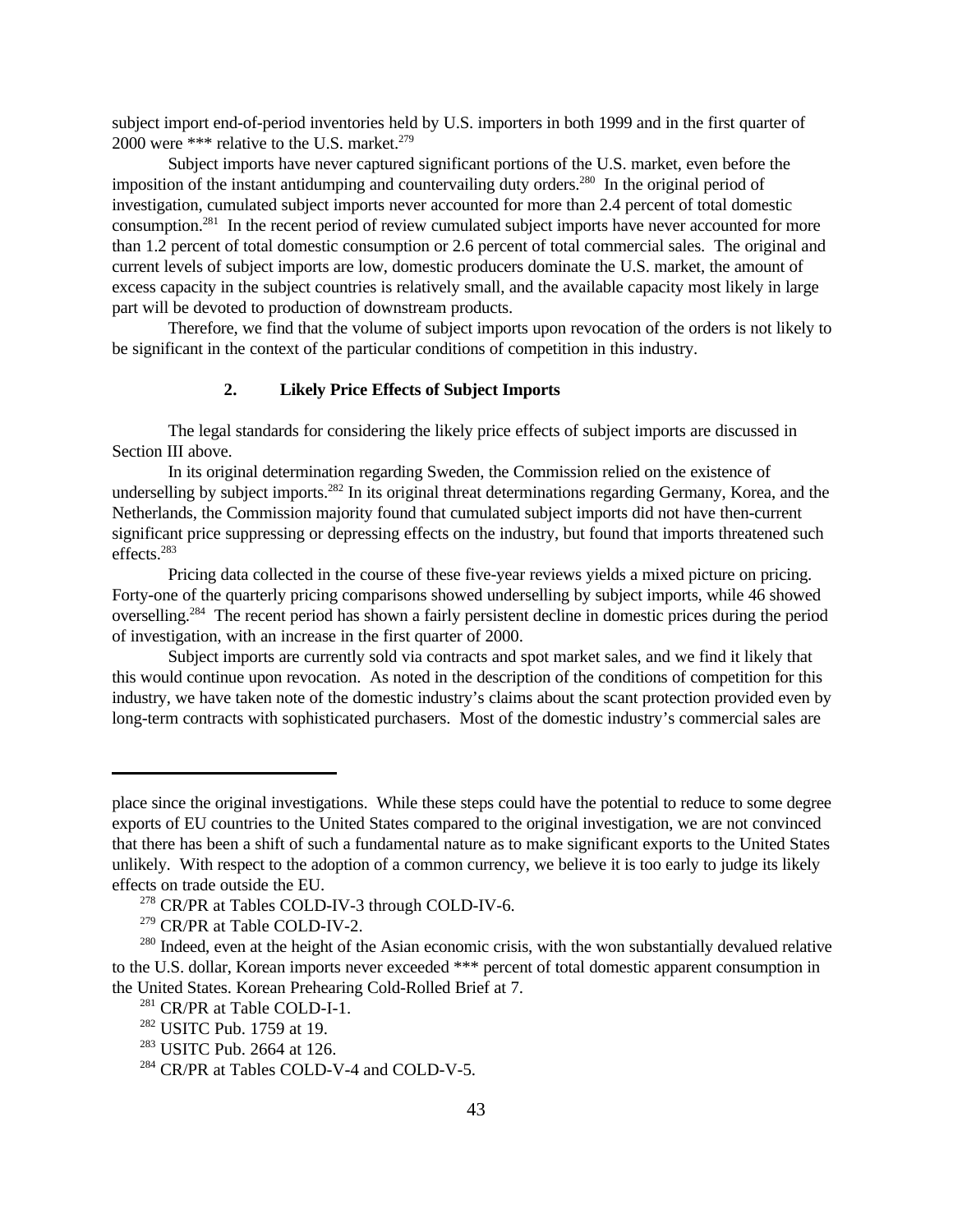by contract, and most contracts fix both price and quantity.<sup>285</sup> While the domestic producers provided some examples of the effects of prices in the open market on contract negotiations and renegotiations, the full extent of those contractual problems in the context of the overall market was not quantified.<sup>286</sup> On balance, we find it possible that spot prices, including import prices, could have price effects even on the domestic industry's contract business, but also that contracts do provide some measure of insulation from spot market price fluctuations.

Additionally, purchasers consistently rank price as the third most important factor, well behind quality, and they also put significant weight on delivery reliability and service and change suppliers infrequently.<sup>287</sup> Given the likely modest increase in subject imports upon revocation, it is unlikely that subject imports will compete successfully for significant shares of the domestic industry's contract business.

Therefore, we find that the modest additional volumes of subject imports would not be likely to have significant price suppressing and depressing effects within a reasonably foreseeable time.<sup>288 289</sup>

# **3. Likely Impact of Subject Imports**

The legal standards for considering the likely impact of subject imports are discussed in Section III above.

In its original determination regarding Sweden, the Commission found that subject imports had materially injured the domestic industry.<sup>290</sup> In the original threat determinations regarding Germany, Korea, and the Netherlands, the Commission majority did not find that the subject imports had yet caused any discernible adverse impact on the domestic industry, but also found that imports threatened to have a negative impact.<sup>291</sup>

<sup>289</sup> In reaching our conclusion on likely price effects, we have weighed all the pertinent evidence on price and taken into account Commerce's duty absorption findings on Korea (65 Fed. Reg. 24,180 (Apr. 25, 2000)), although we note that a CIT decision (SKF USA Inc., et al. v. United States, CIT No. 99-08- 00473, Slip Op. 00-28 (Mar. 22, 2000)) calls into question the validity of Commerce's duty absorption findings with respect to transition orders. We also note that, in the course of an administrative review for the 8/1/95-7/31/96 period, Commerce made duty absorption findings on the sole Dutch producer, finding that the producer absorbed duties in 84.3 percent of its transactions. 63 Fed. Reg. 20574, 20575 (Apr. 27, 1998) (Netherlands). However, this finding was not reported as part of its final sunset review order. 65 Fed. Reg. 47377 (Aug. 2, 2000). Commerce's findings would not, in any event, outweigh other evidence indicating the unlikelihood of significant effects on price.

<sup>290</sup> USITC Pub. 1759 at 19.

<sup>291</sup> USITC Pub. 2664 at 131.

<sup>285</sup> CR at COLD-V-3, PR at COLD-V-2-V-3.

<sup>&</sup>lt;sup>286</sup> In the recent cold-rolled investigation, the Commission found that only 18 percent of contracts were renegotiated during their term. USITC Pub. 3283 at V-8.

<sup>287</sup> CR/PR at Table COLD-II-2 and CR at COLD-II-13, PR at COLD-II-

<sup>&</sup>lt;sup>288</sup> In reaching our conclusion on likely price effects, we have considered the likely dumping and countervailing duty margins, as well as the nature of the subsidies. Commerce has found the following antidumping margins likely to prevail upon revocation: Germany, 20.64 to 23.54 percent; Korea, 14.40 percent; and the Netherlands, 19.32 percent. Commerce has found the following countervailing duty margins likely to prevail upon revocation: Germany, 0.55 percent; Korea, 3.95 percent; and Sweden, 8.77 percent. CR at COLD-I-1 through COLD-I-6; PR at COLD-I-1 through COLD-I-8.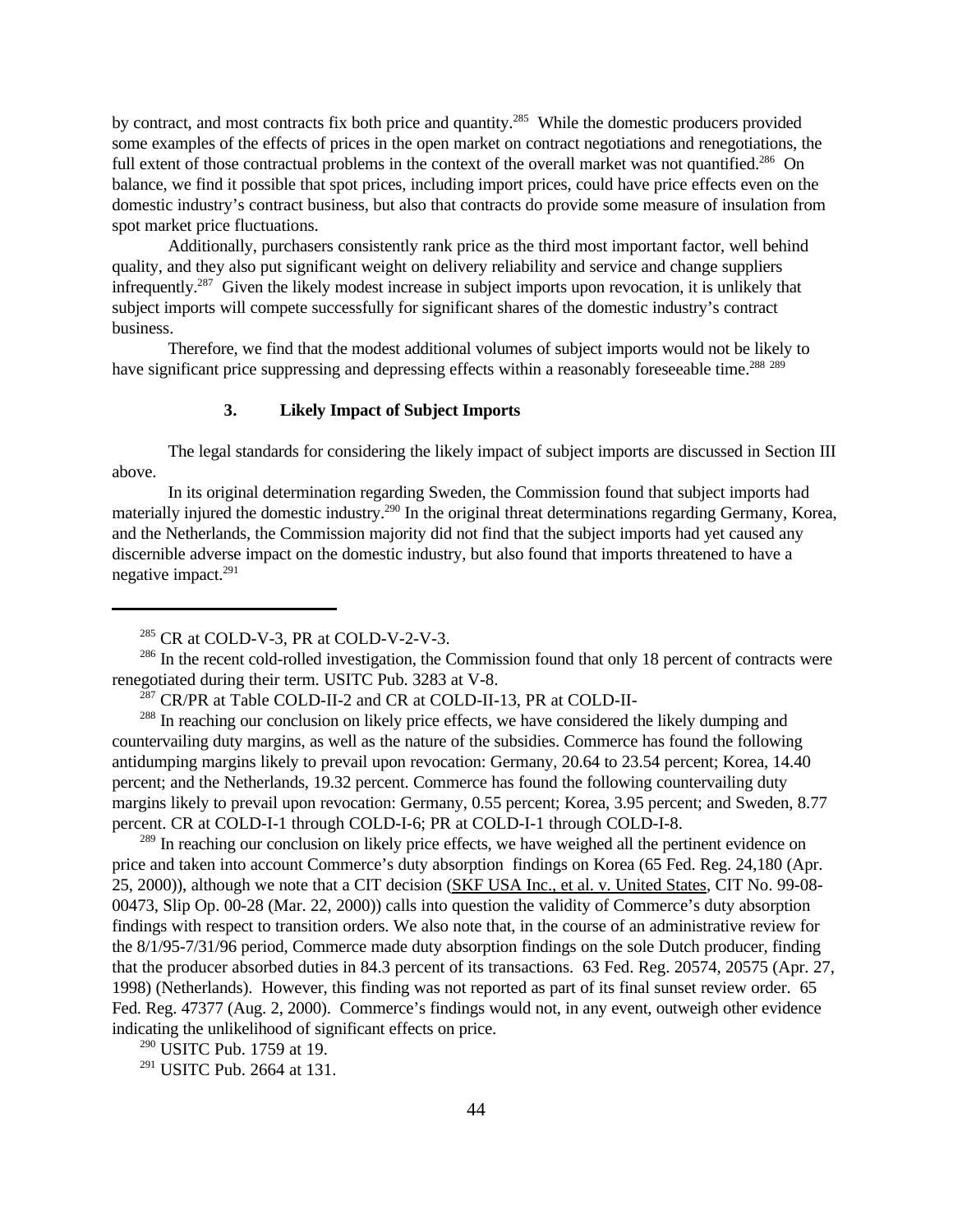The position of the domestic industry has improved markedly since the most recent original determinations.<sup>292</sup> In 1992, a majority of domestic producers reported operating losses on total cold-rolled operations, and operating income was negative.<sup>293</sup> In light of the industry's then-current state, Commissioners found subject imports to represent a threat to the industry's ability to undertake muchneeded investments.<sup>294</sup>

From that perspective, the domestic industry appears to have benefitted from the imposition of the orders. Since 1993, the industry has both modernized existing capacity and added needed additional capacity as well.<sup>295</sup> Other indicators also improved. Even as the industry was adding new capacity, production was increasing significantly, and capacity utilization rose steadily through 1997-1999 and in the first quarter of 2000 relative to the same time period in 1999.<sup>296</sup> Impressive productivity gains were made in this period as well.<sup>297</sup> The domestic industry had positive operating income in the years 1997-1999, and the slowdown in operating income in 1999 appeared to have been reversed by early 2000.<sup>298</sup> The drop in operating income on commercial sales alone was more significant, and the industry as a whole had negative operating income on commercial sales alone in 1999, although operating income on commercial sales was positive in the first quarter of 2000.<sup>299</sup>

While the state of the domestic industry apparently improved between the imposition of the most recent orders and the current period of investigation, the domestic industry's position is weaker at the end of the period of investigation than it was at the beginning. Prices and AUVs for cold-rolled steel have fallen throughout the period, even as demand as risen.<sup>300</sup> Improvements in productivity and falling costs of production have not been sufficient to offset the drop in price. As income has fallen, the domestic industry's capital expenditures have fallen in each recent year.<sup>301</sup> In light of these facts, we find that the domestic industry is in a "weakened state" as contemplated by the statute's vulnerability criterion.<sup>302</sup> <sup>303</sup> <sup>304</sup>

- <sup>296</sup> CR/PR at Table COLD-III-1.
- <sup>297</sup> CR/PR at Table COLD-III-6.
- <sup>298</sup> CR/PR at Table COLD-III-12.
- <sup>299</sup> CR/PR at Table COLD-III-8.
- <sup>300</sup> CR/PR at Tables COLD-III-11 and COLD-III-7.
- <sup>301</sup> CR/PR at Table COLD-III-14.

<sup>302</sup> 19 U.S.C. § 1675a(1)(C). *See* SAA at 885 ("The term 'vulnerable' relates to susceptibility to material injury by reason of dumped or subsidized imports. This concept is derived from existing standards for material injury . . . . If the Commission finds that the industry is in a weakened state, it should consider whether the industry will deteriorate further upon revocation of an order.").

<sup>303</sup> In reaching our determination that the industry is vulnerable, we have considered, but have not relied upon, the industry analyses prepared by Professor Kothari and presented by the domestic producers, which rely on indicators pertaining to the overall steel industry and not to this particular industry. We realize that

 $292$  We note that segregated data on the cold-rolled steel industry (excluding microalloys) is not available. Producers' Questionnaire Responses of Bethlehem, Ispat/Inland, LTV, National, and U.S. Steel at Part II. We requested such data through our questionnaires. Domestic producers indicated that they were unable to supply segregated data and instead supplied data that included microalloy products outside the domestic like product. Domestic Producers' Posthearing Responses to Questions at Attachment G, p.65. We therefore rely on the industry data provided, but note that the industry does not correspond precisely to the one producing the domestic like product cold-rolled steel.

<sup>293</sup> USITC Pub. 2664 at Table 35.

<sup>294</sup> USITC Pub. 2664 at 135.

<sup>&</sup>lt;sup>295</sup> Domestic Producers' Prehearing Cold-Rolled Brief at 49-50.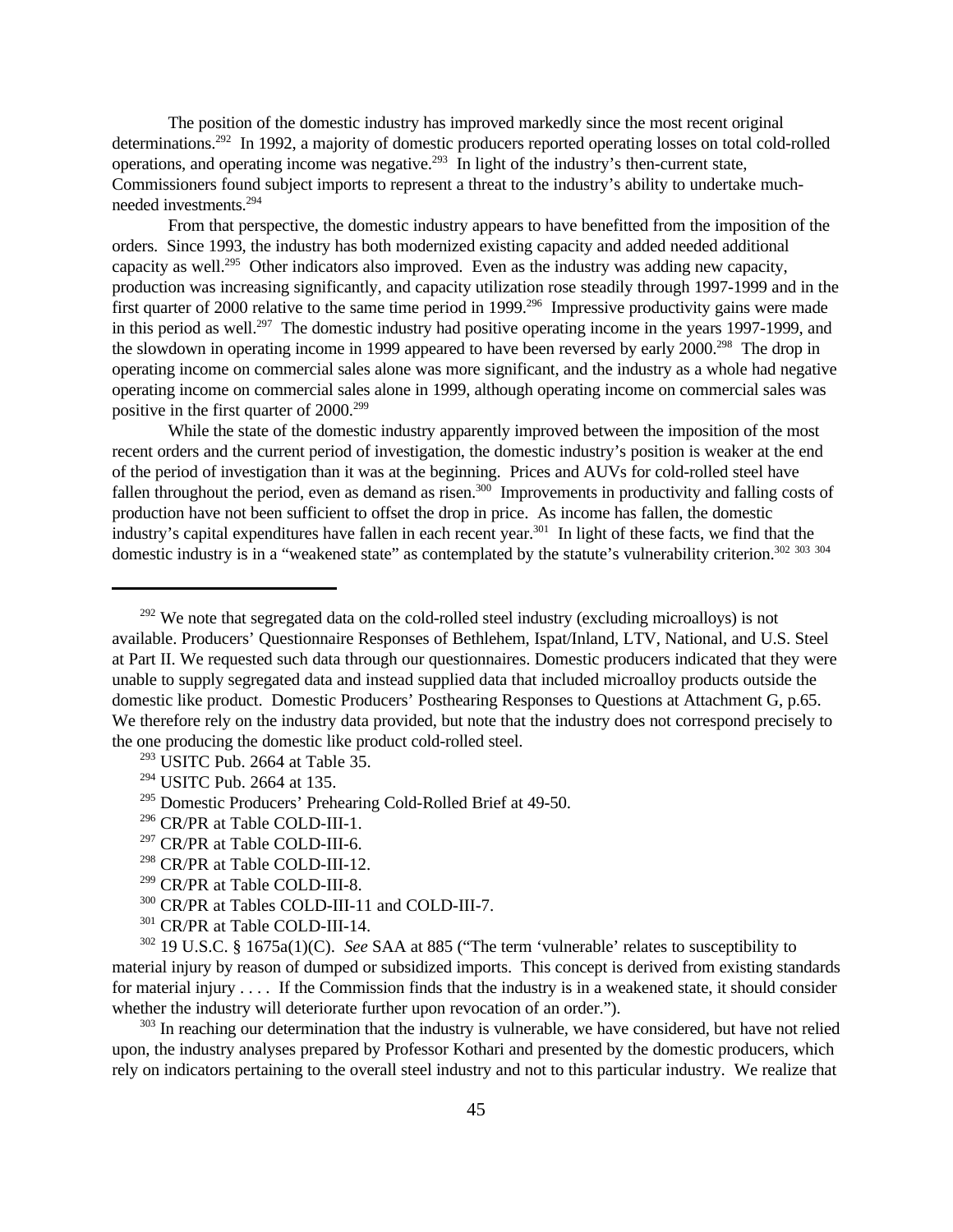Nonetheless, we do not find a likelihood of recurrence or continuation of material injury by these subject imports.<sup>305</sup> As we have noted above, neither the likely volume nor the likely price effects upon revocation are likely to be significant. A significant and growing majority of domestic production is consumed for captive production and does not face import competition. Even in recent years, with some weakening of prices and profits, the domestic industry has still had adequate access to capital and has continued to undertake improvements and expansions.<sup>306</sup>

### **D. Conclusion**

Therefore, we find that the revocation of the antidumping and countervailing duty orders on coldrolled steel imports from Germany, Korea, the Netherlands, and Sweden is not likely to lead to continuation or recurrence of material injury to the U.S. cold-rolled steel industry within a reasonably foreseeable time. $307$ 

in certain practical matters it is difficult to separate an industry from the larger commercial entity to which it belongs. Yet our statutory mandate is clear, and we must reach our determination based on the state of the industry as defined in 19 U.S.C. § 1677(4)(A). Furthermore, we find that the analyses do not adequately represent the attenuated relationship between this industry and certain larger indicators, such as stock prices.

<sup>&</sup>lt;sup>304</sup> Vice Chairman Okun and Commissioner Hillman do not join the preceding footnote. While they also did not rely on Professor Kothari's analysis in finding the domestic industry vulnerable, they note that there may be instances where particular indicia that are not severable from the industry as defined in 19 U.S.C. § 1677(4)(A) may nonetheless be relevant in assessing vulnerability. However, they do not find Professor Kothari's reliance on the stock market performance probative of the vulnerability of the domestic industry, inasmuch as factors other than the current condition of the industry may impact any individual company's or sector's stock performance.

<sup>&</sup>lt;sup>305</sup> In making this determination, we have considered, but have not relied upon, the econometric model prepared by Professor Prusa and presented by respondent producers. We find the model's usefulness to be limited by its time frame (i.e., while the orders were in place) such that it is not particularly probative in light of the analyses of the market required by statute.

<sup>306</sup> Domestic Producers' Prehearing Cold-Rolled Brief at 50.

 $307$  Commissioners Bragg and Miller dissenting with respect to Germany, Korea, and the Netherlands. *See* Separate and Dissenting Views of Commissioner Lynn M. Bragg and Separate and Concurring Views of Commissioner Marcia E. Miller.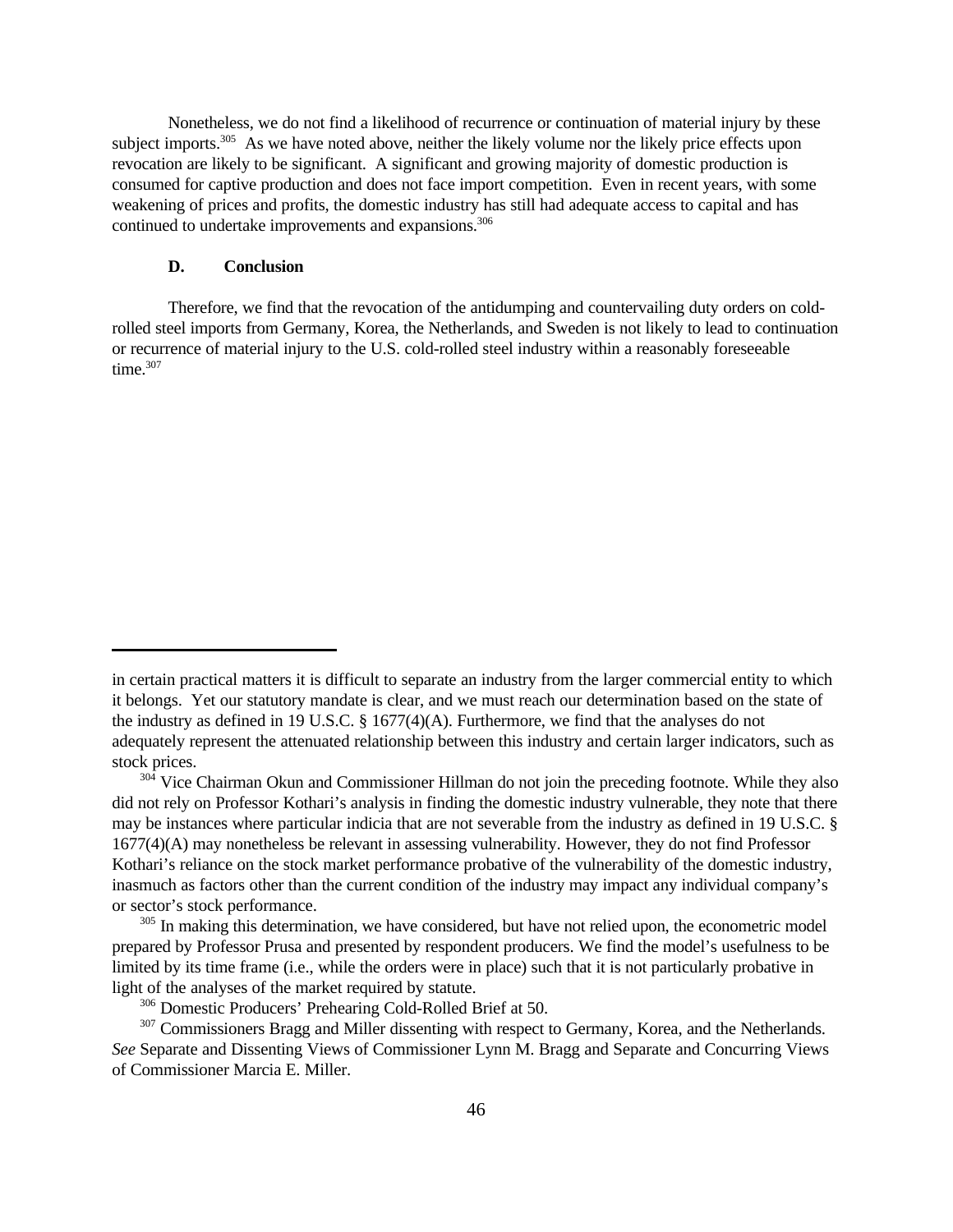# **VI. CORROSION-RESISTANT STEEL**

### **A. Cumulation<sup>308</sup>**

The legal standards for cumulation are discussed in Section III above.

In these reviews, the statutory requirement that all corrosion-resistant steel reviews be initiated on the same day is satisfied. Based on the available information regarding the capacity and exports of the industries in Australia, Canada, France, Germany, Japan, and Korea as well as their current exports to the United States, we find that subject imports from all six countries would be likely to have a discernible adverse impact on the domestic industry if the orders were revoked. The volume and price trends varied for subject imports from all six countries but none was distinct from all others. We also find that a reasonable overlap of competition between the subject imports and the domestic like product is likely to exist if the orders were revoked. We do not find any significant differences in the conditions of competition among the subject countries. We, therefore, have exercised our discretion to cumulate subject imports from Australia, Canada, France, Germany, Japan, and Korea.<sup>309</sup>

#### **1. Likelihood of No Discernible Adverse Impact**

Subject imports from Australia, Canada, France, Germany, Japan, and Italy have remained in the U.S. market in the years since the orders were imposed.<sup>310</sup> The continuing presence of these subject imports in the domestic market indicates that subject foreign producers continue to have the contacts and channels of distribution necessary to compete in the U.S. market.

The corrosion-resistant steel industries in the subject countries devote considerable resources to export markets.<sup>311</sup> While capacity utilization rates have topped \*\*\* percent in each of the subject countries during the period of review, there appears to be available excess capacity in each country. <sup>312</sup>

We are mindful that the volume of subject imports has decreased from the time the orders were imposed. Yet in the context of this particular industry, including its weakened condition, we find that a likelihood exists that even a small post-revocation increase would have a discernible adverse impact on the domestic industry.

# **2. Reasonable Overlap of Competition**<sup>313</sup> <sup>314</sup>

In the original investigations, the majority of the Commission cumulated all subject imports, based on a reasonable overlap of competition. The record in these reviews provides no reason to depart from the prior overlap of competition findings concerning subject imports of corrosion-resistant steel from Australia,

<sup>308</sup> Commissioner Bragg does not join section VI.A of these Views. *See* Separate and Dissenting Views of Commissioner Lynn M. Bragg.

<sup>309</sup> Commissioner Askey dissenting with respect to Germany. *See* Concurring and Dissenting Views of Commissioner Thelma J. Askey.

<sup>310</sup> CR/PR at Table CORROSION-I-1.

<sup>311</sup> CR/PR at Tables CORROSION-IV-2, 3, 4, 5, 6, and 7.

<sup>312</sup> CR/PR at Table CORROSION-IV-6.

<sup>&</sup>lt;sup>313</sup> For Commissioner Askey's analysis of reasonable overlap of competition, see her concurring and dissenting views.

<sup>&</sup>lt;sup>314</sup> Commissioner Askey joins this section except as it pertains to Germany.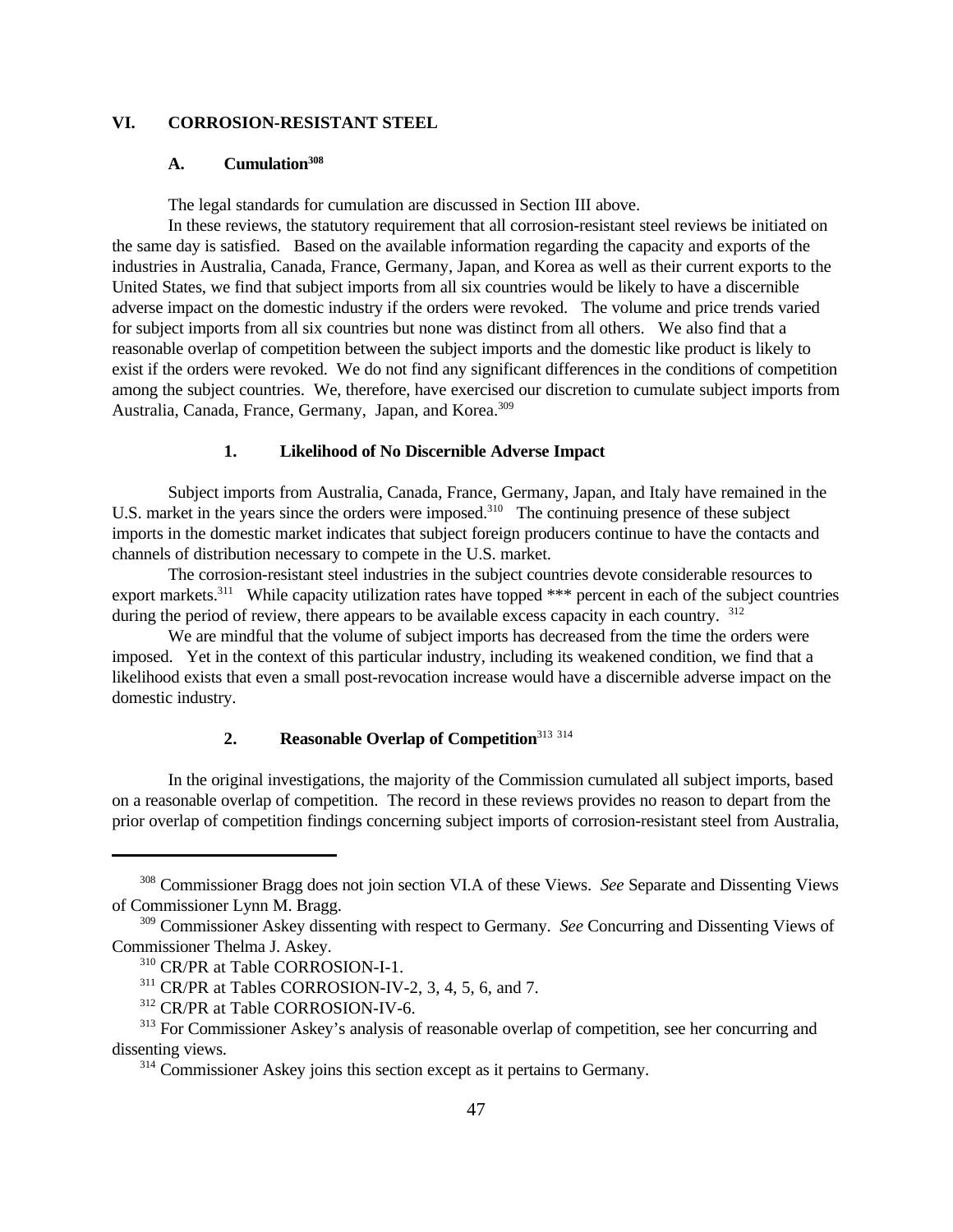Canada, France, Germany, Japan, and Korea.

 In these reviews, the record indicates that domestically produced and imported corrosion-resistant steel are essentially fungible products. Both share the same essential chemical and physical properties.<sup>315</sup> U.S. mills producing and selling corrosion-resistant steel reported that domestically produced and imported products are used interchangeably.<sup>316</sup> Additionally, a majority of importers also reported that domestically produced and imported corrosion-resistant steel are broadly interchangeable.<sup>317</sup> Purchasers frequently reported that domestic corrosion-resistant steel and imports from each subject country were comparable with respect to a number of product and sales characteristics.<sup>318</sup>

The record also indicates that the channels of distribution for domestic and imported corrosionresistant steel are similar. The vast majority of U.S. produced and imported corrosion-resistant steel was sold to distributors, service centers/converters, and manufacturers/end users. Both the domestic and imported product are used in the automotive, industrial and construction industries, with about 40 percent of corrosion-resistant steel being used by the automotive industry.<sup>319</sup>

The issue of whether subject imports and the domestic product are sold in the same geographic markets is less easy to evaluate, given that U.S. imports of the subject corrosion-resistant steel from Australia and France have been in very small quantities recently. However, as just noted, most imported and domestic corrosion-resistant steel is used in the same sectors. In the original investigations, the Commission found that the subject imports competed directly with each other and the domestic like product throughout most of the United States. $320$  Imports from each of the subject countries have been simultaneously present in the U.S. market since the imposition of the orders.

 We, therefore, find that there would likely be a reasonable overlap of competition between the subject imports and the domestic like product, and among the subject imports themselves, if the orders are revoked.

We have taken into account other significant conditions of competition that are likely to prevail if the orders were revoked in evaluating whether to cumulate imports. We find that subject imports from each of these countries would compete in the U.S. market under similar conditions of competition.<sup>321</sup> Therefore, based on the foregoing, we exercise our discretion to cumulate subject imports from Australia, Canada, France, Germany, Japan, and Korea in these reviews.

 $321$  We do not agree with the Japanese respondents' claim that their significant investments in U.S. affiliate corrosion-resistant steel producers sufficiently distinguishes them from the producers in other subject countries. Significant Japanese affiliate presence existed prior to the original investigations, but this did not cause the Japanese companies to participate in the U.S. market in a significantly different way than the other subject producers. We do not believe that the situation is fundamentally different today. While some of the affiliate firms have expanded their operations since the original investigations, nearly all of the Japanese investment cited in Table 7 of the Japanese respondents' corrosion-resistant prehearing brief occurred prior to the original investigations. *See* Japanese Respondents' Prehearing Corrosion-Resistant Brief at Table 7 and pp. 35-51.

<sup>315</sup> CR at CORROSION-I-16-17, PR at CORROSION-I-17.

<sup>316</sup> CR at CORROSION-II-18, PR at CORROSION-II-13 .

<sup>317</sup> CR at CORROSION-II-18-19, PR at CORROSION-II-13.

<sup>318</sup> CR/PR at Table CORROSION -II-8.

<sup>319</sup> CR/PR at CORROSION-II-1.

<sup>320</sup> USITC Pub. 2664 at 173.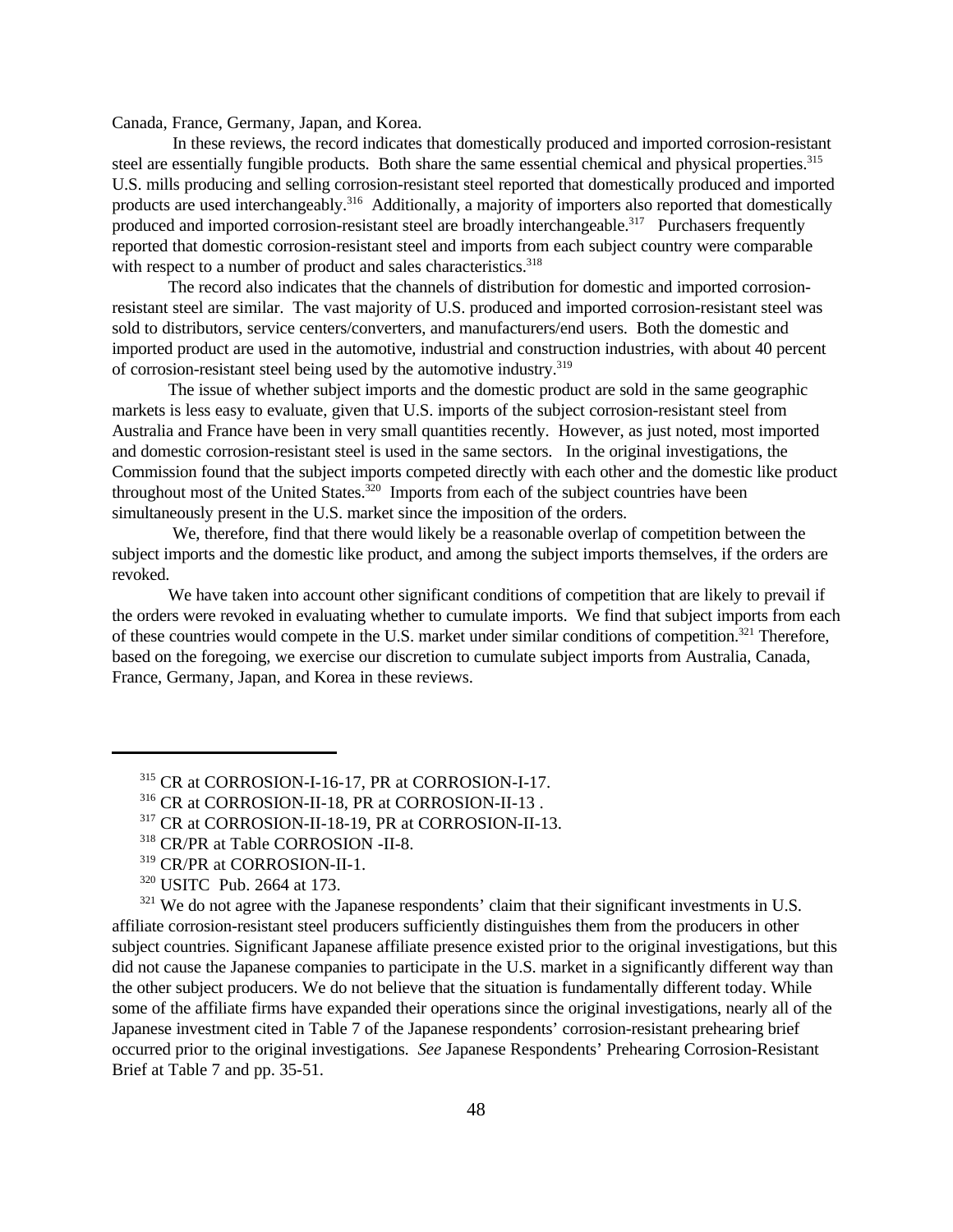# **B. Conditions of Competition<sup>322</sup>** <sup>323</sup>

The legal standards for conditions of competition are discussed in Section III above.

 In performing our analysis under the statute, we have taken into account the following conditions of competition in the U.S. market for corrosion-resistant steel.

Corrosion-resistant steel is used to prolong the useful life of end products where the product is visible or exposed to weather or other corroding agents.<sup>324</sup> Corrosion-resistant steel is used principally in motor vehicle body panels, construction products for buildings and roads, contractors' products and appliances.<sup>325</sup> Most corrosion-resistant steel products are made by (1) hot-dipping and (2) electrolytic galvanizing processes.<sup>326</sup>

Demand for corrosion-resistant steel depends mainly on the level of demand in the automotive and construction industries which use most of it.<sup>327</sup> Since the original investigations, demand for hot-dipped corrosion-resistant steel has grown significantly faster than demand for electrogalvanized corrosionresistant steel. The higher demand for hot-dipped corrosion-resistant steel is due in part to new technologies that allow manufacturers to combine the cost advantages of hot-dipped steel with the aesthetic advantages of electrogalvanized steel.<sup>328</sup> Although parties indicated that a shift to microalloy steels was occurring, the record does not contain any information that indicates the extent to which any such shift has occurred for corrosion-resistant steel.

Because imported corrosion-resistant steel and the domestic product are broadly interchangeable,<sup>329</sup> price is an important factor in purchasing decisions. Although purchasers most often listed quality as the most important purchase factor, both price and quality were listed most often as the second most important purchase factor.<sup>330</sup> Moreover, price competition has increased with the consolidation of purchasing power in the automobile industry, the reduced number of service centers, and the adoption and application of international standards, all of which increase the ease with which imports compete with the domestic like product.<sup>331</sup>

Purchasers report that their purchasing patterns have not changed significantly in recent years. Prior to purchasing, most buyers contact a limited number of suppliers. A large majority of responding

<sup>322</sup> Commissioner Bragg joins the remainder of section VI.

<sup>&</sup>lt;sup>323</sup> We note that data on the corrosion-resistant steel industry that excludes microalloy is not available. Domestic producers indicated that they were unable to supply segregated data.

We are also mindful that the comparisons between the data on the industry in the original determinations and the data gathered in these reviews may be somewhat distorted, as a result of the domestic producers' inability to segregate microalloy products from the domestic like product in their questionnaire responses in these reviews. Given the domestic producers' own uncertainty as to the inclusion of microalloy products in the questionnaire responses in the 1993 investigations, we are satisfied that the comparisons are sufficiently valid to indicate the magnitude of the changes in the industry, including apparent consumption. Domestic Producers' Common Issues Prehearing Brief at Exh. 1.

<sup>324</sup> CR at CORROSION-I-18, PR at CORROSION-I-17.

<sup>325</sup> CR at CORROSION-I-19, PR at CORROSION-I-17.

<sup>326</sup> CR at CORROSION-I-19, PR at CORROSION-I-17.

<sup>327</sup> CR at CORROSION-II-14, PR at CORROSION-II-10.

<sup>328</sup> CR at CORROSION-II-14-15, PR at CORROSION-II-10.

<sup>329</sup> CR at CORROSION-II-18-19, PR at CORROSION-II-13.

<sup>330</sup> CR/PR at Table CORROSION-II-7.

<sup>331</sup> CR/PR at CORROSION-II-1.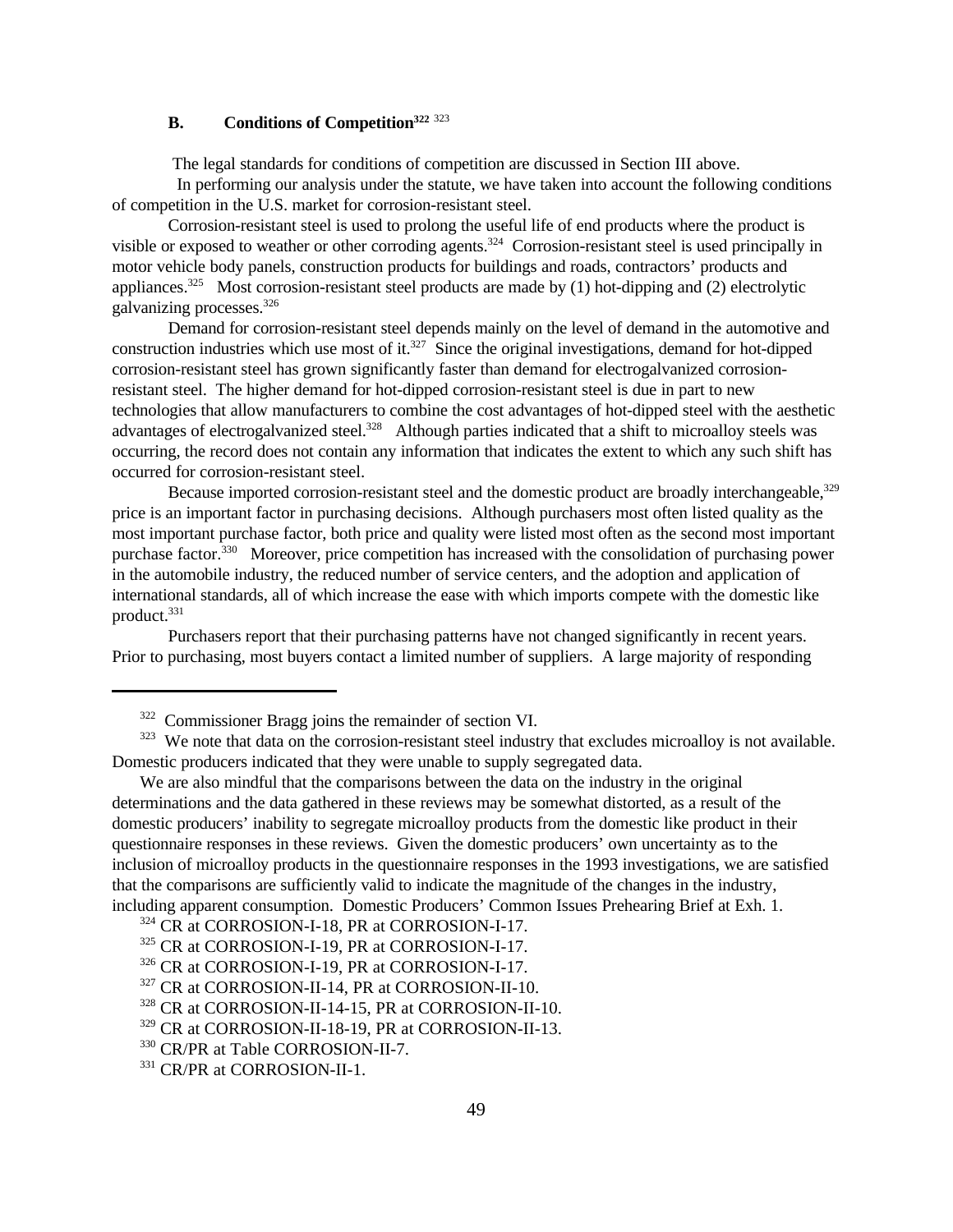purchasers indicate that they change suppliers only infrequently, and when they do change it is prompted by a variety of factors, including price, quality, availability, delivery, and a desire to rationalize supplier base.<sup>332</sup> So far, e-commerce appears to have had little effect on the market for the corrosion-resistant steel industry.<sup>333</sup>

A majority of domestic producers sell their corrosion-resistant steel mainly by contract, but also on the spot market.<sup>334</sup> A majority of producers indicate that these sales contracts fix both price and quantity for the duration of the contract.<sup>335</sup> Domestic producers use contracts of varying durations, ranging from three months to one year.<sup>336</sup> Domestic producers have indicated that these contracts in fact give little protection to producers, and that purchasers do not hesitate to request price concessions when spot market prices fall.<sup>337</sup> Several purchasers claim that they do not reopen the terms of the contract.<sup>338</sup>

Since the original investigations and during the period of review, apparent consumption of corrosion-resistant steel has increased.<sup>339</sup> In 1992, apparent U.S. consumption of corrosion-resistant steel was 13.6 million tons.<sup>340</sup> In 1997-1999, apparent consumption of corrosion-resistant steel increased by 12.1 percent, from 17.8 million tons to 19.9 million tons. $341$ 

Domestic producers dominate the market for corrosion-resistant steel. In 1992, U.S. producers' share of apparent consumption was  $82.7$  percent.<sup>342</sup> Although greater than it was in 1992, U.S. producers' share of apparent consumption decreased slightly during the period of review, from 91.2 percent in 1997 to 90.2 percent in 1999. The subject imports' market share in 1992 was 14.4 percent.<sup>343</sup> During the period of review, subject imports' market share was 3.0 percent in 1997, and 3.8 percent in 1999.<sup>344</sup>

During the time of the original investigation, twenty-two domestic firms produced corrosionresistant steel. During the period of review, twenty domestic firms reported producing corrosion-resistant steel.<sup>345</sup> Since the original investigations, these producers have made significant investments to add capacity and improve existing capacity. As a result, U.S. capacity increased from 15.0 million tons in 1992 to 21.7 million tons in 1999.<sup>346</sup>

Corrosion-resistant steel production is technologically complex and capital intensive. As a result, the high costs associated with operating and maintaining a corrosion-resistant steel plant require

<sup>337</sup> Domestic Producers' Posthearing Response to Questions at Exhibits 17-20.

<sup>338</sup> CR at CORROSION-V-3, PR at CORROSION-V-2-3.

<sup>339</sup> CR at CORROSION-II-14, Table CORROSION-I-5, PR at CORROSION-II-10, Table CORROSION-I-5.

<sup>340</sup> CR at CORROSION-II-13, PR at CORROSION-II-10.

<sup>341</sup> CR at CORROSION-II-14, Table CORROSION-I-5, PR at CORROSION-II-10, Table CORROSION-I-5.

<sup>343</sup> USITC Pub. 2664 at 188.

<sup>344</sup> CR/PR at Table CORROSION-I-5. Subject imports market share was 4.2 percent in interim 1999 compared with 3.7 in interim 2000. CR/PR at Table CORROSION-I-5.

<sup>345</sup> CR at CORROSION-II-14, Table CORROSION-I-5, PR at CORROSION-II-10, Table CORROSION-I-5.

<sup>346</sup> CR/PR at CORROSION-II-2.

<sup>332</sup> CR/PR at CORROSION-I.

<sup>333</sup> CR at CORROSION-II-16, PR at CORROSION-II-11.

<sup>334</sup> CR at CORROSION-V- 4., PR at CORROSION-V-2

<sup>335</sup> CR at CORROSION-V- 3, 4, PR at CORROSION-V-2, 3.

<sup>336</sup> CR at CORROSION-V- 4, PR at CORROSION-V-3.

<sup>342</sup> USITC Pub. 2664 at 170.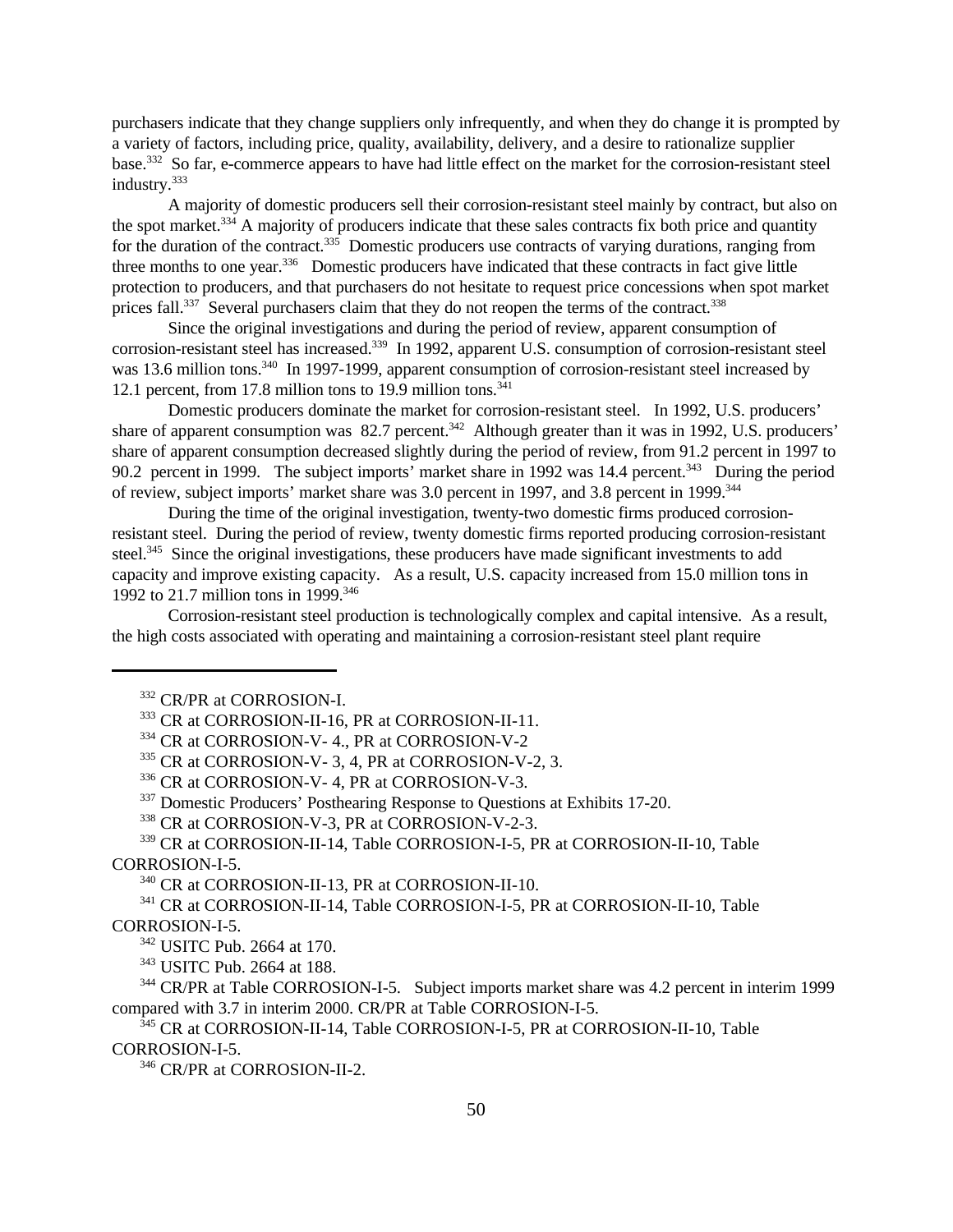manufacturers to sustain high capacity utilization rates to stay profitable.<sup>347</sup> During the original investigations, U.S. capacity utilization dropped from 82.1 percent in 1990 to 69.7 percent in 1991, and then increased in 1992 to 76.4 percent.<sup>348</sup> During the period of review, U.S. capacity utilization fell from 91.6 percent in 1997 to 87.3 percent in 1999, but increased to 90.8 percent in interim 2000 compared to 84.1 percent in interim 1999.<sup>349</sup>

At present, each of the six major Japanese producers owns or is affiliated with a domestic producer. Those affiliates represented \*\*\* percent of U.S. capacity in 1999.<sup>350</sup>

Based on the record evidence, we find that these conditions of competition in the U.S. corrosionresistant-steel market are not likely to change significantly in the reasonably foreseeable future. Accordingly, we find that current conditions in the domestic corrosion-resistant market provide us with a basis upon which to assess the likely effects of revocation of the antidumping and countervailing duty orders within the reasonably foreseeable future.

# **C. Revocation of the Orders On Subject Imports of Corrosion-Resistant Steel is Likely to Lead to the Continuation or Recurrence of Material Injury Within a Reasonably Foreseeable Time. <sup>351</sup> <sup>352</sup>**

# **1. Likely Volume of Subject Imports<sup>353</sup>**

The legal standards for likely volume of subject imports are discussed in Section III above.

During the period examined in the original investigations, cumulated volumes from Australia, Canada, France, Germany, Japan, and Korea decreased slightly from 1.5 million short tons in 1990 to 1.4 million short tons in 1991, and then increased sharply to 1.9 million tons in 1992.<sup>354</sup> The increase in cumulated subject imports corresponded to a significant increase in market share for the subject imports. Cumulated imports increased in market share from 11.7 percent in 1990 to 12.3 percent in 1991, and increased further to 14.4 percent in 1992.<sup>355</sup> Upon issuance of the orders, subject imports fell substantially and have been at levels significantly below the pre-order level during the period of review.<sup>356</sup>

Several factors support the conclusion that subject import volume is likely to be significant if the orders are revoked. First, there is considerable capacity to produce corrosion-resistant steel in the subject countries. In 1999 estimated corrosion-resistant steel production capacity for the subject countries was

<sup>347</sup> USITC Pub. 2664 at 19, Petitioners' Posthearing Br. at 9.

<sup>348</sup> USITC Pub. 2664 at 170.

<sup>349</sup> CR at CORROSION-II-3, PR at CORROSION-II-2.

<sup>350</sup> *Compare* Japanese Respondents' Corrosion-Resistant Hearing Br. at 6 *with* CR/PR Table C-3.

<sup>&</sup>lt;sup>351</sup> Because the interim data for 1999 and 2000 cover only limited 3-month periods, we have relied principally on data covering full-year periods, and have placed particular weight on 1999 data, which is the most recent full-year period for which data were available.

<sup>352</sup> Commissioner Askey dissenting with respect to Germany. *See* Concurring and Dissenting Views of Commissioner Thelma J. Askey.

<sup>&</sup>lt;sup>353</sup> Commissioner Askey joins this section although she dissents with respect to imports from Germany. She notes that while some of the figures in the section change slightly if German imports are subtracted, that overall trends remain the same.

<sup>354</sup> USITC Pub. 2664 at 188 n.223.

<sup>355</sup> USITC Pub. 2664 at 188 n.224.

<sup>356</sup> CR/PR at Table CORROSION-IV-1; Supplementary Memorandum INV-X-225, Table S-3.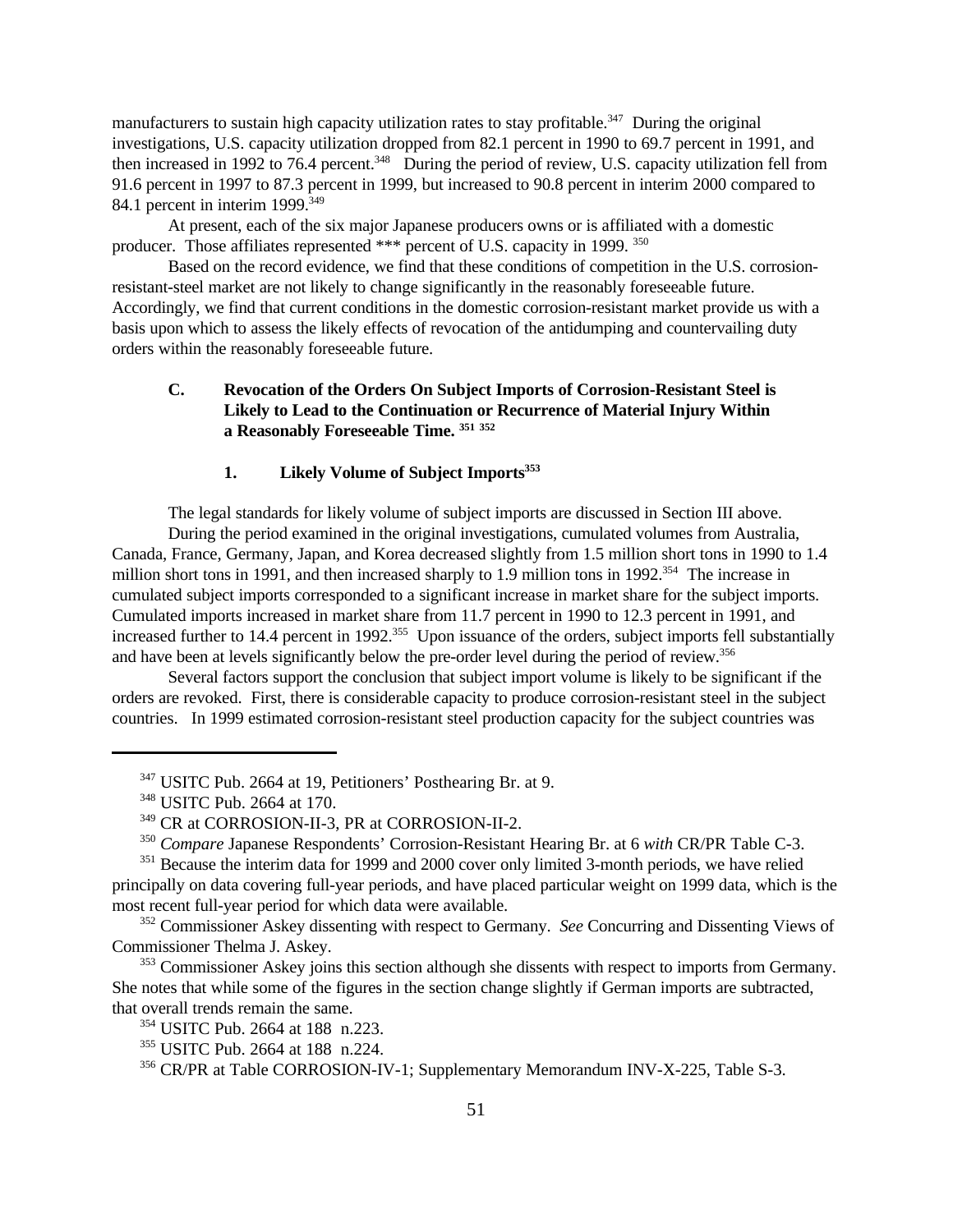\*\*\* million short tons.<sup>357</sup> Total production capacity in the subject countries was greater than U.S. apparent consumption for 1999 of \*\*\* short tons, a total even more significant considering that additional capacity of 5.1 million tons currently used to produce non-subject corrosion-resistant steel (such as microalloy) can also be used to produce the subject merchandise.<sup>358</sup>

 Although all responding subject producers reported relatively high capacity utilization rates, there is still substantial excess capacity in the subject countries.<sup>359</sup> Moreover, given the high fixed costs associated with corrosion-resistant steel production, there is an incentive to maximize and sustain the utilization of available capacity.<sup>360</sup> Furthermore, in 1999, subject producers' inventories of the subject merchandise were fairly substantial at \*\*\*.<sup>361</sup> There is a particular incentive to produce and sell more corrosion-resistant steel because it is among the highest value-added carbon steel products and therefore can earn higher returns than many other carbon steel products.<sup>362</sup> 363

At the time of the original investigations, producers in the cumulated subject countries exported a substantial portion of their corrosion-resistant steel production. Likewise, as of 1999, producers in all subject countries continued to rely heavily on their export markets. Indeed, this is reflected in the increasing share of the U.S. market captured during the period of review, notwithstanding imposition of the

<sup>362</sup> Japanese subject producers argue that they would not have an incentive to export large volumes of low-priced imports to the United States because to do so would harm their U.S. affiliates. However, since corrosion-resistant steel is produced in several grades and is generally formulated to customer specifications, Japanese producers could readily ship grades of subject merchandise that supplement, rather than compete with, corrosion-resistant steel produced by their U.S. affiliates. Indeed, Japanese subject producers concede that they already do. Japanese Respondents' Corrosion-Resistant Posthearing Br. at 9. We note that the significant presence of U.S. affiliates of Japanese producers during the original investigation did not prevent imports from Japan from capturing between 6 and 7 percent of the U.S. market and, together with the other subject imports, causing injury to the domestic industry. 1993 Staff Report at Table 107.

<sup>363</sup> Commissioner Bragg notes that each of the subject Japanese producers has a relationship with an affiliated producer of corrosion-resistant steel in the United States. CR and PR at CORROSION-IV-6. She recognizes that an individual Japanese producer with an established physical presence in the United States is unlikely to engage in export behavior to the detriment of its affiliated U.S. production operations. In her view, however, such rationalization of production within a family of affiliated companies, in and of itself, says nothing about the likely behavior of Japanese imports as a whole in the event of revocation, nor does it provide an indication of the likely impact of Japanese imports on unaffiliated producers (whether U.S. or foreign-owned) within the domestic industry.

<sup>&</sup>lt;sup>357</sup> CR/PR at Table CORROSION-II-1. This figure includes the 1992 production capacity figures for Australia since Australian subject producers failed to provide any information concerning their production of corrosion-resistant steel in this review. However, even without including the earlier production capacity figures for Australia, the production capacity for the other subject countries would be \*\*\* short tons. CR/PR at Table CORROSION-II-1.

<sup>358</sup> CR at CORROSION-IV-5, 6; Supplemental Memorandum INV-X 1999 at Tables CORROSION IV-4, 5,6,and 7; Supplemental Memorandum INV-X-229 at Tables RES-SUPP 2, 3, 4, 5, and 6.

 $359$  CR/PR at Table CORROSION-IV-1, 2, 3, 4, 5, and 6. In 1999, excess capacity to produce subject product was \*\*\* tons, and excess capacity to produce all corrosion-resistant product was 3.0 million tons. *Id.*

<sup>360</sup> USITC Pub. 2664 at 19, Petitioners' Posthearing Br. at 9.

<sup>361</sup> CR/PR at Tables CORROSION-IV-1, 2, 3, 4, 5, 6.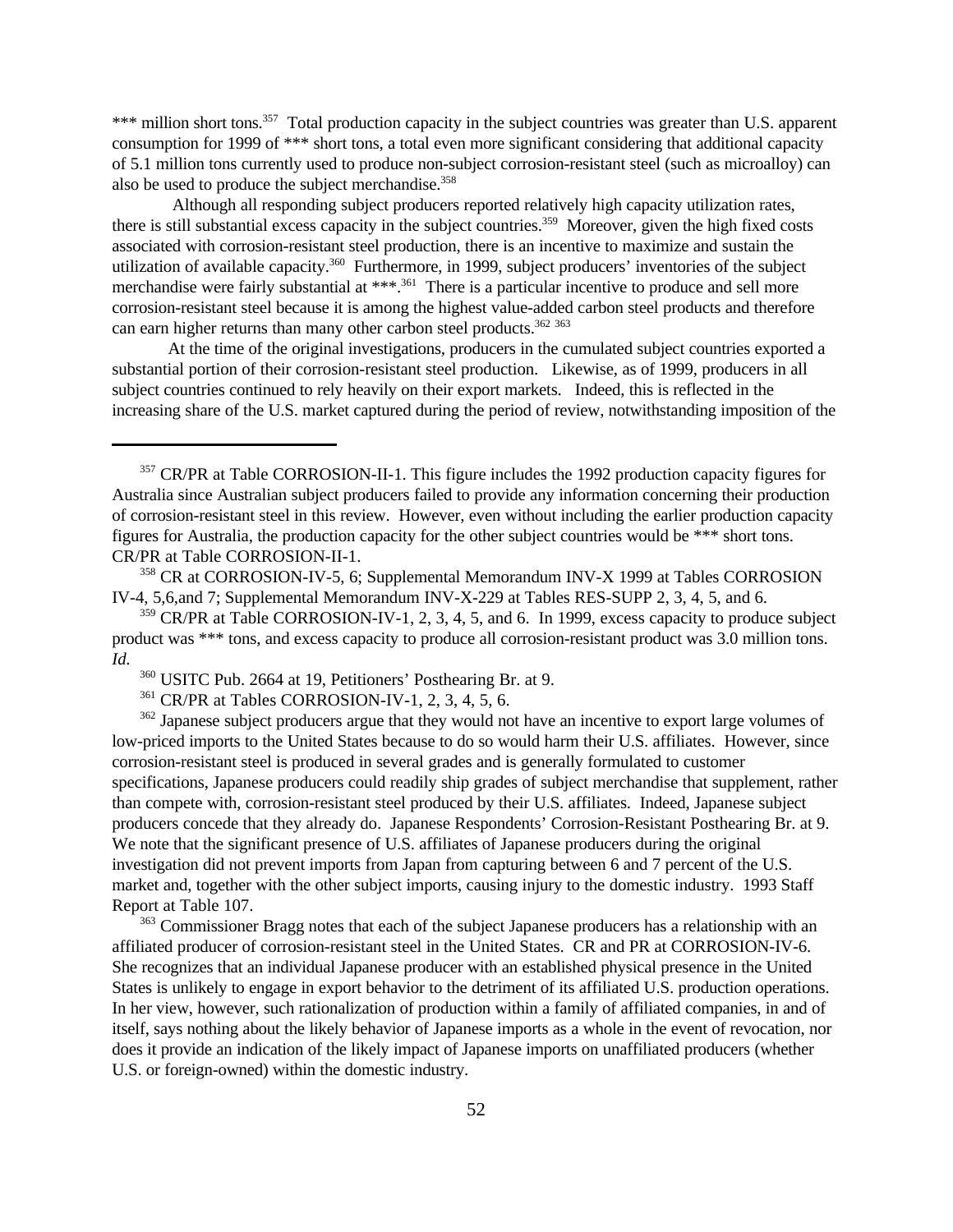orders.<sup>364</sup>

Subject producers' demonstrated export capability and their substantial excess capacity, together with the incentive to utilize production capacity due to high fixed production costs, indicate that they are likely to commence significant exports to the United States upon revocation of the antidumping and countervailing duty orders.<sup>365 366 367</sup> 368 Consequently, we conclude that cumulated subject imports would likely increase to a significant level and would regain significant U.S. market share if the orders are revoked.369

<sup>364</sup> In 1999, the percentages of total production of corrosion-resistant steel exported by the subject countries were: Canada, 12.3 percent; France, 42.8 percent; Germany, 33.2 percent; Japan 26.8 percent; and Korea, 37.4 percent. CR/PR at Table CORROSION-II-1. Although there no current percentages available for Australia, in 1992, Australia exported \*\*\* percent of its total production of corrosionresistant steel. CR at CORROSION-II-7.

<sup>365</sup> We note that we have considered domestic producers' arguments regarding global cartels. However, we did not rely upon any alleged global cartel activity in reaching our determinations.

<sup>366</sup> Vice Chairman Okun does not join in the preceding footnote. *See* Additional Views of Vice Chairman Deanna Tanner Okun.

<sup>367</sup> Commissioner Hillman does not joint in footnote 365. She notes that the Commission's administrative record includes the recent publication *GLOBAL STEEL TRADE: Structural Problems and Future Solutions* (U.S. Department of Commerce, Washington, DC, July 2000), which seeks to identify causes of the so-called "Steel Import Crisis" and offers possible solutions. Among other things, the publication reviews and elaborates upon long-standing allegations by U.S. steel producers and others that there exist trade-limiting arrangements between Japanese, EU, and Korean steel producers. These allegations are routinely denied by the foreign steelmakers and governments. Commissioner Hillman has carefully considered this information, but finds that she is not in a position to reach a conclusion on the existence or effect of the alleged trade-limiting agreements.

<sup>368</sup> Several European respondents argue that the EU is effectively their home market and that strengthened integration in the EU means that they are increasingly focused on the European market, making them less likely to export to the United States upon revocation. The European Community was in existence for some time prior to the original investigations, although further steps at integration and expansion have taken place since the original investigations. While these steps could have the potential to reduce to some degree exports of EU countries to the United States compared to the original investigation, we are not convinced that there has been a shift of such a fundamental nature as to make significant exports to the United States unlikely. With respect to the adoption of a common currency, we believe it is too early to judge its likely effects on trade outside the EU.

 $369$  Section 752(a)(6) of the Act states that "the Commission may consider the magnitude of the margin of dumping" in making its determination in a five-year review investigation. 19 U.S.C. § 1675a(a)(6). The statute defines the magnitude of dumping" to be used by the Commission in the five year review investigations as "the dumping margin or margins determined by the administering authority under section  $1675a(c)(3)$  of this title." 19 U.S.C. §  $1677(35)(C)(iv)$ . Commerce expedited its reviews of the antidumping order on corrosion-resistant from all subject countries. It assigned sunset margins as follows: Australia, 24.96 percent; Canada, 11.71 to 22.70 percent; France, 29.41 percent; Germany, 10.02 percent; Japan, 36.41 percent; and Korea, 17.70. 65 FR 18063, 18604 (Aug. 2, 2000).

Although the statute does not expressly define the "magnitude of the net countervailable subsidy" to be used by the Commission in five-year reviews, it states that "[t]he administering authority shall provide to the Commission the net countervailable subsidy that is likely to prevail if the order is revoked or the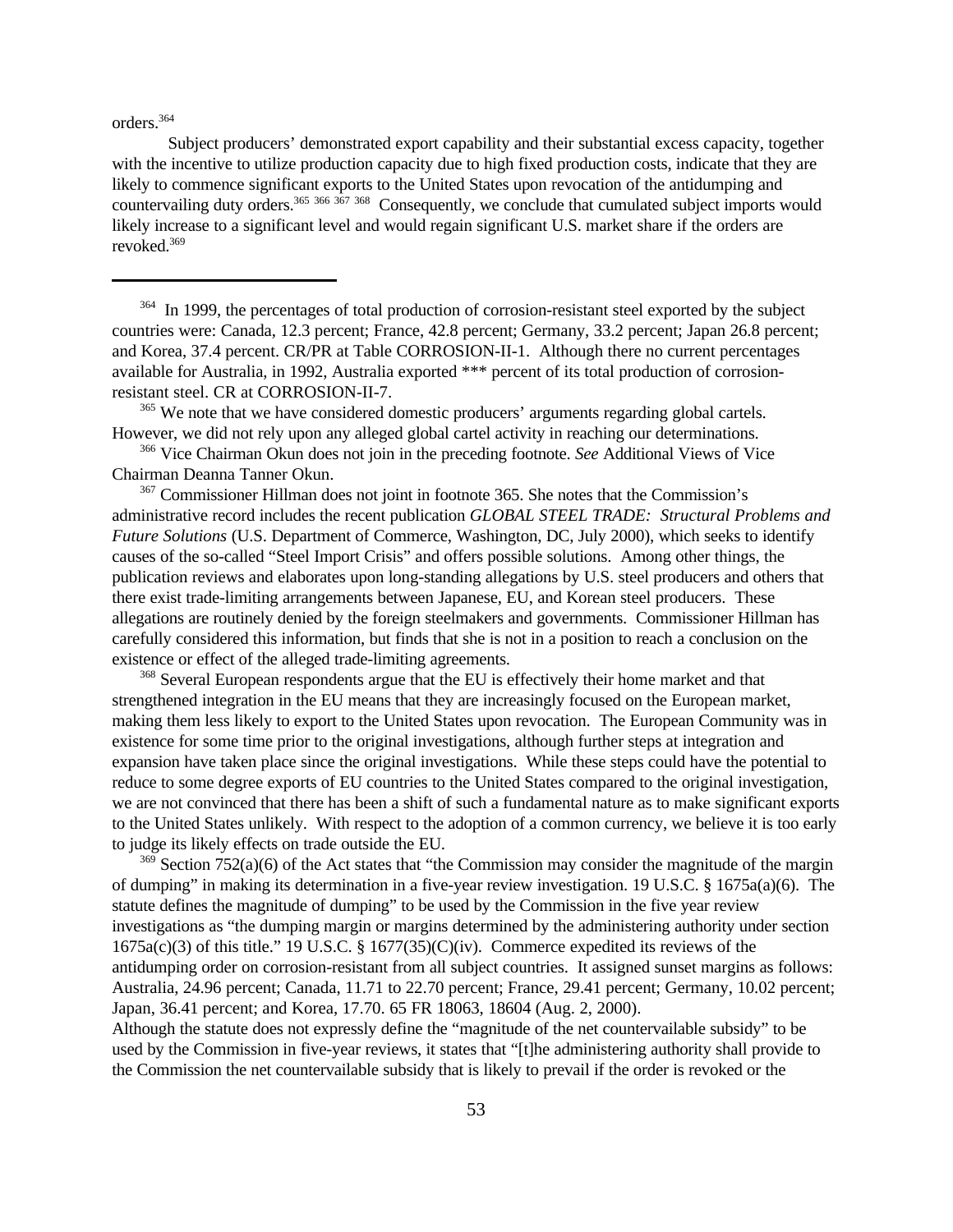### **2. Likely Price Effects of Cumulated Subject Imports**

The legal standard for likely price effects of subject imports is discussed in Section III. In the original investigations, the Commission found that the market was relatively insensitive to price, but also indicated that price was an important factor for purchasers. The Commission found price suppression and/or price depression based on import prices which were falling at a greater rate than domestic prices, together with increasing import volumes and confirmed lost sales and revenue allegations.<sup>370</sup>

Pricing trends over the current review period differ among the several products, although in general prices were somewhat lower in 1999 than in 1997. The pricing data show a mixture of under- and overselling by subject imports even with the orders in place. $371$ 

Subject imports are currently sold via contracts and spot market sales, and we find it likely that this would continue upon revocation. In both the contract and spot markets, given the general interchangeability of the subject imports with the domestic like product, price is an important factor in purchasing decisions.<sup>372</sup> We further find that prices in the spot market could affect prices in the domestic industry's contract business, but that contracts do provide some measure of insulation from spot market price fluctuations.<sup>373</sup> On balance, the increased sales of subject imports that we have found above would likely be achieved by means of aggressive pricing, which would result in significant effects on domestic prices, as occurred before the imposition of the orders.<sup>374 375</sup>

suspended investigation is terminated." 19 U.S.C. § 1675a(b)(3). In its final five-year review determinations, Commerce found likely subsidy rates as follows: France, 15.13 percent, Germany, 0.54 percent, and Korea, 0.54 percent. 65 FR 18063, 18604 (Aug. 2, 2000).

In five-year reviews concerning countervailing duty orders the Commission is required to consider "information regarding the nature of the countervailable subsidy and whether the subsidy is a subsidy described in Article 3 or 6.1 of the Subsidies Agreement." 19 U.S.C. § 1675a(b)(6). In its final determinations, Commerce identified nine programs which provided countervailable subsidies to French subject producers, some of which fall within the definition of an export subsidy under Article 6.1 of the Subsidies Agreement, 65 FR 18063, 18604 (Aug. 2, 2000), and 10 programs which provided countervailable subsidies to Korean subject producers, some of which fall within the definition of an exports subsidy under Article 3.1(a) of the Subsidies Agreement. 65 FR 18973, 18975 (Apr. 10, 2000).

<sup>370</sup> USITC Pub. 2664 at 190-191.

<sup>371</sup> CR at CORROSION-V-7, PR at CORROSION-V-7.

 $372$  According to purchaser questionnaires, price (along with quality) was the second most important factor in purchasing decisions. CR/PR at Table CORROSION-II-2.

<sup>373</sup> Commissioner Bragg finds that spot market prices may impact contract prices for the domestic industry, both during contract renegotiations as well as during the life of the contract at the purchaser's request.

<sup>374</sup> In reaching our conclusion on likely price effects, we have weighed all the pertinent evidence on price and taken into account Commerce's duty absorption findings on France (65 FR 18604 (Aug. 2, 2000)), Germany (65 FR 47407, 47409 (Aug. 2, 2000)), and Korea (65 FR 18973, 18975 (Apr. 10, 2000). although we note that a CIT decision (SKF USA Inc., et al. v. United States, CIT No. 99-08-00473, Slip Op. 00-28 (March 22, 2000)) calls into question the validity of Commerce's duty absorption findings with respect to transition orders. However, we do not rely on the duty absorption findings in making our determination that significant price effects are likely upon revocation of the orders.

<sup>375</sup> Vice Chairman Okun does not join in the conclusion in the preceding footnote. Notwithstanding the referenced CIT decision, she finds that the statute requires her to take into account Commerce's duty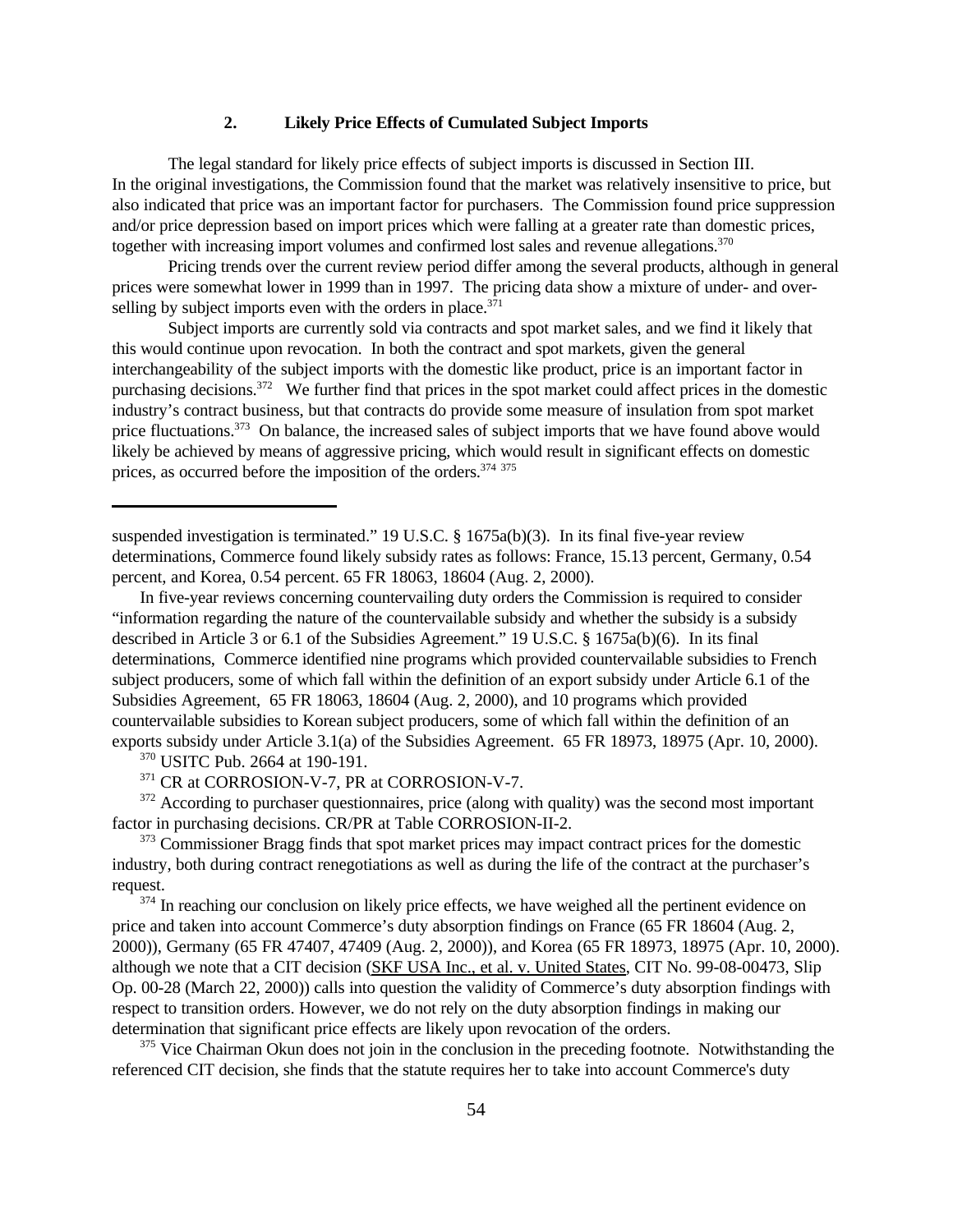For the foregoing reasons, we find that revocation of the antidumping and countervailing duty orders would likely lead to significant underselling by the cumulated subject imports of the domestic like product, as well as significant price depression and suppression, within a reasonably foreseeable time.

# **3. Likely Impact of Cumulated Subject Imports**

The legal standards for likely impact of subject imports are discussed in Section III above. In the 1993 determinations, the Commission found that the increasing volume of the lower-priced subject imports, and the significant market share accounted for by those imports, depressed prices and caused the U.S. industry to suffer lost market share,  $376$  reduced capacity utilization,  $377$  and growing financial losses despite increasing apparent consumption.<sup>378 379</sup> The domestic industry's capital expenditures and research and development expenses also declined, particularly during the latter part of the period examined, undermining the industry's attempts to respond to the demands of the market place.<sup>380</sup>

The imposition of the orders had a positive effect on the domestic industry's performance. The domestic industry had an operating \*\*\* margin of \*\*\* percent in 1992.<sup>381</sup> By 1997, four years after imposition of the orders, with a dramatic decrease in subject imports in the U.S. market, the domestic industry had an operating \*\*\* margin of \*\*\* percent.  $382$  At the same time, the domestic industry was able to increase capital expenditures as well as its research and development expenses.<sup>383</sup>

Nonetheless, based on the most recent data available, we find that the domestic industry is currently vulnerable to material injury if the orders are revoked. While net sales volumes and values increased from 1997 through 1999, operating income decreased continuously from 1997 to 1999, by a total of \*\*\*.<sup>384</sup> Capacity utilization levels \*\*\* percent in 1997 to\*\*\* percent in 1999.<sup>385</sup> Per-short-ton sales

absorption findings in making her determination. Nonetheless, she notes that her findings with respect to likely price effects upon revocation of the orders would be the same with or without consideration of Commerce's findings.

<sup>376</sup> U.S. producers' share of domestic consumption fell throughout the period of investigation, declining from 85.6 percent in 1990 to 85.0 percent in 1991 and to 82.7 percent in 1992. USITC Pub. 2664 at 170.

<sup>&</sup>lt;sup>377</sup> From 1990-1991, domestic capacity utilization for corrosion-resistant steel products fell from 82.1 percent to 69.7 percent, and then increased in 1992 to 76.4 percent. USITC Pub. 2664 at 170.

<sup>378</sup> USITC Pub. 2664 at 191.

<sup>&</sup>lt;sup>379</sup> During the original investigations, U.S. consumption of corrosion-resistant steel experienced an overall increase, increasing from 12.8 million tons in 1990 to 13.6 million tons in 1992. USITC Pub. 2664 at 169.

<sup>&</sup>lt;sup>380</sup> Research and development expenditures declined during the period, from \$26.38 million in 1990 to \$22.16 million in 1991, and \$20.23 million in 1992. Capital expenditures for the corrosion-resistant steel industry also experienced a decline, dropping from \$557 million in 1990 to \$541 million in 1991, to \$246 million in 1992. USITC Pub. 2664 at 171.

<sup>&</sup>lt;sup>381</sup> 1993 Staff Report at Table 31.

<sup>382</sup> CR/PR at Table CORROSION-III-7.

<sup>&</sup>lt;sup>383</sup> In 1997, the domestic industry's capital expenditures was to \*\*\* compared to \$246 million in 1992. Research and development expenditures was \$24.0 million in 1997 compared with \$20.23 million in 1992. CR/PR at Table CORROSION-III-10, USITC Pub. 2664 at 171.

<sup>384</sup> CR at CORROSION-III-6, CORROSION-III-13, Table CORROSION-III-6, PR at CORROSION-III-4, Table CORROSION-III-6.

<sup>385</sup> CR/PR at Table CORROSION-III-1.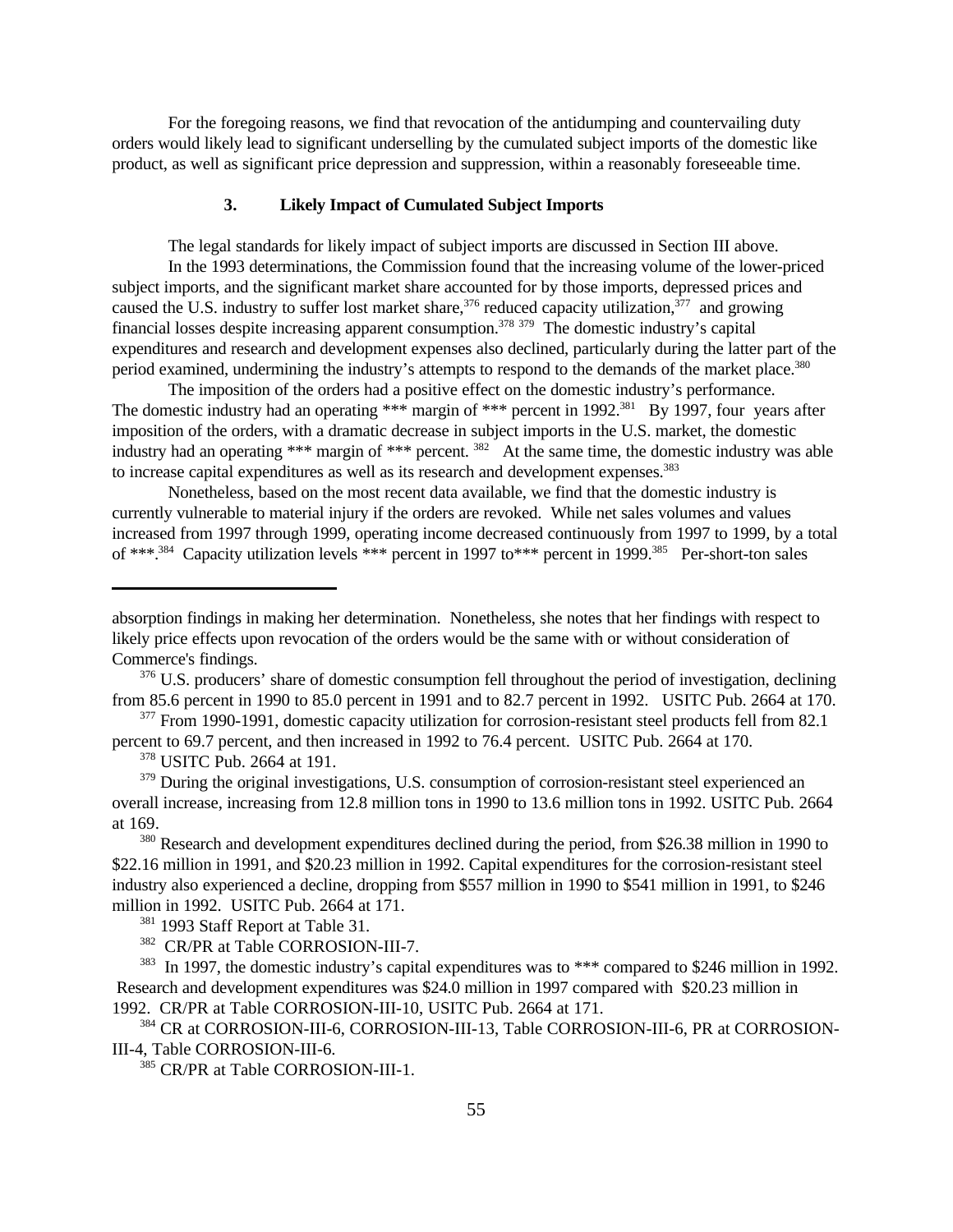values and COGS for the combined domestic producers decreased for the same period but unit sales values decreased more than the decline in total unit costs.<sup>386</sup> Operating \*\*\* margins dropped from \*\*\* percent to \*\*\* percent.<sup>387</sup> While this level of operating income might not generally suggest vulnerability, corrosionresistant products are an important profit center for the domestic industry because they are among the highest value-added carbon steel products. The level of profits earned on this product therefore may have a particularly important impact on the ability of firms to remain in operation and to make necessary investments. Based on the foregoing, we conclude that the domestic industry is in a "weakened state" as contemplated by the statute's vulnerability criterion.<sup>388 389 390 391 392</sup>

As discussed above, revocation of the antidumping and countervailing duty orders would likely lead to significant increases in the volume of cumulated subject imports at prices that would undersell the domestic like product and significantly suppress or depress U.S. prices. In addition, the volume and price effects of the cumulated subject imports would have a significant adverse impact on the domestic industry and would likely cause the domestic industry to lose market share.

The price and volume declines would likely have a significant adverse impact on the production, shipment, sales, and revenue levels of the domestic industry. This reduction in the industry's production, sales, and revenue levels would have a direct adverse impact on the industry's profitability as well as its

386 CR at CORROSION-III-6, CORROSION-III-13, Table CORROSION-III-6, Table CORROSION-III-7, PR at CORROSION-III-4, Table CORROSION-III-6.

<sup>387</sup> CR at CORROSION-III-6, Table CORROSION-III-7, PR at CORROSION-III-4, Table CORROSION-III-7. Both net sales values and volume increased from interim 1999 to interim 2000. *Id*.

<sup>388</sup> 19 U.S.C. § 1675a(1)(C). See SAA at 885 ("The term "vulnerable' relates to susceptibility to material injury by reason of dumped or subsidized imports. This concept is derived from existing standards for material injury . . . . If the Commission finds that the industry is in a weakened state, it should consider whether the industry will deteriorate further upon revocation of an order.").

<sup>389</sup> In reaching our determination that the industry is vulnerable, we have considered, but have not relied upon, the industry analysis presented by the domestic producers, which relies on indicators pertaining to the overall steel industry and not to this particular industry. We realize that in certain practical matters it is difficult to separate an industry from the larger commercial entity to which it belongs. Yet our statutory mandate is clear, and we must reach our determination based on the state of the industry as defined in 19 U.S.C. § 1677(4)(A). Furthermore, we find that the analysis does not adequately represent the attenuated relationship between this industry and certain larger indicators, such as stock prices.

 $390$  Vice Chairman Okun and Commissioner Hillman do not join the preceding footnote. While they also did not rely on Professor Kothari's analysis in finding the domestic industry vulnerable, they note that there may be instances where particular indicia that are not severable from the industry as defined in 19 U.S.C. § 1677(4)(A) may nonetheless be relevant in assessing vulnerability. However, they do not find Professor Kothari's reliance on the stock market performance probative of the vulnerability of the domestic industry, inasmuch as factors other than the current condition of the industry may impact any individual company's or sector's stock performance.

<sup>391</sup> Commissioner Bragg does not join footnote 389. Although Commissioner Bragg did not rely upon Professor Kothari's analysis in finding the domestic industry vulnerable, she noted that his analysis does corroborate a finding of vulnerability.

 $392$  In making this determination, we have considered, but have not relied upon, the econometric model presented by respondent producers. We find the model's usefulness to be limited by its time frame (*i.e.* while the orders were in place) such that it is not particularly probative in light of the analysis of the likely future conditions in the market required by statute.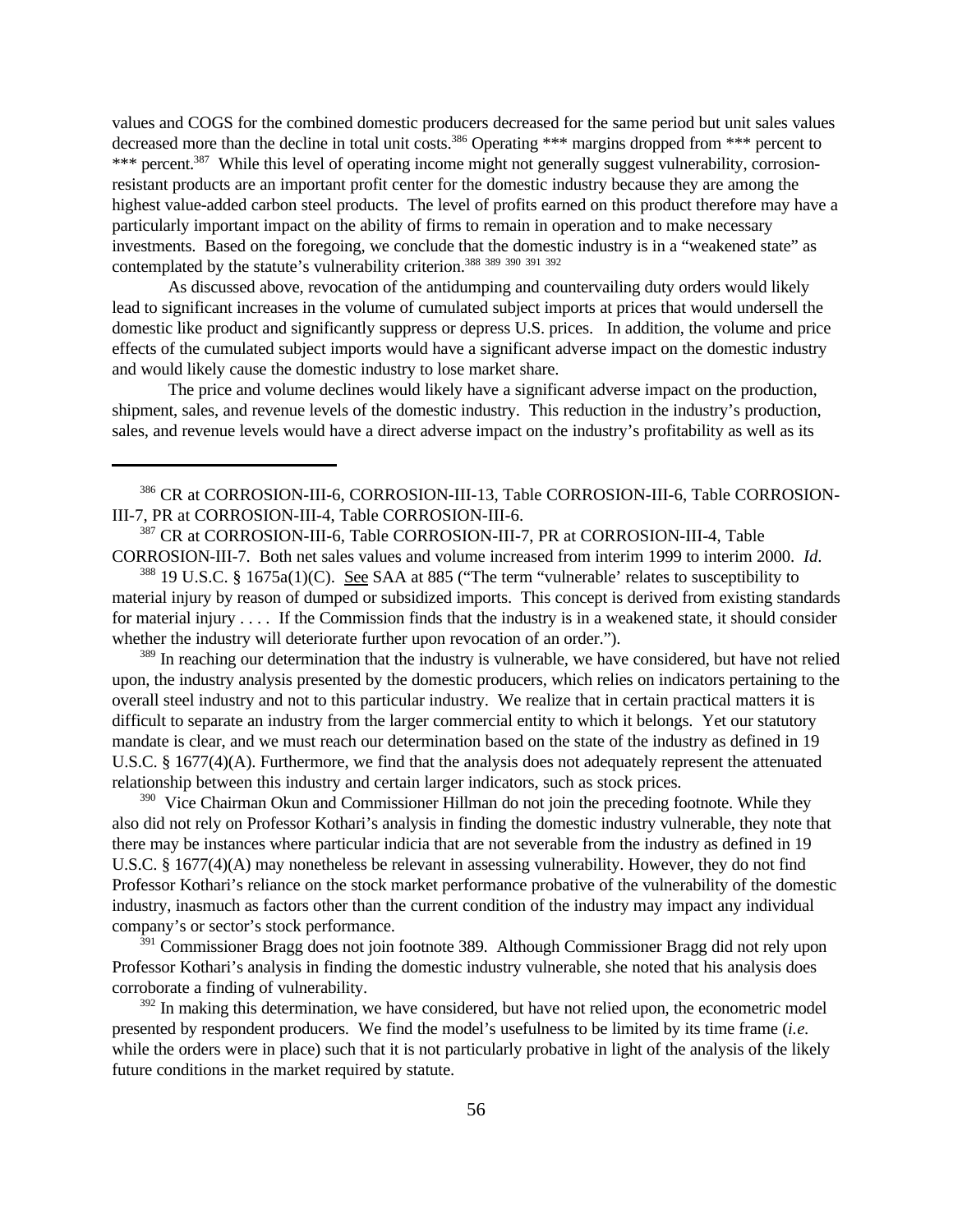ability to raise capital and make and maintain necessary capital investments. In addition, we find it likely that revocation of the orders will result in commensurate employment declines for domestic firms.

Accordingly, based on the record in these reviews, we conclude that, if the antidumping and countervailing duty orders are revoked, subject imports from Australia, Canada, France, Germany, Japan, and Korea would be likely to have a significant adverse impact on the domestic industry within a reasonably foreseeable time.<sup>393</sup>

# **D. Conclusion**

For the foregoing reasons, we determine that revocation of the antidumping and countervailing duty orders on imports of corrosion-resistant flat-rolled steel products from Australia, Canada, France, Germany, Japan, and Korea would be likely to lead to continuation or recurrence of material injury to the domestic corrosion-resistant steel industry within a reasonably foreseeable time.<sup>394</sup>

<sup>393</sup> Commissioner Askey dissenting with respect to Germany.

<sup>394</sup> Commissioner Askey dissenting with respect to Germany.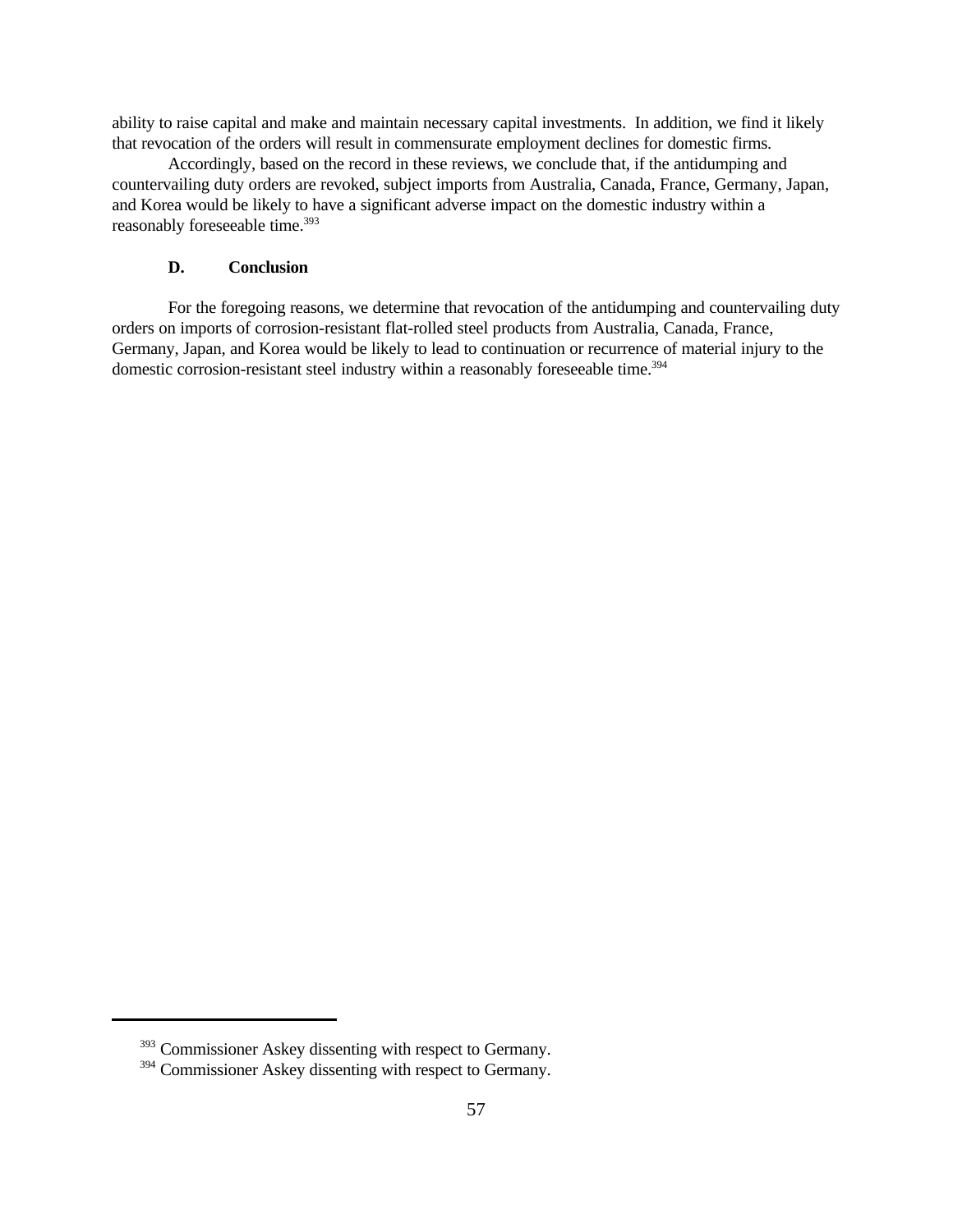## **VII. CONCLUSION**

For the foregoing reasons, we conclude:

with respect to cut-to-length plate, that revocation of the antidumping and countervailing duty orders on cut-to-length plate from Belgium, Brazil, Finland, Germany, Mexico, Poland, Romania, Spain, Sweden, Taiwan, and the United Kingdom would be likely to lead to continuation or recurrence of material injury to an industry in the United States within a reasonably foreseeable time; and that revocation of the antidumping duty order on Canada would not be likely to lead to continuation or recurrence of material injury to an industry in the United States within a reasonably foreseeable time;<sup>395</sup>

with respect to cold-rolled steel, that revocation of the antidumping and countervailing duty orders on cold-rolled carbon steel flat products from Germany, Korea, the Netherlands, and Sweden would not be likely to lead to continuation or recurrence of material injury to an industry in the United States within a reasonably foreseeable time;<sup>396</sup>

with respect to corrosion-resistant steel, that revocation of the antidumping and countervailing duty orders on corrosion-resistant carbon steel flat products from Australia, Canada, France, Germany, Japan, and Korea would be likely to lead to continuation or recurrence of material injury to an industry in the United States within a reasonably foreseeable time.<sup>397</sup>

<sup>395</sup> Chairman Koplan and Commissioner Askey dissenting with respect to the United Kingdom. *See* Dissenting Views of Chairman Stephen Koplan and Commissioner Thelma J. Askey. Commissioner Askey dissenting with respect to Taiwan.

<sup>&</sup>lt;sup>396</sup> Commissioners Bragg and Miller dissenting with respect to Germany, the Netherlands and Korea. *See* Separate and Dissenting Views of Commissioner Lynn M. Bragg and Separate Views of Commissioner Marcia E. Miller.

<sup>397</sup> Commissioner Askey dissenting with respect to Germany. *See* Concurring and Dissenting Views of Commissioner Thelma J. Askey.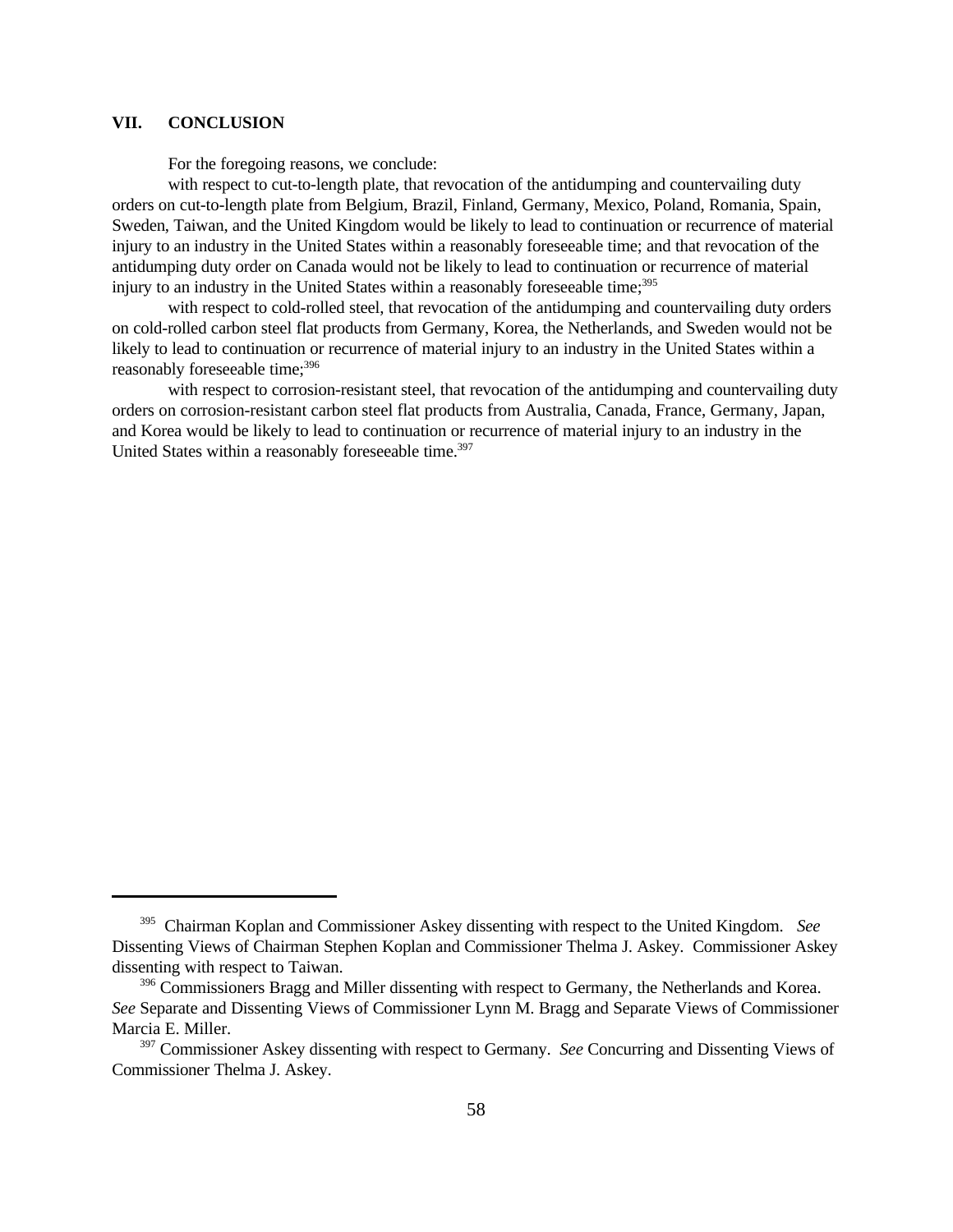### **CONCURRING AND DISSENTING VIEWS OF COMMISSIONER THELMA J. ASKEY**

Section 751(d) of the Tariff Act of 1930, as amended, requires the Department of Commerce to revoke an antidumping duty or countervailing duty order in a five-year ("sunset") review unless Commerce determines that dumping or a countervailable subsidy would be likely to continue or recur and the Commission determines that material injury would be likely to continue or recur within a reasonably foreseeable time.<sup>1</sup> Based on the record in these five-year reviews, I determine that revocation of the antidumping duty and countervailing duty orders covering certain corrosion-resistant carbon steel flat products ("corrosion-resistant steel") from Germany would not be likely to lead to continuation or recurrence of material injury to an industry in the United States within a reasonably foreseeable time.

I write separately to explain my determination for Germany in this proceeding. However, I concur with my colleagues with respect to their findings concerning the domestic like product, the domestic industry and related parties, conditions of competition, and the finding that revocation of the orders on subject imports from Australia, Canada, France, Japan, and Korea would be likely to lead to continuation or recurrence of material injury to an industry in the United States within a reasonably foreseeable time. Accordingly, I join the Commission's views on these issues, as well their discussion of the legal standards governing the Commission's cumulation and causation analysis in sunset reviews.

#### **I. Cumulation**

#### *A. General*

In sunset reviews, the Commission has the discretion to cumulatively assess the volume and effect of imports of the subject merchandise from all countries with respect to which reviews were initiated on the same day if those imports would be likely to compete with each other and with the domestic like product within a reasonably foreseeable time if the orders are revoked. $2$  Thus, in five-year reviews, the relevant inquiry is whether there would likely be competition among the domestic and subject merchandise within the reasonably foreseeable future, even if none currently exists. Because of the prospective nature of fiveyear reviews and the discretionary nature of the cumulation decision, the Commission has also examined other conditions of competition that are likely to prevail upon revocation when deciding whether to cumulate in sunset reviews.

Although cumulation is discretionary in sunset reviews, the statute unambiguously states that the Commission shall not cumulatively assess the volume and effects of imports of the subject merchandise if those imports are "likely to have no discernible adverse impact on the domestic industry" upon revocation of the order covering those imports.<sup>3</sup> As can be seen, the statute does not direct the Commission to focus its discernibility analysis solely on the likely volume levels of the imports; instead, the statute expressly directs the Commission to assess whether the subject imports will have a discernible adverse "impact" on the industry upon revocation. Accordingly, when I assess whether I am permitted to cumulate the subject imports in sunset reviews, I first focus on whether the imports will impact the condition of the industry in a discernible way as a result of revocation, and not simply on whether there will be a small ( i.e., negligible) volume of imports after revocation.<sup>4</sup>

<sup>1</sup> 19 U.S.C. §§ 1675(d)(2), 1675a(a)(1).

 $2^{2}$  19 U.S.C. § 1675a(a)(7).

<sup>3</sup> Section 752(a)(7) of the Act, 19 U.S.C. § 1675a(a)(7).

<sup>&</sup>lt;sup>4</sup> I discussed the rationale for my approach in more detail in my Additional Views in Potassium Permanganate from China and Spain, Invs. Nos. 731-TA-125-126 (Review), USITC Pub. 3245, at 31 (Oct. 1999). I also further (continued...)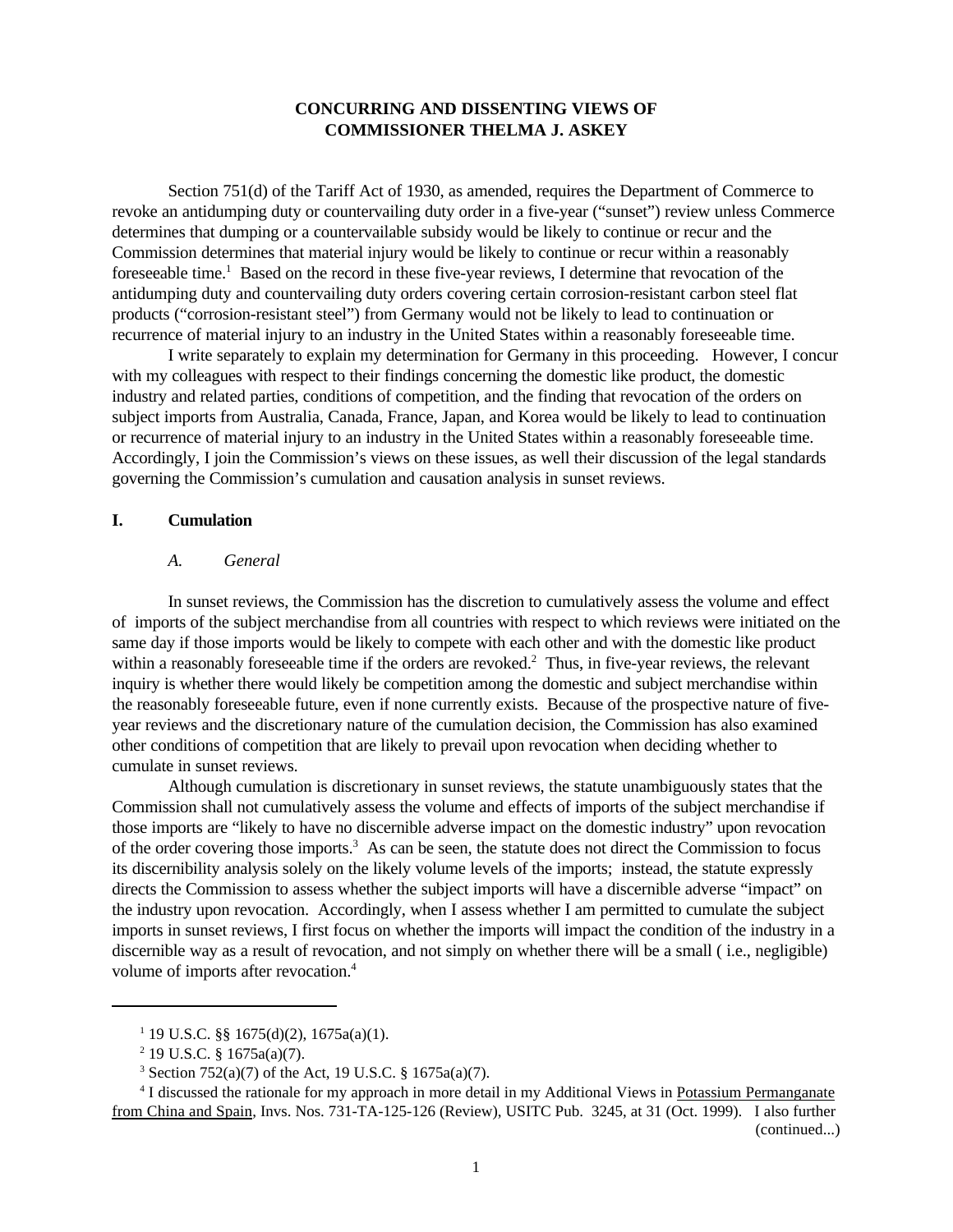In this case, the reviews of the orders covering corrosion-resistant steel from Australia, Canada, France, Germany, Japan, and Korea were initiated on the same day. Accordingly, I must first assess whether subject imports from these countries are likely to have a "discernible adverse impact" on the domestic industry upon revocation of the orders. If I find that imports from any of these countries are not likely to have a discernible adverse impact on the domestic industry upon revocation of the order, then I am precluded from cumulating the imports from that country with those of the other subject countries. If I find that they are likely to have a discernible adverse impact on the industry upon revocation of the order, I must then consider whether it is appropriate to exercise my discretion to cumulate the subject countries.

# *B. Discernible Adverse Impact*

In accordance with the statute, I have considered whether imports from each of the subject countries, Australia, Canada, France, Germany, Japan, and Korea, would be likely to have a discernible adverse impact on the industry upon revocation of the orders. I concur with my colleagues in finding that subject imports from each of the subject countries are likely to have a discernible adverse impact on the domestic industry if the orders are revoked, as discussed in Section VI.A.1 of the Views of the Commission.

# *C. Reasonable Overlap of Competition*

# *1. Australia, Canada, France, Japan, and Korea*

I find that the record evidence indicates that the subject imports from Australia, Canada, France, Japan, and Korea are likely to compete with one another and the domestic merchandise upon revocation of the orders. In these reviews, the record indicates that domestically produced and imported corrosionresistant steel from these subject countries are generally substitutable products. Each shares the same essential chemical and physical properties.<sup>5</sup> U.S. mills producing and selling corrosion-resistant steel reported that domestically produced and imported products are used interchangeably.<sup>6</sup> Additionally, a majority of importers also reported that domestically produced and imported corrosion-resistant steel are broadly interchangeable.<sup>7</sup> The record also indicates that the channels of distribution for domestic and imported corrosion-resistant steel are the same. The vast majority of both U.S. produced and imported corrosion-resistant steel was sold to distributors, service centers/converters, and manufacturers/end users in a nationwide market with competition occurring on a national basis. Both the domestic and imported product are used in the automotive, industrial and construction industries.<sup>8</sup> With respect to simultaneous presence, imports from the subject countries have been present in the U.S. market since the imposition of the orders.

Accordingly, I find that there is likely to be a reasonable overlap of competition among the subject imports from Australia, Canada, France, Japan, and Korea, and the domestic like product if the orders

<sup>4</sup> (...continued)

explained my views in Brass Sheet and Strip from Brazil, Canada, France, Germany, Italy, Japan, Korea, the Netherlands, and Sweden, Invs. Nos. 701-TA-269 & 270 (Review) and 731-TA-311-317 & 379-380 (Review), USITC Pub. 3290, at 36-37 (Apr. 2000).

<sup>5</sup> CR at CORROSION-I-16, PR at CORROSION-I-15.

<sup>6</sup> CR at CORROSION-II-18, PR at CORROSION-II-12.

<sup>7</sup> CR at CORROSION-II-18-19, PR at CORROSION-II-12-13.

<sup>8</sup> CR and PR at CORROSION-II-1.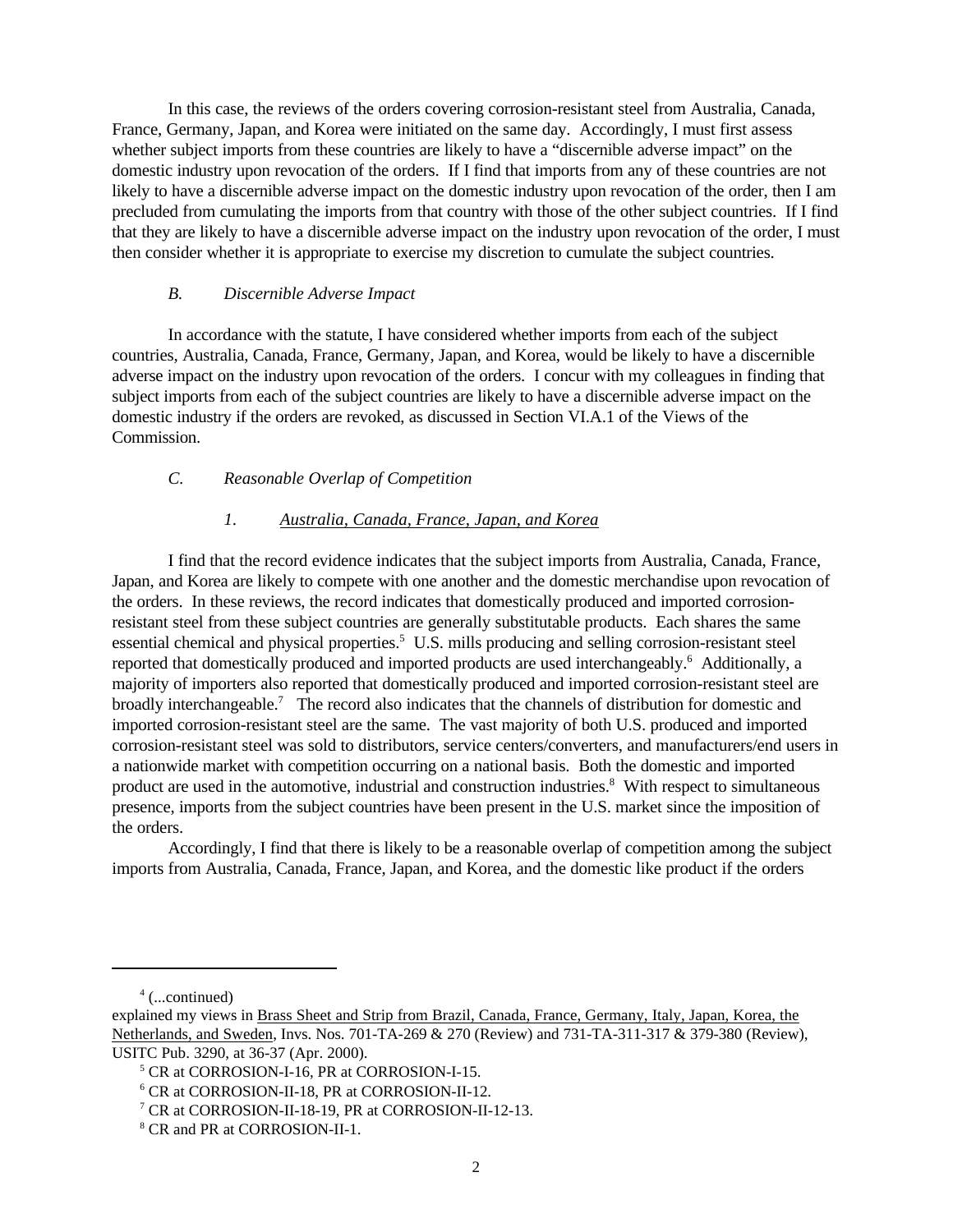covering these orders were revoked.<sup>9</sup> I therefore cumulate the subject imports from these countries for purposes of my analysis in these reviews.

# *2. Germany*

However, I exercise my discretion not to cumulate German imports in this review due to a variety of factors that together indicate that subject imports from Germany are or would be in a different competitive position in the market than imports from the other subject countries. These factors include the following:

First, German imports are largely directed at the automotive original equipment manufacturers ("OEMs") market,<sup>10</sup> while the majority of other imports are directed at a variety of corrosion-resistant steel markets, such as the industrial and construction markets.<sup>11</sup> Also, the relatively low current margins in place against German imports relative to those of the majority of other countries and producers within each country further distinguish these imports since the lower current margins function as less of a deterrent to current imports, making a change in German import behavior in the event of revocation less likely than for other countries.<sup>12</sup> Moreover, German producers have high capacity utilization rates and are focused on their domestic market and on other EU countries. While some of these factors are true of certain other subject countries as well, taken together in comparing German current and likely imports with those of the other subject countries, I find these differences to be significant.

Based on the foregoing, I exercise my discretion with respect to subject imports from Germany and do not cumulate them with the subject imports from Australia, Canada, France, Japan and Korea.

# **II. REVOCATION OF THE ANTIDUMPING DUTY AND COUNTERVAILING DUTY ORDERS COVERING CERTAIN CORROSION-RESISTANT CARBON STEEL FLAT PRODUCTS FROM GERMANY ARE NOT LIKELY TO LEAD TO CONTINUATION OR RECURRENCE OF MATERIAL INJURY WITHIN A REASONABLY FORESEEABLE TIME**

# *A. Likely Volume of the Subject Imports from Germany*

In evaluating the likely volume of imports of subject merchandise if an antidumping duty or countervailing duty order is revoked, the statute directs the Commission to consider whether the likely volume of imports would be significant either in absolute terms or relative to production or consumption in the United States.<sup>13</sup> In doing so, the Commission must consider "all relevant economic factors," including four enumerated factors: (1) any likely increase in production capacity or existing unused production capacity in the exporting country; (2) existing inventories of the subject merchandise, or likely increases in inventories; (3) the existence of barriers to the importation of the subject merchandise into countries other than the United States; and (4) the potential for product shifting if production facilities in the foreign

<sup>&</sup>lt;sup>9</sup> I do not find that there are any other conditions of competition that would support my exercising my discretion not to cumulate these countries in this review.

<sup>&</sup>lt;sup>10</sup> CR at CORROSION-IV-4-5, PR at CORROSION-IV-5-6. See also Appendix G (showing corrosion price comparisons with the vast majority of German pricing data appearing in Table G-11, which represents sales to automotive end users). Automotive industry purchasers make up 40 percent of domestic consumption. CR and PR at CORROSION-II-1.

<sup>&</sup>lt;sup>11</sup> See, e.g., CR at CORROSION-IV-2, PR at CORROSION-IV-1; Appendix G (available pricing data shows Japanese and Korean producers selling overwhelmingly to distributors and to end users other than automotive end users).

<sup>12</sup> *See* CR at CORROSION-I-10-13, PR at CORROSION-I-9-12

 $13$  19 U.S.C. § 1675a(a)(2).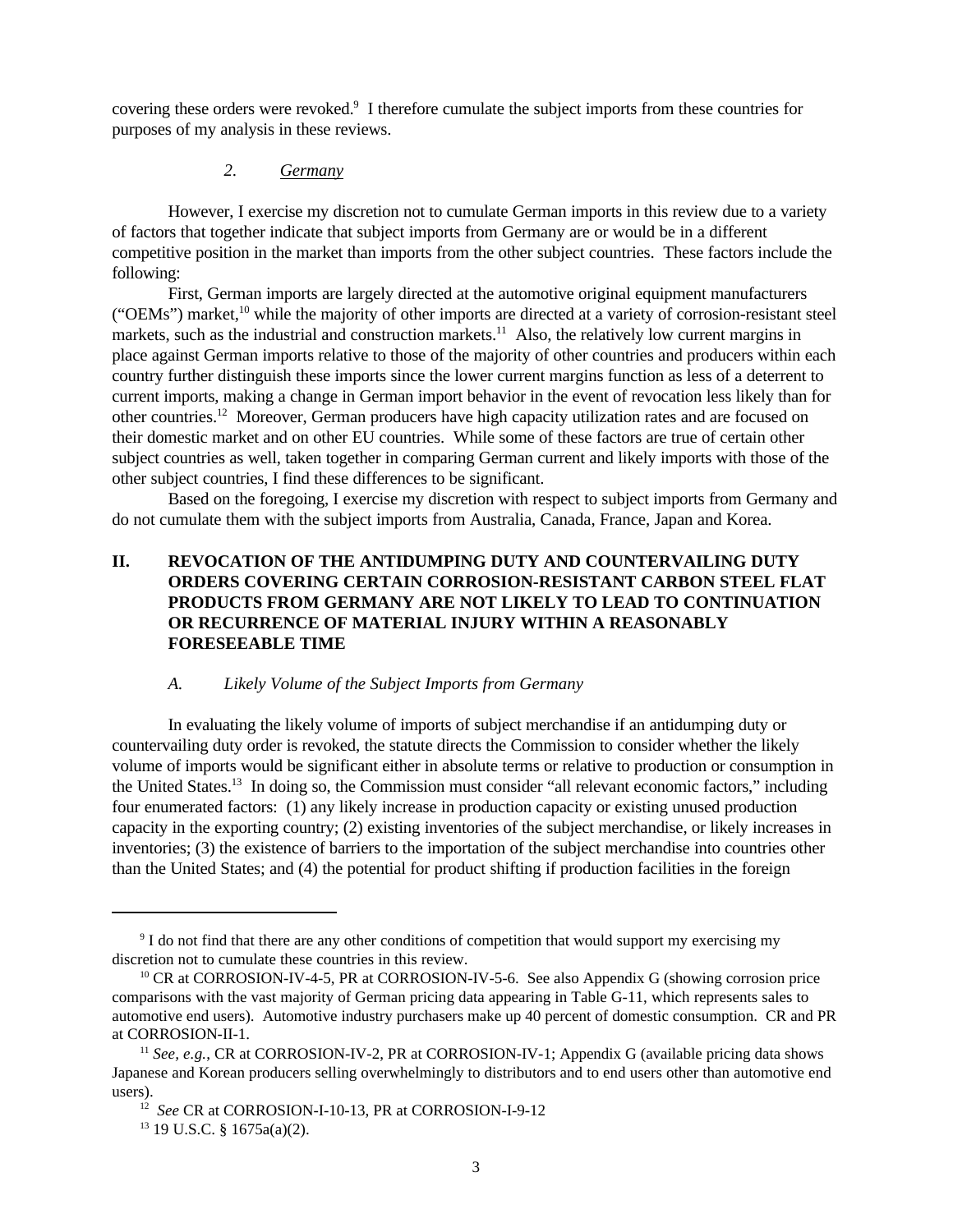country, which can be used to produce the subject merchandise, are currently being used to produce other products.<sup>14</sup>

As directed by the statute, I have considered the Commission's previous findings and record concerning the volume of subject imports. During the original period of investigation, cumulated subject imports shares' of domestic apparent consumption were 11.7 percent in 1990, 12.3 percent in 1991, and 14.4 percent in 1992.<sup>15</sup> In its original determination, the Commission found that "the volume effect of LTFV and subsidized cumulated imports of corrosion-resistant products was significant."<sup>16</sup> Subject import volumes from Germany were 161,712 short tons in 1990, 137,767 in 1991 and 189,192 in 1992, which corresponded, respectively, to shares of domestic apparent consumption of 1.3 percent, 1.2 percent and 1.4 percent.<sup>17</sup>

During the period reviewed, German subject import volumes were 54,869 short tons in 1997, 21,557 short tons in 1998 and 34,434 short tons in 1999, which corresponded, respectively, to shares of domestic apparent consumption of 0.3 percent, 0.1 percent and 0.2 percent.<sup>18</sup> The record indicates that German producers are currently operating at high rates of capacity utilization, leaving relatively little unused capacity available.<sup>19</sup> While some German producers indicate their intention to \*\*\* corrosion capacity in the coming years, the record indicates that German producers are devoting an increasing share of their capacity to producing nonsubject microalloy corrosion-resistant steel, limiting the likely effects of capacity increases on the domestic industry.<sup>20</sup>

Moreover, inventories as a percentage of production ranged between \*\*\* and \*\*\* percent during the period reviewed and the record contains no indication that inventories are likely to increase.<sup>21</sup> In addition, although German producers face an antidumping order on corrosion-resistant plate in Canada, the orders' likely effects are limited because the order exempts shipments to the automotive industry.<sup>22</sup> Further, EU corrosion-resistant steel producers currently benefit from quantitative import restrictions on corrosion-resistant steel from Russia, Ukraine and Kazakhstan.<sup>23</sup> Finally, with respect to product shifting, as indicated above, it appears that German producers are increasingly shifting their subject corrosionresistant production to nonsubject microalloy production. Consistent with these factors, I note that German subject import volumes were similar during the original investigation and current review periods. In other words, even with the orders in place, there has not been a significant change in German import patterns, further suggesting that it is unlikely that German import volumes would be significant if the orders were removed.

Accordingly, based on the record in this review, I conclude that the volume of German subject imports would not be likely to be significant within a reasonably foreseeable time if the orders are revoked.

 $14$  19 U.S.C. § 1675a(a)(2)(A)-(D).

<sup>&</sup>lt;sup>15</sup> CR and PR at Table CORROSION-I-1.

<sup>&</sup>lt;sup>16</sup> Certain Flat-Rolled Carbon Steel Products From Argentina, Australia, Austria, Belgium, Brazil, Canada, Finland, France, Germany, Italy, Japan the Republic of Korea (Korea), Mexico, The Netherlands, New Zealand, Poland, Romania, Spain, Sweden, and the United Kingdom, Inv. Nos. 701-319-332, 334, 336-342, 344, 347-353, 731-TA-573-579, 581-592, 594-597, 599-609 and 612-619 (Final) USITC Pub. 2664 (July, 1993) at 188 ("Original Determination - Corrosion"). In its opinion, the Commission noted that while various Commissioners cumulated different combinations of countries, their conclusions were the same with respect to volume. *Id.*

<sup>&</sup>lt;sup>17</sup> CR and PR at Table CORROSION-I-1.

<sup>18</sup> CR and PR at Table CORROSION-I-1.

<sup>&</sup>lt;sup>19</sup> CR and PR at Table CORROSION-IV-5. Capacity utilization rates were between \*\*\* and \*\*\* percent in 1997-98 and increased to \*\*\* percent in the interim period. *Id.* 

 $20$  CR at CORROSION-IV-4-5, PR at CORROSION-IV-5-6.

<sup>&</sup>lt;sup>21</sup> CR and PR at Table CORROSION-IV-5.

<sup>&</sup>lt;sup>22</sup> CR at CORROSION-IV-5, PR at CORROSION-IV-6.

<sup>&</sup>lt;sup>23</sup> CR at CORROSION-IV-5, PR at CORROSION-IV-6.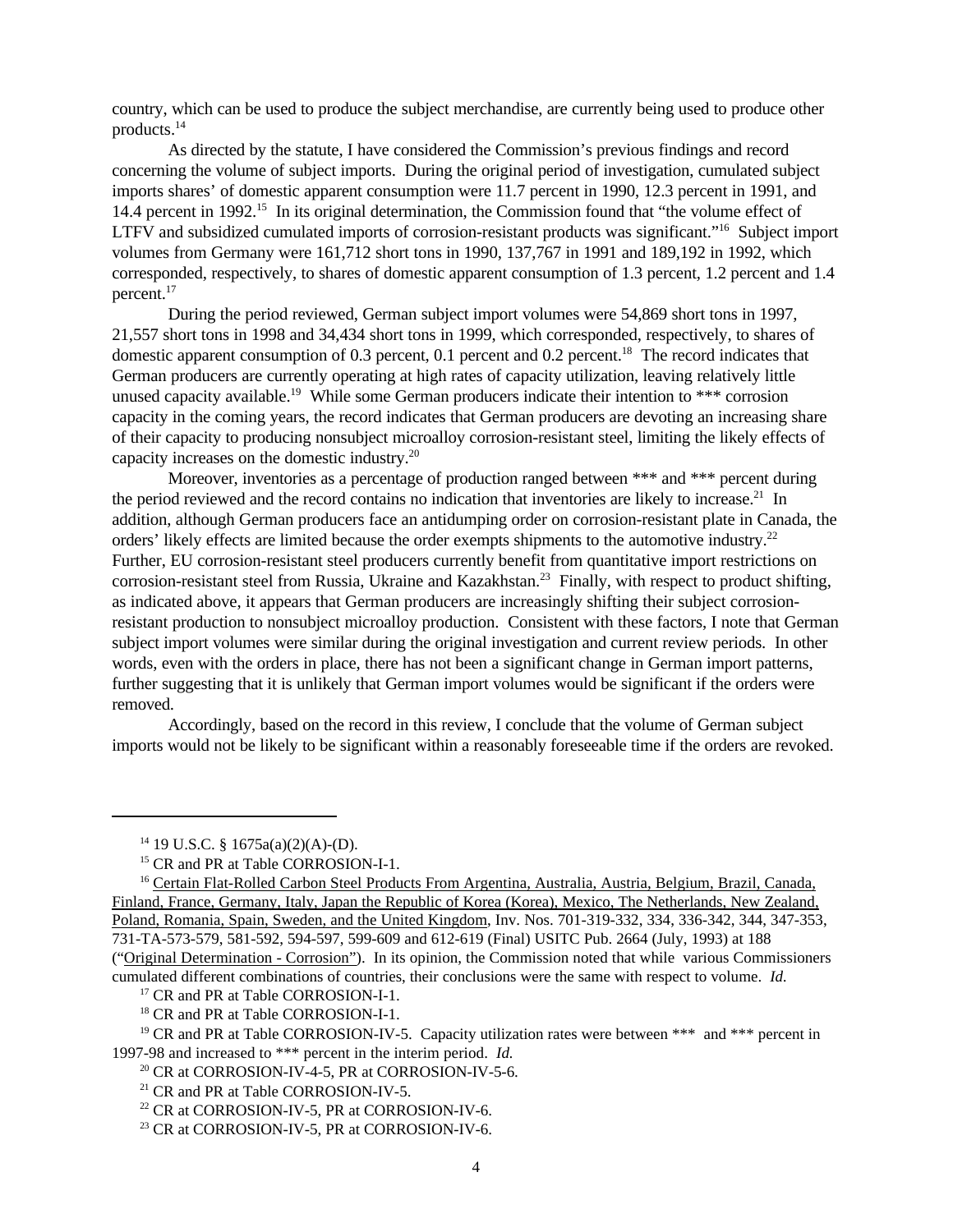#### *B. Likely Price of the Subject Imports from Germany*

In evaluating the likely price effects of subject imports if the antidumping duty or countervailing duty order is revoked, the Commission is directed to consider whether there is likely to be significant underselling by the subject imports as compared with the domestic like product, and whether the subject imports are likely to enter the United States at prices that would have a significant depressing or suppressing effect on the prices of the domestic like product. $^{24}$ 

As directed by the statute, I have considered the Commission's previous findings and record concerning price competition. In the original determination, the Commission found that the industry was relatively insensitive to price and that it placed greater weight on volume effects than on price effects for its impact analysis, although the Commission noted that this did not mean that the prices of the dumped and subsidized imports were having no effect on the industry.<sup>25</sup>

I find that revocation of the orders on Germany would not be likely to have significant adverse effects on domestic prices. As previously stated, the record indicates that German subject producers are only likely to import relatively small volumes of corrosion-resistant steel to the United States upon revocation of the orders because German producers, in response to customer demand, are shifting to microalloy products, which are outside the scope of these reviews.<sup>26</sup> Additionally, the vast majority of subject merchandise from Germany is sold primarily to a limited segment of the market, to automotive OEMs.<sup>27</sup> Moreover, the record indicates that for product 15, the only product for which complete price comparisons to domestic merchandise are available, the subject imports oversold the domestic product in every quarterly comparison, with margins ranging from \*\*\* to \*\*\* percent.<sup>28</sup> Given the limited segment of the market to which most German subject merchandise is presently sold and the current high overselling margins, it is unlikely that revocation would lead to significant price effects in the market, particularly since that record evidence suggests that price may not be the primary consideration for automotive OEM purchasers.<sup>29</sup>

In sum, I find that revocation of the orders on imports from Germany likely would not have significant depressing or suppressing effects on the prices of the domestic like product within a reasonably foreseeable time.

# *C. Likely Impact of the Subject Imports from Germany*

In evaluating the likely impact of imports of subject merchandise if the antidumping duty or countervailing duty order is revoked, the Commission is directed to consider all relevant economic factors that are likely to have a bearing on the state of the industry in the United States, including but not limited to: (1) likely declines in output, sales, market share, profits, productivity, return on investments, and utilization of capacity; (2) likely negative effects on cash flow, inventories, employment, wages, growth, ability to raise capital, and investment; and (3) likely negative effects on the existing development and production efforts of the industry, including efforts to develop a derivative or more advanced version of the

<sup>&</sup>lt;sup>24</sup> 19 U.S.C. § 1675a(a)(3). The SAA states that "[c]onsistent with its practice in investigations, in considering the likely price effects of imports in the event of revocation and termination, the Commission may rely on circumstantial, as well as direct, evidence of the adverse effects of unfairly traded imports on domestic prices." SAA at 886.

<sup>&</sup>lt;sup>25</sup> Original Determination - Corrosion at 189.

<sup>&</sup>lt;sup>26</sup> CR at CORROSION-IV-5, PR at CORROSION-IV-5.

 $^{27}$  CR at CORROSION-IV-5, PR at CORROSION-IV-5.

<sup>&</sup>lt;sup>28</sup> CR and PR at Table G-11.

<sup>29</sup> *See* German Mills' Prehearing Brief at 46-47.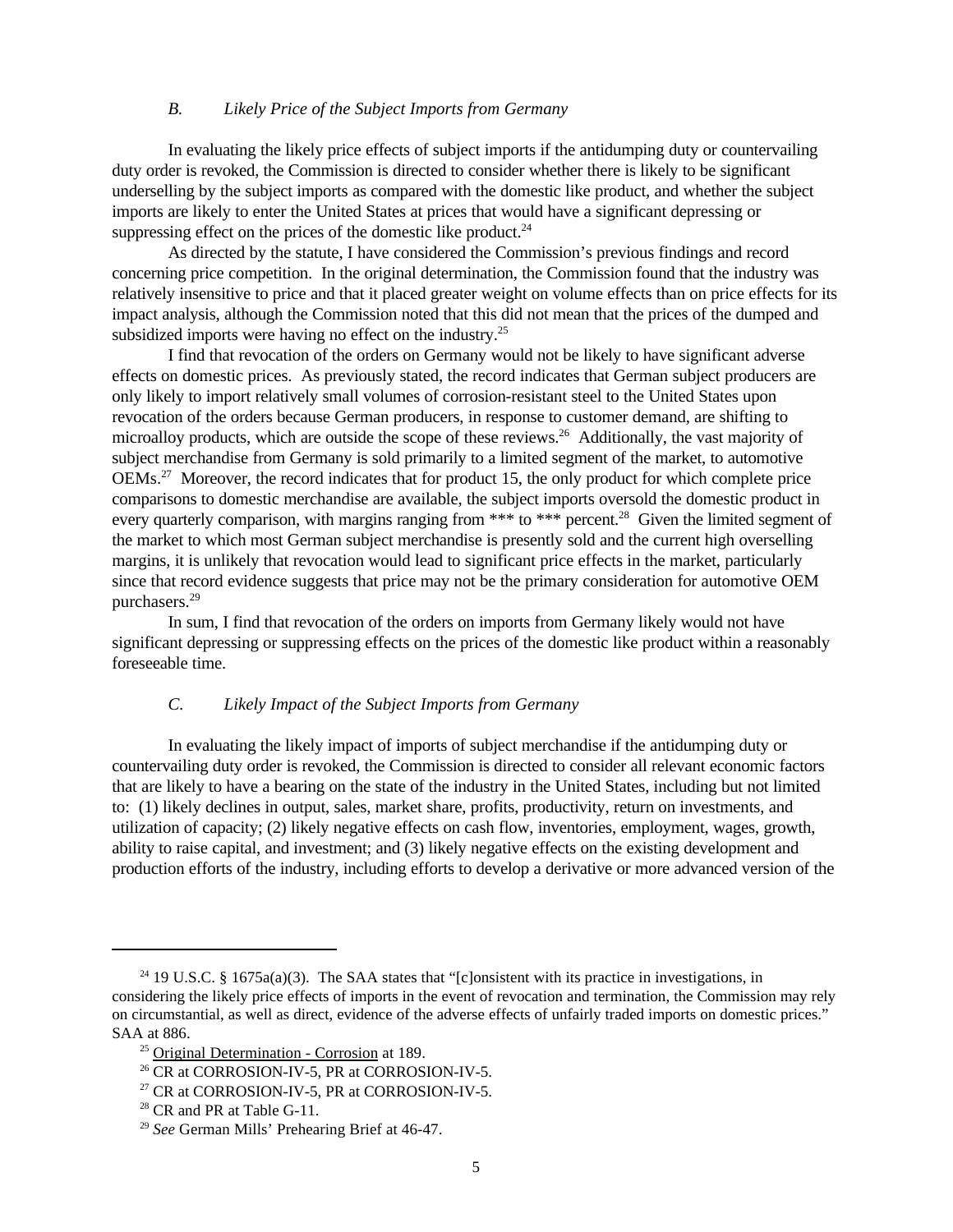domestic like product.<sup>30</sup> All relevant economic factors are to be considered within the context of the business cycle and the conditions of competition that are distinctive to the industry.<sup>31</sup>

As directed by the statute, I have considered the Commission's previous findings and record. In its original determination, the Commission found the significant and increasing volume and the price suppressing effects of the cumulated imports to have had an adverse impact on the domestic industry.<sup>32</sup>

I find that revocation of the orders covering Germany are not likely to have a significant adverse impact on the domestic industry. While the domestic industry's financial indicators have been declining during the period reviewed, $33$  I conclude that because the record of these reviews indicates that the subject imports from Germany are not likely to have significant adverse volume and price effects on the domestic industry within the reasonably foreseeable future if the orders were revoked, revocation is unlikely to have a significant negative impact on the industry. Specifically, I find that the subject imports would not be likely to have a significant impact on the industry's cash flow, inventories, employment, wages, growth, ability to raise capital, investment or development efforts within a reasonably foreseeable time if the orders were revoked. Further, I find that revocation of the orders would not be likely to lead to a significant reduction in domestic producers' output, sales, market share, profits, productivity, ability to raise capital, or return on investments within a reasonably foreseeable time.

In sum, I conclude that revocation of the orders on the subject imports from Germany would not be likely to lead to continuation or recurrence of material injury to the domestic industry within a reasonably foreseeable time.

#### **CONCLUSION**

Therefore, I find that revocation of the antidumping and countervailing duty orders covering the subject imports from Germany would not be likely to lead to the continuation or recurrence of material injury within a reasonably foreseeable time.

<sup>30</sup> 19 U.S.C. § 1675a(a)(4).

 $31$  19 U.S.C. § 1675a(a)(4).

<sup>&</sup>lt;sup>32</sup> Original Determination - Corrosion at 191.

 $33$  For example, between 1997 and 1999, the domestic industry's operating margins declined from \$1.1 million to \$0.6 million, its gross profits declined from \$1.4 million to \$1.0 million, its capacity utilization declined from 91.9 percent to 87.3 percent and its operating margins declined from 10.5 percent to 5.9 percent. CR and PR at Table C-3.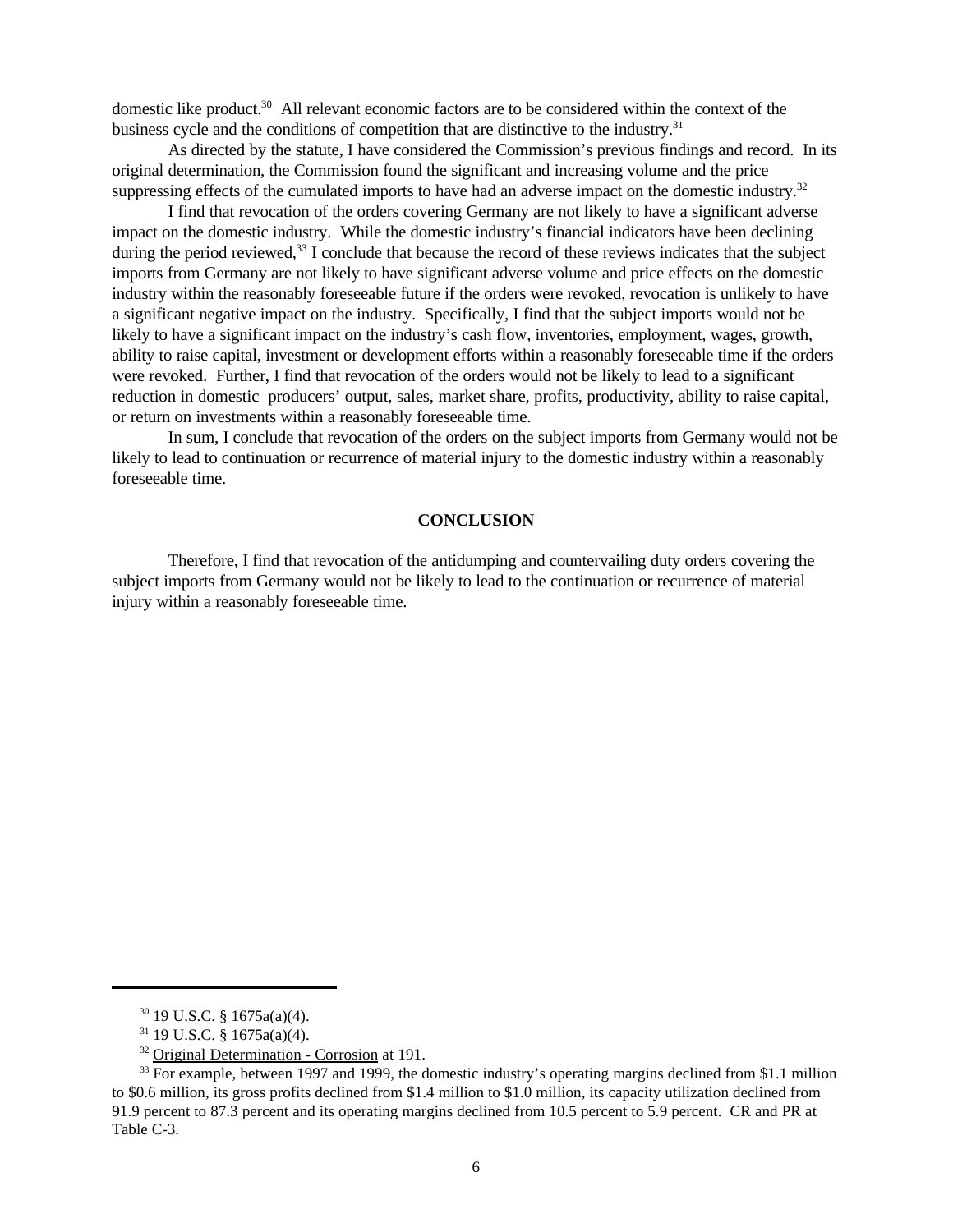# **SEPARATE AND DISSENTING VIEWS OF COMMISSIONER LYNN M. BRAGG**

*Certain Carbon Steel Products from Australia, Belgium, Brazil, Canada, Finland, France, Germany, Japan, Korea, Mexico, Netherlands, Poland, Romania, Spain, Sweden, Taiwan, and the United Kingdom Inv. Nos. AA-1921-197 (Review); 701-TA-231, 319-320, 322, 325-328, 340, 342, 348-350 (Review); and 731-TA-573-576, 578, 582-587, 604, 607-608, 612, 614-618 (Review)*

I join in the majority's discussion of the background (section I), domestic like product and industry (section II), and legal standards (section III), in these grouped reviews. Except as otherwise noted, I also join in the majority's discussion of the orders on cut-to length plate (section IV) and the orders on corrosion-resistant steel (section VI). I do not, however, join in the majority's discussion of the orders on cold-rolled steel (section V).

Because my analysis of cumulation with respect to the orders on cut-to-length plate and corrosionresistant steel differs from that of the majority, and because I render affirmative determinations with respect to the orders on cold-rolled steel from Germany, Korea, and the Netherlands, I provide my separate and dissenting views below.

# **CUT-TO-LENGTH PLATE:** *Cumulation*

To begin, I note that based upon the record in these reviews, I join the Commission majority in finding that, under section 751(c) of the Tariff Act of 1930, as amended, revocation of the antidumping and countervailing duty orders on certain carbon steel cut-to-length plate from Belgium, Brazil, Finland, Germany, Mexico, Poland, Romania, Spain, Sweden, the United Kingdom, and Taiwan would be likely to lead to continuation or recurrence of material injury to an industry in the United States within a reasonably foreseeable time; and that revocation of the antidumping duty order on cut-to-length plate from Canada would not be likely to lead to continuation or recurrence of material injury to an industry in the United States within a reasonably foreseeable time. I provide the following separate views to detail my cumulation analysis for these grouped sunset reviews.

#### *Cumulation–*

As an initial matter, I note that a majority of the Commission cumulated subject imports from Belgium, Brazil, Canada, Finland, Germany, Mexico, Poland, Romania, Spain, Sweden, and the United Kingdom, in the original (1993) investigations. The antidumping finding on subject imports from Taiwan, however, resulted from an affirmative determination rendered by the Commission in 1979 (following an investigation of subject imports from Taiwan alone).

I further note that no respondent party has participated in these reviews with respect to the order on Poland or with respect to the finding on Taiwan. Finally, I note that I have joined the Commission majority in finding the domestic cut-to-length plate industry to be in a vulnerable condition (*see* section IV.C.3). I have considered the domestic industry's vulnerability in my assessment of the likelihood of no discernible adverse impact (discussed below).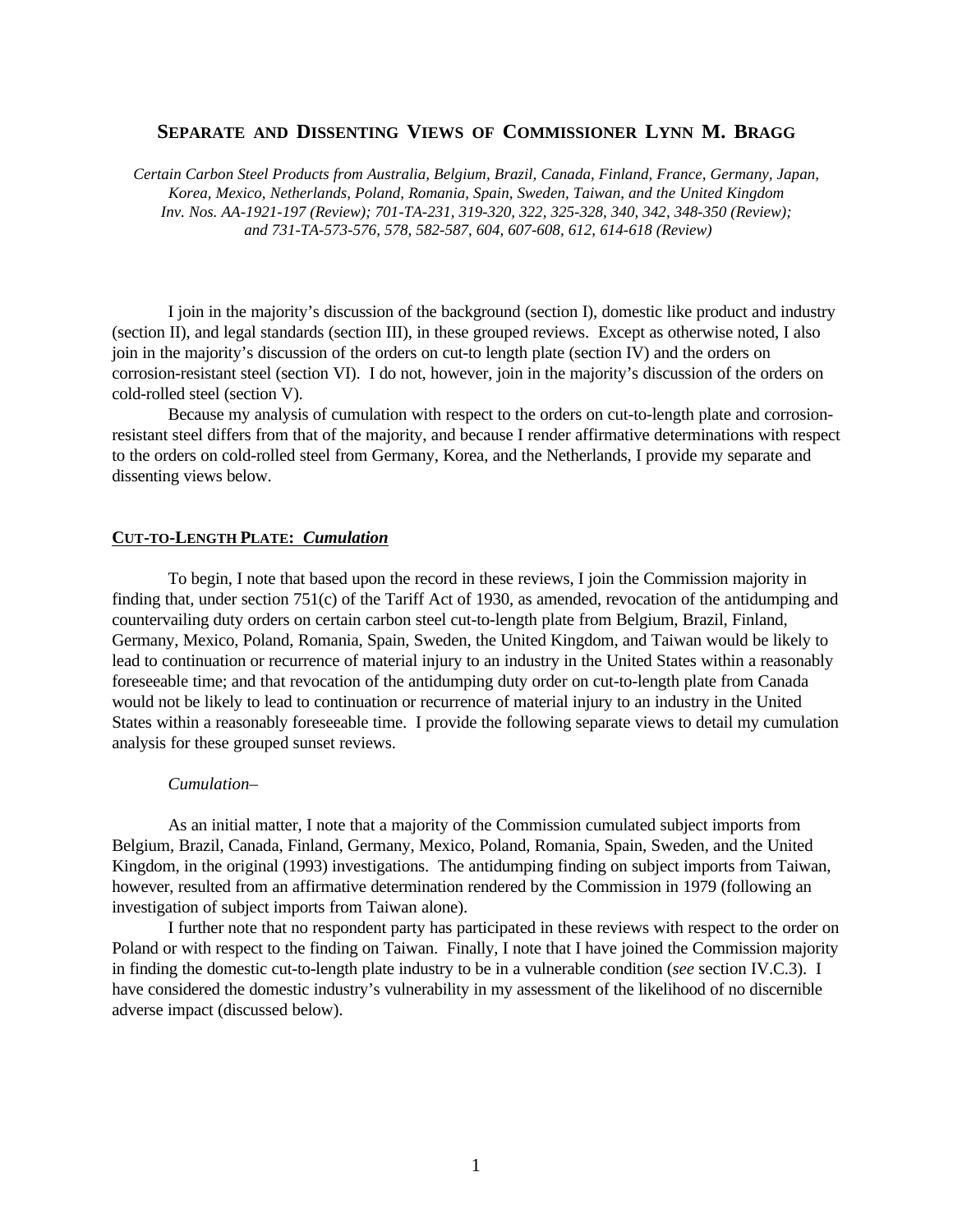# **1. Analytical Framework**

As set forth in previous views,<sup>1</sup> in considering whether to cumulate subject imports in a sunset review, I first assess: (1) whether the reviews were initiated on the same day; and (2) the likely reasonable overlap of competition among subject imports and between subject imports and the domestic like product, in the event the orders are revoked.

If, as a result of the foregoing assessment, I determine that subject imports are amenable to cumulation, I then proceed to examine whether the statutory exception precludes cumulation of such imports that are otherwise amenable to cumulation–*i.e.* I examine whether such imports, when considered individually, are likely to have no discernible adverse impact on the domestic industry.<sup>2</sup>

# **2. Likelihood of a Reasonable Overlap of Competition**

I first note that many of the respondents in these grouped reviews contend that there is no reasonable overlap of competition among subject imports and between subject imports and the domestic like product because certain subject producers allegedly focus their cut-to-length plate production on either non-subject or "specialty" cut-to-length plate products. Upon review of the record, I find these arguments unpersuasive; rather, I am satisfied that producers in each of the subject countries focus their cut-to-length plate production on commodity-grade, subject plate products.<sup>3</sup> In addition, I find that most of the cut-tolength plate products classified by respondents as "specialty" products are actually commodity-grade products.<sup>4</sup>

Turning to the specific factors for assessing the likelihood of a reasonable overlap of competition, the record indicates a relatively high degree of substitutability between U.S.-produced cut-to-length plate and imported cut-to-length plate from the various subject countries.<sup>5</sup> The record also indicates that, in general, domestically-produced and imported cut-to-length plate continue to be sold in similar channels of distribution and similar geographical markets (*i.e.* throughout the United States).<sup>6</sup> In addition, although subject imports from some of the subject countries were not present in the U.S. market throughout the period reviewed, it is likely that imports from each of the subject countries would be present in the U.S. market in the event of revocation.<sup>7</sup>

In sum, I find that in the event of revocation, there is likely to be a reasonable overlap of competition among subject imports from each of the subject countries and between subject imports and the domestic like product.

<sup>&</sup>lt;sup>1</sup> See Separate Views of Chairman Lynn M. Bragg Regarding Cumulation in Sunset Reviews, Potassium Permanganate from China and Spain, Inv. Nos. 731-TA-125-126 (Review), USITC Pub. 3245 at 27-30 (October 1999); Separate Views of Chairman Lynn M. Bragg Regarding Cumulation, Brass Sheet and Strip from Brazil, Canada, France, Germany, Italy, Japan, Korea, the Netherlands, and Sweden, Inv. Nos. 701-TA-269 and 270 (Review) and 731-TA-311-317 and 379-380 (Review), USITC Pub. 3290 at 27-32 (April 2000).

<sup>&</sup>lt;sup>2</sup> In instances where I find that subject imports from more than one subject country are likely to have no discernible adverse impact, I then consider whether these individual countries for which I have made a likely no discernible adverse impact finding are, in the aggregate, likely to have no discernible adverse impact on the domestic industry.

<sup>&</sup>lt;sup>3</sup> Confidential Report ("CR") and Public Report ("PR") at Tables CTL-SUPP-13 through CTL-SUPP-24.

<sup>4</sup> CR and PR at Tables CTL-SUPP-13 through CTL-SUPP-24.

<sup>&</sup>lt;sup>5</sup> CR and PR at Table PLATE-II-5.

<sup>6</sup> CR and PR at PLATE-II-1.

<sup>&</sup>lt;sup>7</sup> CR and PR at Table PLATE-I-1 and Table PLATE-IV-1.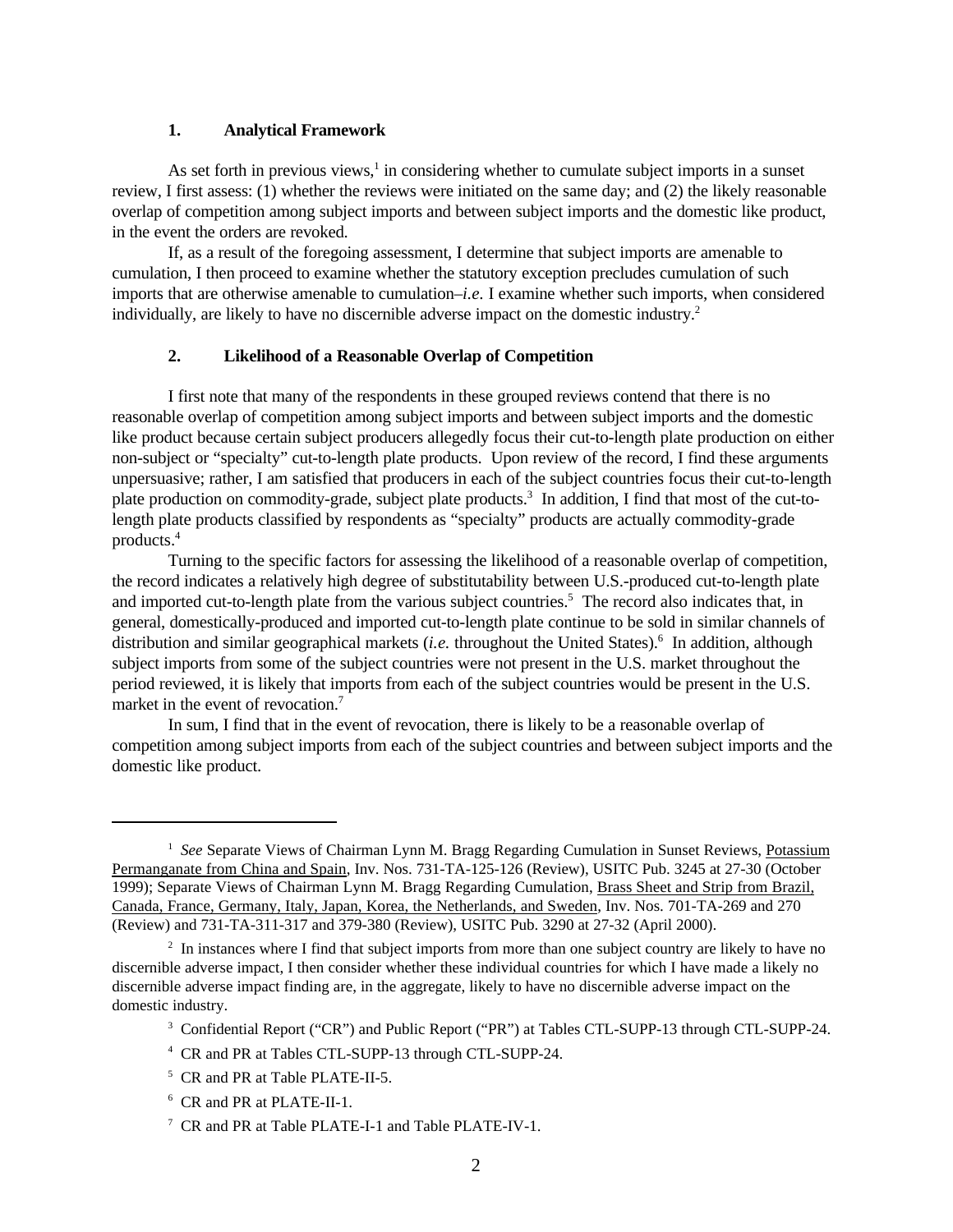## **3. Likelihood of No Discernible Adverse Impact**

There are several important, distinctive conditions of competition in these grouped reviews for this product which influence the analysis of whether imports from any individual subject country are likely to have no discernible adverse impact on the domestic industry. The record indicates that: (1) the domestic industry is currently particularly vulnerable; (2) subject imports and the domestic like product are generally substitutable, commodity products which compete, in large part, on the basis of price; (3) most cut-tolength plate producers have some ability to shift production resources between subject and non-subject products, so that total available capacity is an important element for this industry; (4) each of the subject producers, with the exception of the sole subject Canadian producer, exports a significant portion of its cutto-length plate production (thus indicating an ability to readily shift sales of production from third country markets to the United States; in addition, most subject countries currently posses considerable inventories of subject merchandise); and (5) the orders had a significant restraining effect on the volume of subject imports from the subject countries. In this context, even a relatively small volume of subject imports would be likely to have a discernible adverse impact on the domestic industry. I set forth my country-specific analyses below.

Belgium: In 1999, Belgium possessed approximately \*\*\* tons of excess capacity for subject merchandise and \*\*\* tons of excess capacity for all cut-to-length plate production (subject and nonsubject).<sup>8</sup> In addition, Belgian producers' inventories of subject merchandise were \*\*\* tons at the end of the interim period (January-March 2000).<sup>9</sup> Together, total unused capacity plus end-of-period inventories are equivalent to roughly \*\*\* percent of U.S. production during 1999, as well as \*\*\* percent of apparent U.S. consumption that year.<sup>10</sup> Finally, I note that Commerce has determined that revocation of the CVD order on Belgium would likely result in a subsidization rate of 23.15 percent for Cockerill; 1.05 percent for Industeel (formerly Fabrique de Fer); and 5.92 percent for all others.<sup>11</sup>

Although the Belgian producers claim that they focus their production on nonsubject specialty plate products, the record indicates that most of their production focuses on subject commodity-grade plate products.<sup>12</sup> The record also indicates that the Belgian producers are highly export-oriented.<sup>13</sup> Thus, in the event of revocation, Belgian producers would have the ability and incentive to increase capacity utilization for the export of subject commodity-grade plate to the United States, as well as to ship from existing inventories to the U.S. market. Based upon the foregoing, I find that in the event of revocation, likely import volumes from Belgium will have a discernible adverse impact on the domestic cut-to-length plate industry.

Brazil: In 1999, Brazil had approximately \*\*\* tons of excess capacity for all cut-to-length plate production (subject and nonsubject).14 In addition, Brazilian producers' inventories of subject merchandise

- 8 CR and PR at Table PLATE-IV-3 and Table CTL-SUPP-1.
- <sup>9</sup> CR and PR at Table PLATE-IV-3.
- 10 *See* CR and PR at Table CTL-SUPP-1, Table PLATE-IV-3, and Table C-1.
- <sup>11</sup> CR and PR at Table PLATE-I-1.

<sup>13</sup> CR and PR at Table PLATE-IV-3.

<sup>14</sup> CR and PR at Table CTL-SUPP-2. Importantly, during 1999, subject merchandise represented \*\*\* percent of the Brazilian producers' total cut-to-length plate production. *Id.*

 $12$  CR and PR at Table CTL-SUPP-13 (I infer that the shipment data are sufficiently indicative of production trends).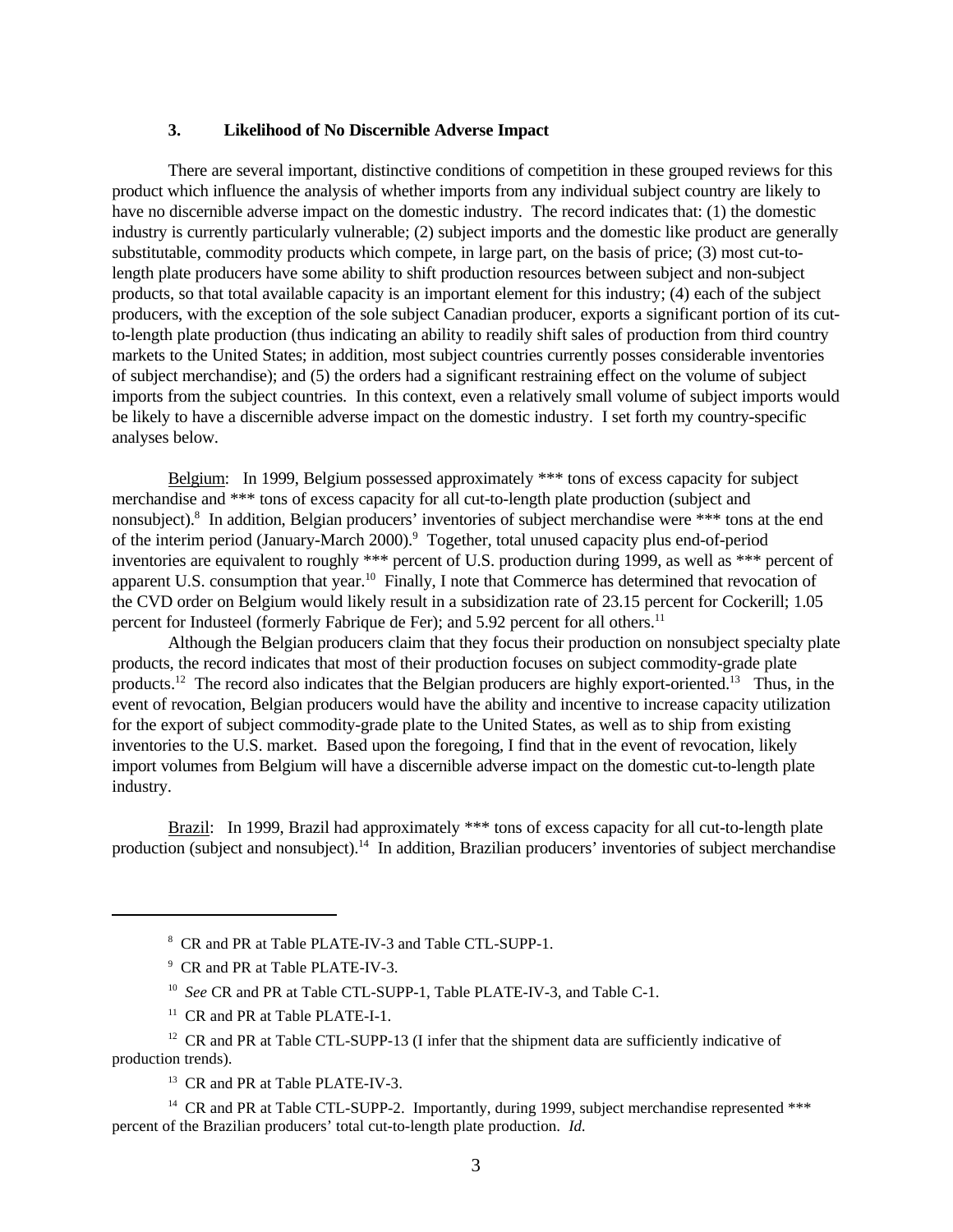were \*\*\* tons at the end of interim 2000.<sup>15</sup> Together, these sums are equivalent to \*\*\* percent of U.S. production during 1999, as well as \*\*\* percent of apparent U.S. consumption that year.<sup>16</sup> Finally, I note that Commerce has determined that revocation of the CVD order on Brazil would likely result in a subsidization rate of 5.44 percent for Usiminas; 48.64 percent for Cosipa; and 23.10 percent for all others.<sup>17</sup> Based upon the foregoing, I find that in the event of revocation, likely import volumes from Brazil will have a discernible adverse impact on the domestic cut-to-length plate industry.

Canada: In 1999, Canada had approximately \*\*\* tons of excess capacity for subject merchandise and \*\*\* tons of excess capacity for all cut-to-length plate production (subject and nonsubject).<sup>18</sup> Canadian producers' inventories of subject merchandise were \*\*\* tons at the end of interim 2000.<sup>19</sup> The record indicates, however, that plate demand in Canada currently exceeds home market supply and that Canada has recently imposed antidumping duties on a number of countries that accounted for a significant volume of plate imports into Canada.<sup>20</sup> The record therefore indicates that the sole subject Canadian producer has no incentive to increase the volume of its subject exports to the United States.

I also note that Commerce import statistics indicate that Canada exported \*\*\* tons of cut-to-length plate into the United States in 1999.<sup>21</sup> However, the sole Canadian subject producer reported having exported only \*\*\* tons of subject imports into the United States 1999.<sup>22</sup> Upon review, it appears that most of the imports reported by Commerce are attributable to imports into the United States by nonsubject Canadian producers. In addition, Commerce's statistics include nonsubject X-70 plate, and thus overstate the volume of subject Canadian imports into the United States.<sup>23</sup> Based upon the foregoing, I find that in the event of revocation, likely import volumes from Canada will not have a discernible adverse impact on the domestic cut-to-length plate industry.

Finland: In 1999, Finland had \*\*\* tons of excess capacity for all cut-to-length plate production (subject and nonsubject).<sup>24</sup> The Finnish producer's inventories of subject merchandise were \*\*\* tons at the end of interim 2000.<sup>25</sup> Together, these sums are equivalent to \*\*\* percent of U.S. production during 1999, as well as \*\*\* percent of apparent U.S. consumption that year.<sup>26</sup> The record also indicates that the Finnish producer exports the overwhelming majority of its cut-to-length plate production.<sup>27</sup> The Finnish producer therefore has the ability and incentive to increase its capacity utilization for export to the United States, as

<sup>15</sup> CR and PR at Table PLATE-IV-4.

<sup>16</sup> See CR and PR at Table CTL-SUPP-2, Table PLATE-IV-4, and Table C-1.

<sup>17</sup> CR and PR at PLATE-I-8.

<sup>18</sup> CR and PR at Table PLATE-IV-5 and Table CTL-SUPP-3. Importantly, in 1999, subject merchandise represented only \*\*\* percent of the Canadian producer's total cut-to-length plate production. CR and PR at Table CTL-SUPP-3.

<sup>19</sup> CR and PR at Table PLATE-IV-5.

<sup>20</sup> CR at PLATE-IV-4, PR at PLATE-IV-6; Canadian Respondents' Prehearing Brief at 16.

- <sup>21</sup> CR and PR at Table C-1.
- <sup>22</sup> CR and PR at Table PLATE-IV-5.
- <sup>23</sup> CR and PR at Table C-1.

<sup>24</sup> CR and PR at Table CTL-SUPP-4. Importantly, in 1999, subject merchandise represented \*\*\* percent of the Finnish producer's total cut-to-length plate production. *Id.*

<sup>25</sup> CR and PR at Table PLATE-IV-6.

26 *See* CR and PR at Table CTL-SUPP-4, Table PLATE-IV-6, and Table C-1.

<sup>27</sup> CR and PR at Table PLATE-IV-6.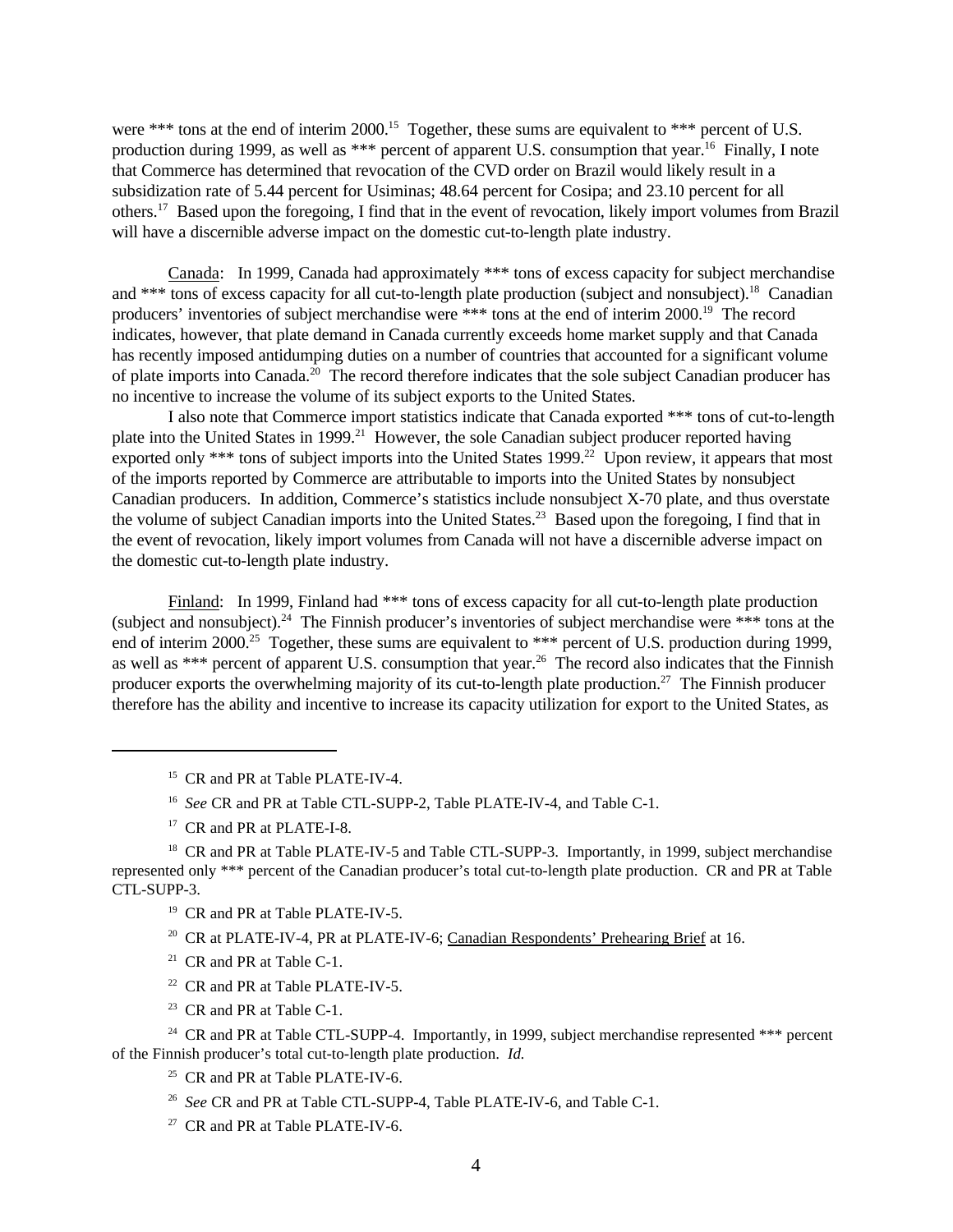well as to ship from existing inventories to the U.S. market. Based upon the foregoing, I find that in the event of revocation, likely import volumes from Finland will have a discernible adverse impact on the domestic cut-to-length plate industry.

Germany: In 1999, Germany had \*\*\* tons of excess capacity for subject merchandise and \*\*\* tons of excess capacity for all cut-to-length plate production (subject and nonsubject).<sup>28</sup> German producers' inventories of subject merchandise were \*\*\* tons at the end of interim 2000.<sup>29</sup> Together, total unused capacity plus end-of-period inventories are equivalent to roughly \*\*\* percent of U.S. production during 1999, as well as \*\*\* percent of apparent U.S. consumption that year.<sup>30</sup> Finally, I note that Commerce has determined that revocation of the CVD order on Germany would likely result in a subsidization rate of 0.80 percent for Ilsenburg; 0.77 percent for Preussag; 0.51 percent for Thyssen; and 14.84 percent for all others.<sup>31</sup> Based upon the foregoing, I find that in the event of revocation, likely import volumes from Germany will have a discernible adverse impact on the domestic cut-to-length plate industry.

Mexico: In 1999, Mexico had \*\*\* tons of excess capacity for subject merchandise.<sup>32</sup> Mexican producers' inventories of subject merchandise were \*\*\* tons at the end of interim 2000.<sup>33</sup> Together, these sums are equivalent to roughly \*\*\* percent of U.S. production during 1999, as well as \*\*\* percent of apparent U.S. consumption that year.<sup>34</sup> I also note that Commerce import statistics indicate that Mexico exported \*\*\* tons of cut-to-length plate into the United States in 1999.<sup>35</sup> However, the sole Mexican producer reported having exported only \*\*\* tons of subject imports into the United States 1999.<sup>36</sup> Finally, I note that Commerce has determined that revocation of the CVD order on Mexico would likely result in a subsidization rate of  $25.87$  percent for AHMSA and  $20.25$  percent for all others.<sup>37</sup>

Arguably, because Commerce's import statistics include nonsubject plate, the volume of Mexican subject imports into the United States may be overstated.<sup>38</sup> However, this explanation is contradicted by the fact that over the course of the period reviewed Mexico produced only \*\*\* tons of nonsubject plate.<sup>39</sup> In any event, based upon my review of the record, I am satisfied that in the event of revocation, likely import volumes from Mexico will have a discernible adverse impact on the domestic cut-to-length plate industry.<sup>40</sup>

Poland: I again note that the Commission did not receive any questionnaire response from any

- <sup>28</sup> CR and PR at Table PLATE-IV-7 and Table CTL-SUPP-5.
- <sup>29</sup> CR and PR at Table PLATE-IV-7.
- 30 *See* CR and PR at Table CTL-SUPP-5, Table PLATE-IV-7, and Table C-1.
- <sup>31</sup> CR and PR at PLATE-I-8.
- <sup>32</sup> CR and PR at Table PLATE-IV-8 and Table CTL-SUPP-6.
- <sup>33</sup> CR and PR at Table PLATE-IV-8.
- 34 *See* CR and PR at Table CTL-SUPP-6, Table PLATE-IV-8, and Table C-1.
- <sup>35</sup> CR and PR at Table C-1.
- <sup>36</sup> CR and PR at Table PLATE-IV-8.
- <sup>37</sup> CR and PR at PLATE-I-9.
- <sup>38</sup> CR and PR at Table C-1.
- <sup>39</sup> CR and PR at Table CTL-SUPP-6.

<sup>40</sup> I note that I would have reached the same conclusion even if the record had clearly indicated that the entire volume of cut-to-length plate imports into the United States from Mexico in 1999, as reported by Commerce, was comprised of nonsubject merchandise.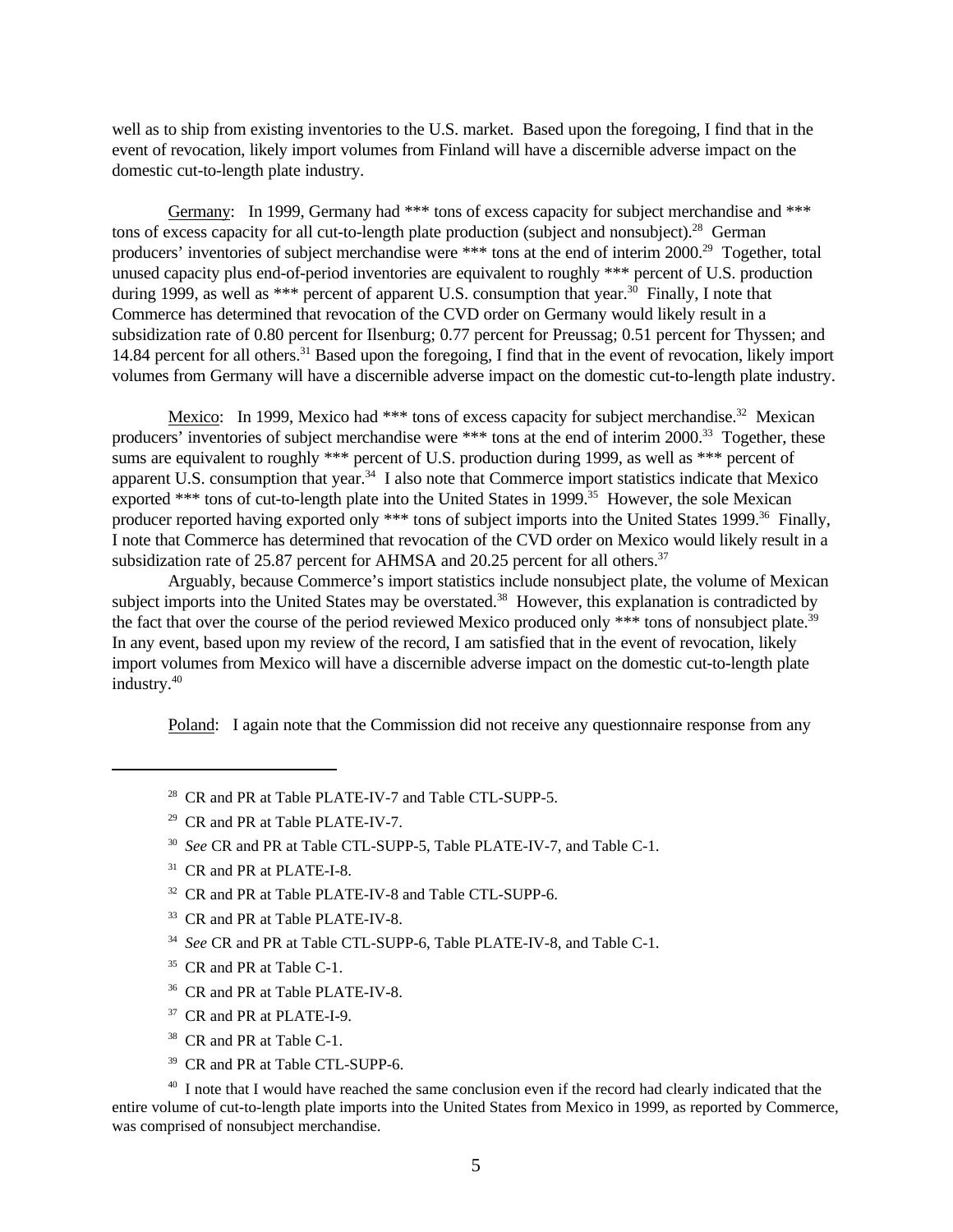Polish subject producer. However, the publication *Iron and Steel Works of the World* indicates that, in 1998, Poland produced 1,774,720 tons of cut-to-length plate.<sup>41</sup> During the period reviewed, Poland exported 4,312 tons of subject cut-to-length plate to the United States in 1997; 477 tons in 1998; and 71 tons in 1999.<sup>42</sup> At the time of the original investigations, Poland's peak exports of subject merchandise to the U.S. market were 24,605 tons.<sup>43</sup> Based upon all of the foregoing, I infer that likely import volumes from Poland will have a discernible adverse impact on the domestic cut-to-length plate industry if the order were revoked.

Romania: In 1999, Romania had approximately \*\*\* tons of excess capacity for all cut-to-length plate production (subject and nonsubject).<sup>44</sup> The Romanian producer's inventories of subject merchandise were \*\*\* tons at the end of interim 2000.<sup>45</sup> Together, these sums are equivalent to roughly \*\*\* percent of U.S. production during 1999, as well as \*\*\* percent of apparent U.S. consumption that year.<sup>46</sup> Based upon all of the foregoing, I find that in the event of revocation, likely import volumes from Romania will have a discernible adverse impact on the domestic cut-to-length plate industry.

Spain: In 1999, Spain had no excess production capacity for subject merchandise and \*\*\* tons of excess capacity for all cut-to-length plate production (subject and nonsubject).<sup>47</sup> Although this amounts to only a small percentage of 1999 apparent U.S. consumption and 1999 U.S. production, the record indicates that the Spanish producer's inventories of subject merchandise were \*\*\* tons at the end of interim 2000.<sup>48</sup> Together, total unused capacity plus end-of-period inventories are equivalent to roughly \*\*\* percent of U.S. production during 1999, as well as \*\*\* percent of apparent U.S. consumption that year.<sup>49</sup> The record also indicates that the Spanish producer exports a substantial portion of its production (as much as \*\*\* percent during the period reviewed).<sup>50</sup> The Spanish producer therefore has the ability and incentive to ship from inventories to the U.S. market, should the orders be revoked. Finally, I note that Commerce has determined that revocation of the CVD order on Spain would likely result in a subsidization rate of 36.86 percent for all producers/exporters.<sup>51</sup> Based upon my review of the record, I am satisfied that in the event of revocation, likely import volumes from Spain will have a discernible adverse impact on the domestic cut-tolength plate industry.

Sweden: In 1999, Sweden had no excess capacity for any cut-to-length plate production.<sup>52</sup> In addition, the Swedish producer held no inventories of subject merchandise at the end of interim 2000.<sup>53</sup>

- <sup>41</sup> CR and PR at PLATE-IV-8.
- <sup>42</sup> CR and PR at Table C-1.
- <sup>43</sup> CR and PR at Table PLATE-I-1.
- <sup>44</sup> CR and PR at Table CTL-SUPP-8.

<sup>45</sup> CR and PR at Table PLATE IV-9. Importantly, in 1999, subject merchandise represented \*\*\* percent of the Romanian producer's total cut-to-length plate production. CR and PR at Table CTL-SUPP-8.

46 *See* CR and PR at Table CTL-SUPP-8, Table PLATE-IV-9, and Table C-1.

- <sup>47</sup> CR and PR at Table PLATE IV-10 and Table CTL-SUPP-9.
- <sup>48</sup> CR and PR at Table PLATE IV-10.
- 49 *See* CR and PR at Table CTL-SUPP-5, Table PLATE-IV-7, and Table C-1.
- <sup>50</sup> CR and PR at Table PLATE IV-10.
- <sup>51</sup> CR and PR at PLATE-I-9.
- <sup>52</sup> CR and PR at Table PLATE IV-11 and Table CTL-SUPP-10.
- <sup>53</sup> CR and PR at Table PLATE IV-11.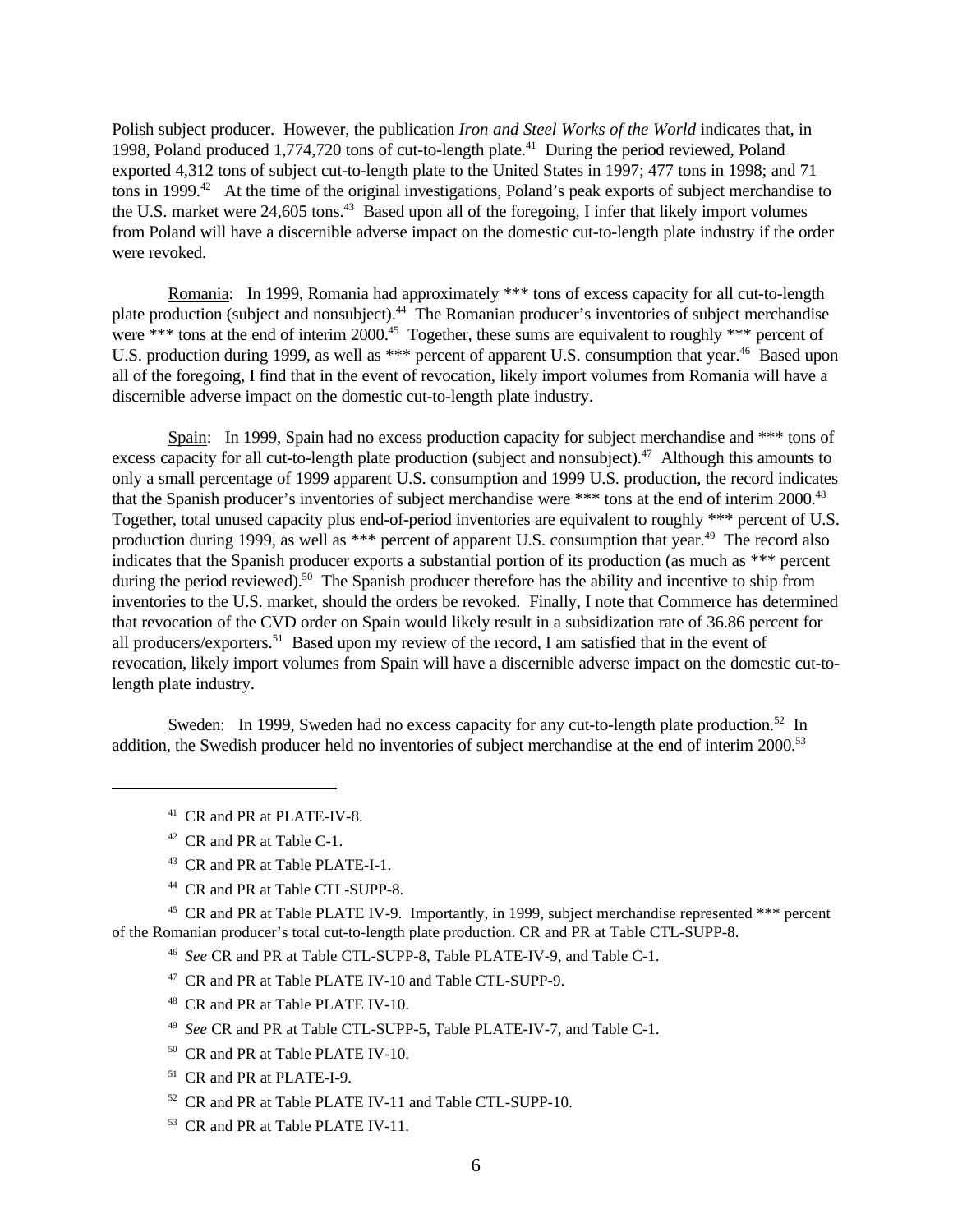However, the record also indicates that the Swedish producer exports the overwhelming majority of its production.<sup>54</sup> I also note that at the time of the original investigations, Sweden exported to the United States as much as \*\*\* tons of subject merchandise.<sup>55</sup> This is equivalent to roughly \*\*\* percent of U.S. production during 1999, as well as \*\*\* percent of apparent U.S. consumption that year.<sup>56</sup> In contrast, Sweden exported only a very small volume of cut-to-length plate into the United States during the period reviewed.<sup>57</sup>

It thus appears that the orders on subject imports from Sweden have had a significant restraining effect. Finally, I note that Commerce has determined that revocation of the CVD order on Sweden would likely result in a subsidization rate of 4.27 percent for all producers/exporters.<sup>58</sup> Based upon all of the foregoing, I find that in the event of revocation, import volumes from Sweden will likely revert to pre-order levels (given the marked export orientation of the Swedish producer), and that this will have a discernible adverse impact on the domestic cut-to-length plate industry.

Taiwan: I again note that the Commission did not receive any questionnaire response from any subject producer in Taiwan. During 1999, Taiwan had approximately \*\*\* tons of excess capacity for subject merchandise.<sup>59</sup> Taiwan producers' inventories of subject merchandise were \*\*\* tons at the end of interim 2000.<sup>60</sup> Together, these sums are equivalent to roughly \*\*\* percent of U.S. production during 1999, as well as \*\*\* percent of apparent U.S. consumption that year.<sup>61</sup> The record also indicates that Taiwan exports a substantial portion of its total shipments (as much as \*\*\* percent during the period reviewed). $62$  Based upon all of the foregoing, I find that in the event of revocation, likely import volumes from Taiwan will have a discernible adverse impact on the domestic cut-to-length plate industry.

United Kingdom: In 1999, the United Kingdom had approximately \*\*\* tons of excess capacity for all cut-to-length plate production (subject and nonsubject).<sup>63</sup> The U.K. producer's inventories of subject merchandise were \*\*\* tons at the end of interim 2000.<sup>64</sup> Together, these sums are equivalent to roughly \*\*\* percent of U.S. production during 1999, as well as \*\*\* percent of apparent U.S. consumption that year.<sup>65</sup> Finally, I note that Commerce has determined that revocation of the CVD order on the United Kingdom would likely result in a subsidization rate of 23.15 percent for Glynwed Steels and 1.05 percent for all others.66 Based upon all of the foregoing, I find that in the event of revocation, likely import volumes from

- <sup>54</sup> CR and PR at Table PLATE IV-11
- <sup>55</sup> CR and PR at Table PLATE-I-1.
- 56 *See* CR and PR at Table PLATE-I-1 and Table C-1.
- <sup>57</sup> CR and PR at Table C-1.
- <sup>58</sup> CR and PR at PLATE-I-10.

<sup>59</sup> CR and PR at Table PLATE IV-12. In 1999, Taiwan was operating at \*\*\* percent capacity utilization. *Id.* However, in 1998, Taiwan's capacity utilization was as high as \*\*\*. *Id.* Consequently, I rely upon the 1998 figure as Taiwan's peak capacity utilization rate for purposes of my analysis.

- <sup>60</sup> CR and PR at Table PLATE IV-12.
- 61 *See* CR and PR at Table PLATE-IV-12 and Table C-1.
- <sup>62</sup> CR and PR at Table PLATE IV-12.

<sup>63</sup> CR and PR at Table PLATE IV-13 and Table CTL-SUPP-12. Importantly, in 1999, subject merchandise represented \*\*\* percent of the U.K. producer's total cut-to-length plate production.

- <sup>64</sup> CR and PR at Table PLATE IV-13.
- 65 *See* CR and PR at Table CTL-SUPP-12, Table PLATE-IV-13, and Table C-1.
- <sup>66</sup> CR and PR at PLATE-I-10.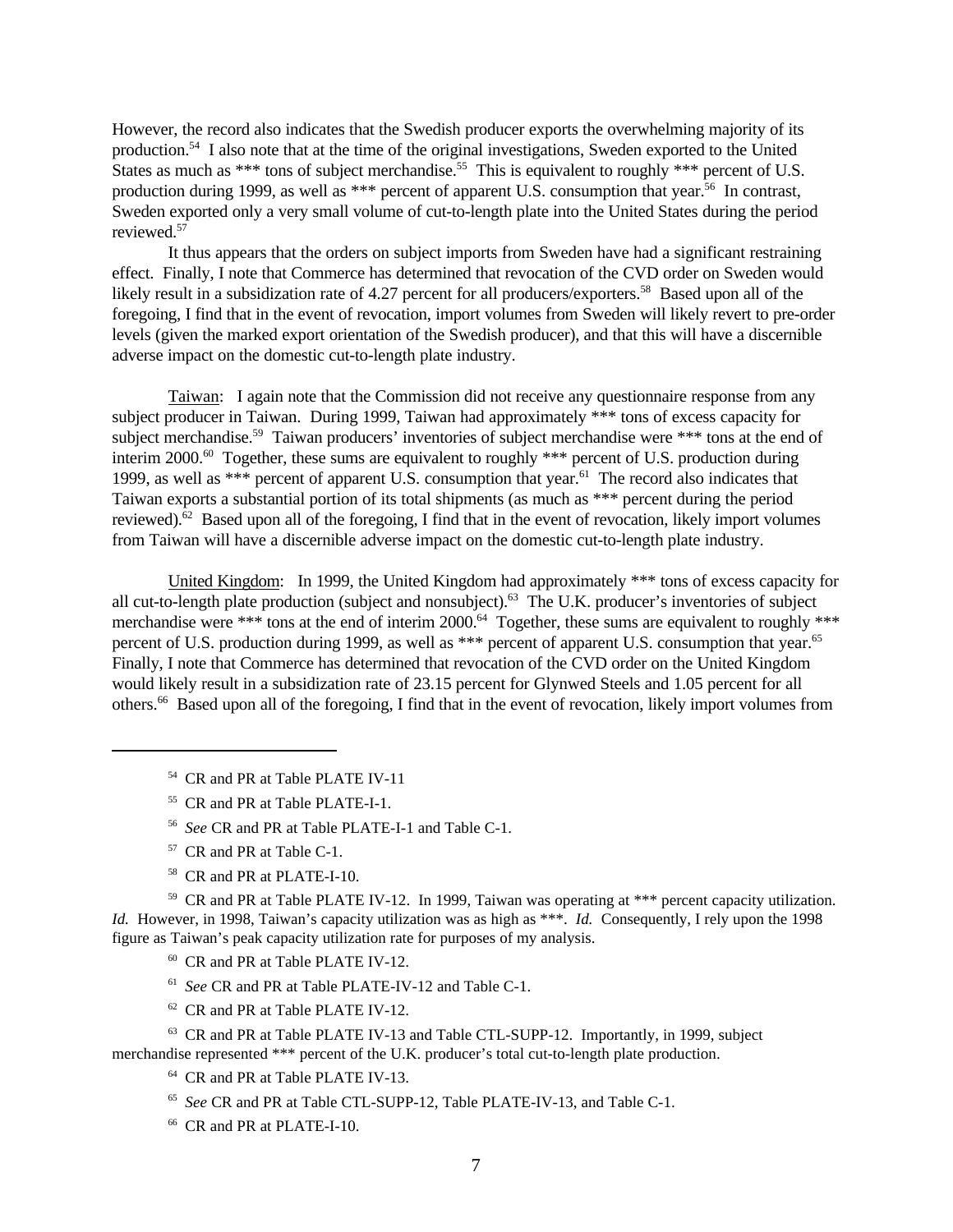the United Kingdom will have a discernible adverse impact on the domestic cut-to-length plate industry.<sup>67</sup>

## **4. Conclusion**

Based upon the foregoing analysis, I find that revocation of the orders on subject imports from Belgium, Brazil, Finland, Germany, Mexico, Poland, Romania, Spain, Sweden, Taiwan, and the United Kingdom, considered individually, would be likely to have a discernible adverse impact on the domestic cut-to-length plate industry. I also find that revocation of the order on subject imports from Canada would be likely to have no discernible adverse impact on the domestic cut-to-length plate industry. I therefore join my colleagues in a cumulative analysis of the likely volume and price effects of subject imports from Belgium, Brazil, Finland, Germany, Mexico, Poland, Romania, Spain, Sweden, Taiwan, and the United Kingdom, as well as an individual country analysis with respect to likely imports from Canada (*see* section IV.C).

## **CORROSION-RESISTANT STEEL:** *Cumulation*

To begin, I note that based upon the record in these reviews, I join the Commission majority in finding that, under section 751(c) of the Tariff Act of 1930, as amended, revocation of the antidumping and countervailing duty orders on certain corrosion-resistant carbon steel products from Australia, Canada, France, Germany, Japan, and Korea, would be likely to lead to continuation or recurrence of material injury to an industry in the United States within a reasonably foreseeable time. I provide the following separate views to detail my cumulation analysis for these grouped sunset reviews.

### *Cumulation–*

As an initial matter, I note that a majority of the Commission cumulated subject imports from Australia, Canada, France, Germany, Japan, and Korea, in the original (1993) investigations. I further note that no respondent party has participated in these reviews with respect to the order on Australia. Finally, I note that I have joined the Commission majority in finding the domestic corrosion-resistant steel industry to be in a vulnerable condition (*see* section VI.C.3). I have considered the domestic industry's vulnerability in my assessment of the likelihood of no discernible adverse impact (discussed below).

## **1. Analytical Framework**

I refer to the discussion of my analytical framework set forth above in the context of the grouped sunset reviews of the orders covering cut-to-length plate.

## **2. Likelihood of a Reasonable Overlap of Competition**

The record in these reviews indicates that domestically produced and imported corrosion-resistant

 $67$  I note that the sole subject U.K. producer has a relationship with an affiliated producer of cut-to-length plate in the United States. CR and PR at PLATE-IV-6. I recognize that an individual U.K. producer with an established physical presence in the United States is unlikely to engage in export behavior to the detriment of its affiliated U.S. production operations. In my view, however, such rationalization of production within a family of affiliated companies, in and of itself, says nothing about the likely behavior of U.K. imports as a whole in the event of revocation, nor does it provide an indication of the likely impact of U.K. imports on unaffiliated producers within the domestic industry.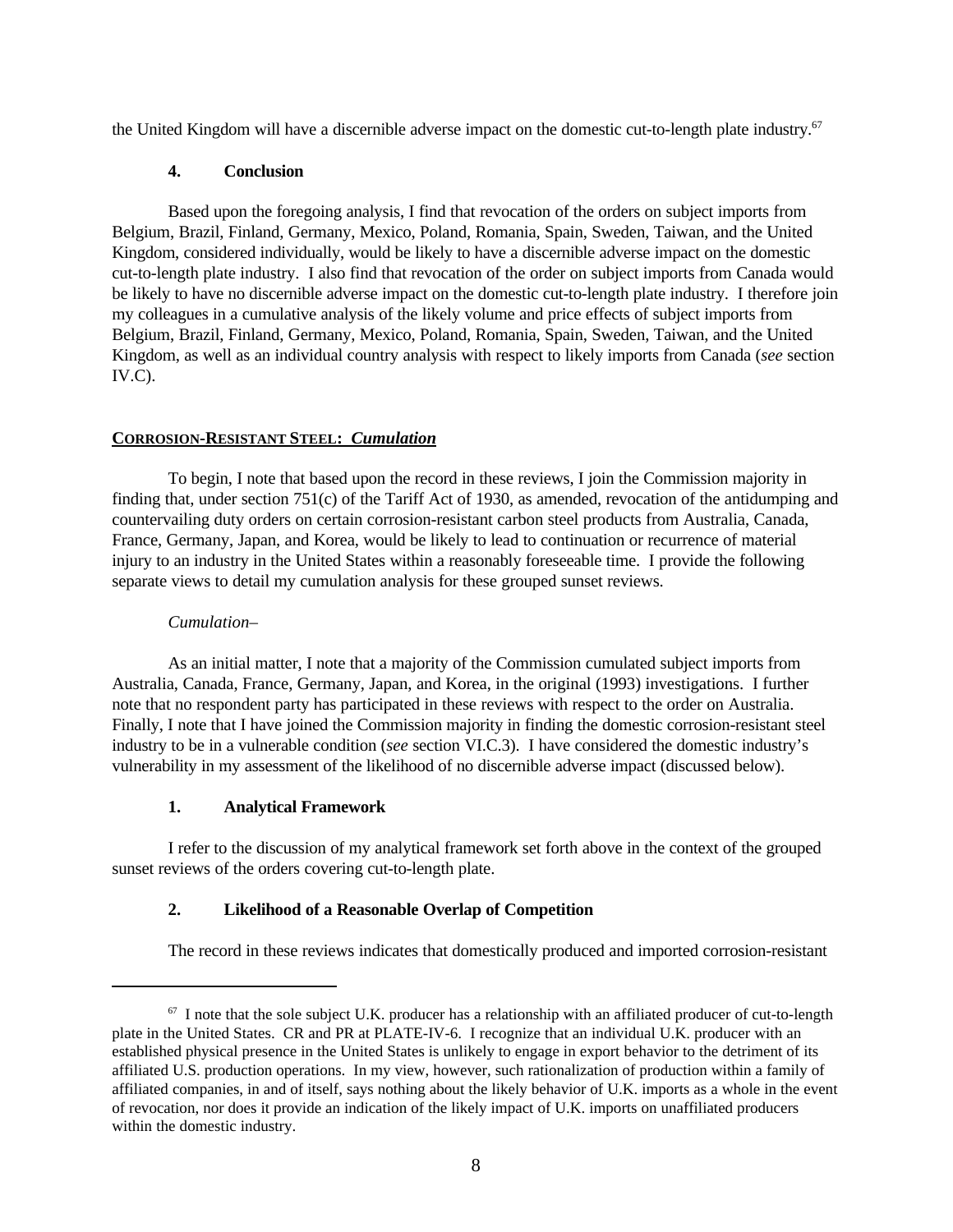steel products are fungible. U.S. producers and importers alike reported that subject imports are broadly interchangeable with the domestic like product,<sup>68</sup> and both share the same essential chemical and physical properties.<sup>69</sup> The record also indicates that the channels of distribution for domestic and imported corrosion-resistant steels are similar.<sup>70</sup> Finally, nothing in the record suggests that if the orders are revoked, subject imports would not again compete with each other and with domestic corrosion-resistant steel, both simultaneously and in the same geographic markets.

Based upon the foregoing, I find that there is likely to be a reasonable overlap of competition among subject imports from each of the subject countries, and between subject imports and the domestic like product, if the orders were revoked.

## **3. Likelihood of No Discernible Adverse Impact**

Australia: Again, I note that no respondent party has participated in these reviews with respect to the order on Australia (notwithstanding the Commission's requests for information); as a result, the Commission has only limited information with respect to the corrosion-resistant steel industry in Australia. Upon review of the record, I infer that producers in Australia will, at a minimum, revert to pre-order export behaviors resulting in a discernible adverse impact on the domestic industry if the order is revoked. I note in this regard that during 1992, the last full year prior to imposition of the orders, subject imports from Australia totaled \*\*\* short tons, which is the equivalent of roughly \*\*\* percent of U.S. production in 1999, as well as almost \*\*\* percent of U.S. consumption that year.<sup>71</sup>

Canada: In 1999, unused subject capacity coupled with reported end-of-period inventories for Canadian producers amounted to \*\*\* short tons, which was equivalent to roughly \*\*\* percent of U.S. production and almost \*\*\* percent of U.S. consumption that year.<sup>72</sup> During 1992, the last year prior to imposition of the orders, subject imports from Canada totaled \*\*\* short tons; in comparison, during 1999 Canada exported \*\*\* short tons of corrosion-resistant steel to the United States.<sup>73</sup> Finally, I note that based upon the pricing data collected in these reviews, quarterly pricing comparisons indicate a 100 percent incidence of underselling by subject imports from Canada, even with the order in place.<sup>74</sup> In light of the foregoing, I find that likely import volumes from Canada will have a discernible adverse impact on the domestic industry in the event of revocation.

France: In 1999, unused subject capacity coupled with reported end-of-period inventories for French producers amounted to \*\*\* short tons, which was equivalent to roughly \*\*\* percent of U.S. production and \*\*\* percent of U.S. consumption that year.<sup>75</sup> During 1992, the last year prior to imposition of the orders, subject imports from France totaled \*\*\* short tons; in comparison, during 1999 France

68 CR at CORROSION-II-18 and CORROSION-II-19; PR at CORROSION-II-12 and CORROSION-II-

13.

- <sup>69</sup> CR at CORROSION-I-16, PR at CORROSION-I-15.
- 70 *See* CR and PR at CORROSION-II-1.
- <sup>71</sup> CR and PR at Table CORROSION-I-1 and Table C-3.
- <sup>72</sup> CR and PR at Table CORROSION-IV-3 (as amended, *see* INV-X-232 (Nov. 1, 2000)) and Table C-3.
- <sup>73</sup> CR and PR at Table CORROSION-I-1 and Table CORROSION-IV-3 (as amended, *see* INV-X-232 (Nov. 1, 2000)).
	- <sup>74</sup> CR and PR at Table CORROSION-V-6.
	- <sup>75</sup> CR and PR at Table CORROSION-IV-4 and Table C-3.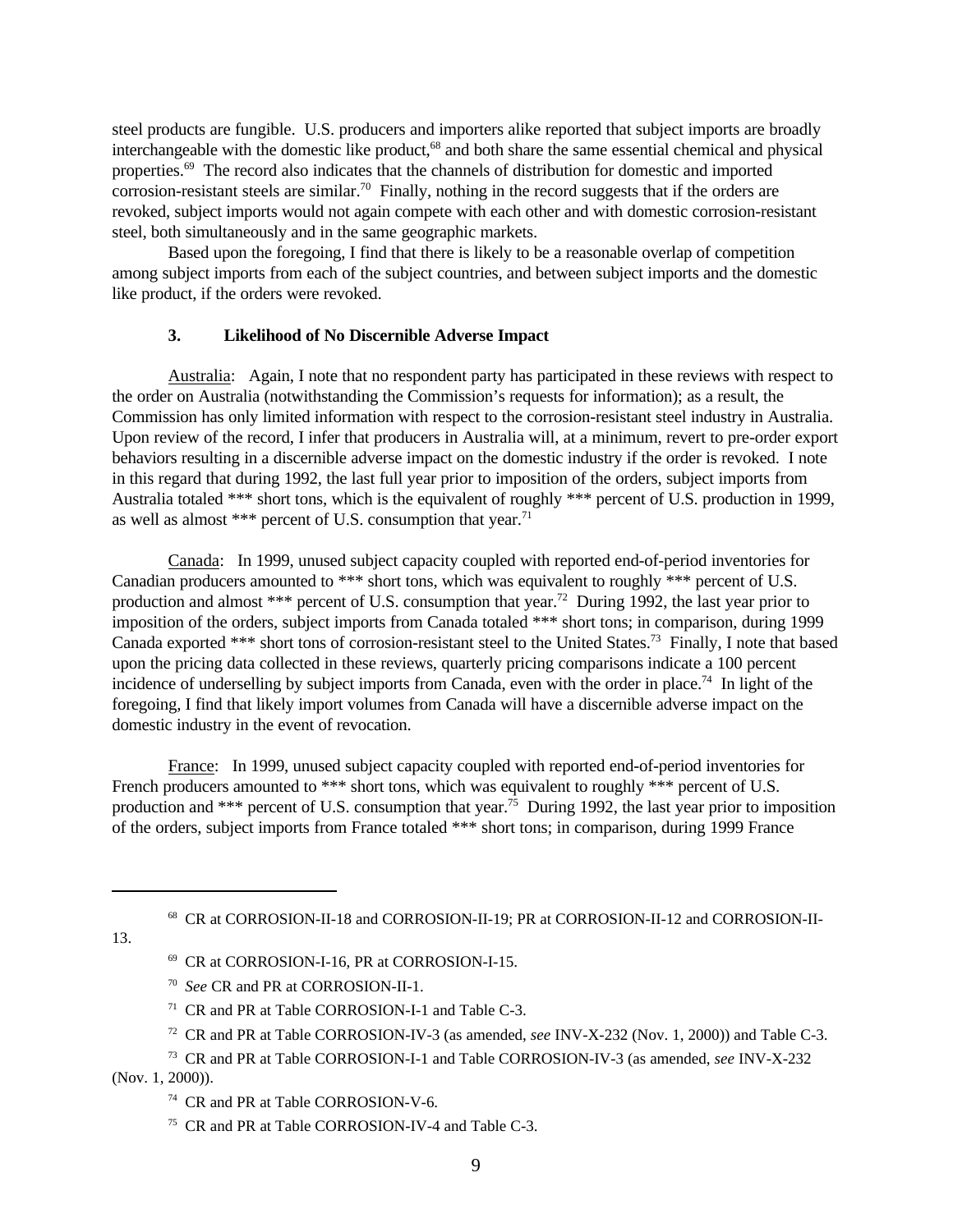exported \*\*\* short tons of corrosion-resistant steel to the United States.<sup>76</sup> Total exports to all countries accounted for between \*\*\* percent and \*\*\* percent of French production during the period of review.<sup>77</sup> Finally, I note that Commerce has determined that revocation of the CVD order on France would likely result in a subsidization rate of 15.13 percent.<sup>78</sup> Based upon the foregoing, I find that likely import volumes from France will have a discernible adverse impact on the domestic industry in the event of revocation.

Germany: In 1999, unused subject capacity coupled with reported end-of-period inventories for German producers amounted to \*\*\* short tons, which was equivalent to roughly \*\*\* percent of U.S. production and \*\*\* percent of U.S. consumption that year.<sup>79</sup> During 1992, the last year prior to imposition of the orders, subject imports from Germany totaled \*\*\* short tons; in comparison, during 1999 Germany exported \*\*\* short tons of corrosion-resistant steel to the United States.<sup>80</sup> Total exports to all countries accounted for between \*\*\* percent and \*\*\* percent of German production during the period of review.<sup>81</sup> Finally, I note that Commerce has determined that revocation of the CVD order on Germany would likely result in a subsidization rate of 0.54 percent.<sup>82</sup> Based upon the foregoing, I find that likely import volumes from Germany will have a discernible adverse impact on the domestic industry in the event of revocation.

Japan: In 1999, unused subject capacity coupled with reported end-of-period inventories for Japanese producers amounted to \*\*\* short tons, which was equivalent to roughly \*\*\* percent of U.S. production and \*\*\* percent of U.S. consumption that year.<sup>83</sup> During 1992, the last year prior to imposition of the orders, subject imports from Japan totaled \*\*\* short tons; in comparison, during 1999, Japan exported \*\*\* short tons of corrosion-resistant steel to the United States.<sup>84</sup> Total exports to all countries accounted for between \*\*\* percent and \*\*\* percent of Japanese production during the period of review.<sup>85</sup> Based upon the foregoing, I find that likely import volumes from Japan will have a discernible adverse impact on the domestic industry in the event of revocation.<sup>86</sup>

Korea: In 1999, unused subject capacity coupled with reported end-of-period inventories for Korean producers amounted to \*\*\* short tons, which was equivalent to \*\*\* percent of U.S. production and

- <sup>76</sup> CR and PR at Table CORROSION-I-1 and Table C-3.
- <sup>77</sup> CR and PR at Table CORROSION-IV-4.
- <sup>78</sup> CR and PR at CORROSION-I-1.
- <sup>79</sup> CR and PR at Table CORROSION-IV-5 and Table C-3.
- <sup>80</sup> CR and PR at Table CORROSION-I-1 and Table C-3.
- <sup>81</sup> CR and PR at Table CORROSION-IV-5.
- <sup>82</sup> CR at CORROSION-I-6, PR at CORROSION-I-1.
- <sup>83</sup> CR and PR at Table CORROSION-IV-6 and Table C-3.
- <sup>84</sup> CR and PR at Table CORROSION-I-1 and Table C-3.
- <sup>85</sup> CR and PR at Table CORROSION-IV-6.

<sup>86</sup> I note that each of the subject Japanese producers has a relationship with an affiliated producer of corrosion-resistant steel in the United States. CR and PR at CORROSION-IV-6. I recognize that an individual Japanese producer with an established physical presence in the United States is unlikely to engage in export behavior to the detriment of its affiliated U.S. production operations. In my view, however, such rationalization of production within a family of affiliated companies, in and of itself, says nothing about the likely behavior of Japanese imports as a whole in the event of revocation, nor does it provide an indication of the likely impact of Japanese imports on unaffiliated producers (whether U.S. or foreign-owned) within the domestic industry.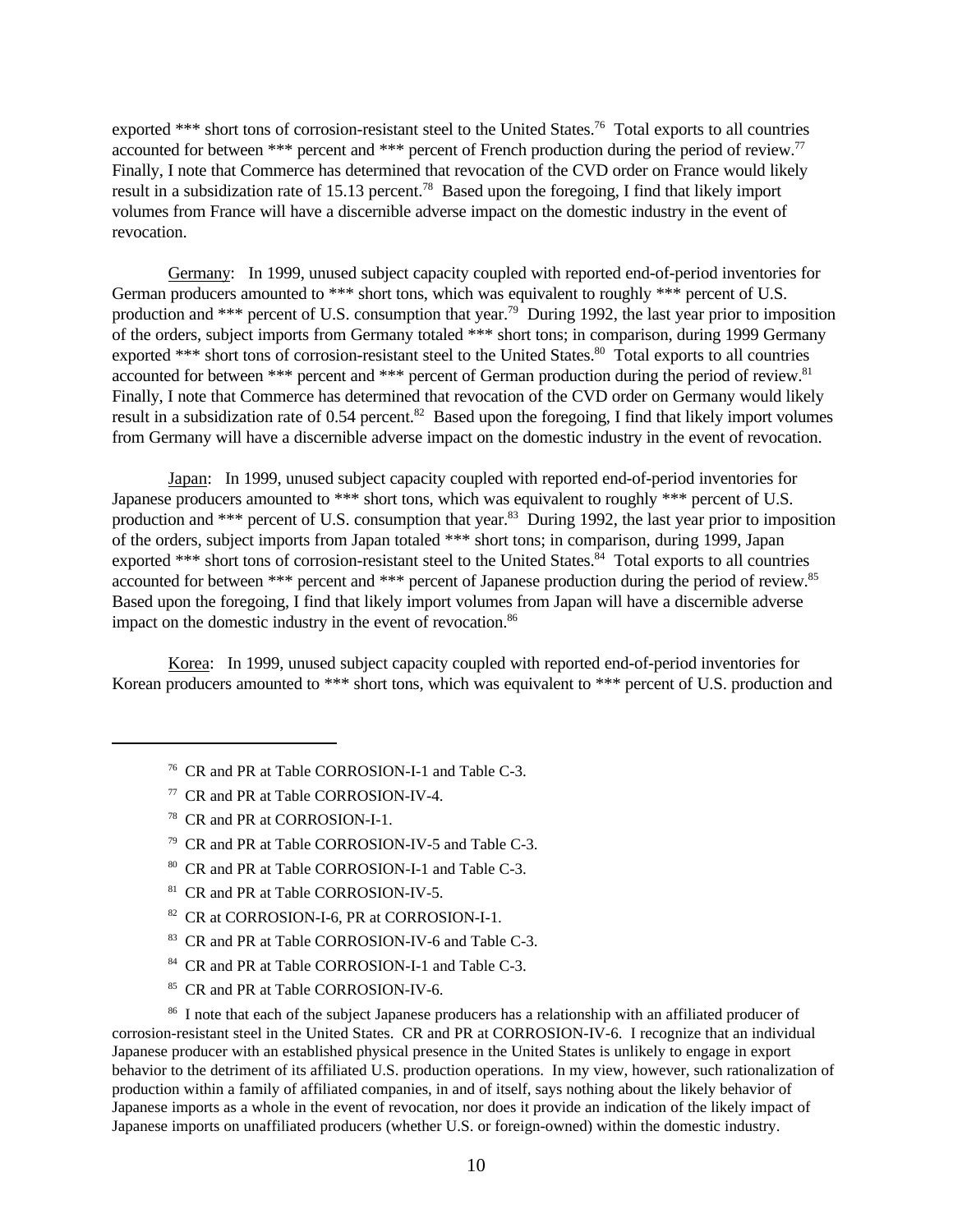\*\*\* percent of U.S. consumption that year.<sup>87</sup> During 1992, the last year prior to imposition of the orders, subject imports from Korea totaled \*\*\* short tons; in comparison, during 1999, Korea exported \*\*\* short tons of corrosion-resistant steel to the United States.<sup>88</sup> Total exports to all countries accounted for between \*\*\* percent and \*\*\* percent of Korean production during the period of review.<sup>89</sup> Finally, I note that Commerce has determined that revocation of the CVD order on Korea would likely result in a subsidization rate of 0.54 percent.<sup>90</sup> Based upon the foregoing, I find that likely import volumes from Korea will have a discernible adverse impact on the domestic industry in the event of revocation.

### **4. Conclusion**

Based upon the foregoing analysis, I find that revocation of the orders on subject imports from Australia, Canada, France, Germany, Japan, and Korea, considered individually, would be likely to have a discernible adverse impact on the domestic corrosion-resistant steel industry. I therefore join my colleagues in a cumulative analysis of the likely volume and price effects of subject imports from all six subject countries in these grouped reviews (*see* section VI.C).

## **COLD-ROLLED STEEL:**

## *Definitions of the Domestic Like Product and Industry–*

I join in the majority's discussion of the domestic like product (section II.A), wherein we define a single domestic like product (*i.e.* cold-rolled steel) commensurate with the scopes and consistent with the original determinations. I therefore exclude from this definition microalloy products that lie outside the scopes, and I include seat belt retractor steel. I further join in the majority's discussion of the domestic industry (section II.B), wherein we define the domestic industry as all domestic producers of cold-rolled steel.

With regard to related parties, I also join in the majority's discussion finding that appropriate circumstances do not exist to exclude Theis Precision Steel Corporation from the definition of the domestic industry (section II.C.2). In addition, I note that UPI is a related party by virtue of its partial ownership by Pohang, a Korean steelmaker subject to this review.<sup>91</sup> Two other firms, \*\*\*, are potentially related parties because they imported subject merchandise from \*\*\*.<sup>92</sup> However, the Commission did not timely receive data from any of these producers, and none of these firms is included in the industry data compiled in these reviews. The issue is thus moot with respect to whether these firms are included or excluded from the domestic industry. Finally, I note that the Commission did not exclude any domestic producer as a related party in the original investigations.<sup>93</sup> Based on the record developed in these reviews, I determine that

2000)).

- <sup>90</sup> CR and PR at CORROSION-I-6.
- <sup>91</sup> CR and PR at Table COLD-I-3.
- <sup>92</sup> CR and PR at Table III-4.

<sup>87</sup> CR and PR at Table CORROSION-IV-7 (as amended, *see* INV-X-232 (Nov. 1, 2000)) and Table C-3.

<sup>88</sup> CR and PR at Table CORROSION-I-1 and CORROSION-IV-7 (as amended, *see* INV-X-232 (Nov. 1,

<sup>89</sup> CR and PR at Table CORROSION-IV-7 (as amended, *see* INV-X-232 (Nov. 1, 2000)).

<sup>&</sup>lt;sup>93</sup> Certain Flat-Rolled Carbon Steel Products from Argentina, Australia, Belgium, Brazil, Canada, Finland, France, Germany, Italy, Japan, Korea, Mexico, the Netherlands, New Zealand, Poland, Romania, Spain, Sweden, and the United Kingdom, Inv. Nos. 701-TA-319-332, 334, 336-342, 344, and 347-353 (Final) and 731- TA-573-579, 581-592, 594-597, 599-609, and 612-619 (Final), USITC Pub. 2664 at 98 (August 1993) ("Original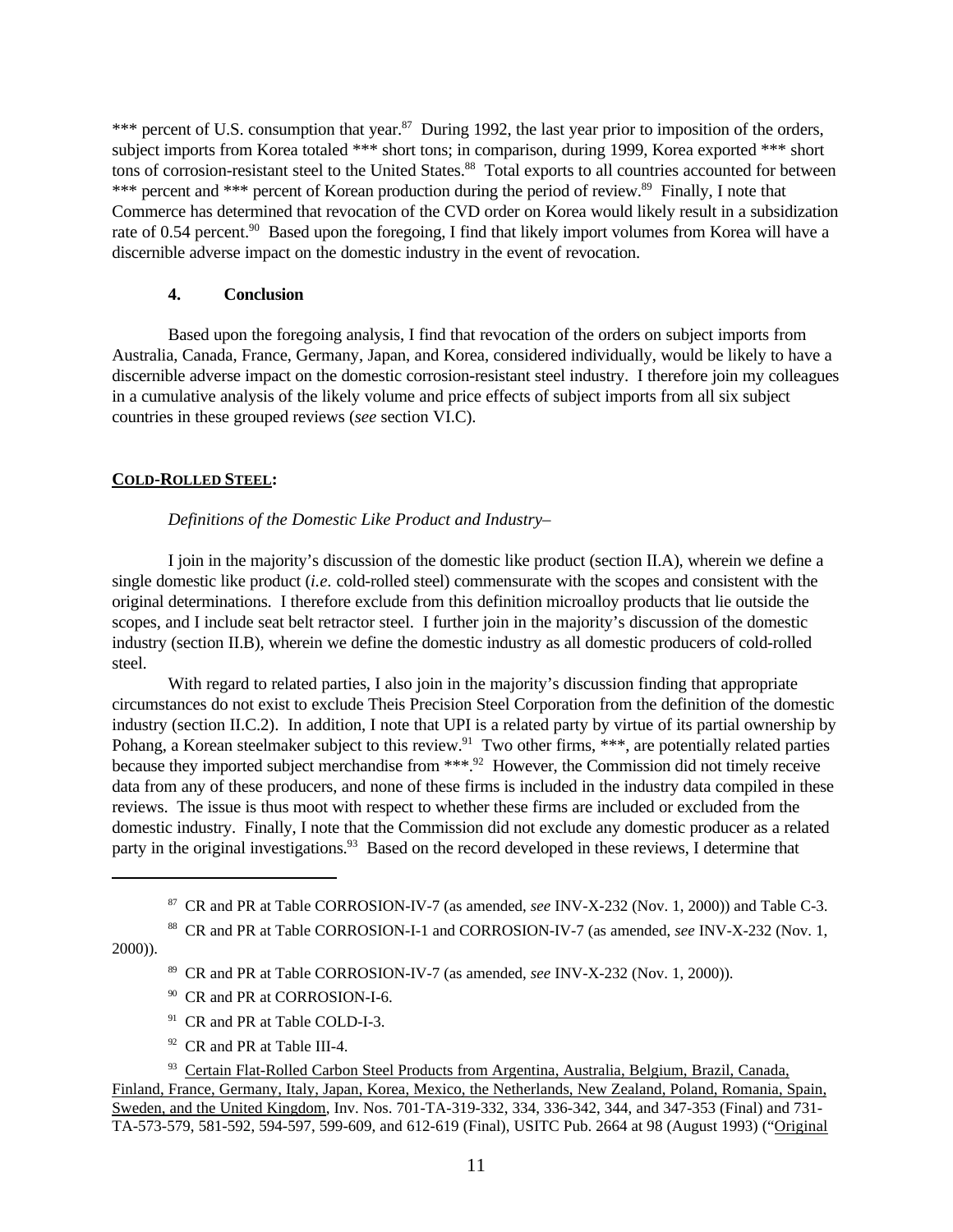appropriate circumstances do not exist to exclude any U.S. producer from the domestic industry; accordingly, I define the domestic industry as all U.S. producers of the domestic like product.

### *Cumulation–*

To begin, I note that a majority of the Commission cumulated subject imports from Germany, Korea, and the Netherlands, in the original (1993) investigations. The countervailing duty order on subject imports from Sweden, however, resulted from an affirmative determination rendered by the Commission in 1985 (following an investigation of subject imports from Sweden and Austria).

In addition, as I discuss later in these views, I find the domestic cold-rolled steel industry to be in a vulnerable condition. I note that I have considered the domestic industry's vulnerability in my assessment of the likelihood of no discernible adverse impact (discussed below).

### **1. Analytical Framework**

I refer to the discussion of my analytical framework set forth above in the context of the grouped sunset reviews of the orders covering cut-to-length plate.

## **2. Likelihood of a Reasonable Overlap of Competition**

The Dutch respondents argue that because subject imports from the Netherlands are comprised largely of full-hard steel, the Commission should find there is not likely to be a reasonable overlap of competition as there are \*\*\* imports of full-hard steel from either Germany or Sweden, and \*\*\* are in much smaller volumes. In addition, the Dutch product is sold only to \*\*\*, while imports from \*\*\*.

Significantly, however, subject imports from the Netherlands are comprised of more than just fullhard steel; moreover, the relevant inquiry is what the likely import mix will be in the event of revocation, and not how export behaviors in the subject countries may have adjusted to the existence of the orders.

According to the Dutch respondents, imports of full-hard steel from the Netherlands accounted for between \*\*\* percent of total Dutch imports in 1997 and 1998, declining to \*\*\* percent in 1999 and increasing to \*\*\* percent during the first three months of 2000; more importantly, in 1992, prior to imposition of the order, imports of full-hard steel from the Netherlands accounted for only \*\*\* percent of total Dutch imports.<sup>94</sup> Finally, I note that producers and importers overwhelmingly indicated that subject imports are interchangeable with each other and with the domestic like product.<sup>95</sup>

Based upon my review of the record, I am satisfied that subject imports from each of the four countries are interchangeable with each other and with the domestic like product, and that if the orders are revoked subject imports will again simultaneously compete with each other and with the domestic like product, in the same geographic markets and channels of distribution. Consequently, I find there is likely to be a reasonable overlap of competition among subject imports and between subject imports and the domestic like product in the event of revocation.

## **3. Likelihood of No Discernible Adverse Impact**

With respect to Sweden, the record indicates that the sole Swedish producer of cold-rolled steel operated at \*\*\* percent capacity utilization throughout the period of review; in addition, the Swedish

Determination").

<sup>&</sup>lt;sup>94</sup> Post-Hearing Brief of Hoogovens Staal BV and Hoogovens Steel USA at A-30.

<sup>&</sup>lt;sup>95</sup> CR and PR at Table COLD-II-4.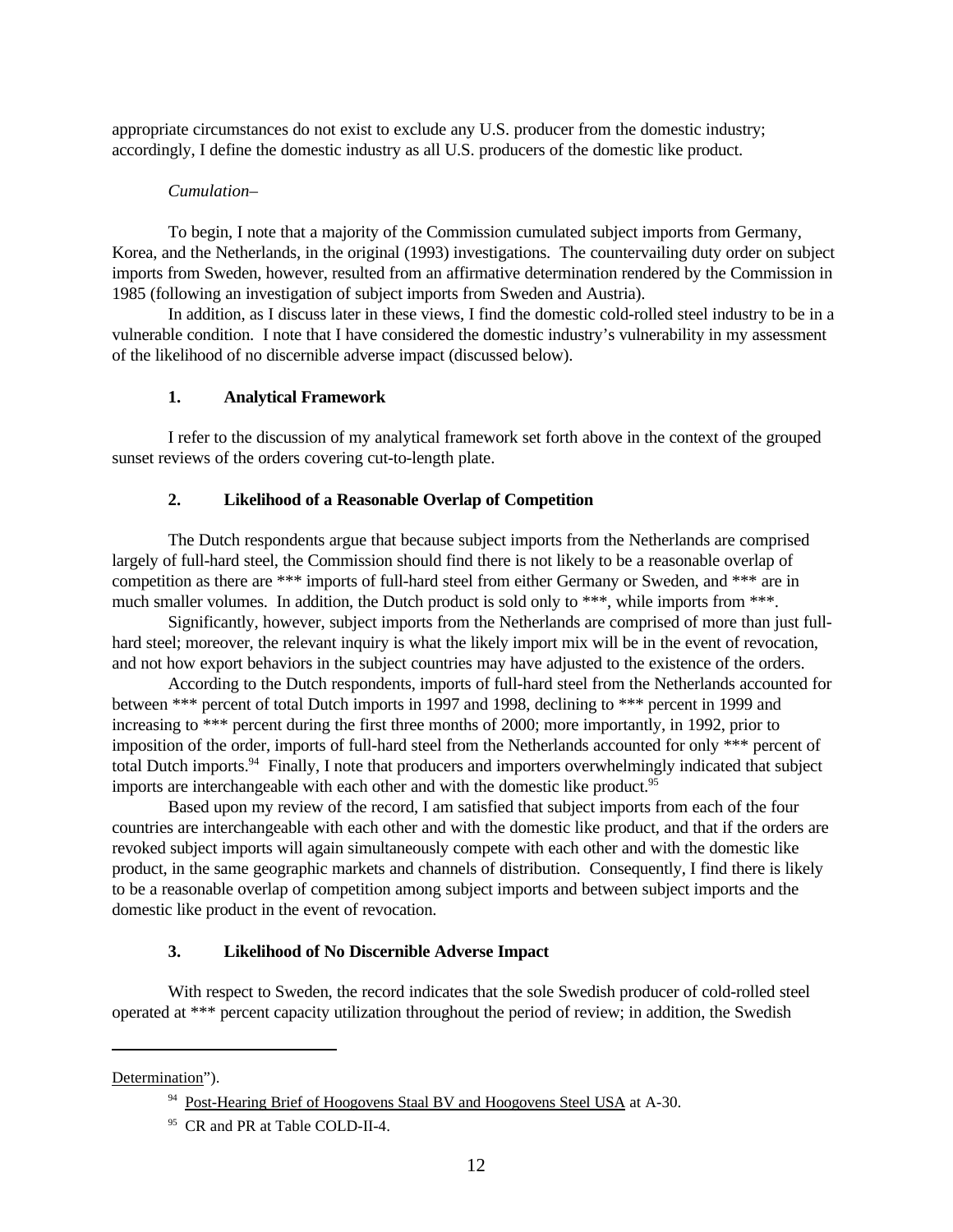producer's end-of-period inventories remained below \*\*\* of U.S. production throughout the period of review.<sup>96</sup> Moreover, in the extreme and unlikely event the Swedish producer exported 100 percent of its production to the U.S. market, this volume would be equivalent to only \*\*\* percent of U.S. production in 1999, as well as \*\*\* percent of U.S. commercial shipments that year.<sup>97</sup> Finally, I note that Commerce has determined that the likely rate of subsidization in the event the CVD order on Sweden is revoked is 8.77 percent.<sup>98</sup>

Although roughly \*\*\* percent of Swedish production of cold-rolled steel is exported,<sup>99</sup> I find that the foregoing data indicate that revocation of the CVD order on Sweden would be likely to have no discernible adverse impact on the domestic industry. My negative determination with respect to Sweden stems naturally from this finding.

With respect to Germany, Korea, and the Netherlands, however, I find that revocation of each of these orders would likely result in a discernible adverse impact on the domestic industry. First, I note that unused subject capacity in each country during 1999 was equivalent to significant shares of U.S. production that year; specifically: unused subject capacity in Germany during 1999 was equivalent to \*\*\* percent of U.S. production that year; unused subject capacity in Korea during 1999 was equivalent to \*\*\* percent of U.S. production that year; and, unused subject capacity in the Netherlands during 1999 was equivalent to \*\*\* percent of U.S. production that year.<sup>100</sup>

The foregoing comparisons are with respect to total U.S. production, and not merely merchant market shipments by domestic producers. If comparisons are made solely to U.S. commercial shipments, the percentages would be as follows: total unused cold-rolled capacity in Germany during 1999 was equivalent to \*\*\* percent of U.S. commercial shipments that year; total unused cold-rolled capacity in Korea during 1999 was equivalent to \*\*\* percent of U.S. commercial shipments that year; and, total unused cold-rolled capacity in the Netherlands during 1999 was equivalent to \*\*\* percent of U.S. commercial shipments that year.<sup>101</sup>

Finally, if end-of-period inventories in these three countries are also considered as being available for export to the United States, the foregoing percentages would be higher still for each of the three countries.<sup>102</sup> Based upon all the foregoing, I find that if the orders are revoked, likely import volumes from each of these three countries, considered individually, would be likely to have a discernible adverse impact on the domestic industry.

### **4. Conclusion**

As a result of the foregoing findings, I have engaged in a separate analysis of likely imports from Sweden, and a cumulative analysis with respect to likely imports from Germany, Korea, and the Netherlands, in the event the orders are revoked.

*Conditions of Competition–*

## **1. Captive Production**

<sup>96</sup> *See* CR and PR at Table COLD-IV-6 and Table C-2.

<sup>&</sup>lt;sup>97</sup> See CR and PR at Table COLD-III-2, Table COLD-IV-6 and Table C-2.

<sup>98</sup> CR and PR at COLD-I-6.

<sup>99</sup> CR and PR at Table COLD-IV-6.

<sup>&</sup>lt;sup>100</sup> See CR and PR at Tables COLD-IV-3 through COLD-IV-5, and Table C-2.

<sup>&</sup>lt;sup>101</sup> See CR and PR at Tables COLD-IV-3 through COLD-IV-5, and Table COLD-III-11.

<sup>&</sup>lt;sup>102</sup> See CR and PR at Tables COLD-IV-3 through COLD-IV-5.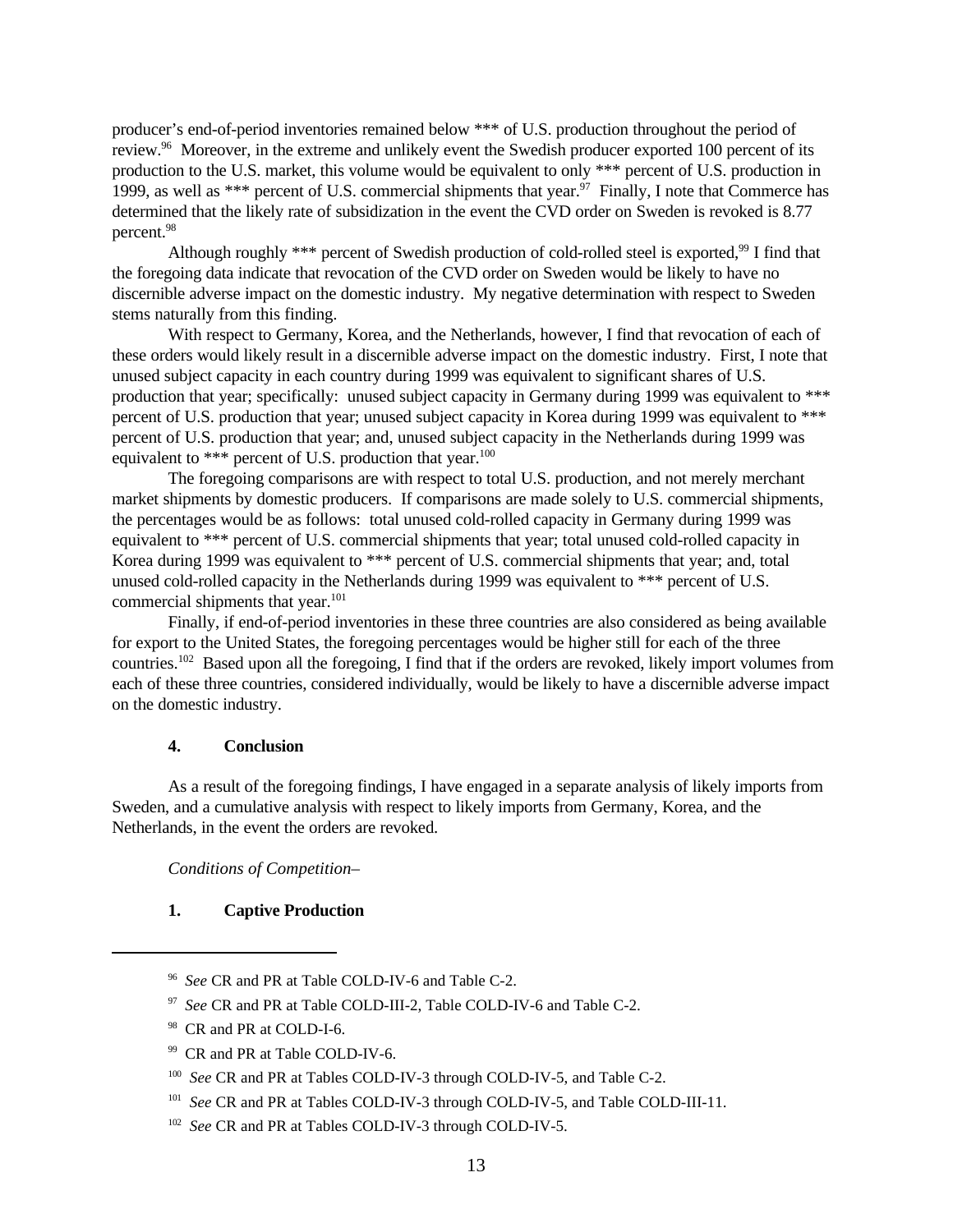Although the domestic industry internally transfers a significant portion of its production of coldrolled steel for the production of downstream articles, I note that I have previously determined that the captive production provision of the statute does not apply in the context of sunset reviews.<sup>103</sup> Nevertheless, I have considered captive production as a condition of competition in assessing whether revocation of the orders under review would be likely to result in continuation or recurrence of material injury.

### **2. Other Conditions of Competition**

Demand for cold-rolled steel depends largely on the level of demand in the automotive, appliance, construction, and container industries, and has increased substantially since imposition of the orders in 1985 and 1993, with apparent U.S. consumption increasing by roughly \*\*\* percent between 1992 and 1999 alone.<sup>104</sup> Total production capacity for the domestic industry similarly has increased substantially,  $^{105}$  as new capacity has been added and the efficiency of existing capacity has been improved in order to remain competitive.<sup>106</sup> Notwithstanding these increases in capacity, the rate of capacity utilization by the domestic industry increased steadily since 1992.<sup>107</sup>

With regard to supply, subject import volumes from each of the four countries declined following imposition of the respective orders. The share of the U.S. market supplied by domestic producers increased since the orders were imposed in 1985 and 1993, reaching a high of \*\*\* percent in interim 2000.<sup>108</sup> The share of the U.S. market captured by subject and nonsubject imports alike declined during the period of review.<sup>109</sup>

Domestic producers and importers usually reported subject imports and the domestic like product to be broadly interchangeable, and differences other than price usually are not a significant factor in their sales of cold-rolled steel.<sup>110</sup> More than half of responding purchasers reported purchasing on either a daily or weekly basis, and most contact multiple suppliers before making a purchase.<sup>111</sup> It is likely that the importance of price to purchasing decisions will only magnify with the development and more widespread acceptance of e-commerce as a vehicle for consummating sales within this industry.<sup>112</sup>

The use of published price lists is rare, with the majority of responding producers and importers indicating that prices are determined on a transaction-by-transaction basis.<sup>113</sup> Contracts for domestic producers are typically of six to twelve months in duration, with some as short as three months.<sup>114</sup> Even where price terms may be specified, contracts may not shield producers from negative pricing pressures in the market.<sup>115</sup> In addition, the increasing use of life-of-the-part contracts and partnering agreements,

103 *See, e.g.,* Sebacic Acid from China, Inv. No. 731-TA-653 (Review), USITC Pub. 3189, at 7 n.26 (May 1999).

- 106 *See, e.g.,* Hearing Transcript at 68-69 (Sept. 12, 2000) (Wilhelm).
- <sup>107</sup> CR and PR at COLD-II-2.
- <sup>108</sup> CR and PR at Table COLD-I-1.
- <sup>109</sup> CR and PR at Table COLD-I-1.
- <sup>110</sup> CR at COLD-II-15 and COLD-II-16; PR at COLD-II-10 and COLD-II-11.
- <sup>111</sup> CR COLD-II-13; PR at COLD-II-9.
- 112 *See* CR at COLD-II-12; PR at COLD-II-8 to COLD-II-9.
- <sup>113</sup> CR and PR at COLD-V-2.
- <sup>114</sup> CR at COLD-V-3; PR at COLD-V-2 to COLD-V-3.
- <sup>115</sup> Hearing Transcript at 79 (Sept. 12, 2000) (Eckstein).

<sup>104</sup> *See* CR at COLD-II-10 and Table COLD-I-1; PR at COLD-II-7 and Table COLD-I-1.

<sup>105</sup> *See* CR and PR at Table COLD-I-1.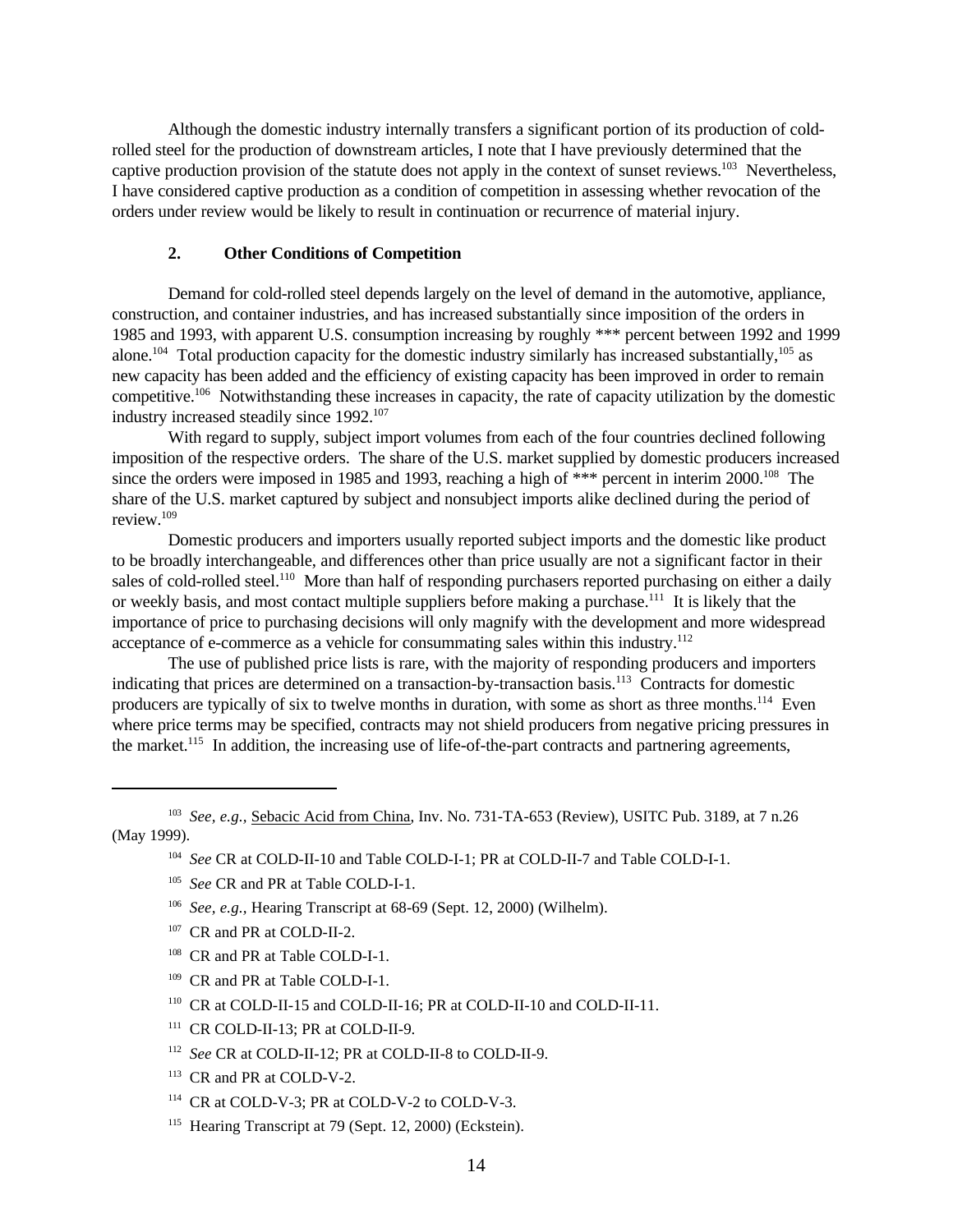wherein price terms may be downwardly flexible, exposes producers to negative pricing pressures in the market $116$ 

### *Likelihood of Continuation or Recurrence of Material Injury–*

Before turning to my analysis of the likely volume, price effects, and impact, if the orders under review are revoked, there are several preliminary matters to address. First, I note that segregated data on the domestic cold-rolled steel industry (as defined above) are not available, as some domestic producers have indicated they were unable to supply segregated data. As a result, I must rely on the industry data provided, keeping in mind that the data do not correspond precisely to the industry producing the domestic like product in these reviews. I am also mindful of the fact that comparisons between the data for the domestic industry in the original determinations and the data gathered in these reviews may be somewhat distorted, as a result of the domestic producers' inability to segregate microalloy products from the domestic like product in their questionnaire responses in these reviews. Nevertheless, I am satisfied that such comparisons are sufficiently valid to indicate the magnitude of changes in the industry, including apparent consumption.

Second, I note that Commerce reported that it had made an affirmative duty absorption finding with regard to one Korean producer of cold-rolled steel.<sup>117</sup> In addition, during the course of an administrative review, Commerce made an affirmative duty absorption finding with regard to the sole Dutch producer of cold-rolled steel;<sup>118</sup> however, this latter finding was not reported by Commerce as part of its final sunset review order.<sup>119</sup> In any event, I have not relied on any duty absorption findings in reaching my determinations, particularly with respect to likely price effects in the event of revocation.

Third, because the interim data for 1999 and 2000 cover only limited three-month periods, I have relied principally on data covering full-year periods, and have placed particular weight on 1999 data, which is the most recent full-year period for which data are available in these reviews.

Fourth, I note that I have considered the arguments presented by domestic producers regarding global cartels. I further note, however, that I did not rely upon any alleged global cartel activity in reaching my determinations.

Finally, I note that in March 2000, I determined that the domestic cold-rolled steel industry was materially injured by reason of cumulated subject imports from twelve countries.<sup>120</sup> Unfortunately, though not surprisingly, the record in these reviews indicates that there has not been a significant improvement in the condition of domestic cold-rolled steel producers since I rendered my affirmative determinations; indeed, there is some indication that conditions have worsened since the Commission majority rendered its

- <sup>118</sup> 63 Fed. Reg. 20574, 20575 (Apr. 27, 1998) (Netherlands).
- <sup>119</sup> 65 Fed. Reg. 47377 (Aug. 2, 2000).

<sup>120</sup> See Dissenting Views of Chairman Lynn M. Bragg in Certain Cold-Rolled Steel Products from Argentina, Brazil, Japan, Russia, South Africa, and Thailand, Inv. Nos. 701-TA-393 and 731-TA-829-830, 833- 834, 836, and 838, USITC Pub. 3283 at 29-40 (Final) (March 2000). The Commission rendered staggered determinations with respect to the six remaining countries subject to those investigations. *See Dissenting Views of Chairman Lynn M. Bragg* in Certain Cold-Rolled Steel Products from Turkey and Venezuela, Inv. Nos. 731-TA-839-840, USITC Pub. 3297 at 13-14 (Final) (May 2000); and *Dissenting Views of Commissioner Lynn M. Bragg* in Certain Cold-Rolled Steel Products from China, Indonesia, Slovakia, and Taiwan, Inv. Nos. 731-TA-831-832, 835, and 837, USITC Pub. 3320 at 13-14 (Final) (July 2000).

<sup>&</sup>lt;sup>116</sup> CR at COLD-V-4; PR at COLD-V-3.

<sup>117</sup> 65 Fed. Reg. 24180 (Apr. 25, 2000) (Korea).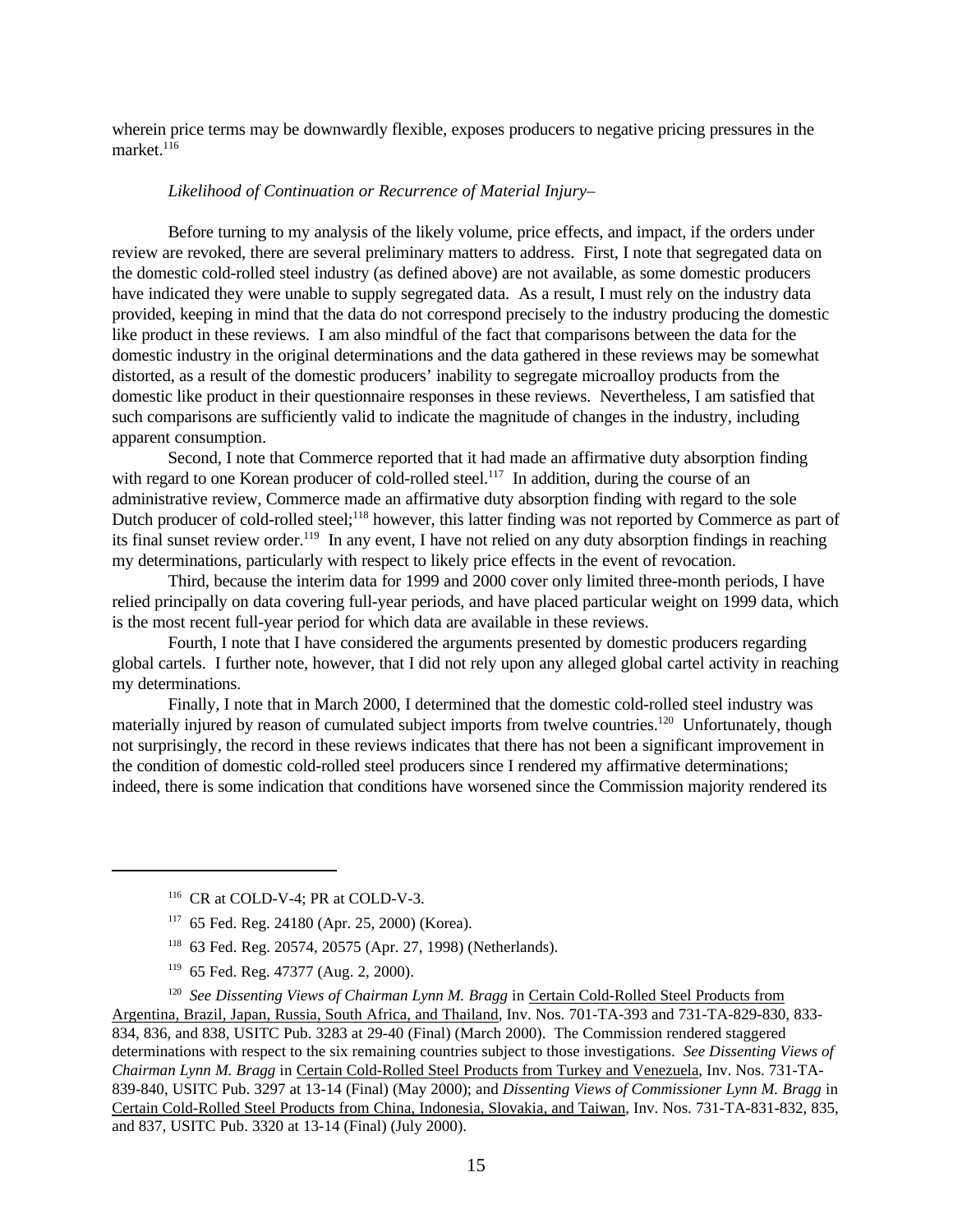negative determinations earlier this year.<sup>121</sup> In any event, based on the record in these reviews I find the domestic cold-rolled steel industry to be vulnerable to material injury. In this regard, I note the significant decline in the industry's operating performance between 1997 and 1999, as well as the fact that the number of domestic producers posting operating losses increased from \*\*\* in 1997 to \*\*\* in 1999.<sup>122</sup> I also note that the pricing data collected in these reviews indicate uniformly declining price levels for U.S. producers during the period of review; moreover, eight out of ten comparisons indicate a price decline of about \*\*\* percent or greater.<sup>123</sup>

In finding the domestic industry to be vulnerable, I have considered the analysis prepared by Professor Kothari and presented by the domestic producers; however, I have not relied upon this analysis because it is based upon indicators pertaining to the overall steel industry and thus is not specific to the cold-rolled steel industry as defined above. Still, I do consider Professor Kothari's analysis to afford corroborative value to my finding of vulnerability, given the close relationship between the cold-rolled steel industry as defined in these reviews and the U.S. steel industry as a whole.

#### **1. Sweden**

Likely Volume: As noted in the discussion of no discernible adverse impact, the sole producer of subject cold-rolled steel in Sweden operated at \*\*\* percent capacity utilization throughout the period of review; in addition, this producer's end-of-period inventories remained \*\*\* throughout the period of review. Consequently, the \*\*\* by which the Swedish producer could increase exports to the U.S. market would be to redirect exports from other markets. Swedish cold-rolled exports are not subject to any penalty tariff or nontariff barriers in any third country markets, $124$  and there is no indication on the record of any incentive for the Swedish producer to attempt to redirect its exports to the United States in the event of revocation. Thus, notwithstanding the fact that roughly \*\*\* percent of Swedish production of cold-rolled steel is exported,<sup>125</sup> I find that the record in these reviews indicates that revocation of the CVD order on Sweden would not be likely to result in a significant volume of imports into the U.S. market.

Likely Price Effects: The pricing data collected in these reviews indicate that subject imports from Sweden undersold the domestic like product in 5 out of 6 quarterly pricing comparisons.<sup>126</sup> This data, however, accounted for 4.1 percent of U.S. commercial shipments and 8.0 percent of subject imports from Sweden in 1999. The average unit value of subject imports from Sweden far exceeded that of both imports from any other source (whether subject or nonsubject) in 1997, 1998, 1999, and interim 2000, as well as the AUV of U.S. commercial shipments during each of those periods.<sup>127</sup> Perhaps this is a function of the relatively small volume of imports from Sweden, compared to imports from any other source (whether subject or nonsubject) during each of those periods. In any event, I have determined that revocation of the CVD order on Sweden would not result in a significant volume of imports, and I further determine based on the record that any imports from Sweden that do enter the United States following revocation are not likely to cause significant negative price effects in the U.S. market.

<sup>&</sup>lt;sup>121</sup> See, e.g., Exhibit 38 to Domestic Producers' Submission of New Information (October 24, 2000) (indicating that Midwest prices for cold-rolled steel sheet have declined roughly 16 percent in the past six months).

<sup>&</sup>lt;sup>122</sup> CR and PR at Table COLD-III-7 and Table C-2.

<sup>&</sup>lt;sup>123</sup> CR and PR Tables COLD-V-2 and COLD-V-3.

<sup>&</sup>lt;sup>124</sup> CR at COLD-IV-4, PR at COLD-IV-5.

<sup>&</sup>lt;sup>125</sup> CR and PR at Table COLD-IV-6.

<sup>&</sup>lt;sup>126</sup> CR and PR at Table COLD-V-4.

<sup>&</sup>lt;sup>127</sup> CR and PR at Table C-2.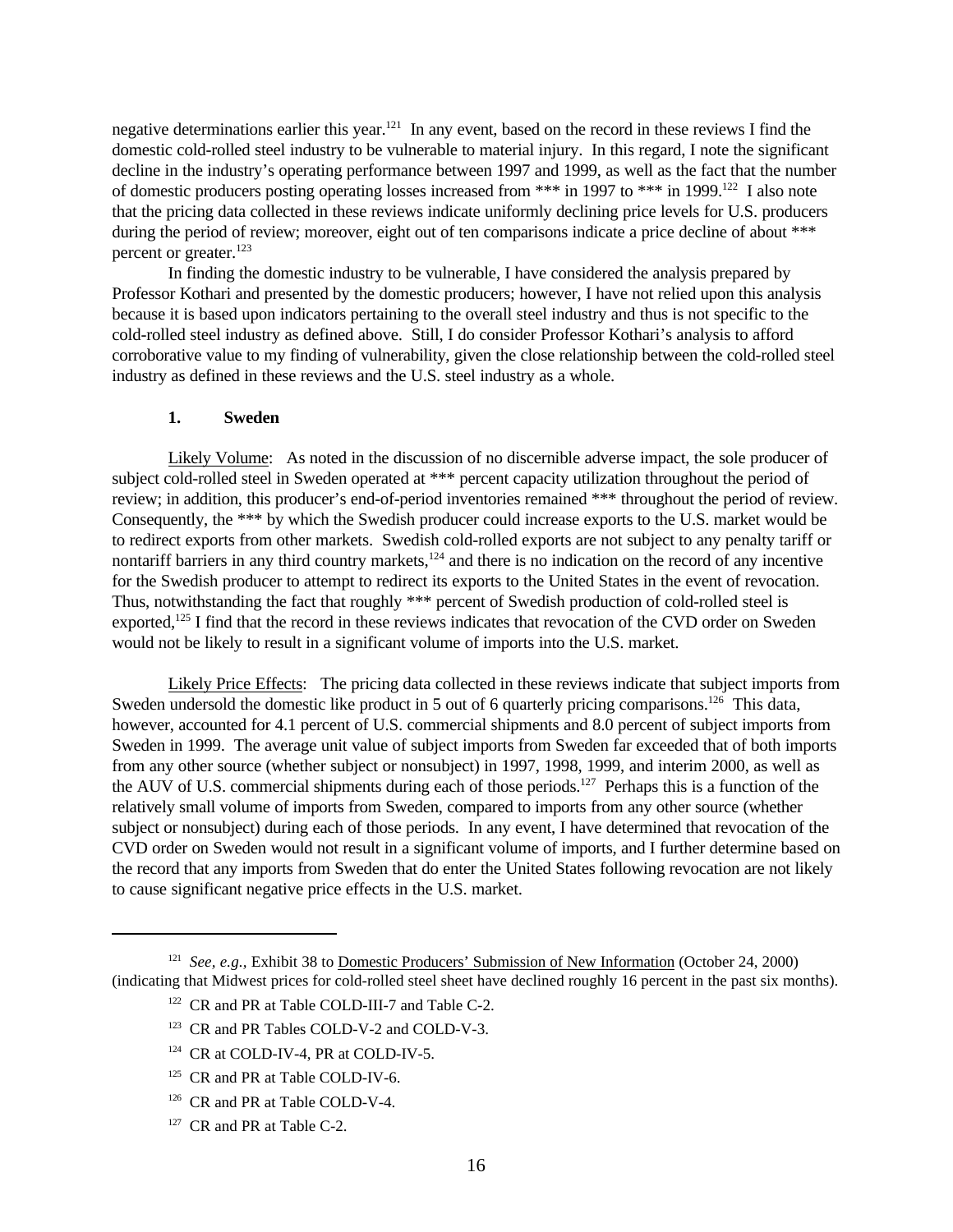Likely Impact: As noted, I have found that revocation of the CVD order on Sweden would be likely to result in no discernible adverse impact on the domestic industry. I therefore find that if the order on Sweden were revoked, any volume of imports from Sweden, either in absolute terms or relative to U.S. production or consumption, would not result in a significant adverse impact on the domestic industry.

### **2. Germany, Korea, and the Netherlands**

Likely Volume: Standing alone, cumulative unused capacity in Germany, Korea, and the Netherlands, during 1999, was equivalent to \*\*\* percent of U.S. production and \*\*\* percent of U.S. commercial shipments that year.<sup>128</sup> If the end-of-period inventories of subject producers in these three countries are also considered available for export to the United States and therefore included in the 1999 comparisons, these percentages would increase to \*\*\* percent of U.S. production and \*\*\* percent of U.S. commercial shipments that year.<sup>129</sup> In addition, I note that almost all of the subject producers in these three countries are sophisticated market participants who are long-established exporters of cold-rolled steel products.<sup>130</sup> Based upon the foregoing, I find that absent the restraining effects of the orders, subject producers in Germany, Korea, and the Netherlands, would direct significant volumes of exports to the U.S. market within a reasonably foreseeable time.

Likely Price Effects: First, I note that with regard to the CVD orders on Germany and Korea, Commerce has indicated that the likely rate of subsidization in the event of revocation is 0.55 percent for Germany, and 3.95 percent for Korea.<sup>131</sup>

Second, the pricing data collected in these reviews indicate that subject imports from Germany, Korea, and the Netherlands, undersold the domestic like product in 37 out of 81 quarterly pricing comparisons, for an incidence of underselling of 45.7 percent.<sup>132</sup> The collected data account for 4.1 percent of U.S. commercial shipments in 1999; 9.5 percent of subject imports from Germany; 48.2 percent of subject imports from Korea; and 12.9 percent of subject imports from the Netherlands.<sup>133</sup> With regard to Korea and the Netherlands, I find significant the fact that subject imports evidenced a preponderance of underselling even with the orders in place.<sup>134</sup>

With regard to Germany, the \*\*\* prices reflected in the data may be due to the \*\*\* volumes exported to the United States during the period of review.<sup>135</sup> In its original threat determination, the Commission found that imports of cold-rolled steel from Germany were likely to enter the U.S. market at prices that would have a suppressing or depressing effect on U.S. price levels; the Commission based this conclusion on record evidence of a preponderance of underselling by subject German imports, as well as a declining trend in average price levels for German imports.<sup>136</sup> Although actual pricing data for German imports does not evidence a preponderance of underselling during the period of review, the record does indicate that the average unit value of subject imports from Germany declined by roughly \*\*\* percent between 1997 and 1999, exceeding the \*\*\* percent decline in the average unit value of U.S. shipments

<sup>&</sup>lt;sup>128</sup> See CR and PR at Tables COLD-III-1, COLD-III-2, and COLD-IV-3 through COLD-IV-5.

<sup>&</sup>lt;sup>129</sup> See CR and PR at Tables COLD-III-1, COLD-III-2, and COLD-IV-3 through COLD-IV-5.

<sup>130</sup> *See* CR at COLD-IV-1 to COLD-IV-4, PR at COLD-IV-1 to COLD-IV-5.

<sup>&</sup>lt;sup>131</sup> CR and PR at COLD-I-1 and COLD-I-6.

<sup>&</sup>lt;sup>132</sup> CR and PR at Tables COLD-V-4 and COLD-V-5.

<sup>&</sup>lt;sup>133</sup> CR at COLD-V-5; PR at COLD-V-4.

<sup>&</sup>lt;sup>134</sup> See CR and PR at Tables COLD-V-4 and COLD-V-5.

<sup>&</sup>lt;sup>135</sup> CR at COLD-V-6; PR at COLD-V-5.

<sup>&</sup>lt;sup>136</sup> Original Determination, USITC Pub. 2664 at 134 (August 1993).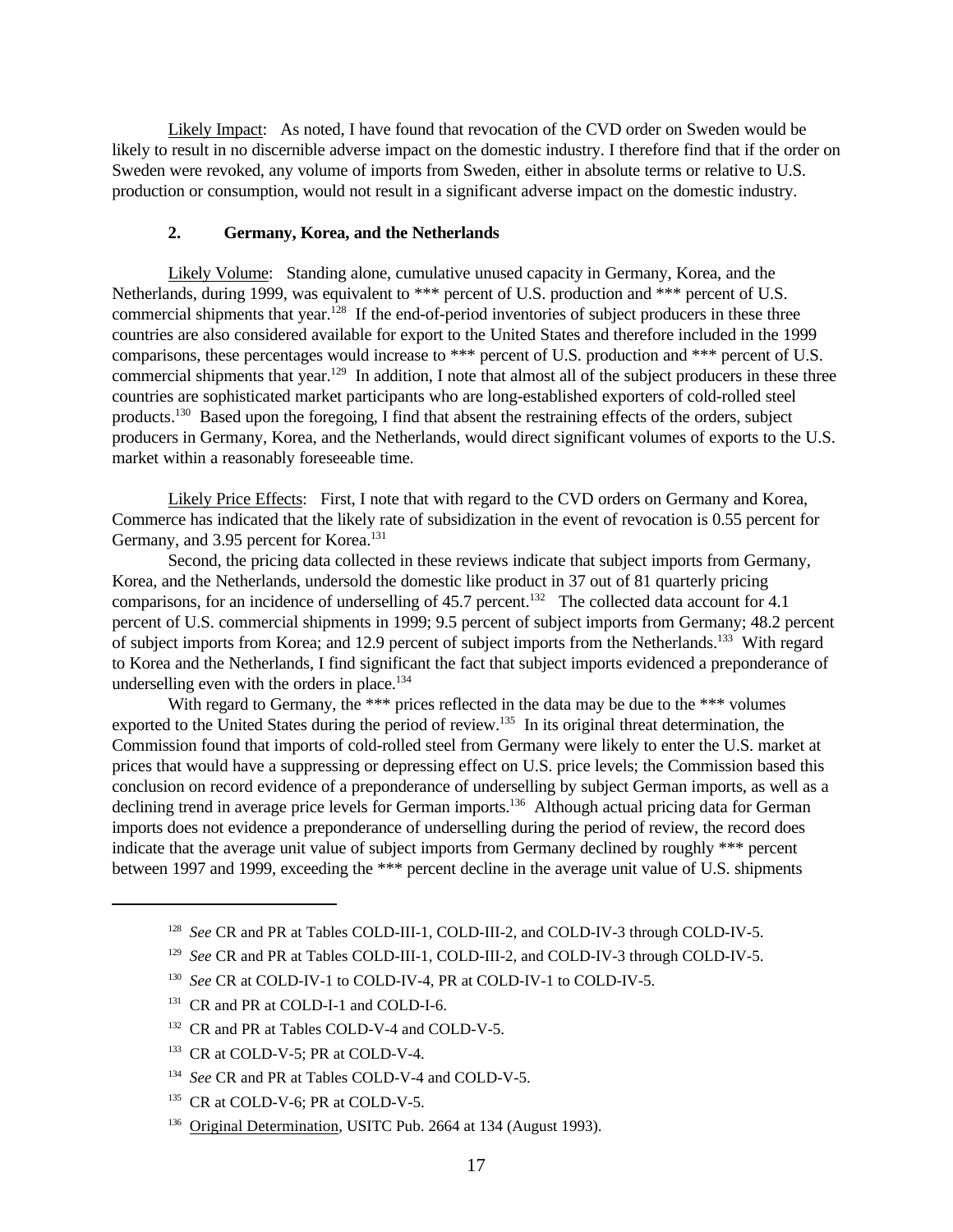during the same period. $137$ 

As I noted in discussing the relevant conditions of competition, sales contracts in this industry tend not to shield domestic producers from downward pricing pressures. The availability of low-priced imports may impact a producer either at the time of a contract renegotiation (which for many producers occurs within one year of entering into the underlying contract), or during the life of the contract at the request of the purchaser (notwithstanding the absence of a meet-or-release provision); indeed, this latter phenomenon may be expressly provided for, as in a life-of-the-part contract. Against this backdrop, and in light of the general decline in U.S. price levels as well as the pricing behavior evidenced by subject imports during the period of review and the original investigations, I find that revocation of the orders on Germany, Korea, and the Netherlands, would likely result in significant price suppression or depression in the U.S. market within a reasonably foreseeable time.

Finally, I note that the respondent parties introduced an econometric study conducted by Professor Prusa which purports to demonstrate that there is no evidence of a causal connection between subject imports and domestic prices for cold-rolled steel in these reviews.<sup>138</sup> During the public hearing, I identified three broad concerns regarding the probative value of Professor Prusa's study.<sup>139</sup> Despite an assurance by Professor Prusa that he would respond to my concerns in writing,<sup>140</sup> none of the respondents' post-hearing submissions contains a direct response by Professor Prusa to my questions. In my view, this failure to respond directly to my questions is unfortunate.<sup>141</sup> I continue to harbor the concerns I expressed during the hearing; indeed, based upon these concerns I find that Professor Prusa's study holds neither probative nor persuasive value for assisting me in answering the question posed by the statute–*i.e.* whether revocation of the orders under review would be likely to result in continuation or recurrence of material injury to the domestic cold-rolled steel industry. Consequently, I have disregarded Professor Prusa's study in reaching my determinations in these reviews.

Likely Impact: First, as discussed above, I find the domestic cold-rolled steel industry to be in a vulnerable condition. Between 1997 and 1999, even as the domestic industry's per-unit cost of goods sold

<sup>139</sup> Hearing Transcript at 265-267 (Sept. 12, 2000). Specifically, I asked the following three questions: (1) why is modeling that is based upon data that are drawn from a period during which the orders are in effect probative of the likely effects of revocation; (2) why is it reasonable to extrapolate a finding regarding nonsubject imports to subject imports, and to what extent does such an analysis fail to account for differences among producers in subject and nonsubject countries; and (3) by attributing price declines for cold-rolled steel in part to conditions in the corrosion-resistant steel industry, and by also attributing price declines for corrosion-resistant steel in part to prices for cold-rolled steel, does the analysis constitute an example of circular reasoning.

<sup>140</sup> Hearing Transcript at 267 (Sept. 12, 2000) (Prusa).

<sup>141</sup> I note that in response to a written question posed by Commission staff, Professor Prusa did address the representativeness of the three-year time period encompassed by his data set. Response of Joint Respondents to Commission Written Questions at III-1 to III-6 (Sept. 29, 2000) (submited by *Sharretts, Paley, Carter & Blauvelt* on behalf of the Joint Respondents). Professor Prusa's response does not, however, address my concerns. I continue to question why his conclusion that subject imports are not significant in setting U.S. price levels during a period in which the orders are in place provides any guidance as to the likely effect of subject imports in the event the orders are revoked. Furthermore, to the extent Professor Prusa concludes that nonsubject imports (which are not subject to additional duties) similarly are not significant in setting U.S. price levels, and that therefore revocation of the orders will not result in significant negative price effects, I find that Professor Prusa has failed to address the extent to which potential differences among producers in subject and nonsubject countries may render such an extrapolation invalid. I note in this regard that during the hearing I suggested to Professor Prusa specific examples of such potential differences among producers. Hearing Transcript at 266 (Sept. 12, 2000).

<sup>137</sup> *See* CR and PR at Table C-2.

<sup>&</sup>lt;sup>138</sup> Hearing Transcript at 225 (Sept. 12, 2000) (Prusa).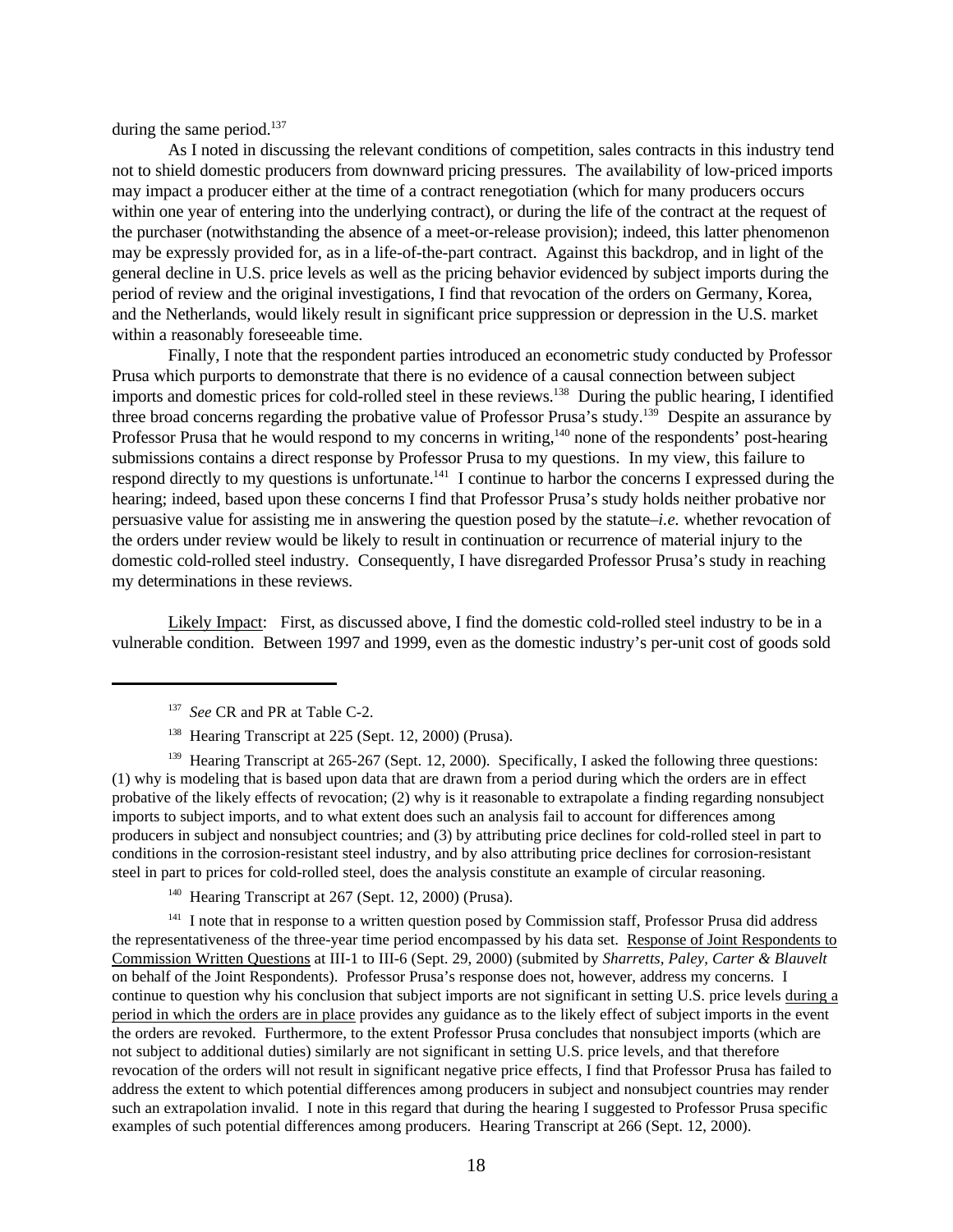declined from \*\*\* to \*\*\*, the industry's operating margin declined from \*\*\* percent to \*\*\* percent (a function of declining price levels). The number of firms posting operating losses increased from \*\*\* in 1997 to \*\*\* in 1999, and the number of production and related workers in this industry declined \*\*\* percent during this period.

Against this backdrop, I note that I have determined that revocation of the orders on Germany, Korea, and the Netherlands, would likely result in an influx of significant import volumes at prices that would likely have significant negative price effects in the U.S. market. I further determine that these imports would have a significant adverse impact on the domestic industry's production, shipments, sales, market share, and revenues. These reductions in production, shipments, sales, market share, and revenues, would further result in a significant decline in the domestic industry's profitability and ability to raise capital and maintain necessary capital investments.

### *Conclusion–*

For the foregoing reasons, I determine that revocation of the CVD order on Sweden would not be likely to result in material injury to the domestic cold-rolled steel industry within a reasonably foreseeable time. I further determine that revocation of the orders on Germany, Korea, and the Netherlands, would be likely to result in continuation or recurrence of material injury to the domestic industry within a reasonably foreseeable time.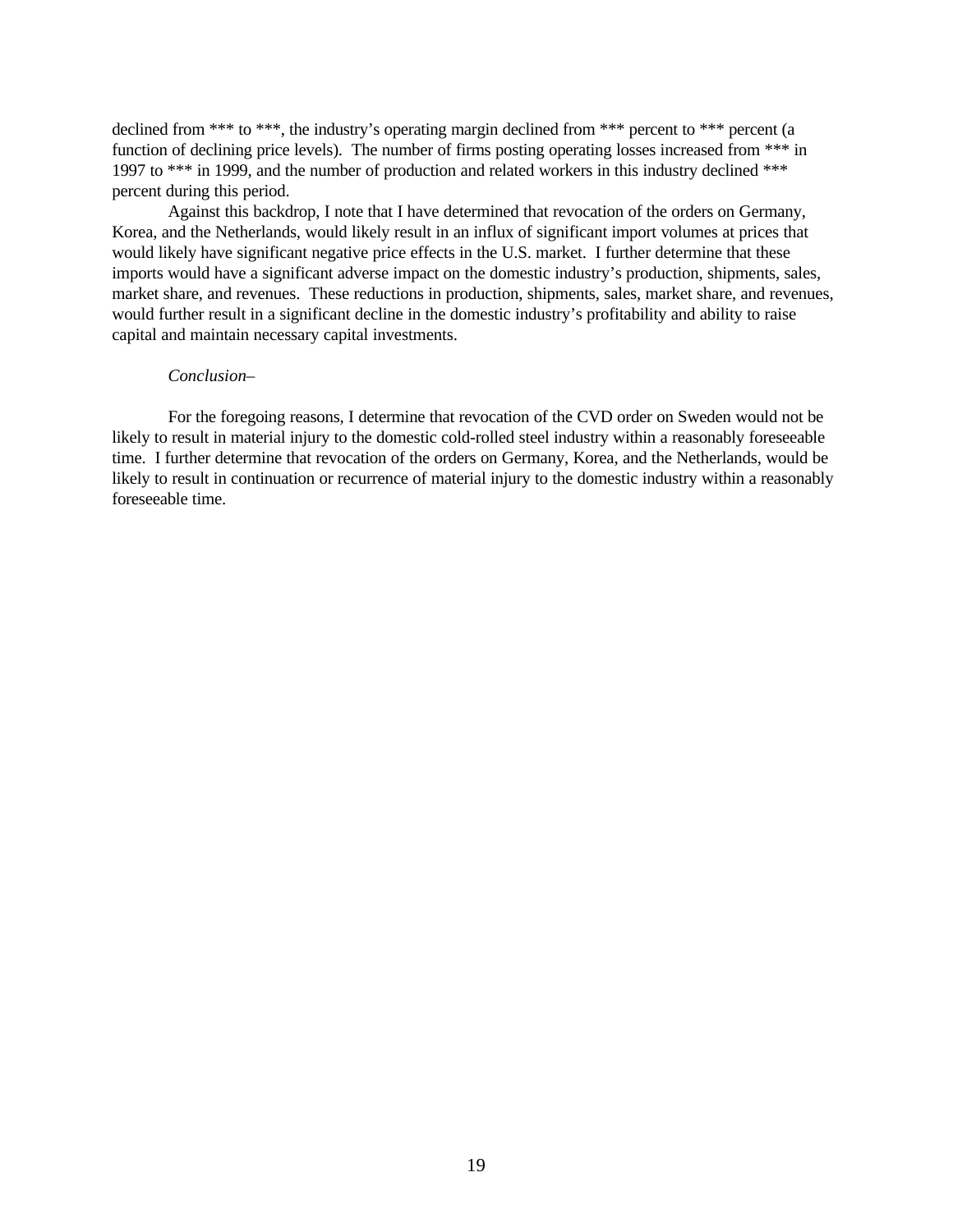## **SEPARATE VIEWS OF COMMISSIONER MARCIA E. MILLER ON COLD-ROLLED CARBON STEEL FLAT PRODUCTS**

Based on the record in these five year reviews, I determine under section 751(c) of the Tariff Act of 1930, as amended, that revocation of the antidumping duty orders on cold-rolled carbon steel flat products from Germany, Korea, and the Netherlands, and the countervailing duty orders on Germany and Korea, would lead to continuation or recurrence of material injury to an industry in the United States within a reasonably foreseeable time. I find that revocation of the countervailing duty order with respect to Sweden would not be likely to lead to continuation or recurrence of material injury to an industry in the United States within a reasonably foreseeable time.

#### **I. Cumulation**

#### **A. No Discernible Adverse Impact from Sweden**

I find that subject imports from Sweden are likely to have no discernible adverse impact on the domestic industry if the order is revoked, and therefore, do not cumulate likely subject cold-rolled steel from Sweden with likely subject cold-rolled steel from Germany, Korea, and the Netherlands. During the original investigation period, 1982-1984, subject imports from Sweden accounted for only 0.4 percent of the U.S. market.<sup>1</sup> Subject imports remained low during the review period, and in 1999 were 1.0 percent of total imports and 0.1 percent of the U.S. market.<sup>2</sup> Production capacity in Sweden, at \*\*\* short tons, is small relative to the production of any other subject country.<sup>3</sup> Capacity has declined considerably since the original investigation, when Sweden's total capacity was \*\*\* short tons.<sup>4</sup> SSTP, the only known Swedish producer of cold-rolled steel, reports operating at \*\*\* capacity. SSTP has exported about \*\*\* percent of its production in recent years, with about \*\*\* remaining in the European Union.<sup>5</sup> The small capacity of the Swedish industry, combined with its emphasis on Europe as an export market, suggests that cold-rolled steel from Sweden would not represent more than a small fraction of total U.S. consumption. Thus, I find that subject imports from Sweden are likely to have no discernible adverse impact on the domestic producers of cold-rolled steel in the reasonably foreseeable future.

I do not find that subject imports from Germany, Korea, and the Netherlands are likely to have no discernible adverse impact on the domestic industry if the orders are revoked. All three countries individually maintain significant levels of cold-rolled steel production capacity. The subject cold-rolled steel is a fungible product, and all three countries are known to produce a full range of cold-rolled products. However, for the reasons discussed below, I exercise my discretion to cumulate the subject imports from Germany, Korea, and the Netherlands.

<sup>&</sup>lt;sup>1</sup> CR/PR at Table COLD-I-1.

<sup>&</sup>lt;sup>2</sup> CR/PR at Table COLD-I-1 and Table COLD-IV-6.

<sup>&</sup>lt;sup>3</sup> Compare, CR/PR at Tables COLD-IV-6 and COLD-IV-5.

<sup>4</sup> CR/PR at Table COLD-II-1.

<sup>5</sup> CR/PR at Table COLD-IV-6; CR at p. COLD-IV-4, PR at p. COLD-IV-5.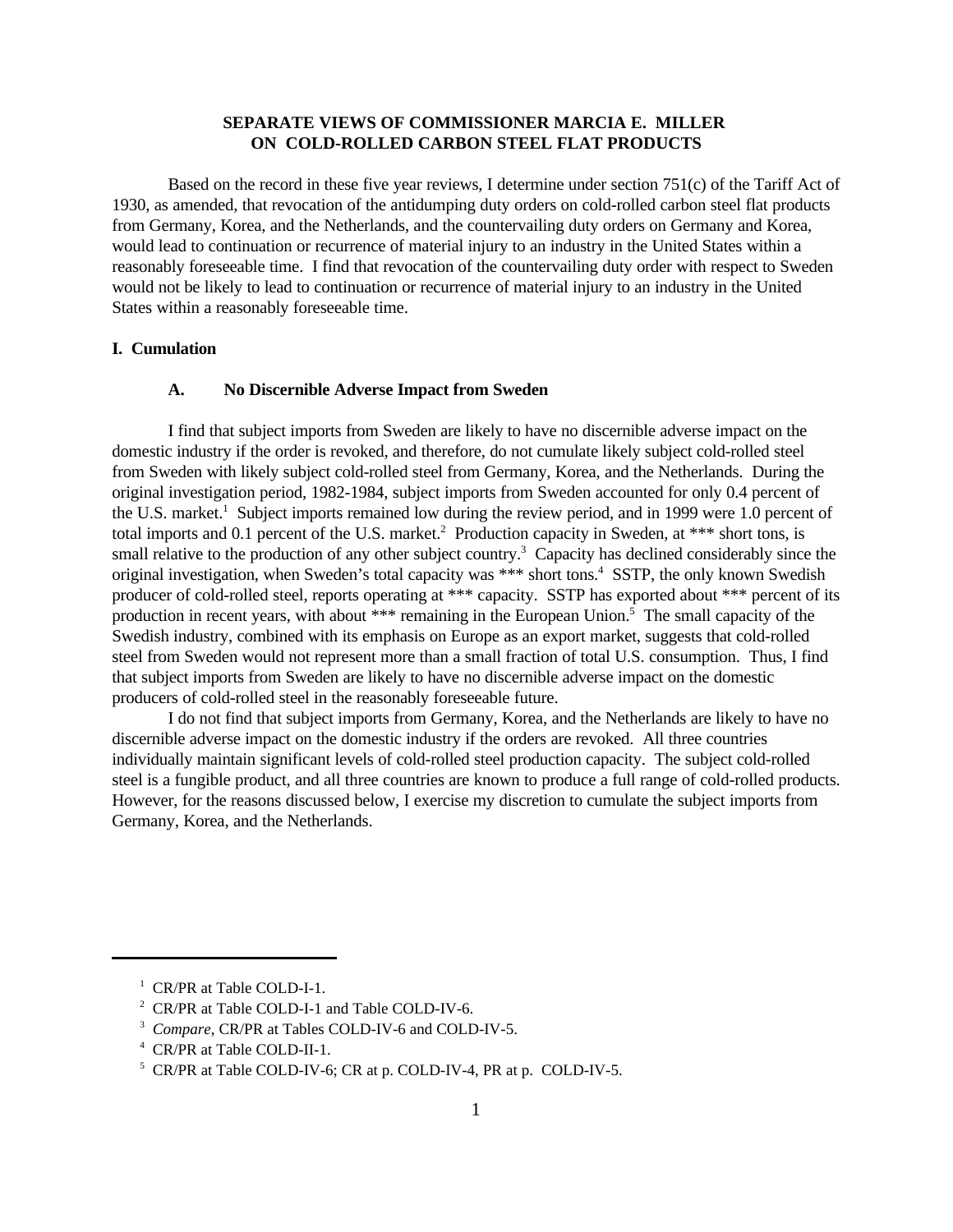### **B. Cumulation of Imports from Germany, Korea, and the Netherlands**

The threshold criterion for cumulation in these reviews is satisfied because all were initiated on the same day. In the original investigations, there was no consistent approach to cumulation.<sup>6</sup>

In these current reviews, producers found the subject imports to be interchangeable with U.S coldrolled steel as well as the other subject imports. Importers and purchasers noted some limitations among the subject imports and compared to the U.S. product, although most agreed that there is general interchangeability among all cold-rolled steel from all sources.<sup>7</sup> Although U.S. ports of entry show little overlap between Germany, Korea, and the Netherlands, cold-rolled steel from each entered at least in some volume in each of four marketing regions during 1997-1999. During the original investigations, a similar geographic overlap was found.<sup>8</sup> Further, subject imports from all three countries were present throughout the review period as well as during the original investigation period.

The record suggests some differences in the type of cold-rolled steel sold and the channels of distribution, when comparing the subject countries and U.S. product. Cold-rolled steel from Germany and the Netherlands is sold in the contract market, while that from Korea has been sold in the spot market. U.S. producers sell in both markets.<sup>9</sup> Cold-rolled steel from the Netherlands has been composed largely of full-hard steel, which also enters from Korea, but at more limited volumes.<sup>10</sup> Production capacity in the three countries also varies, but all countries are technologically advanced, have similar capabilities to produce a full-range of products, and sell to OEM customers throughout the world.

Taking into account these factors, I find that, if the orders are revoked, subject imports from Germany, Korea, and the Netherlands would likely compete under similar conditions of competition, given the general fungibility of cold-rolled steel and the known ability of each of these countries to produce and export a full range of cold-rolled steel products. Therefore, I exercise my discretion to cumulate subject imports in these reviews.

### **II. Conditions of Competition**

In evaluating the impact of subject imports on the domestic industry if an antidumping or countervailing duty order is revoked, the statute directs the Commission to evaluate all of the relevant economic factors "within the context of the business cycle and conditions of competition that are distinctive to the affected industry."<sup>11</sup> Discussed below are the conditions of competition that weigh significantly in my determination that revocation of the orders is likely to lead to continuation or recurrence of material injury to the cold-rolled steel industry within a reasonably foreseeable time.

Domestic demand for cold-rolled steel products, which is tied to demand in the general economy, has increased significantly since the original investigations. In 1992, total apparent domestic consumption neared 28.5 million tons. By 1999, total apparent domestic consumption reached 37.8 million tons.<sup>12</sup>

 $11$  19 U.S.C. § 1675a(a)(4)

 $12$  CR/PR at Table COLD-I-1. I am mindful that the comparisons between the industry evidence in the original determinations and the industry evidence gathered in these reviews may be somewhat distorted, as a result

<sup>6</sup> USITC Pub. No. 2664.

<sup>7</sup> CR/PR at Tables COLD-II-4 and COLD-II-7.

<sup>8</sup> USITC Pub. No. 2664 at pp. 103-104.

<sup>&</sup>lt;sup>9</sup> CR at p. COLD-V-3, PR at p. COLD-V-2. Dutch Prehearing Cold-Rolled Brief at 18; German Group Prehearing Cold-Rolled Brief at 25-26.

<sup>&</sup>lt;sup>10</sup> Dutch Prehearing Cold-Rolled Brief at 15-16.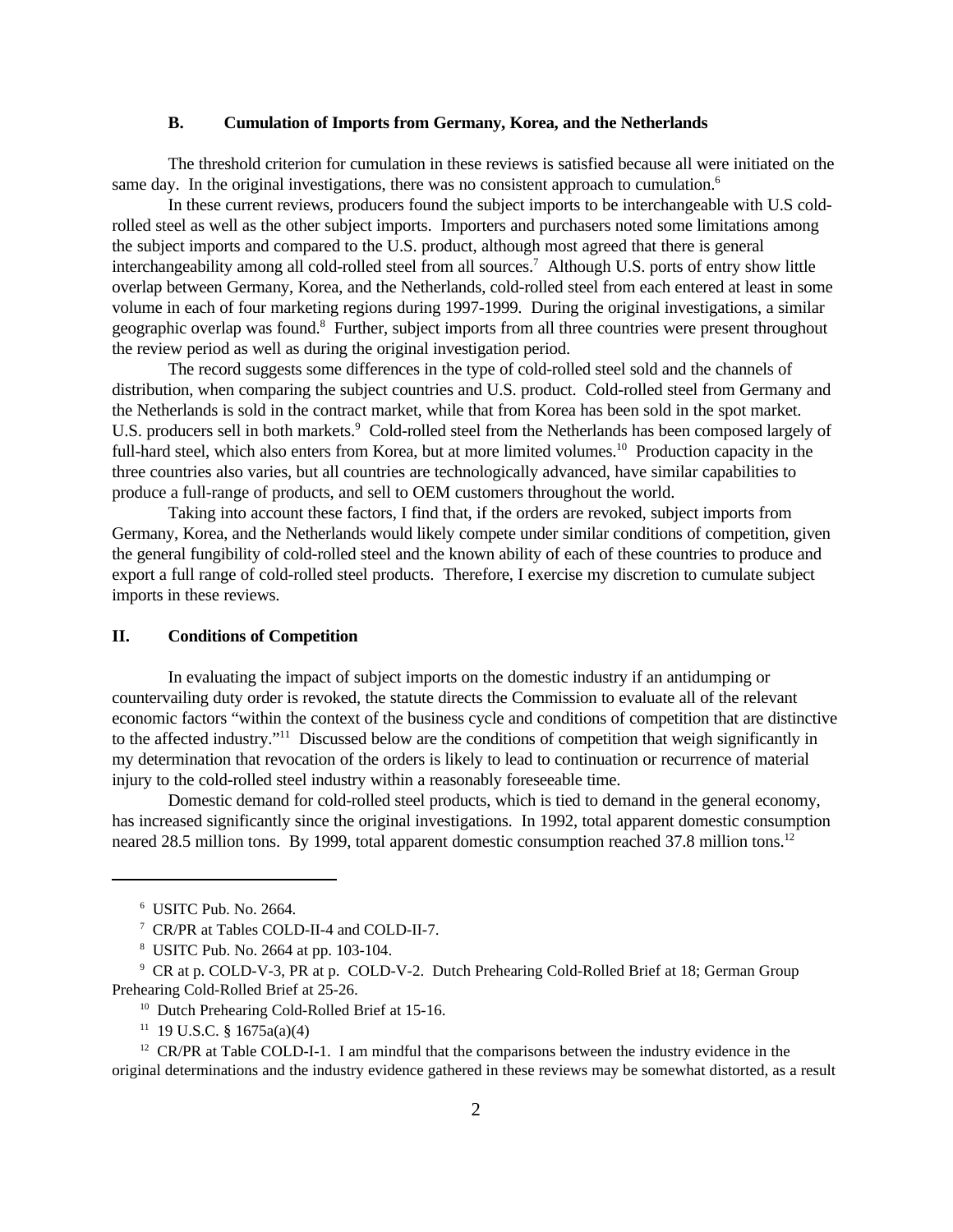As domestic demand has increased, the capacity of domestic producers has similarly increased. In 1992, total domestic cold-rolled production capacity was 34.4 million tons.13 By 1997, domestic coldrolled capacity was 38.6 million tons, a 12 percent increase in five years. Production capacity continued to be added during the period of review, increasing 6.4 percent between 1997 and 1999.<sup>14</sup>

While there are few potential substitute products for cold-rolled steel in its primary end uses,<sup>15</sup> improvements in galvanizing technology and cost declines since the original determinations have significantly increased demand for corrosion-resistant steel, a downstream product requiring cold-rolled steel as its major input. The shift has been most notable in the automotive market. In 1989, approximately 52 percent of the steel consumed in an automobile's fabrication was cold-rolled steel, while 20 percent was galvanized. By 2000, only 14 percent of such steel is typically cold-rolled steel, while galvanized products account for 58 percent.<sup>16</sup>

Most domestic production of cold-rolled steel is captively consumed by domestic producers or related parties in the production of downstream products, including corrosion-resistant steel.<sup>17</sup> The amount of domestically-produced cold-rolled steel consumed captively or by related-party galvanizers increased by nearly 20 percent between 1997 and 1999, rising from 18.6 million tons to 22.2 million.<sup>18</sup> The percentage of total cold-rolled shipments that were consumed captively or by related-party galvanizers increased from 51.8 percent in 1992 to 63.0 percent in 1999.<sup>19</sup>

While a growing volume of domestically produced cold-rolled steel is captively consumed, commercial sales remain an important market for the domestic industry, accounting for over one-third of all production.<sup>20</sup> More importantly, in considering competition with the three subject countries, 63 percent of all domestic commercial sales are to end users, such as OEMs, and the remaining 37 percent is sold to distributors or service centers.<sup>21</sup> Subject cold-rolled steel from Germany, Korea, and the Netherlands either already competes in the U.S. OEM market, or competes in this market in the home market and third countries.

In recent years, major purchasers have undergone significant consolidation, most notably in the automotive and appliance industries.<sup>22 23</sup> Similarly, steel service centers have also merged, with the total number of establishments falling from about 7,000 in 1993 to 3,000 today.<sup>24</sup> These consolidated service centers exercise greater control over buying patterns and an increased ability to purchase cold-rolled steel

<sup>20</sup> CR/PR at Table COLD-III-11.

of the domestic producers' inability to segregate microalloy products from the domestic like product in their questionnaire responses in these reviews. Given the domestic producers' own uncertainly as to the inclusion of microalloy products in the questionnaire responses in the 1993 investigations, I find it likely that the comparisons are sufficiently valid to indicate the magnitude of the change in the industry, including apparent consumption. Domestic Producers' Common Issues Prehearing Brief at Exh. 1.

<sup>13</sup> USITC Pub. No. 2664 at Table 15.

<sup>14</sup> CR/PR at Table COLD-III-1.

 $15$  CR at p. COLD-II-12, PR at p. COLD-II-8.

<sup>&</sup>lt;sup>16</sup> Dutch Posthearing Cold-Rolled Brief at A-4.

<sup>&</sup>lt;sup>17</sup> I do not find that the captive production provision, 19 U.S.C. § 1677(7)(c)(iv), applies to five-year reviews.

<sup>18</sup> CR/PR at Table COLD-III-11.

<sup>19</sup> USITC Pub. 2664 at Table 9; CR at Table COLD-III-2, PR at Table COLD-III-2.

<sup>21</sup> OINV Table COLD-X-4, 10/04/2000.

<sup>22</sup> Domestic Producers' Posthearing Cold-Rolled Brief at 14.

<sup>23</sup> Domestic Producers' Posthearing Cold-Rolled Brief at 15.

<sup>24</sup> Domestic Producers' Posthearing Cold-Rolled Brief at 15.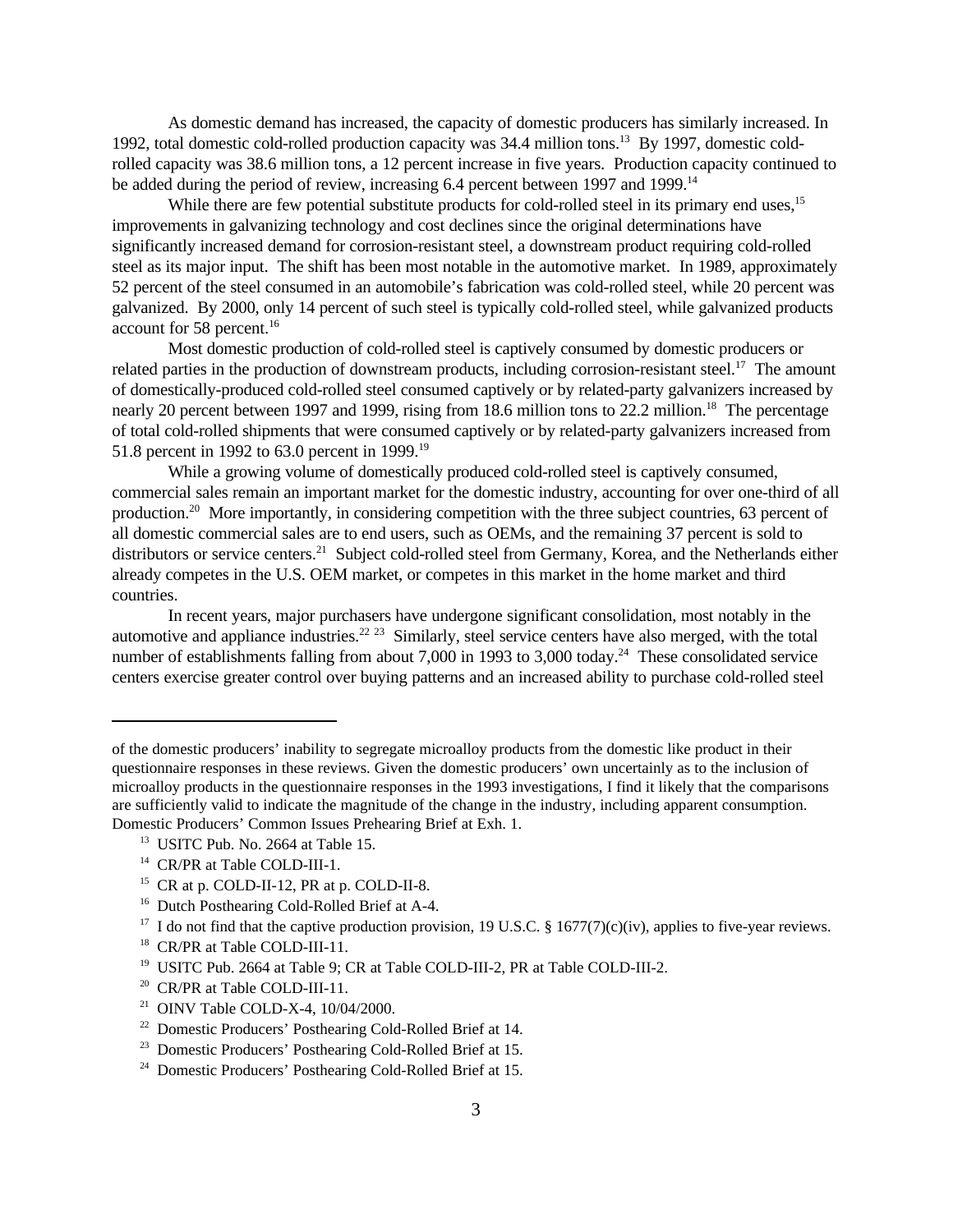from a wider range of non-U.S. sources.<sup>25</sup>

Most domestic producers sell their cold-rolled steel by contract, which generally fix both price and quantity.<sup>26</sup> These contracts generally are from six months to one year in duration.<sup>27</sup> Producers contend that despite the contracts, they have little protection from requests for price concessions when spot market prices fall.<sup>28</sup> Domestic producers have submitted contracts which suggest that sales contracts with some of the largest purchasers may be somewhat one-sided, granting purchasers the ability to terminate contracts with little cause.<sup>29</sup> Several respondents disagree with the petitioners' claims, arguing that purchasers do not routinely request changes to contracts.<sup>30</sup>

## **III. Whether Revocation of the Orders on Subject Cold-Rolled Steel from Germany, Korea, and the Netherlands is Likely to Lead to Continuation or Recurrence of Material Injury Within a Reasonably Foreseeable Time**

#### **A. Germany, Korea, and the Netherlands**

I determine that revocation of the antidumping and countervailing duty orders on cold-rolled steel from Germany, Korea, and the Netherlands would be likely to lead to continuation or recurrence of material injury to the domestic industry within a reasonably foreseeable time.

The subject countries in these reviews have argued that the size of their home markets and other export markets will limit the likely volumes that would enter the U.S. market if the orders are revoked. Further, they have argued that they do not compete with the U.S. producers, primarily given the volume of U.S. internal consumption by the domestic industry. However, even with the orders in place, imports from these three countries have accounted for seven percent of total imports.<sup>31</sup> Further, Germany, Korea, and the Netherlands compete in the U.S. market in a manner distinct from many other third country sources that export mostly commodity-grade cold-rolled steel. Germany and the Netherlands compete in the automotive sector in the European Union, and Germany is active in the automotive sector in the United States, as well. Producers in the Netherlands also sell in a manner similar to much of the commercial market sales of the U.S. producers, that is, through long-term purchasing patterns and contract sales. While Korea has competed in the spot market during the review period, it sells to OEMs in third countries and in its home market, where it also ships a substantial portion of its cold-rolled steel to automotive and other OEM customers. Finally, I note that at least one major U.S. purchaser of cold-rolled steel, General Motors, has indicated that it will consider subject imports as viable sources if the orders are revoked.

 The record in these reviews shows relatively high capacity in each of the three countries, although all reported capacity utilization rates for all cold-rolled steel in 1999 that were well below rates in 1997.<sup>32</sup> Cumulated inventories have increased, finishing the period higher in 1999 than in 1997.<sup>33</sup> Producers in all

<sup>25</sup> Domestic Producers' Posthearing Cold-Rolled Brief at 15.

 $26$  CR at p. COLD-V-3, PR at p. COLD-V-3.

<sup>&</sup>lt;sup>27</sup> CR at p. COLD-V-3, PR at p. COLD-V-3.

<sup>&</sup>lt;sup>28</sup> Domestic Producers' Posthearing Response to Questions at Exhibits 17-20.

<sup>&</sup>lt;sup>29</sup> Domestic Producers' Posthearing Response to Questions at Attachment B, p.2.

<sup>30</sup> *See, e.g.*, General Motors Prehearing Brief at 4; Theis Posthearing Brief at 2; German Group Response to Posthearing Questions at 17.

<sup>&</sup>lt;sup>31</sup> Derived from CR/PR at Table COLD-I-1.

<sup>32</sup> CR/PR at Tables COLD CRS-SUPP-1, -2, and -3.

<sup>33</sup> CR/PR at Table COLD-IV-2.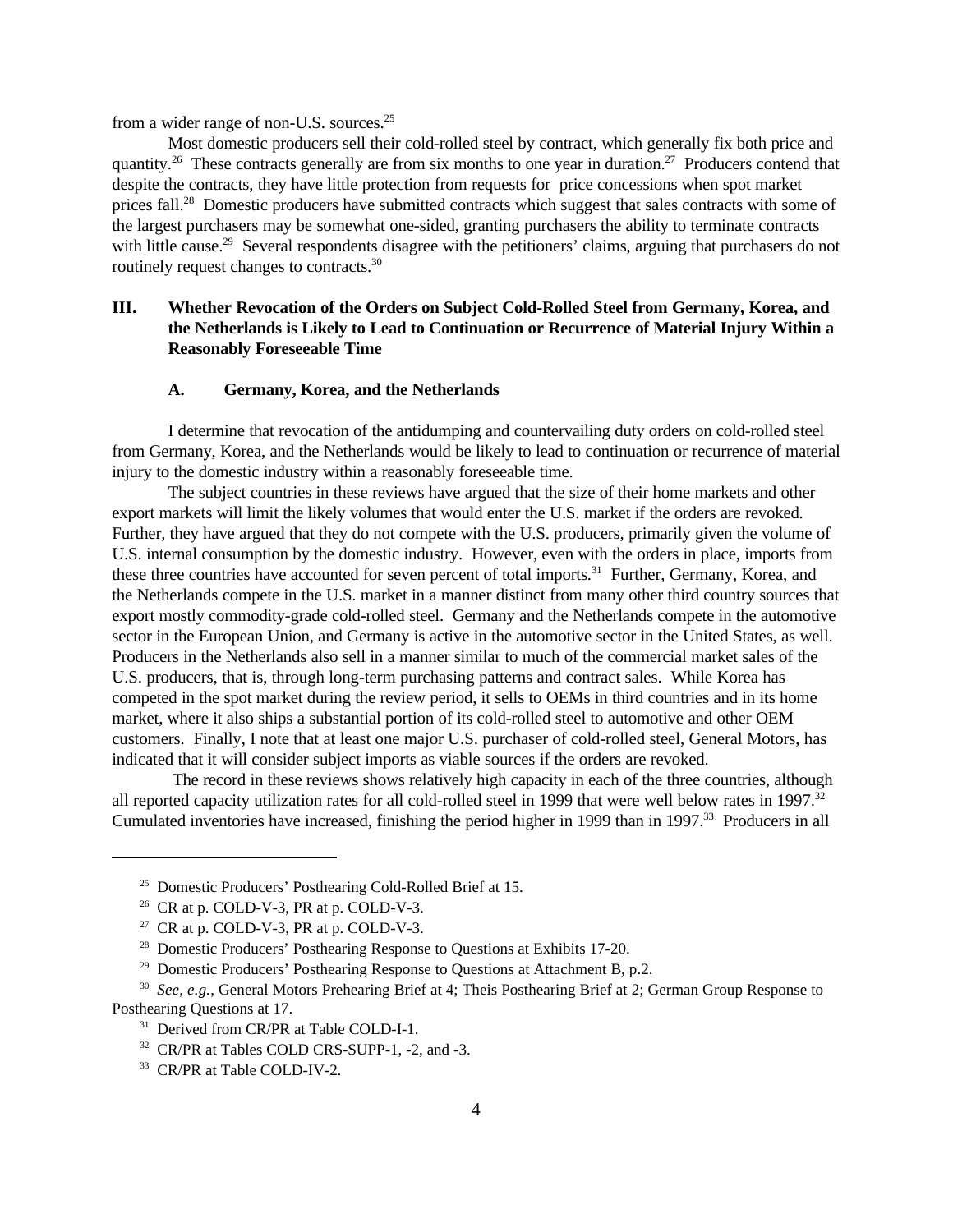three countries have established distribution systems in the U.S. market, through affiliated companies, and have the ability to increase exports through these networks. Given the nature of competition in this market and the fungibility of cold-rolled steel, a relatively small increase in the volume of cumulated subject imports would be significant. Based on these facts, I find that subject import volumes are likely to be significant if the orders are revoked.

In the original investigations, subject imports from Germany, Korea, and the Netherlands were found to threaten the domestic industry with price suppressing or depressing effects.<sup>34</sup> Pricing comparisons for the review period were limited, but showed mixed under- and overselling. As discussed in the Conditions of Competition section, even long-term contracts, which typically set price and volume, may not prevent purchasers from requesting price adjustments based on changes in prices in the spot market.<sup>35</sup> The domestic industry argued that prices in the U.S. market have fallen this year, continuing a trend that is seen in price data throughout the review period.<sup>36</sup> Given the history of price suppression and depression and some underselling by subject imports even with the orders in place, I conclude that the cumulated subject imports would likely undersell the domestic cold-rolled steel and significantly suppress or depress prices if the orders are revoked.<sup>37</sup>

In the original threat determinations regarding Germany, Korea, and the Netherlands, the Commission majority found that the subject imports presented an imminent threat of material injury to the domestic industry. The condition of the domestic industry has improved in several respects since the 1993 investigations. In 1992, a majority of domestic producers reported operating losses on total cold-rolled operations, and operating income was negative, which the Commission found threatened the domestic industry's ability to undertake much-needed investments.<sup>38</sup> Since 1993, the industry has both modernized existing capacity and added new capacity.<sup>39</sup> Production increased significantly, productivity improved, and capacity utilization rose steadily throughout the review period.<sup>40</sup> Productivity improvements, however, occurred concurrent with declines in production and related workers and hours worked.<sup>41</sup> Although the domestic industry reported positive operating income in 1997-1999, operating income margins trended downward, with the industry showing operating profit of only 0.4 percent for total sales, and a loss of 0.6 percent for commercial sales, in 1999.<sup>42</sup> Domestic prices and average unit values also fell during the period, and a decrease in cost of goods sold was not enough for the industry to offset the declining prices.<sup>43</sup>

<sup>34</sup> USTIC Pub. No. 2664 at pp. 134, 159, 301, and 388.

<sup>&</sup>lt;sup>35</sup> Posthearing Brief of the Domestic Producers, Exhibits 17-20.

<sup>36</sup> CR/PR at Tables COLD F-1 - F-10; CR at p. COLD-V-6, PR at p. COLD-V-4-5.

<sup>&</sup>lt;sup>37</sup> In reaching my conclusion on likely price effects, I have taken into account Commerce's duty absorption findings on Korea (65 *Fed. Reg.* 24,180 (Apr. 25, 2000)), although I note that a CIT decision (*SKF USA Inc., et al. v. United States*, CIT No. 99-08-00473, Slip Op. 00-28 (Mar. 22, 2000)) calls into question the validity of Commerce's duty absorption findings with respect to transition orders.

<sup>38</sup> USITC Pub. No. 2664 at p. 135.

<sup>39</sup> Domestic Producers' Prehearing Cold-Rolled Brief at 49-50.

<sup>40</sup> CR/PR at Tables COLD-III-1 and COLD III-6. In 1992, the domestic industry produced 26.6 million tons of cold-rolled steel, utilizing 77.2 percent of its capacity. In 1997, production was 31.6 million tons and capacity utilization was 81.7 percent. By 1999, total production was 35.4 million tons and capacity utilization reached 86.0 percent.

<sup>41</sup> CR/PR at Table COLD-III-6.

<sup>42</sup> CR/PR at Tables COLD-III-7 and COLD-III-11.

<sup>43</sup> CR/PR at Table COLD-III-7 and Tables F-1-F-10.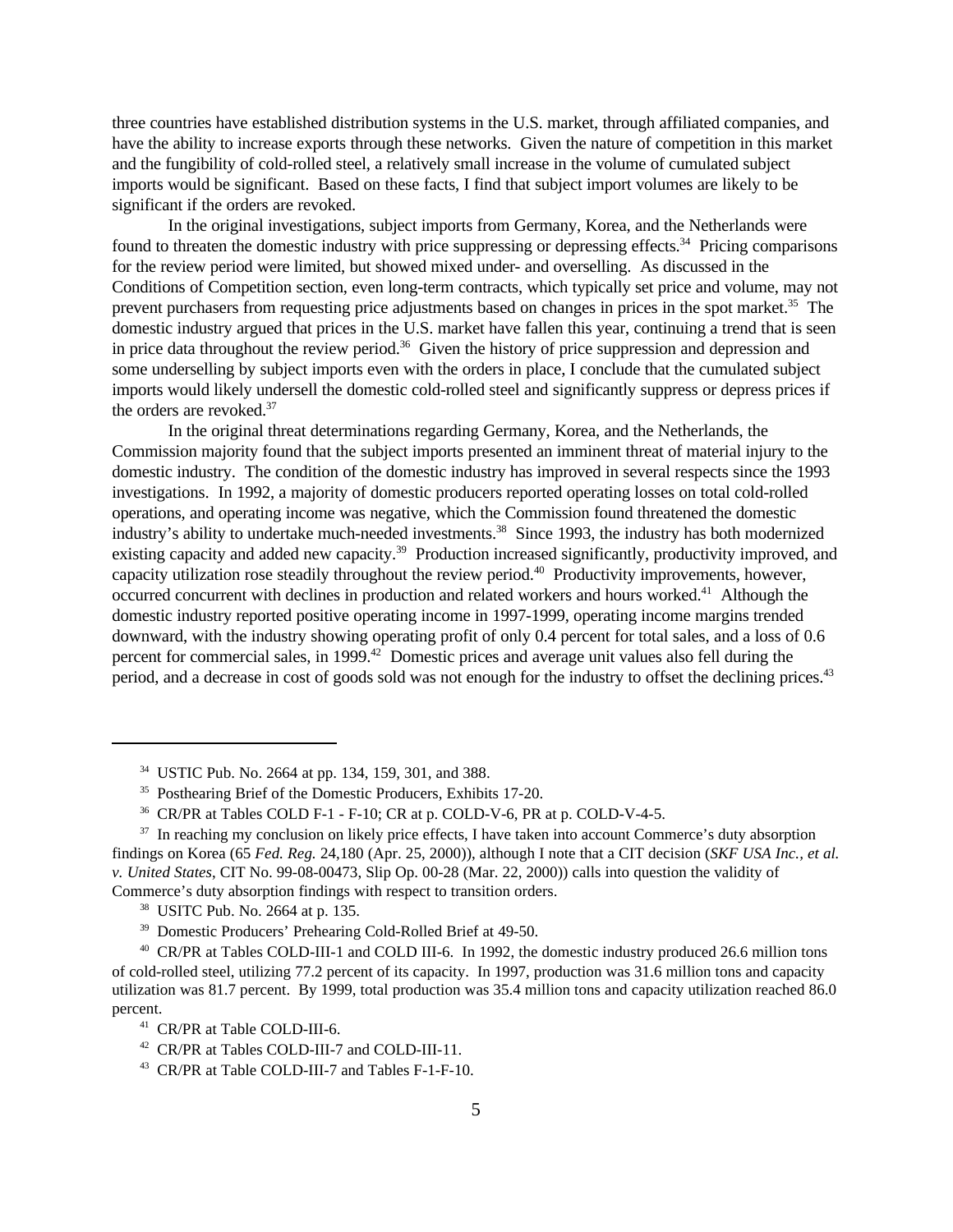As income fell, the domestic industry reduced its capital expenditures in each year of the review period.<sup>44</sup> Based on these facts, I find that the domestic industry is in a vulnerable state.

I find that revocation of the orders is likely to lead to significant volumes of cumulated subject imports and to significant price effects, and therefore, that the subject imports are likely to have a significant adverse impact on the domestic industry's production, sales, market share, and profitability. I conclude that revocation of the orders on cold-rolled steel from Germany, Korea, and the Netherlands would be likely to lead to continuation or recurrence of material injury to the domestic cold-rolled steel industry within a reasonably foreseeable time.

### **B. Sweden**

In 1984, the final year of the original investigation period, subject imports from Sweden totaled 67,000 short tons, and accounted for 0.4 percent of the U.S. market. During the review period, such imports were well below that level, ranging from 15,826 short tons to 27,853 short tons.<sup>45</sup> Sweden's current capacity to produce cold-rolled steel is \*\*\* short tons, a 25 percent decline from the level during the original investigation. Further, the sole Swedish producer reports operating at \*\*\* capacity.<sup>46</sup> I find that the likely volume of subject imports from Sweden should the countervailing duty order be revoked will not be significant in light of the low capacity levels and the \*\*\* capacity utilization rates. I further find that the small volume of likely subject imports from Sweden would not be likely to have significant price effects in the domestic market. Thus, I find that the subject imports from Sweden would not be likely to lead to continuation or recurrence of material injury within a reasonably foreseeable time if the order is revoked.

<sup>44</sup> CR/PR at Table COLD-III-14.

<sup>45</sup> CR/PR at Table COLD-I-1.

<sup>46</sup> CR/PR at Table COLD-IV-6.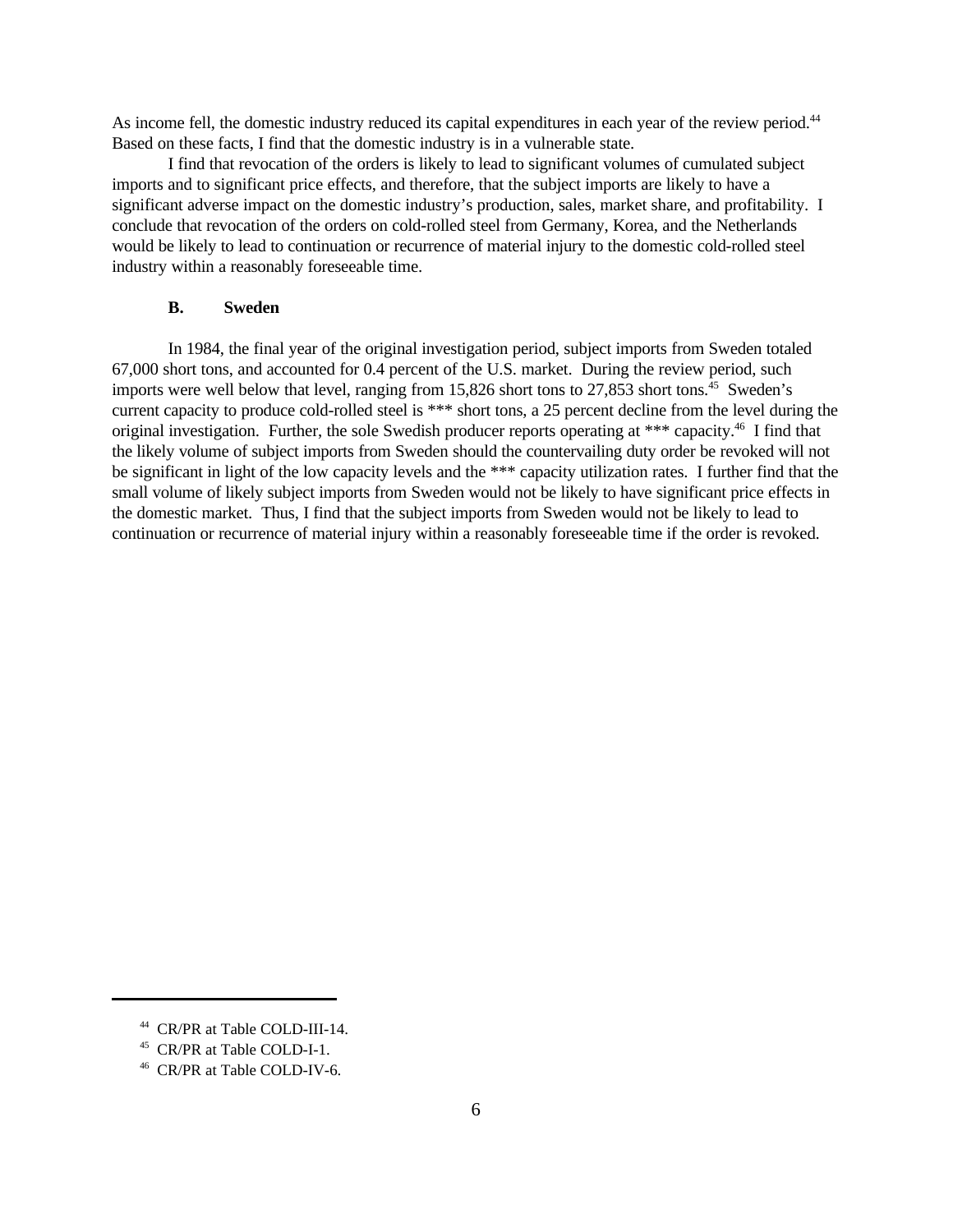#### **ADDITIONAL VIEWS OF VICE CHAIRMAN DEANNA TANNER OKUN**

I join in the Views of the Commission in all of these reviews. I write separately to discuss several aspects where my analysis differs from the majority. Specifically, I set forth my views on the assessment of generalized information relating to the domestic industry, and of my analysis of the significance of the allegations of cartel-like or anti-competitive behavior made in these reviews.

As a general matter, I believe that it would be contrary to the intent of Congress in drafting the statute for the Commission to ignore more generalized information that affects the domestic industry merely because it includes, but is not necessarily exclusive to, the particular industry that corresponds to our domestic like product definition. This issue has arisen in these reviews, including in the assessment of Professor Kothari's analysis of the vulnerability of the domestic industries. As noted earlier, I disagree with the view that the statute mandates a rejection of Professor Kothari's analysis because it includes information on the overall flat-rolled steel industry.<sup>1</sup> I am mindful that the statute requires a determination based on the state of the industry as defined in 19 U.S.C. § 1677(4)(A). However, I do not believe that the statute precludes assessment of evidence relating to the impact of imports on the domestic industry merely because the evidence relates to overall operations of any particular company. I can envision situations where it may be impossible to separate information with respect to an industry as defined in 19 U.S.C. § 1677(4)(A) from the larger commercial entity to which it belongs. For example, it would not be unusual for evidence to be presented with respect to a company's (as opposed to an industry as defined in 19 U.S.C. § 1677(4)(A)) inability to raise capital or investment. Yet, the statute directs me to assess the impact of imports on an industry's ability to raise capital and its investment. I do not believe that the statute requires, or even permits me to ignore evidence of a company's inability to raise capital to expand or continue operations or attract investment merely because it happens to produce other products. Instead, I would attempt to ascertain that the evidence also relates to the industry in question.

I have also considered the record evidence of cartel-like or anti-competitive behavior in my analysis. In an industry where both the domestic and the foreign producers often produce numerous steel products in addition to the subject products, the evidence presented regarding global overcapacity to produce steel products should be given weight in evaluating whether subject producers have the incentive to export to the United States market and how capacity utilization projections are reported.

Moreover, the statute directs me, in evaluating the likely volume of imports if the existing orders are revoked, to consider, *inter alia*, the existence of barriers to the importation into countries other than the United States.<sup>2</sup> Significantly, the statute does not distinguish between tariff and non-tariff barriers to trade. Credible evidence of cartel-like or anti-competitive behavior is an important consideration in these reviews because the industries in many of the subject countries remain export-oriented.

In support of their arguments, the Domestic Interested Parties presented detailed examples of anticompetitive behavior by steel manufacturers in the subject countries (both individually and collectively) as well as anti-competitive behavior among and within both subject and nonsubject countries. For example, *RESTRAINED TRADE: Cartels in Japan's Basic Materials Industry* discusses the role of Japanese steel industry "cohesion" in maintaining relatively high domestic prices while resisting price-based competition

<sup>&</sup>lt;sup>1</sup> While I did not rely on Professor Kothari's analysis in making my determination, I did not do so because of his reliance on indicators pertaining to the overall steel industry, but rather because I disagreed with his reliance on stock prices in assessing the vulnerability of the industry. As I stated in the majority opinion, I believe that factors other than the current condition of the domestic industry may impact any individual company or sector's stock price.

<sup>&</sup>lt;sup>2</sup> Section 752 (a)(2)(C); 19 U.S.C. §1675a(2)(C).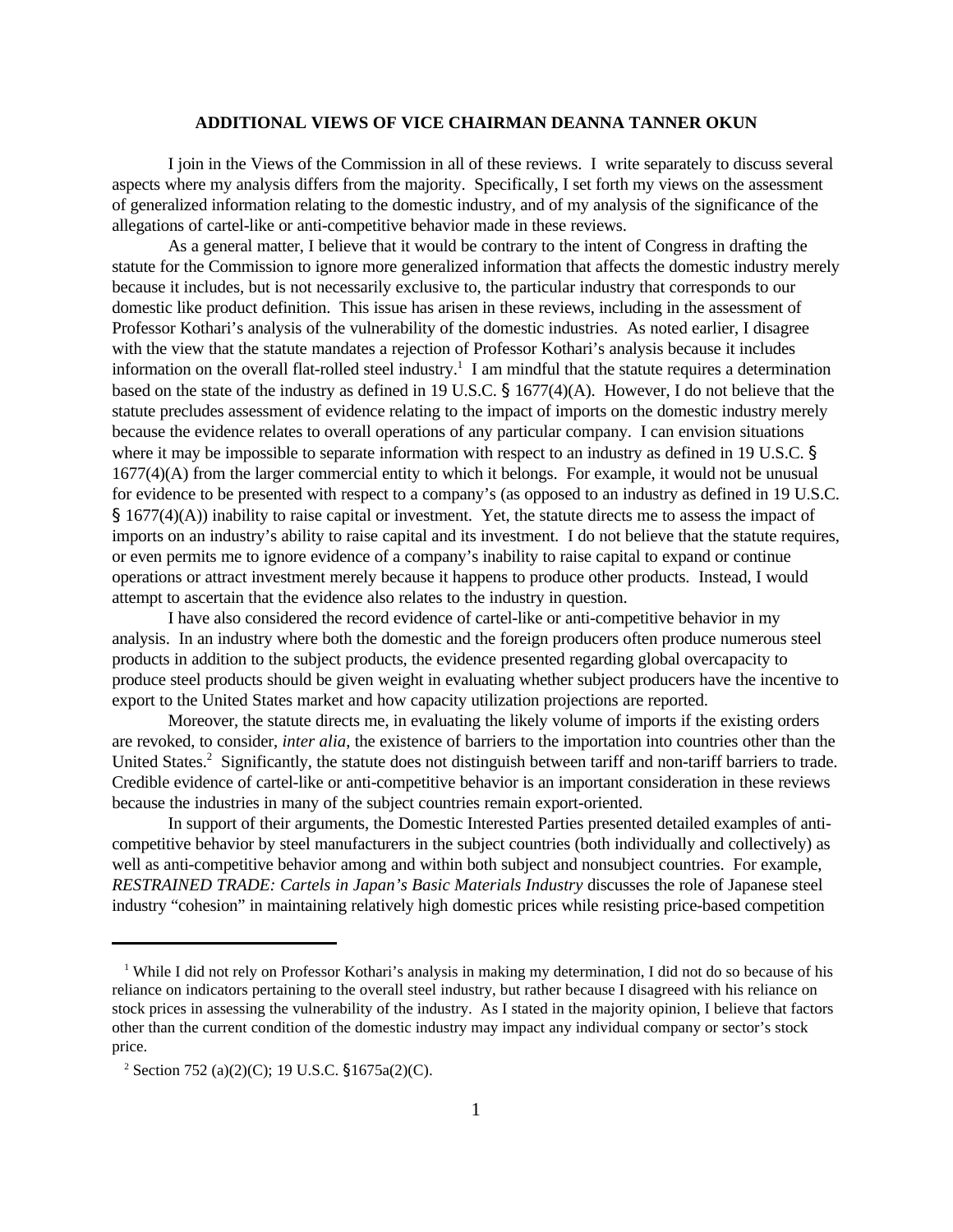from imports.<sup>3</sup> This information is placed in the context of recent global steel trends in *Japan's Steel Cartel and the 1998 Steel Export Surge*. 4 Domestic Interested Parties also provide a historical -- if dated - - overview of market controls in Western Europe and their implications for international trade in *Steel and the State: Government Intervention and the Steel's Structural Crisis*, 5 which they update somewhat through press articles and decisions by the Commission of the European Communities.<sup>6</sup> They also provide examples of home market dominance in Brazil and Korea<sup>7</sup> and trade barriers in China and India.<sup>8</sup>

The Domestic Interested Parties also submitted for the record a recent report prepared by the Department of Commerce,<sup>9</sup> identifying a number of market forces that contributed to the so-called "Steel Import Crisis," including weak Asian demand; currency depreciation; strong U.S. demand; and external shocks (such as the GM strike). Importantly, the report also identifies a more fundamental, long-term problem: global overcapacity. It contends that market-distorting practices, whether government-mandated, government-encouraged, or simply government-tolerated, hinder adjustments to market forces such as those noted above. It distinguishes four principal market-distorting practices: direct government assistance; apparent coordination among steel producers; unsound banking practices; and import barriers.<sup>10</sup> Importantly, it examines in depth the national and international markets of several of the industries subject to these reviews. $11$ 

*GLOBAL STEEL TRADE* bluntly asserts that Japan's major structural problem is its noncompetitive steel market. It cites as evidence the static nature of relative production by the top five Japanese manufacturers (production shares have remained virtually unchanged for 25 years); high and stable domestic prices; and a history of international price discrimination. Thus, the Japanese market is portrayed as a high-priced domestic profit sanctuary, wherein Japanese manufacturers garner revenue to

5 *Steel and the State: Government Intervention and the Steel's Structural Crisis* by Thomas Howell, William Noellert, Jesse Kreier, and Alan Wolff (Westview Press, Boulder and London, publication date not provided), pp. 77, 95-108. Exhibit 18 of Volume I of the Prehearing Brief of Domestic Interested Parties.

<sup>6</sup> See generally Exhibits 16-22 of Volume I of the Prehearing Brief of Domestic Interested Parties.

7 *See generally* Exhibits 23-26 of Volume I of the Prehearing Brief of Domestic Interested Parties, citing the June 17, 1999, Securities and Exchange Commission filing of Pohang Iron & Steel Co., Ltd., of Korea, as well as press articles from *Seoul Yonhap* and *Metal Bulletin*.

<sup>8</sup> See generally Exhibits 27-41 of Volume I of the Prehearing Brief of Domestic Interested Parties, citing national, regional, and international press commentary describing, *inter alia*, price floors, import duty increases, cartelization, and import substitution.

<sup>9</sup> *GLOBAL STEEL TRADE: Structural Problems and Future Solutions* (U.S. Department of Commerce, Washington, DC, July 2000).

<sup>10</sup> *GLOBAL STEEL TRADE* at 37.

<sup>11</sup> See also testimony by Robert S. LaRussa, Undersecretary for International Trade, U.S. Department of Commerce. Plate transcript at 31-47.

<sup>&</sup>lt;sup>3</sup> RESTRAINED TRADE: Cartels in Japan's Basic Materials Industries by Mark Tilton (Cornell University Press, Ithaca and London, publication date not provided), pp. 177, 180-183. Exhibit 9 of Volume I of the Prehearing Brief of Domestic Interested Parties.

<sup>4</sup> *Japan's Steel Cartel and the 1998 Steel Export Surge* by Mark Tilton (Japan Information Access Program, Washington, DC, Oct. 23, 1998), pp. 9-12. Exhibit 11 of Volume I of the Prehearing Brief of Domestic Interested Parties. Other recent descriptions of the state of the Japanese steel industry appear in a selective presentation of Japanese press articles in Exhibits 12 and 13 of Volume I of the Prehearing Brief of Domestic Interested Parties.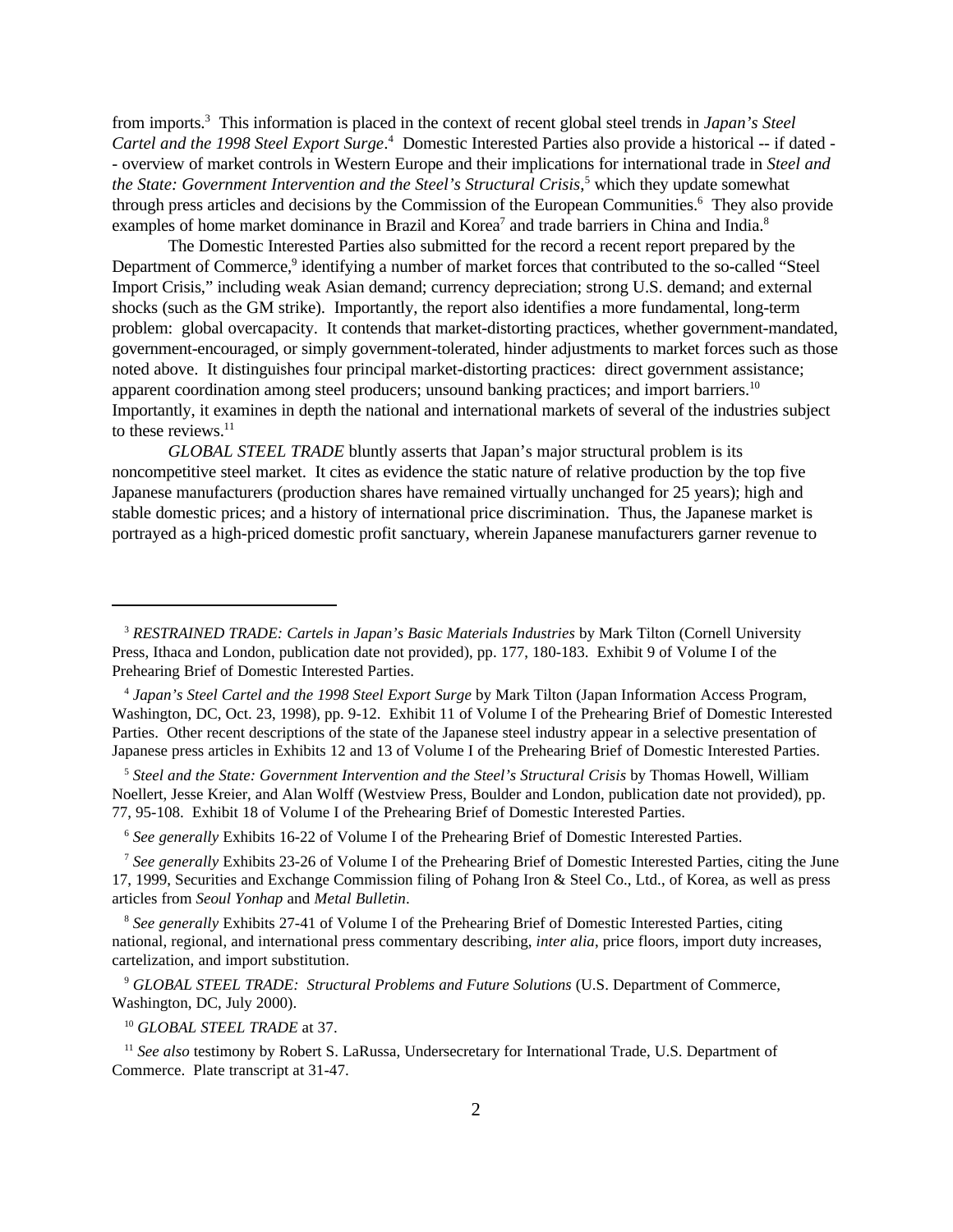fund R&D (thus maintaining global competitiveness) or to sustain low-priced exports (thus maintaining efficient production practices). $^{12}$ 

In addition to the cooperative practices, *GLOBAL STEEL TRADE* identifies import barriers that allow the maintenance of a high-priced domestic profit sanctuary. Purportedly, these barriers contribute to the very small import penetration of the Japanese steel market (less than 10 percent). These barriers include a distribution system that is dominated by trading companies related to the Big Five integrated producers; implied or stated "refusal to deal" with customers that seek to diversify their supply arrangements; onerous product certification; and international agreements with EU producers (the so-called "East of Burma" agreement) and the dominant Korean producer, POSCO.<sup>13</sup>

*GLOBAL STEEL TRADE* focuses on two primary distortions in the Korean market: purportedly unsound bank lending practices and the dominance of a single domestic producer, POSCO. Unsound lending practices, according to the analysis provided, led to overinvestment and excess capacity among the Korean *chaebol*. The report notes that integrated producer POSCO originally achieved its dominant position (accounting for 50-70 percent of Korean steel production) through government support. However, because of its strong position it did not require excessive lending, and so avoided many of the difficulties faced by other Korean producers.<sup>14</sup>

*GLOBAL STEEL TRADE* identifies several potential distortions in the Brazilian steel market. The report characterizes the Brazilian steel industry as "oligopolistic" and cites determinations by CADE that the steel industry has engaged in cartel-like behavior. It also notes apparent market segmentation as well as a substantial degree of cross-ownership.<sup>15</sup> GLOBAL STEEL TRADE contends that certain market factors make it difficult to export to Brazil, and identifies as import barriers certain taxes and tariffs, the import licensing system, and the "captive" nature of the distribution network.<sup>16</sup>

At the hearing, I asked Respondent Interested Parties to respond to these allegations.<sup>17</sup> Respondent Interested Parties presented some arguments at the hearing, noting the age of many of the allegations,

<sup>12</sup> *GLOBAL STEEL TRADE* at 65-72.

<sup>13</sup> *GLOBAL STEEL TRADE* at 73-75; 80-84.

<sup>14</sup> *GLOBAL STEEL TRADE* at 87-93.

<sup>15</sup> *GLOBAL STEEL TRADE* at 98-101.

<sup>16</sup> *GLOBAL STEEL TRADE* at 102-103.

<sup>&</sup>lt;sup>17</sup> Cold-rolled transcript at 299; Corrosion-resistant transcript at 297; Plate transcript at 304.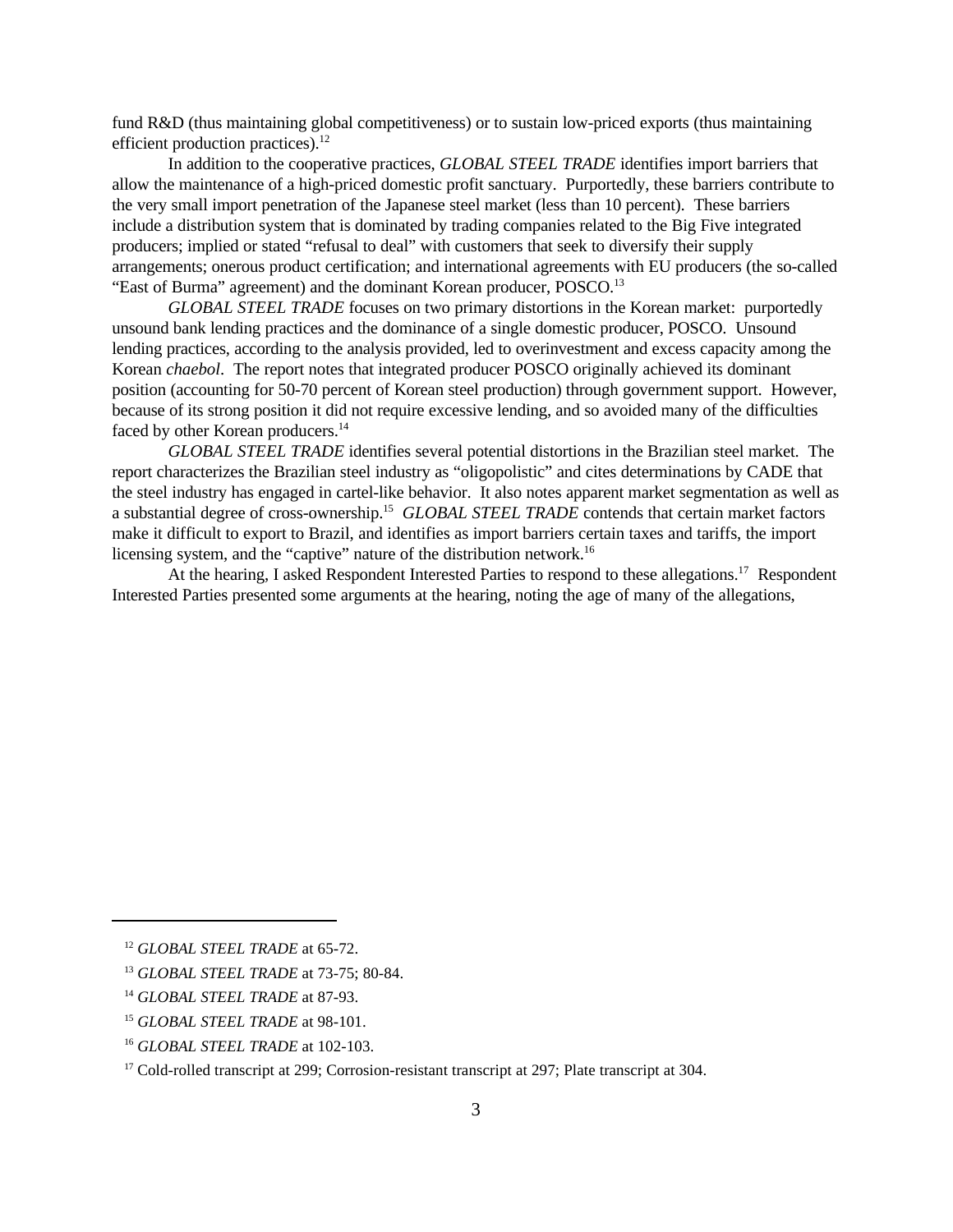challenging the reliability of the assertions, and questioning the conclusions drawn by the Domestic Interested Parties.<sup>18</sup> <sup>19</sup> <sup>20</sup> Some Respondent Interested Parties supplemented their arguments

with written submissions, contesting the validity of the characterizations of certain national, $2<sup>1</sup>$ regional,<sup>22</sup> or international steel markets, explaining observed trade patterns,<sup>23</sup> or questioning potential market distorting practices in the United States.<sup>24</sup>

Although numerous papers have been written over the years about anti-competitive practices in the steel industry and global overcapacity, the Department of Commerce study was one of the most comprehensive U.S. Government reports on the subject of which I am aware. Therefore, I do not discount the report simply as "an election year political document."<sup>25</sup>

In conclusion, I have taken into consideration the information on the record that I find responsive to the Commission's statutory factors. I have carefully appraised the details provided in the record and the extent to which certain broader characterizations regarding the flat-rolled steel industry may reflect market conditions for the subject merchandise. I am aware of the disputed nature of some of the characterizations contained in the record, and that some of the information may portray historical, rather than current or likely, market conditions. I have also analyzed the competing incentives that certain anti-competitive

<sup>20</sup> *See, e.g.* testimony of Richard O. Cunningham, Esquire, Steptoe & Johnson, L.L.P.: "This cartel stuff has a -particularly this east of Burma and all of that stuff has a 25-year history. I started doing international trade work in steel in 1975. Shortly thereafter these exact same allegations were raised in at trade case by the U.S. specialty steel industry, and were investigated by the Office of the U.S. Trade Representative, and found no trade diversion." Plate transcript at 307.

<sup>21</sup> The Brazilian Plate Respondents, for instance, report that the CADE finding of cartel-like violations of Brazilian antitrust laws has been suspended pending judicial review, argue that there is no artificial market segmentation or other barriers to importation, and state that Brazil has not contributed to any overcapacity in plate production. Response of USIMINAS and COSIPA at exhibit 9.

 $22$  The Finnish Plate Respondents, for instance, noted that the European Commission has implemented an "activist antitrust policy against illegal cartels" in the steel sector; that the EU is reducing customs duties on steel imports; and that the EU only maintains quantitative restrictions on steel imports from Russia, Ukraine, and Kazakhstan. Response of Rautaruukki Oyj at 20-22.

 $^{23}$  The Swedish Plate Respondents, for instance, attribute any decline in plate exports to Japan following EU membership to the size and openness of the European market, the distance between Japan and Europe, and changing product mix. Posthearing Brief of SSAB at Attachment 1.

<sup>24</sup> Subsidies to the U.S. Steel Industry (The American Institute for International Steel, Washington, DC, Nov. 1999) pp. 1-6, appears in the Posthearing Brief of German Plate Respondents at Appendix 2.

<sup>25</sup> Korean Cold-Rolled Respondents's Posthearing Brief at 12.

<sup>&</sup>lt;sup>18</sup> *See, e.g.*, testimony of Peter Ammon, economic minister of the German Embassy: "We take issue with the assertions made by the U.S. producers that there is an illegal steel cartel in the European Union. The EU and German competition authorities are quite conscientious in performing their duty to ensure that the market in European remain free and competitive. Indeed, we are not aware of any evidence that the German producers of the products subject to these five-year-review proceedings are engaged in any anti-competitive conduct." Cold-rolled transcript at 212.

<sup>&</sup>lt;sup>19</sup> *See, e.g.* testimony of Robert Litan, Vice President and Director of Economic Studies at Brookings Institute: "We, of course, vigorously deny there's any cartel, but let's suppose hypothetically that there is a cartel. It would imply that prices abroad are higher than they are here. Well, if you took off the orders, what incentive would there be for the producers who are now at capacity to sell at lower prices in the United States? So the cartel allegation doesn't make any sense and doesn't justify or doesn't explain why they'd sell here." Corrosion-resistant transcript at 205.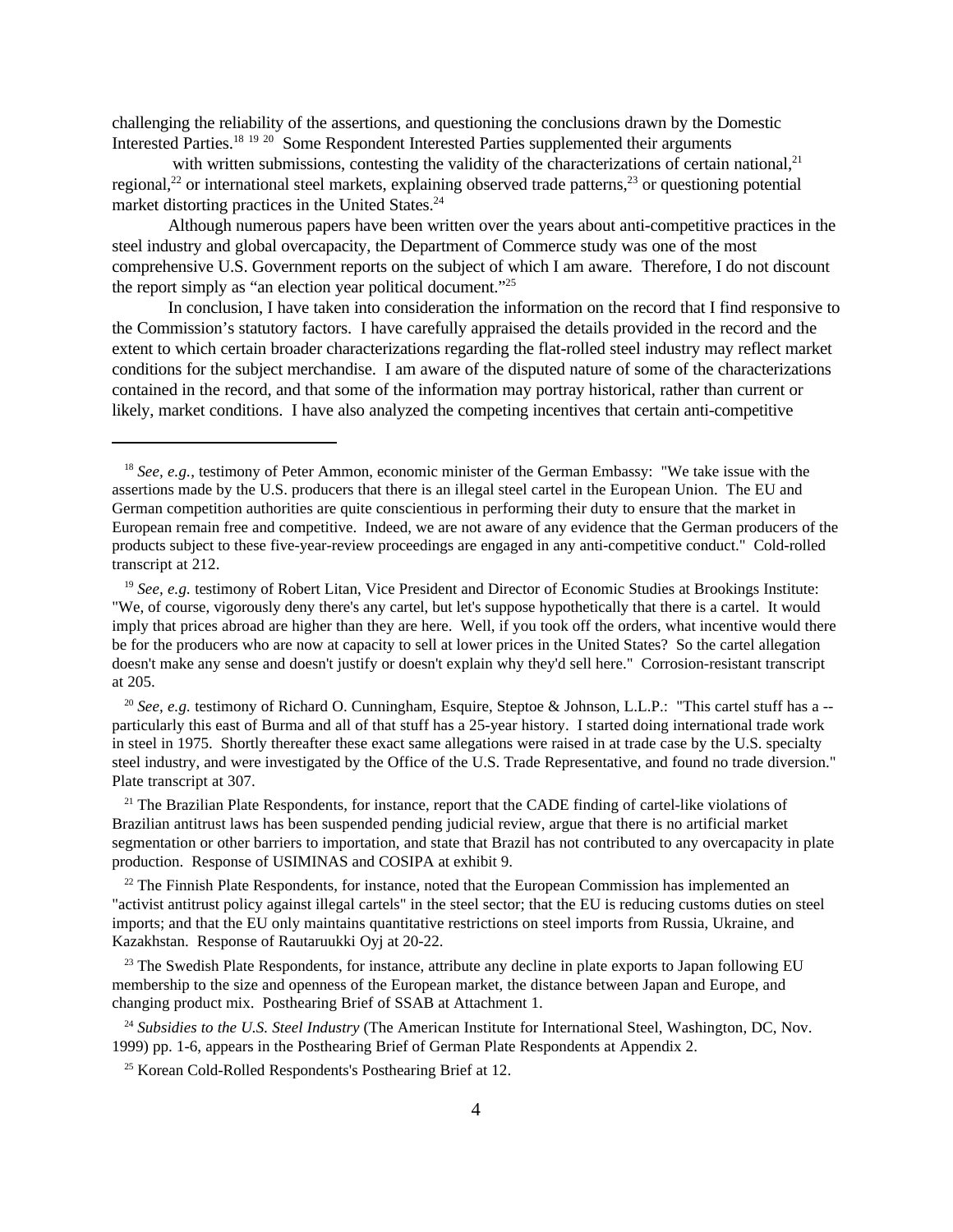practices might have, i.e., simultaneously making the home or regional market more attractive in terms of market prices (assuming that imports into the market in question can be limited) and encouraging the retention or expansion of capacity that might otherwise be considered redundant. Accordingly, when analyzing such issues as the availability of export markets other than the United States, I have based my conclusions on the record as a whole, considering carefully the information and arguments provided by all parties.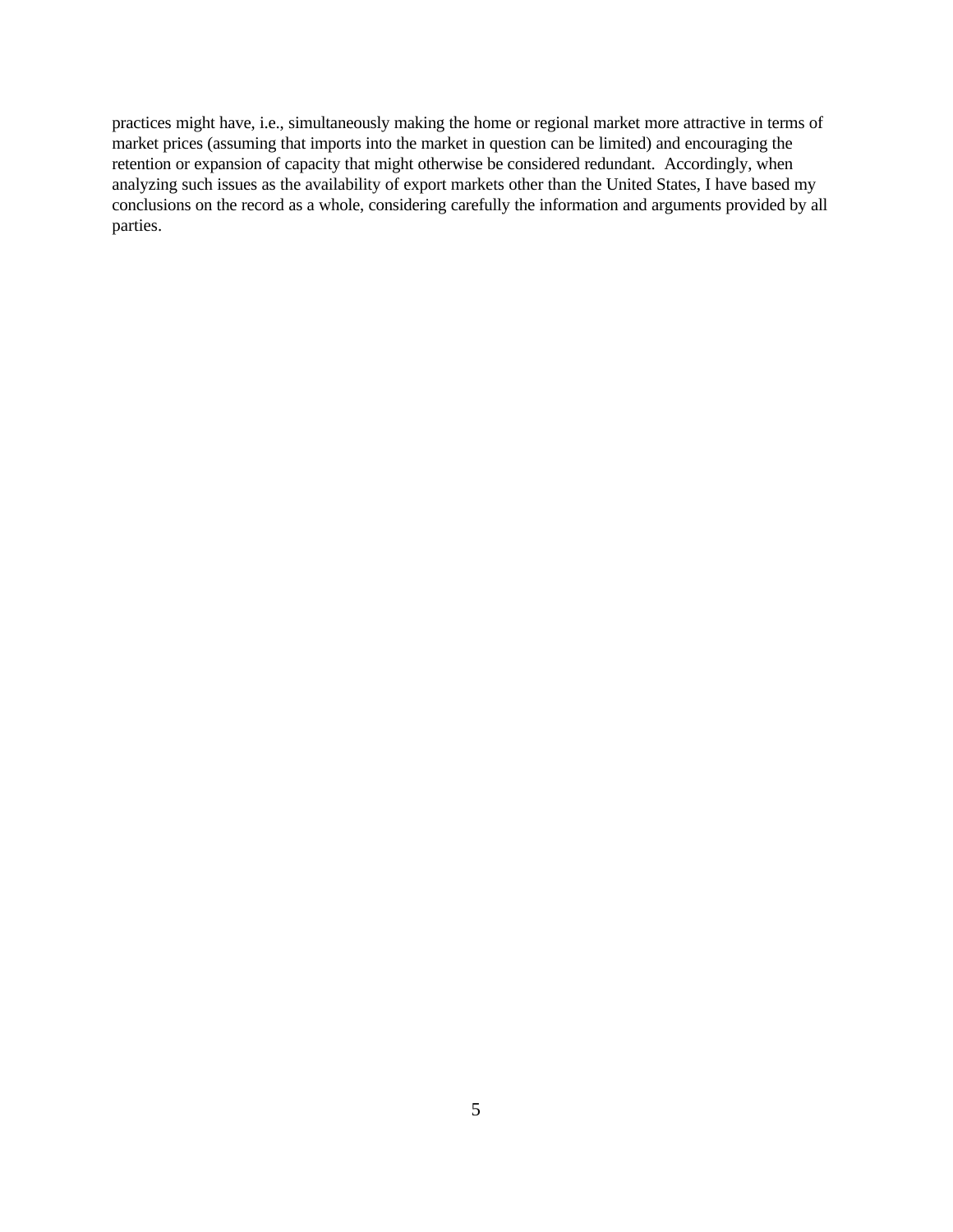# **DISSENTING VIEWS OF CHAIRMAN STEPHEN KOPLAN AND COMMISSIONER THELMA J. ASKEY IN CUT-TO-LENGTH CARBON STEEL PLATE FROM THE UNITED KINGDOM INV. NOS. 701-TA-328 & 731-TA-587 (REVIEW)**

We concur with our colleagues' findings with respect to the domestic like product and the domestic industry. However, for the reasons discussed below, we determine that revocation of the antidumping duty order on cut-to-length carbon steel plate ("plate") from the United Kingdom would not be likely to lead to continuation or recurrence of material injury to an industry in the United States within a reasonably foreseeable time.

#### **I. CUMULATION**

In sunset reviews, the statute states that the Commission shall not cumulatively assess the volume and effects of imports of the subject merchandise if those imports are "likely to have no discernible adverse impact on the domestic industry" upon revocation of the order covering those imports.<sup>1</sup> The Commission does have the discretion to cumulatively assess the volume and effect of imports of the subject merchandise from all countries with respect to which reviews were initiated on the same day if those imports would be likely to compete with each other and with the domestic like product within a reasonably foreseeable time if the orders are revoked.<sup>2</sup>

We have considered whether the subject imports from the subject countries are likely to have a "discernible adverse impact" on the domestic industry upon revocation of the orders. For the reasons set forth in the *Views of the Commission*, we find that the likely imports from the United Kingdom will have a discernible adverse impact on the domestic industry.

In this case, the reviews of the orders covering plate from all subject countries were initiated on the same day. The relevant inquiry then is whether there would likely be competition among the domestic and subject merchandise within the reasonably foreseeable future, even if none currently exists. We find, for the reasons discussed in the *Views of the Commission,* that there is likely to be a reasonable overlap of competition among the subject imports from the United Kingdom and between those subject imports and the domestic merchandise upon revocation of the order.

However, our cumulation analysis in a five-year review encompasses more than an examination of whether there would likely be a reasonable overlap of competition. We also have examined the overall similarities and differences in the conditions of competition that likely would prevail if the orders under review are revoked in assessing whether it is appropriate for us to exercise our discretion to cumulate subject imports from each country.

There is currently one producer of plate in the United Kingdom, Corus.<sup>3</sup> In 1999, British Steel merged with Hoogovens to form Corus Group. The operations of the former British Steel are now conducted by Corus UK, a wholly-owned subsidiary of Corus Group.<sup>4</sup> Corus UK, in turn, fully owns

<sup>&</sup>lt;sup>1</sup> Section 752(a)(7) of the Act, 19 U.S.C. § 1675a(a)(7).

 $2$  19 U.S.C. § 1675a(a)(7).

<sup>&</sup>lt;sup>3</sup> CR at PLATE-IV-14, PR at PLATE-IV-13. The only other UK producer of plate, Spartan Redheugh, ceased production in 2000 and is in liquidation. *Id*. at n. 37.

<sup>4</sup> CR at PLATE-IV-14, PR at PLATE-IV-13.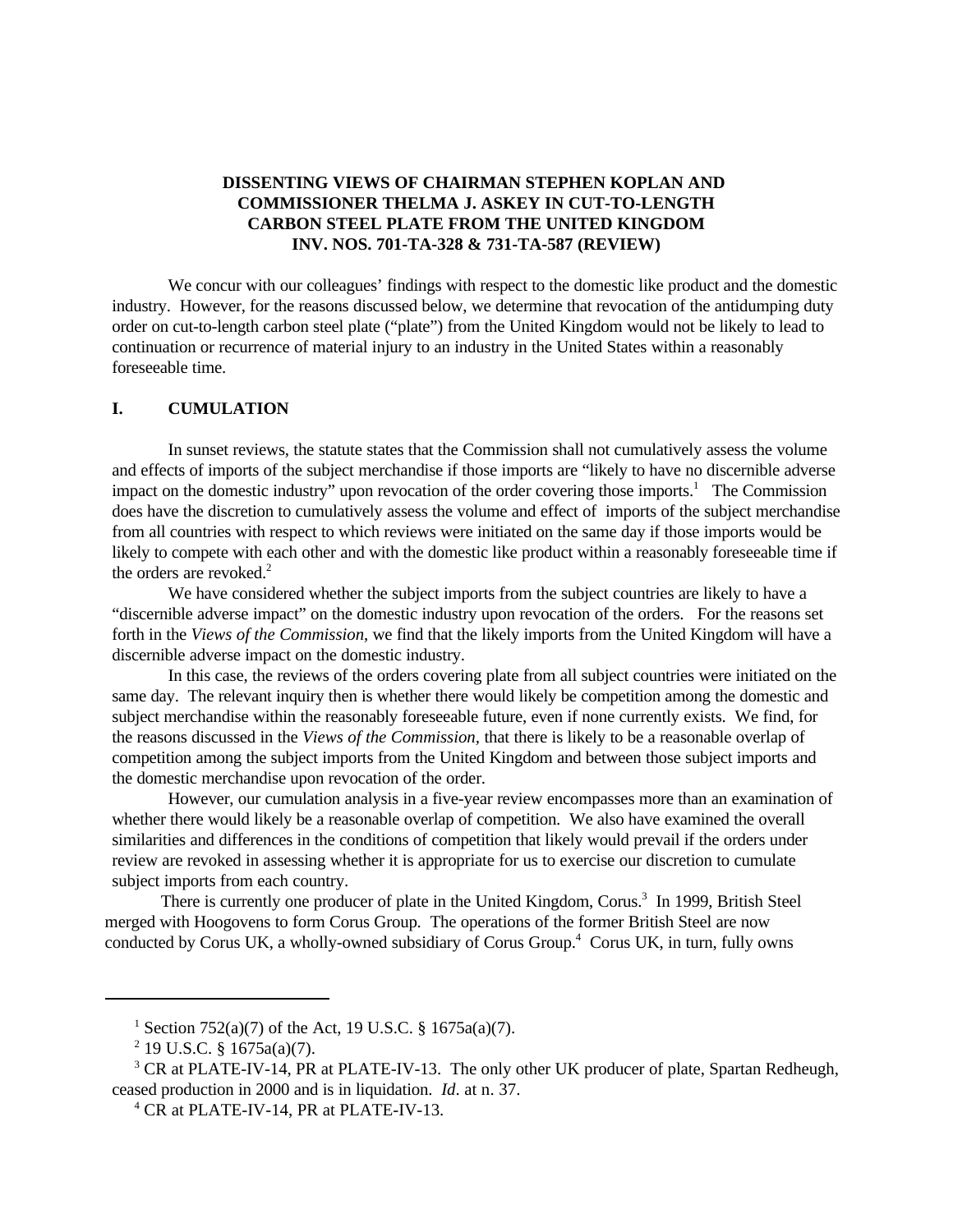Tuscaloosa Steel, a significant U.S. domestic plate producer.<sup>5</sup> Corus, then known as British Steel, acquired full ownership and control of Tuscaloosa Steel around the middle of the original period of investigation (January, 1991). Whereas during the original period of investigation, Tuscaloosa Steel was somewhat limited in the range of products it produced, British Steel spent over 250 million dollars expanding and upgrading Tuscaloosa Steel's production facilities, making it a fully integrated domestic plate producer.<sup>6</sup> In addition, any imports from the United Kingdom by Corus, the sole U.K. producer, likely would enter the East Coast or the Gulf Coast, both of which are key markets for Tuscaloosa Steel. These conditions of competition position Corus very differently from all other subject producers given that no other subject producer in any subject country has such a relationship with a domestic producer.<sup>7</sup> Corus' participation in the domestic market is likely to be altered by its relationship with -- and significant investment in -- Tuscaloosa Steel. Based on the foregoing, we have not exercised our discretion to cumulate subject imports from the United Kingdom with subject imports from Belgium, Brazil, Finland, Germany, Mexico, Poland, Romania, Spain, Sweden and Taiwan.

# **II. REVOCATION OF THE ANTIDUMPING DUTY ORDER COVERING IMPORTS OF CARBON STEEL PLATE FROM THE UNITED KINGDOM IS NOT LIKELY TO LEAD TO CONTINUATION OR RECURRENCE OF MATERIAL INJURY WITHIN A REASONABLY FORESEEABLE TIME**

The record in this sunset review indicates that the volume of subject imports from the United Kingdom in the reasonably foreseeable future is not likely to be significant if the order is revoked. Subject plate imports from the United Kingdom were not significant during the original period of investigation, accounting for a mere 0.4 percent of the U.S. market in 1992.<sup>8</sup> Current conditions in the markets in both the United States and the United Kingdom do not suggest that the likely volume of subject imports from the United Kingdom would be significantly greater than it was in 1992 if the order was revoked.<sup>9</sup> First, as mentioned above, Corus' subsidiary, Tuscaloosa Steel, is now a fully integrated domestic plate producer. Tuscaloosa Steel has \*\*\*, which suggest that any increased sales in the U.S. by the Corus Group would come first from Tuscaloosa's domestic production, not subject imports.<sup>10</sup>

Moreover, Corus currently is operating at a relatively high capacity utilization rate.<sup>11</sup> Historically, \*\*\* percent of Corus' plate is sold in the United Kingdom and Europe; the remaining \*\*\*.<sup>12</sup> A Canadian

<sup>10</sup> *See* CR and PR at Table PLATE-III-6; Corus' Foreign Producer Questionnaire. Products available from Corus' operations in the United Kingdom but not produced at Tuscaloosa Steel are high-strength structural steels at extreme widths and thicknesses, and are produced only in response to an order. Orders are not made on the basis of price, but rather quality performance, delivery performance, and reliability. CR at PLATE-II-17, PR at PLATE-II-12.

 $11$  \*\*\*. CR at PLATE-IV-14, PR at PLATE-IV-13; CR/PR at TABLE IV-13.

 $12$  CR and PR at Table PLATE-IV-14. We note that the decline in the value of the euro relative to the pound sterling has not significantly altered this fact. Corus provided its export data for 1997 through 1999

<sup>&</sup>lt;sup>5</sup> CR and PR at Table PLATE-I-3.

<sup>6</sup> CR at PLATE-II-16, PR at PLATE-II-12.

<sup>7</sup> *See* CR and PR at Table PLATE-I-3.

<sup>&</sup>lt;sup>8</sup> CR and PR at Table PLATE-I-1.

<sup>&</sup>lt;sup>9</sup> In 1999, there were no subject imports from the United Kingdom. CR and PR at Table PLATE-I-1.